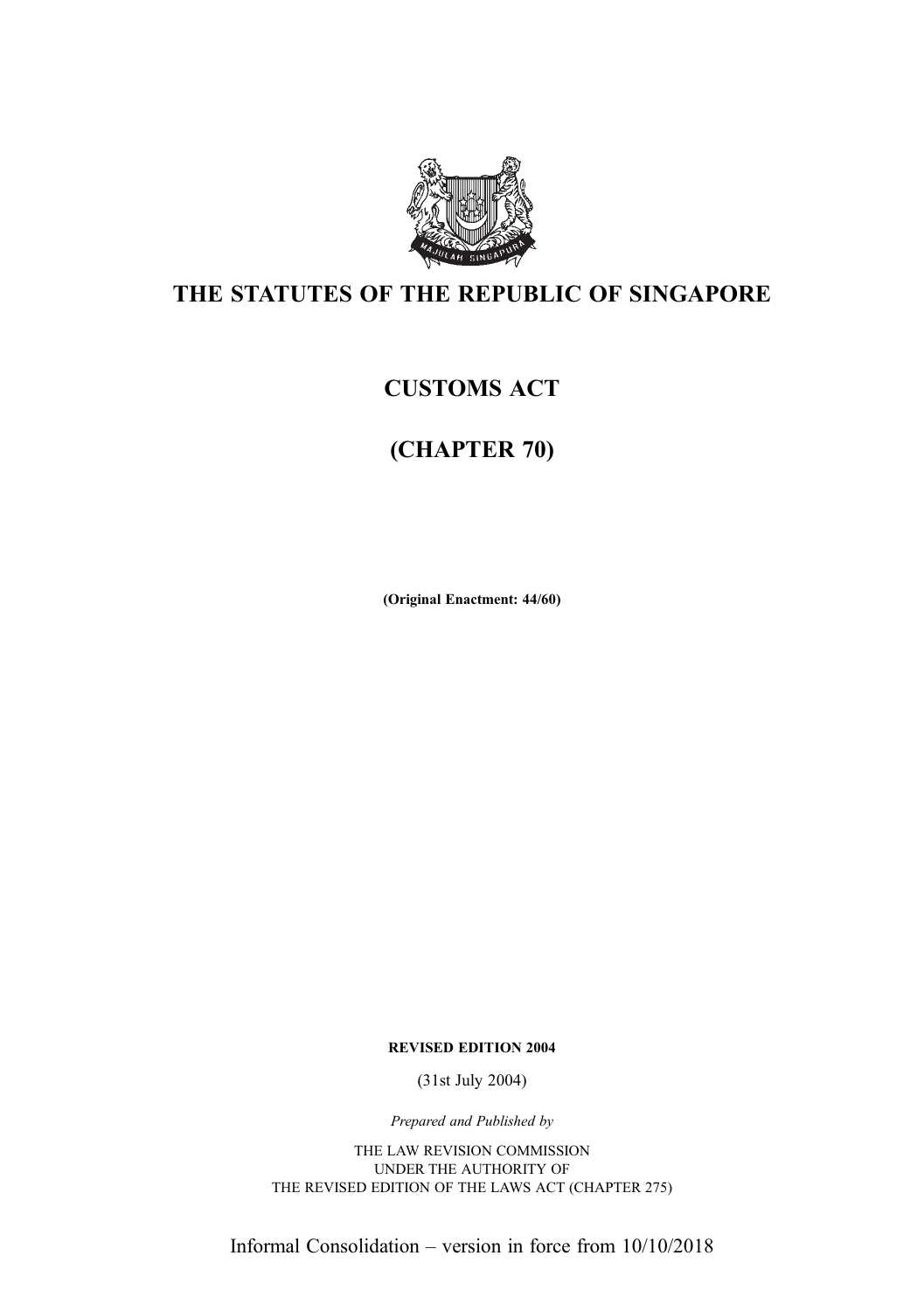## CHAPTER 70

#### 2004 Ed.

# Customs Act

#### ARRANGEMENT OF SECTIONS

#### PART I

#### PRELIMINARY

#### **Section**

- 1. Short title
- 2. Scope of Act
- 3. Interpretation

#### PART II

#### APPOINTMENT OF OFFICERS

- 4. Appointment of Director-General and other officers
- 5. Powers of Director-General to delegate
- 6. Officers of customs to be public servants
- 7. Powers of police officers
- 8. Authority card to be produced
- 9. Persons employed on customs duty to be deemed proper officers of customs

#### PART III

#### LEVYING OF DUTY AND TAX

- 10. Levying of duties
- 11. Power of Director-General to waive duty, etc.
- 12. Measuring and testing by proper officers of customs
- 13. Power of Minister to exempt
- 14. Reimposition of customs duty or excise duty
- 15. Remission of customs duty or excise duty on goods lost, damaged or destroyed before removal from customs control
- 16. Rebate for motor cars
- 17. Tax on motor vehicles using heavy fuel oil, etc.
- 18. Recovery of special tax in arrears
- 19. Return of duties, taxes, fees or other charges overpaid or erroneously paid
- 20. Payment of duty, etc., short levied or erroneously refunded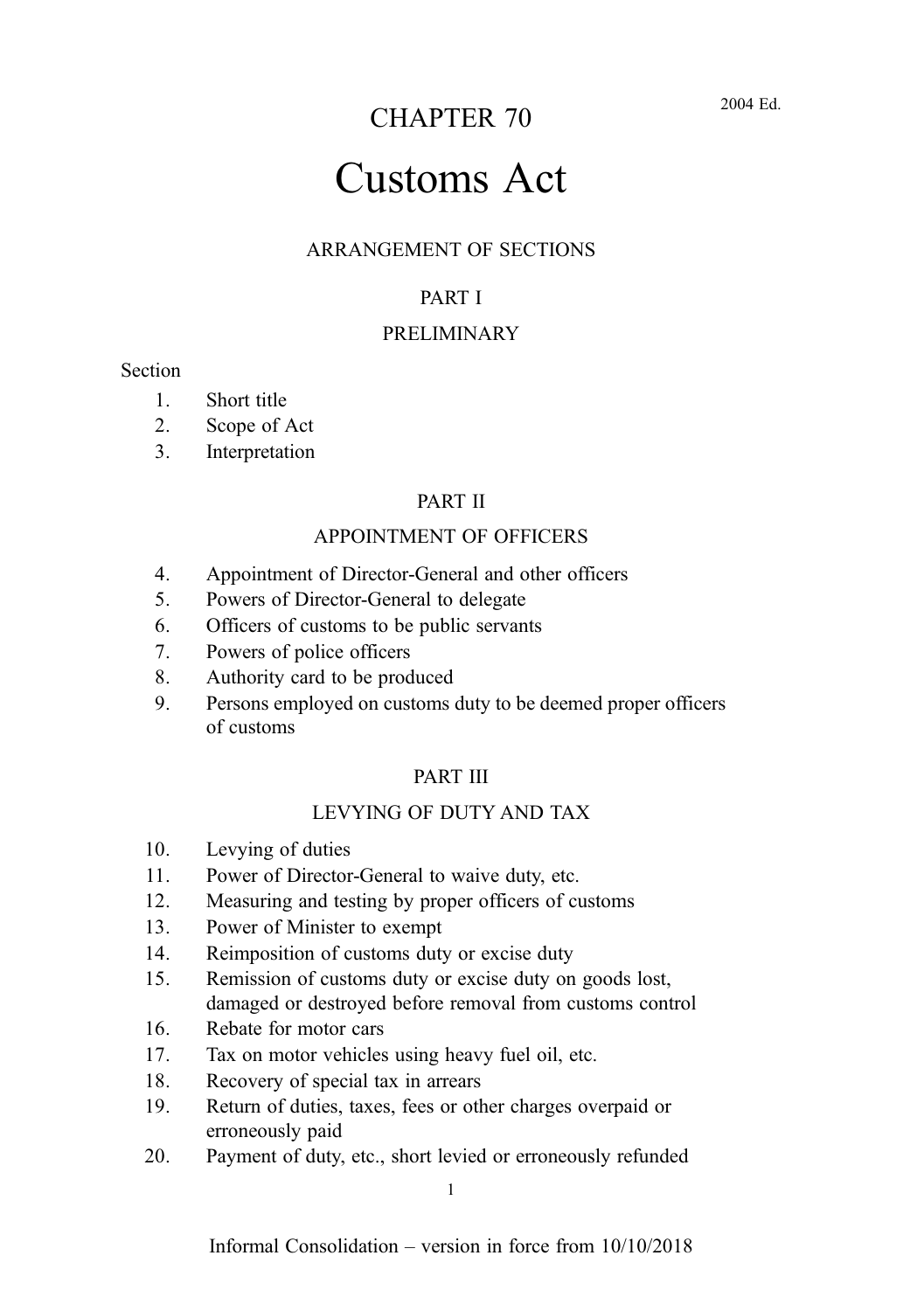#### **Section**

| 21.  | Calculation of duty                                         |
|------|-------------------------------------------------------------|
| 22.  | Value of imported or locally-manufactured goods, other than |
|      | motor spirit, for excise duty                               |
| 22A. | Value of imported goods for customs duty                    |

- 
- 22B. Objection and appeal on valuation
- 23. Value of imported and locally-manufactured motor spirit
- 24. Value of motor spirit where variation in price
- 25. Value of motor spirit which is uncustomed, not retailed in Singapore under a trade name or where retailers' pump price is not available
- 26. Question as to price of motor spirit to be decided by Director-General
- 27. Removal of dutiable goods from customs control
- 28. Time of importation when duty is imposed
- 29. Customs rulings
- 30. Import of trade samples

#### PART IV

#### IMPORTATION AND EXPORTATION

- 31. Place of import, export or transhipment
- 32. Registration of importers and agencies in respect of goods made dutiable
- 33. Import and export to be in accordance with regulations
- 34. Permit to remove goods
- 35. [Repealed]
- 36. Goods removed in accordance with declaration not to be relanded
- 37. Declaration
- 38. Power to prohibit imports and exports
- 39. Particulars of goods inwards to be furnished
- 40. Correction to be made on completion of discharge
- 41. Particulars of goods exported to be furnished
- 42. Liability in respect of duty for goods unaccounted for

#### PART V

#### GENERAL PROVISIONS AFFECTING AIRCRAFT AND VESSELS IN TERRITORIAL WATERS

- 43. Master of vessel to obey signals from preventive vessels and instructions by officer of customs
- 44. Goods not specified in manifest to be deemed uncustomed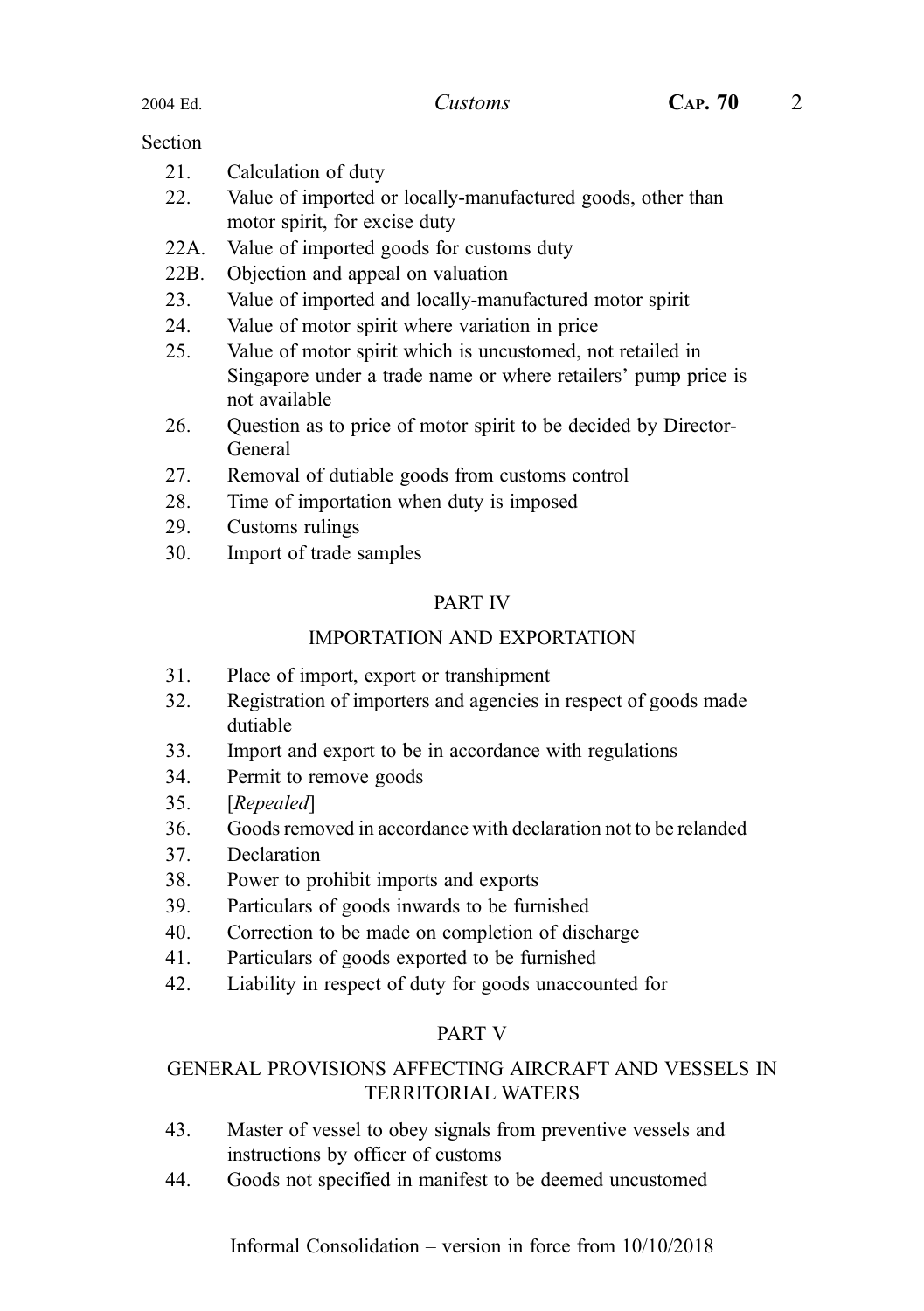| CAP.70 | Customs | 2004 Ed. |
|--------|---------|----------|
|        |         |          |

#### Section

- 45. Missing goods deemed to have been illegally landed
- 46. Accommodation in vessel to be provided for proper officer of customs
- 47. Power to lock up goods dutiable on import
- 48. Prohibition of carriage of dutiable goods in local craft

#### PART VI

#### WAREHOUSING

- 49. Government warehouses
- 50. [Repealed]
- 51. Licensed warehouses
- 52. Dutiable goods to be deposited in free trade zone
- 53. Warehouse deposit receipts
- 54. Power to open and examine goods or packages
- 55. Detention of goods where doubt exists
- 56. Protection of Government from liability
- 57. Protection of officers of customs from liability
- 58. Payment of warehouse rent
- 59. Removal of dutiable goods from customs control
- 60. Landing of dutiable goods for transhipment
- 61. Storage of dutiable goods
- 62. Weighing and handling

## PART VII

## MANUFACTURE AND BOTTLING

- 63. Licence to manufacture dutiable goods
- 64. No person except licensee to keep a still, etc.
- 65. [Repealed]
- 66. Bottling warehouse
- 67. Prohibition on keeping of utensil, apparatus, etc., for bottling, blending, etc.
- 68. Exemption
- 69. Power to enter licensed premises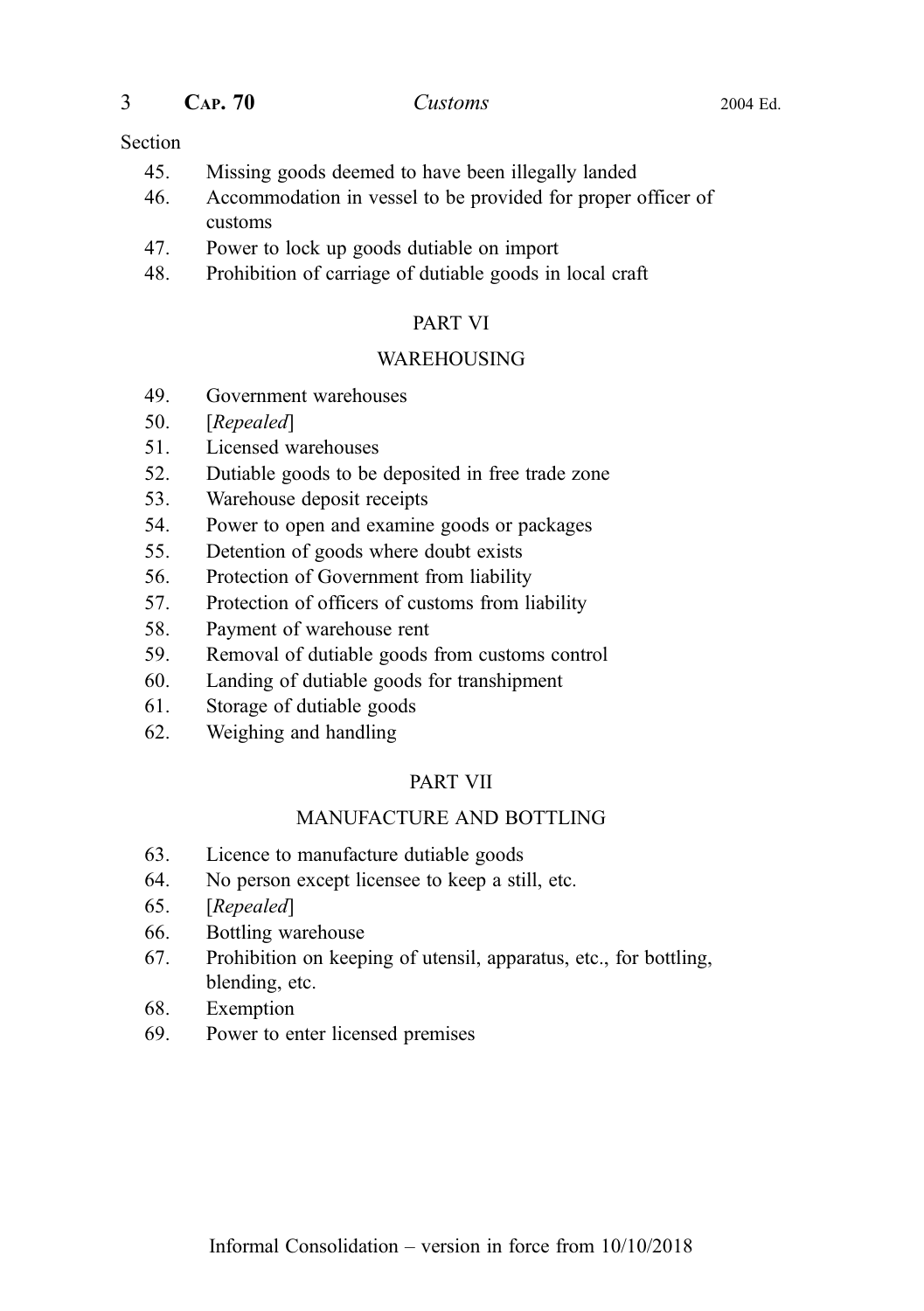#### PART VIII

#### PART IX

#### DRAWBACK

#### Section

- 78. Drawback on imported tobacco manufactured in Singapore
- 79. Drawback on imported goods on which duty has been paid
- 80. Declaration by claimant
- 81. Drawback on goods used in manufacture

#### PART X

#### DUTY FREE SHOPS FOR TOURISTS

82. Duty free shops for tourists

#### PART XI

#### COMPOSITE LICENCE

- 83. Grant of composite licence
- 84. [Repealed]

#### PART XII

#### MISCELLANEOUS PROVISIONS

- 85. Documents to be produced on demand
- 86. Computer service
- 87. Preservation of records
- 88. Power of Director-General to obtain information and furnishing of information
- 89. Information not to be published or disclosed
- 90. Retention of trade documents
- 91. Persons bound to give information or produce documents
- 92. Service of notices
- 93. Baggage of passengers
- 94. Proper officer of customs may take samples
- 95. Addition or deduction of new or altered duties in the case of contract
- 96. Declarations to give a full and true account
- 97. Agents and employees
- 98. Director-General may charge rates, etc.
- 98A. Late payment charges and interest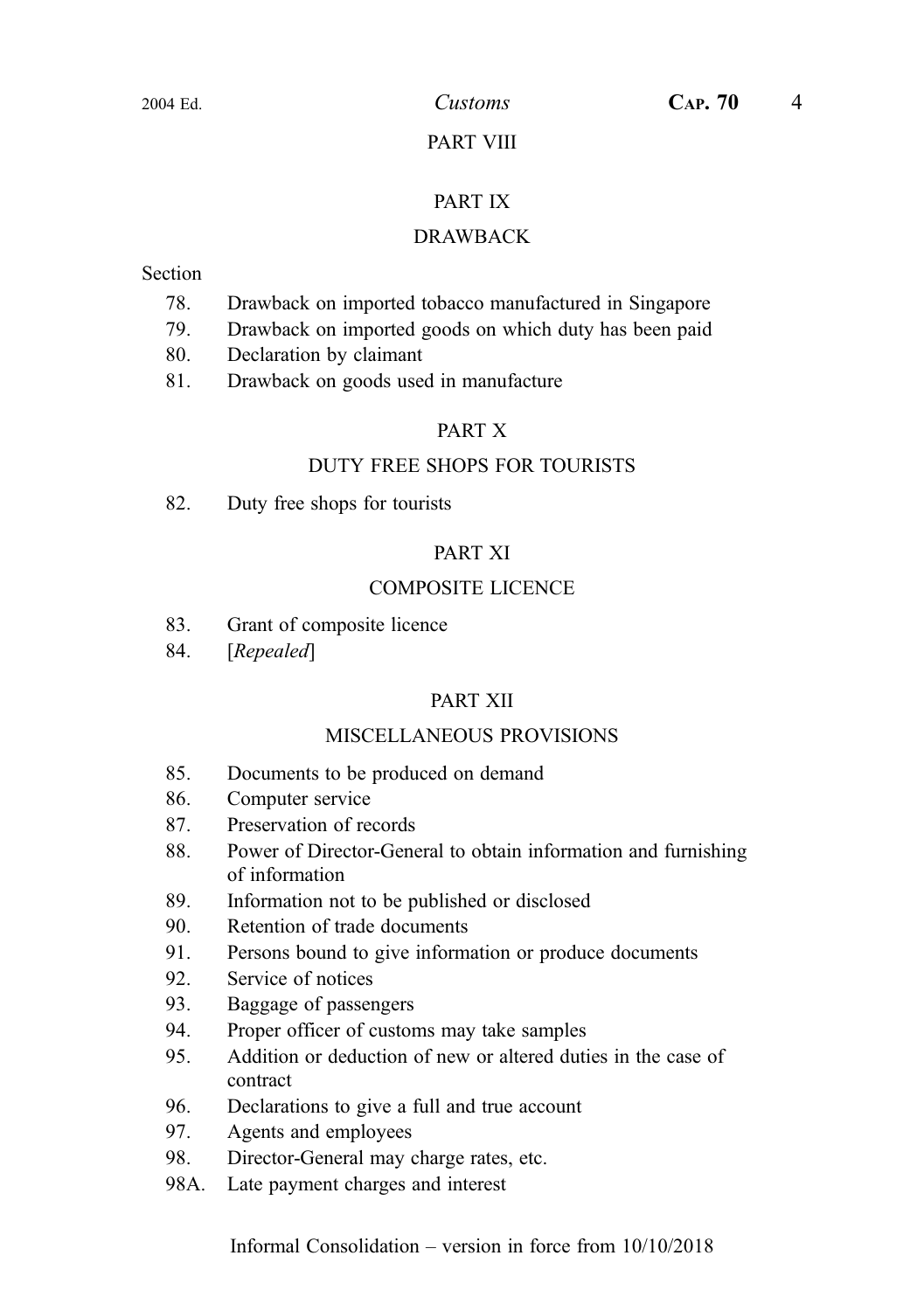$5$  CAP.  $70$  Customs 2004 Ed.

#### Section

- 98B. Power to appoint agent, etc., for recovery of duty
- 98C. Indemnification of agent
- 99. Securities for payment of duty and compliance with this Act
- 100. Appeal from decision of Director-General

#### PART XIII

#### SEARCH, SEIZURE AND ARREST

- 101. Issue of search warrant
- 102. Power of Magistrate, etc., to enter and search
- 103. When search may be made without warrant
- 103A. Power to have access to, inspect and check operation of computer and other apparatus
- 104. Power to search vessels and aircraft
- 105. Senior officer of customs to exercise powers of search
- 106. Officers of customs may stop and search conveyances
- 107. Road barrier
- 108. Power to open packages and examine goods
- 109. Search of persons arriving in Singapore
- 110. Seizure of goods the subject of an offence
- 111. Release of vehicle, vessel or aircraft under bond
- 112. Powers of arrest

#### PART XIV

#### PROVISIONS AS TO TRIALS AND PROCEEDINGS

- 113. Who may prosecute
- 114. Jurisdiction of court
- 115. Burden of proof
- 115A. Presumptions of possession of dutiable, prohibited or uncustomed goods
- 116. Proportional examination or testing of goods seized to be accepted by courts
- 117. Proof as to registration or licensing of vehicles, vessels and aircraft
- 118. Analyst's certificate
- 119. Imprisonment for non-payment of fine
- 120. Manner of seizure not to be inquired into on trial before court or on appeal to Supreme Court
- 121. Protection of informers from discovery
- 122. Goods liable to seizure liable to forfeiture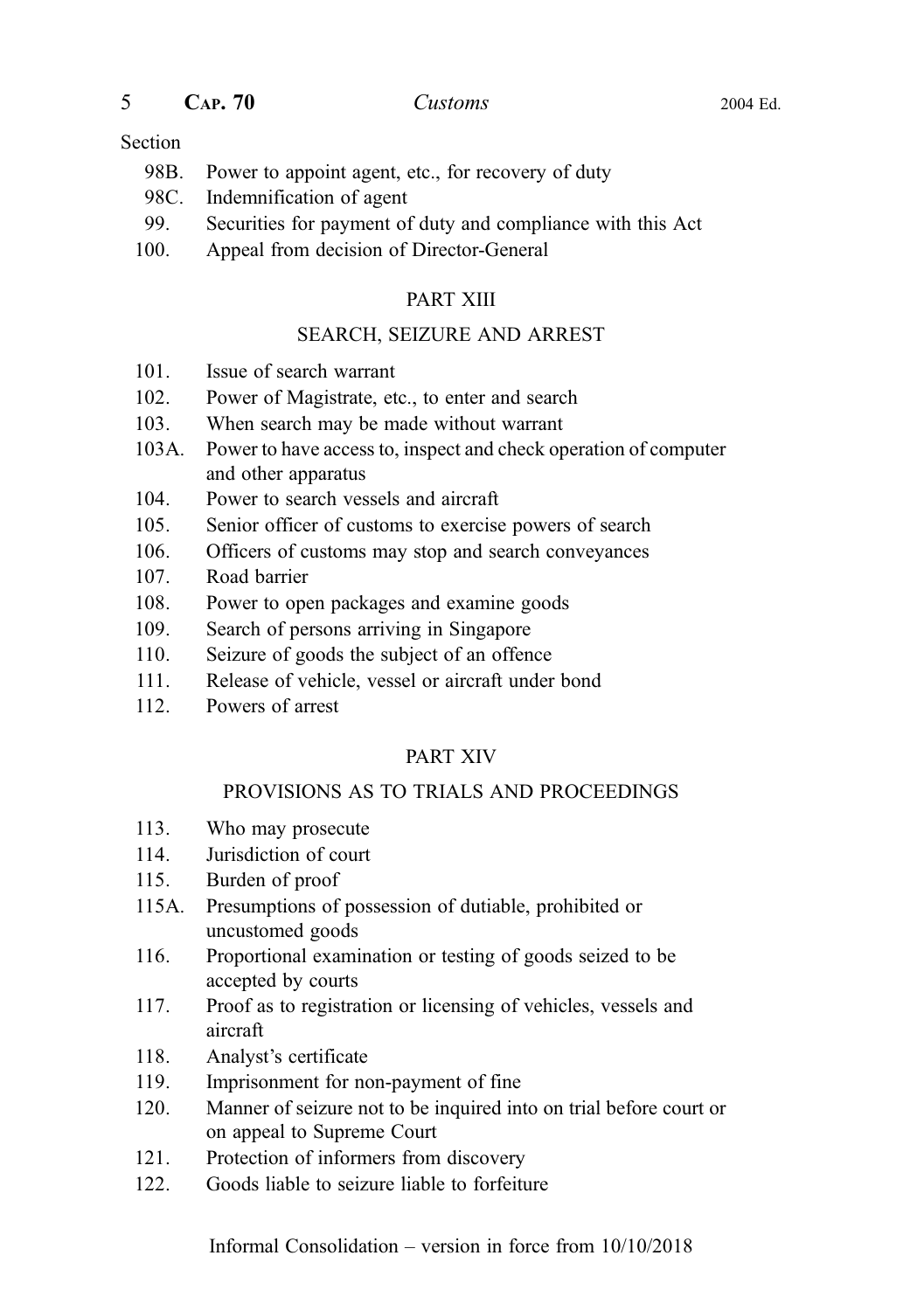#### **Section**

- 123. Court to order disposal of goods seized
- 124. Goods seized in respect of which there is no prosecution, deemed to be forfeited if not claimed within one month
- 125. Conviction under other law
- 125A. Customs ticket notice
- 126. Composition of offences
- 127. No costs or damages arising from seizure to be recoverable unless seizure without reasonable or probable cause

#### PART XV

#### OFFENCES AND PENALTIES

- 128. Offences in relation to making and signing untrue or incorrect or incomplete declarations, certificates and documents
- 128A. Offences in relation to falsifying documents
- 128B. Offences in relation to failure to make declarations
- 128C. Offences in relation to failure to produce trade documents
- 128D. Offences in relation to fraudulent evasion
- 128E. Offences in relation to goods found in person's baggage or upon his person, etc.
- 128F. Offences in relation to importation of uncustomed or prohibited goods
- 128G. Offences in relation to exportation of uncustomed or prohibited goods
- 128H. Offences in relation to shipping, unshipping, loading, unloading, etc., of uncustomed or prohibited goods
- 128I. Offences in relation to possession, storage, conveying and harbouring of goods
- 128J. Offences in relation to duty-free allowances
- 128K. Offences in relation to illegal removal of goods from customs control, etc., and carrying on of certain activities without licence
- 128L. Penalty for various offences
- 129. Penalty on refusing to answer questions or on giving false information or false document
- 130. [Repealed]
- 131. Evading duty by unauthorised modification of computer program or data
- 132. Knowingly advancing or furnishing money for business comprising sale, purchase, etc., of uncustomed goods
- 133. Penalty for adding deleterious substances to intoxicating liquor, or storing, keeping, etc., such liquor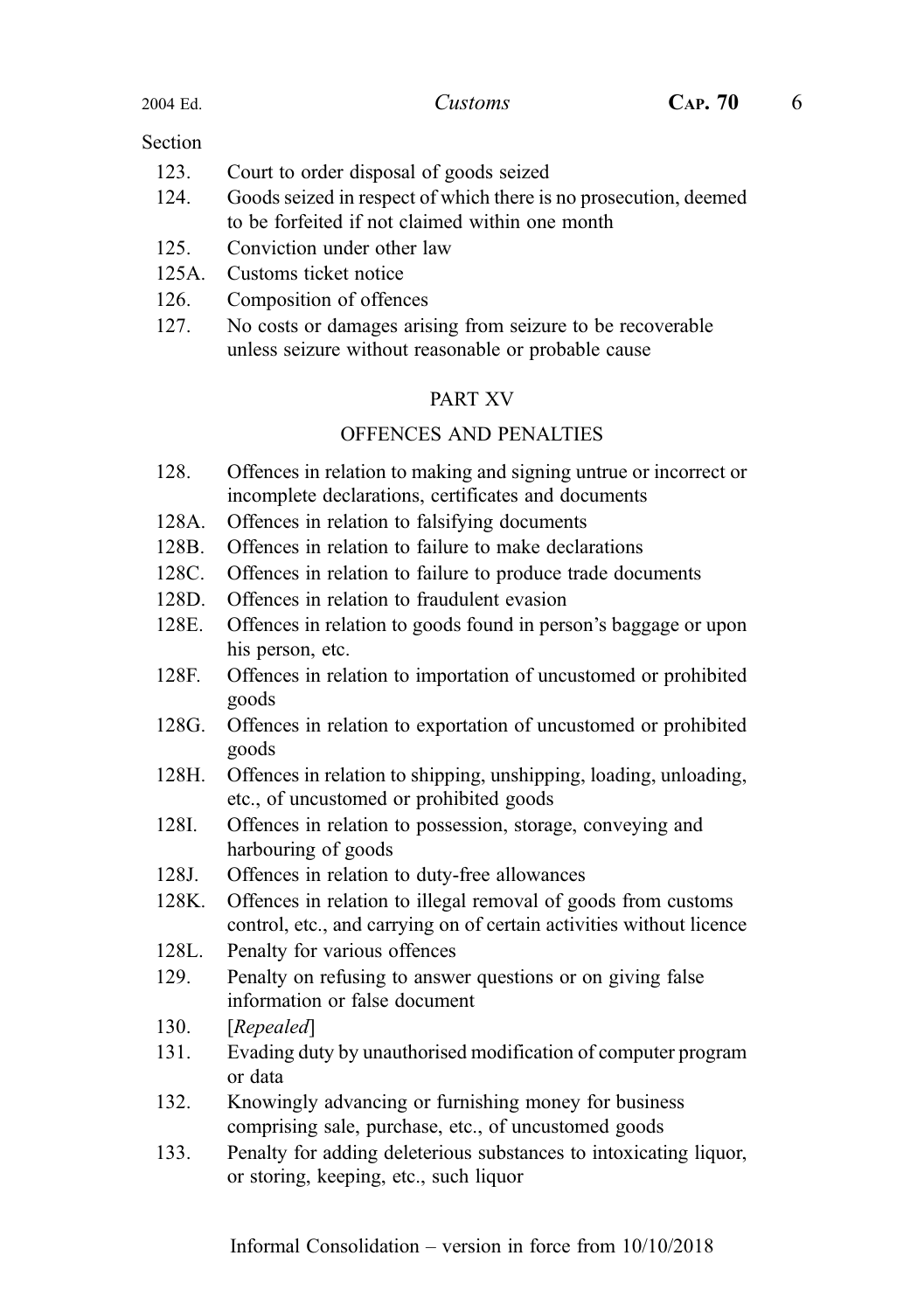$7 \qquad \qquad \text{CaP. 70} \qquad \qquad \text{Customs} \qquad \qquad \text{2004 Ed.}$ 

#### Section

- 134. Offence in connection with claims for drawback
- 135. Penalty for possession of a still, etc.
- 136. Motor vehicle leaving Singapore without prescribed amount of motor fuel
- 137. Penalty for assaulting or obstructing officers of customs, rescuing goods, resisting arrest and escaping from custody
- 138. Penalty for offering or receiving bribes
- 139. Penalty for offences not otherwise provided for
- 140. Attempts and abetments
- 141. Offences by bodies of persons and by agents and employees
- 142. Action of officers no offence

#### PART XVI

#### REGULATIONS

- 143. Power to make regulations
- 144. References in written laws and documents The Schedule — Customs Rulings

An Act relating to customs and excise.

[33/2000]

[26th September 1960]

## PART I

## PRELIMINARY

#### Short title

1. This Act may be cited as the Customs Act.

#### Scope of Act

- **2.** This Act shall not apply to  $-$ 
	- (a) such off-shore islands as the Minister may by notification in the Gazette specify, in respect of the importation, exportation, manufacture or use of petroleum; and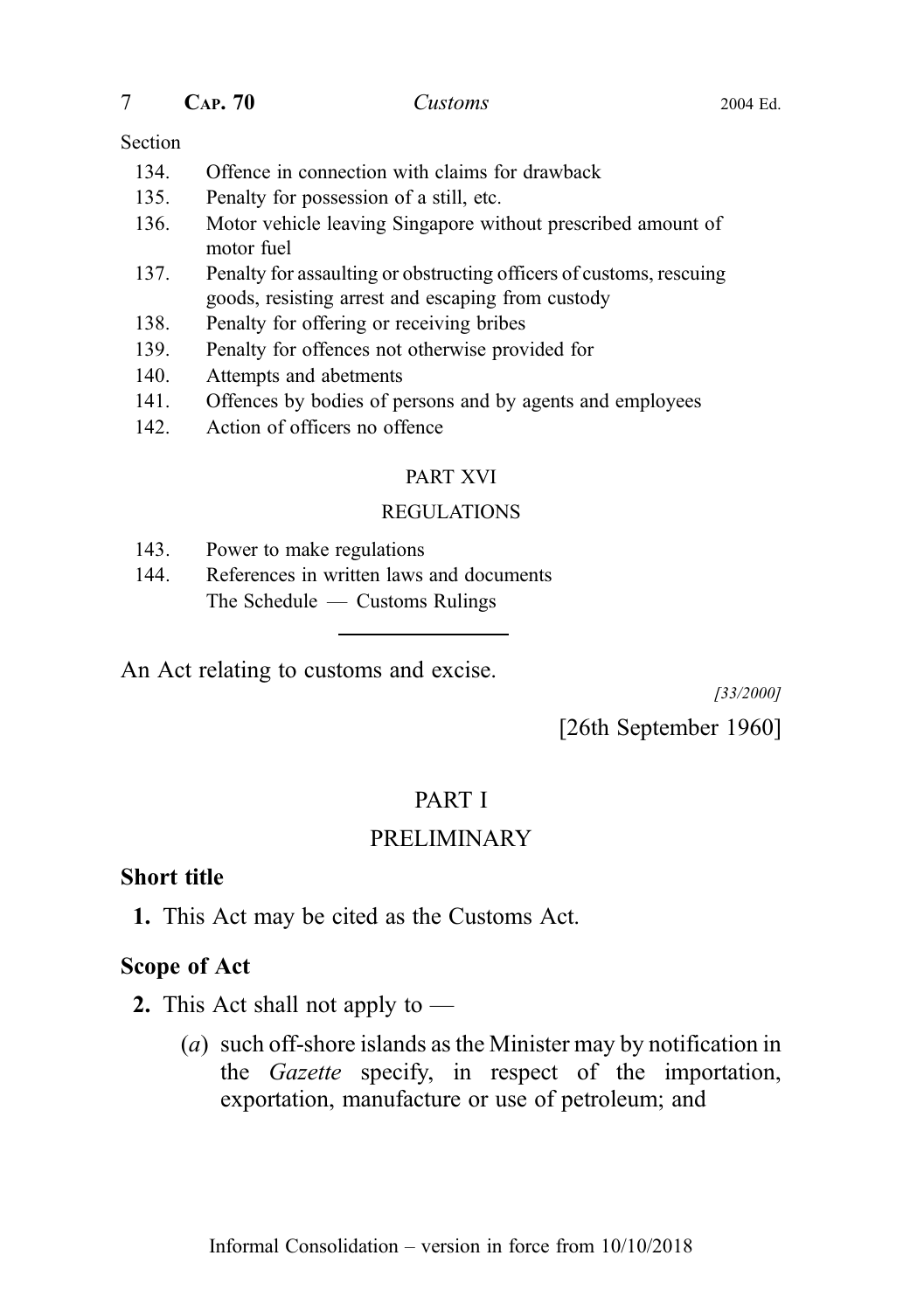(b) subject to the provisions of this Act or any other written law, any act or thing lawfully done or permitted to be done within a free trade zone.

## Interpretation

3.—(1) In this Act, unless the context otherwise requires —

- "agent", in relation to a vessel, includes a chinchew and a comprador;
- "aircraft" includes any kind of craft which may be used for the conveyance of passengers or goods by air;

"alcohol" means ethanol;

- "authentication code" means any identification or identifying code, password or any other authentication method or procedure which has been assigned to a registered user of the computer service referred to in section 86 for the purposes of identifying and authenticating the access to and use of the computer service by the registered user;
- "beer" includes ale, stout, porter, shandy and all other fermented liquors made from malt, and cider and perry;
- "bottle" includes any container for intoxicating liquors capable of being corked or sealed;
- "bottling", in the case of intoxicating liquors, includes blending, compounding and varying any intoxicating liquor with intent that the blend, compound or varied intoxicating liquor so formed shall be sold for human consumption, but does not include any such blend, compound or varied intoxicating liquor prepared at the order of a purchaser, and for immediate consumption;
- "bottling warehouse" means a warehouse licensed by the Director-General for the bottling, blending, compounding or varying of intoxicating liquor under section 66(1) or 83(4);

[3/2008 wef 04/04/2008]

"captain of an aircraft" means every person having or taking command or charge of an aircraft;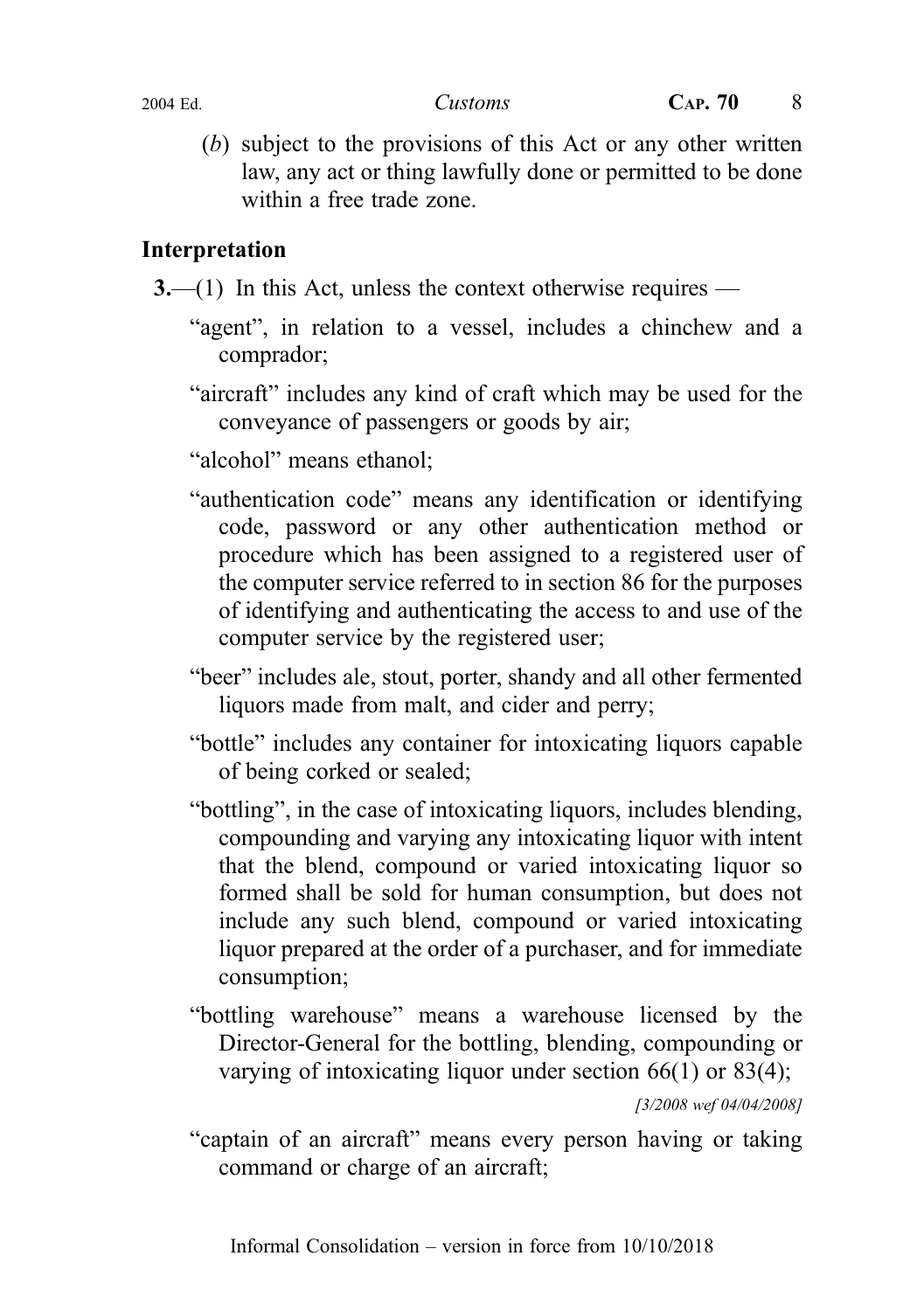$9$  CAP.  $70$  Customs 2004 Ed.

"complete month" means the period from the first day of a month to the last day of the month, both days inclusive;

"compressed natural gas" or "CNG" means natural gas that has been compressed for use in motor vehicles;

[Act 25 of 2011 wef 01/01/2012]

"customs airport" means any place which has been designated as a customs airport;

- "customs duty" means duty on goods imported into Singapore, excluding any excise duty;
- "customs territory" means Singapore and the territorial waters thereof but excluding any free trade zone;
- "database report" means any automatic log, journal or other report which is automatically generated by the computer service referred to in section 86 for the purposes of recording the details of a transaction relating to an electronic notice including the authentication code, date and time of receipt, storage location and any alteration or deletion relating to the notice;

"deleterious substance" means any matter —

- (a) which is unfit for human consumption; or
- (b) the consumption of which is harmful to human beings,

as certified by an analyst employed by such laboratory as the Director-General may specify;

[3/2008 wef 04/04/2008]

- "denatured" means rendered unfit for human consumption to the satisfaction of the Director-General;
- "Director-General" means the Director-General of Customs appointed under section 4(1);
- "dutiable goods" means any goods subject to the payment of customs duty or excise duty on entry into customs territory or manufactured in Singapore (including any free trade zone) and on which customs duty or excise duty has not been paid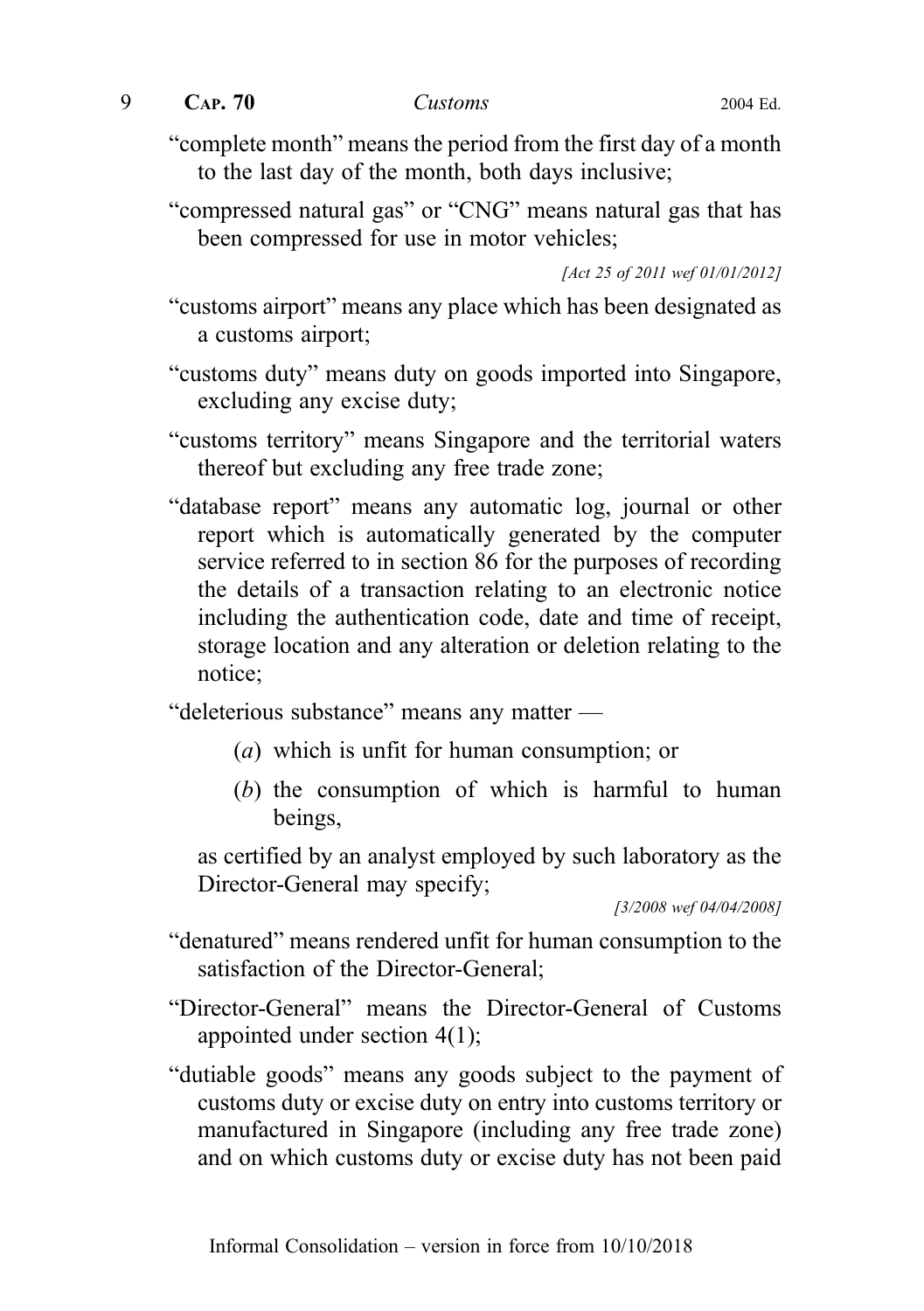and includes goods manufactured in a free trade zone from materials of a class dutiable on entry into customs territory for consumption within the customs territory;

- "electronic notice" has the meaning assigned to it in section  $86(1)$ :
- "excise duty" means duty on goods whether manufactured in Singapore or elsewhere;
- "export" means to take or cause to be taken out of the customs territory by any means or to place goods in any form of conveyance for the purpose of taking the goods out of the customs territory by any means to any place including a free trade zone; except that goods bona fide in transit, including goods which have been transhipped, shall not be deemed to be exported unless they are or become uncustomed goods;
- "free trade zone" means any area in Singapore which has been declared to be a free trade zone under the Free Trade Zones Act (Cap. 114);
- "goods" includes animals, birds, fish, plants and all kinds of movable property;
- "Government warehouse" means a warehouse established by the Director-General under section 49 for the deposit of dutiable goods;
- "Green Channel" means any passage or area in a customs airport or customs station clearly indicated with a sign in the shape of a regular octagon and marked in green with the words "Customs" and "Nothing To Declare";

[Deleted by 3/2008 wef 04/04/2008]

- "heavy oil or diesel oil" includes any liquid, other than petroleum, which is or may be used as a fuel in the engine of a traction engine or motor vehicle;
- "import" means to bring or cause to be brought into the customs territory by any means from any place including a free trade zone; except that goods bona fide in transit, including goods which have been taken into any free trade zone from outside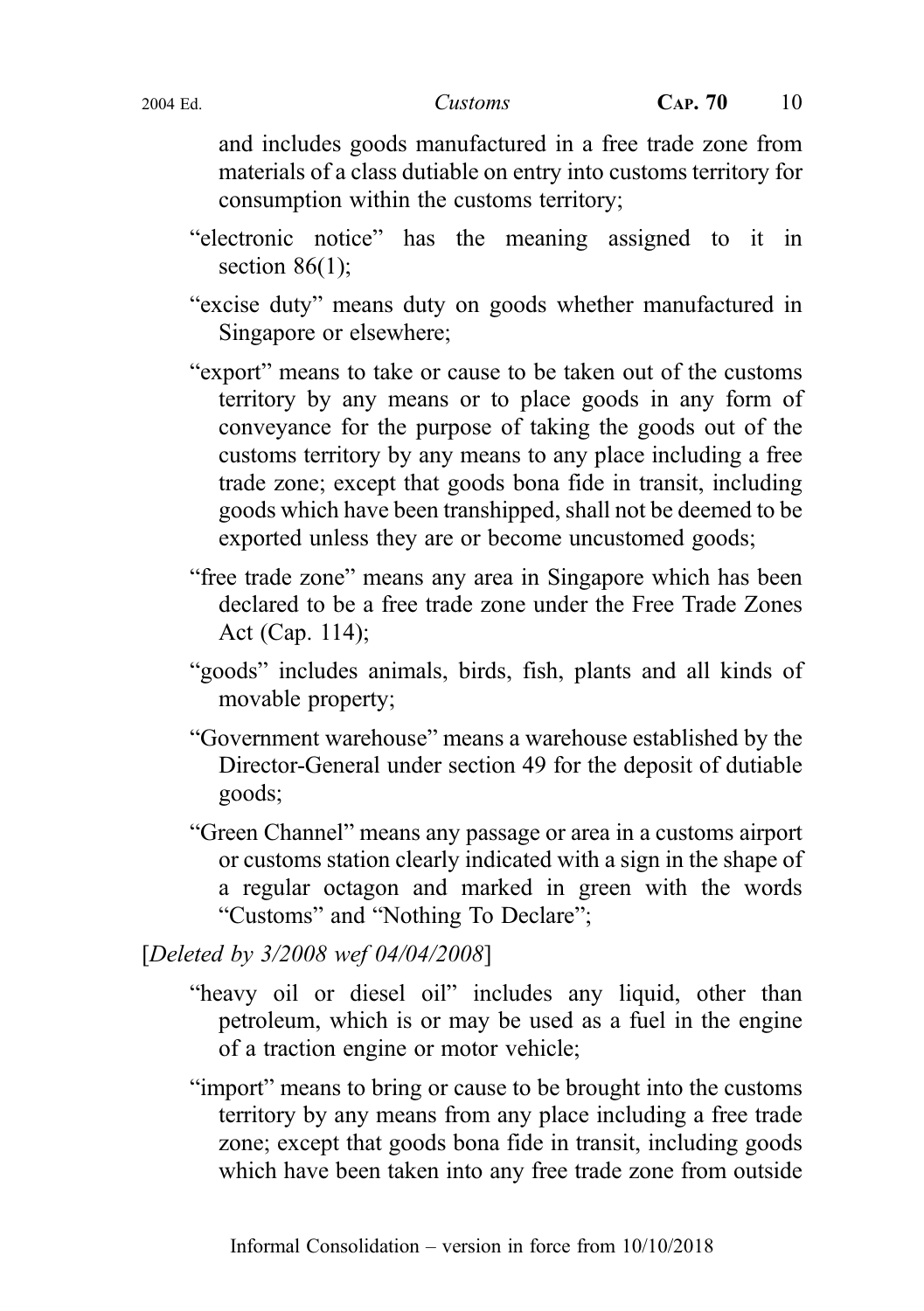11 **CAP. 70** Customs 2004 Ed.

the customs territory or transhipped, shall not, for the purpose of the levy of customs duties or excise duties, be deemed to be imported unless they are or become uncustomed goods;

"importer" includes and applies to any owner or other person for the time being possessed of or beneficially interested in any goods at and from the time of importation thereof until the goods are duly removed from customs control;

"intoxicating liquor" means —

- (a) a mixture of alcohol and some other substances containing more than 0.5 per cent alcohol by mass; or
- (b) a mixture of alcohol and water containing more than 0.5 per cent alcohol by volume, which is fit, or intended, or can by any means be converted, for use as a beverage, but does not include denatured spirit;
- "in transit" means taken out or sent from any country and brought into Singapore by land, sea or air (whether or not landed or transhipped in Singapore) for the sole purpose of being carried to another country either by the same or another conveyance;

## [Deleted by 3/2008 wef 04/04/2008]

"licensed warehouse" means a warehouse or other place licensed or deemed to be licensed under section  $51(1)$ ,  $63(1)$ , or  $83(4)$ (if the licence granted under section 83(4) covers an activity for which a licence under section  $51(1)$ ,  $63(1)$  or  $66(1)$  is required);

```
[Act 25 of 2011 wef 01/01/2012]
```
"local craft" means any junk, tongkang, prahu, or other similar type of vessel, and any steam or motor vessel under 75 net registered tons and includes any type of motor vessel whether fitted with inboard engine or outboard motor;

"manufacture" —

(a) in the case of intoxicating liquors, includes the process of distillation, fermentation and any process of converting raw materials into an intoxicating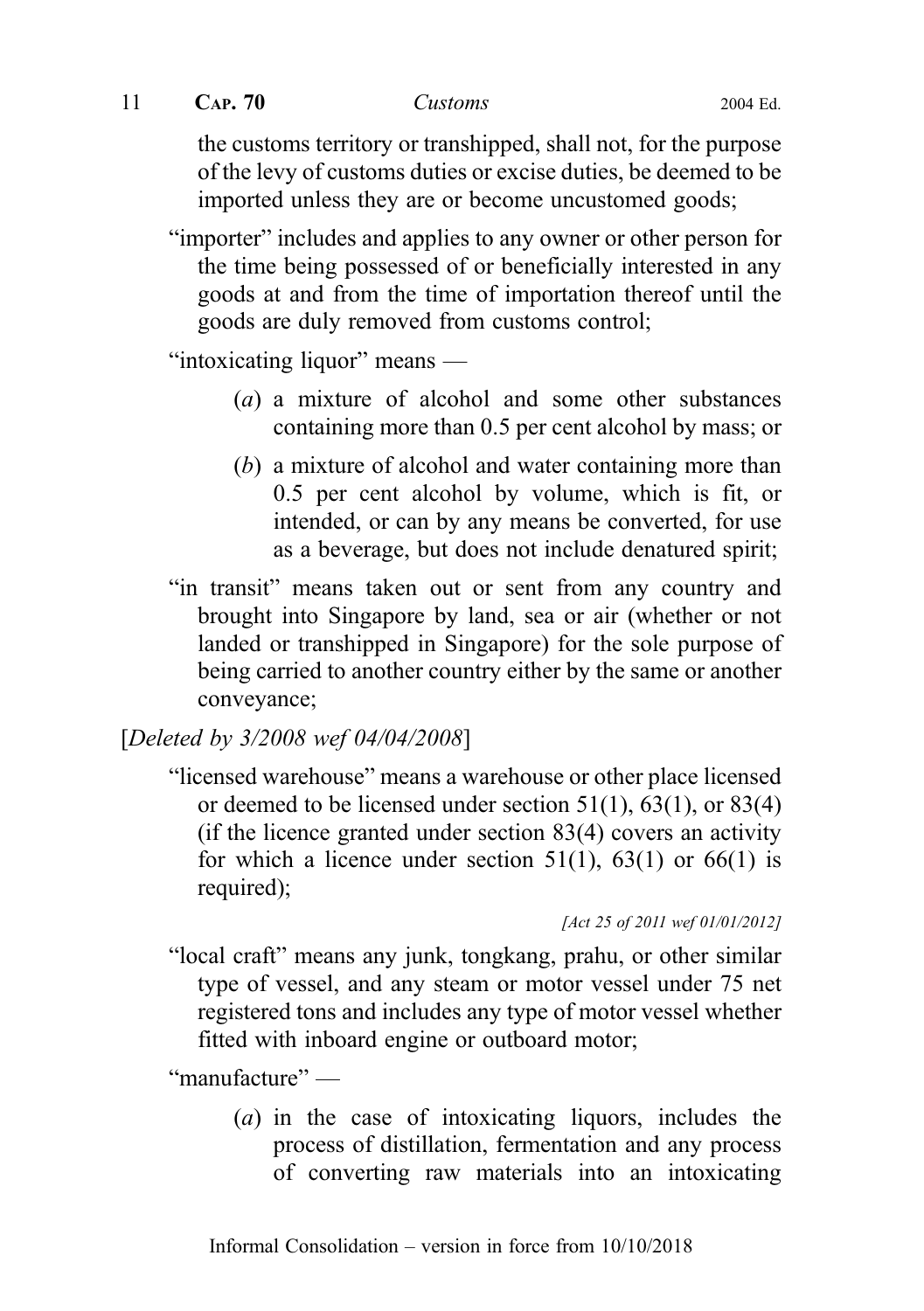liquor, but does not include blending, compounding and varying of any intoxicating liquor;

- (b) in the case of tobacco, includes the process of converting any raw or leaf tobacco into tobacco fit for smoking, snuffing or chewing and the making of cigarettes by power-operated machinery; and
- (c) in the case of any other goods or substitutes thereof, includes any process of production, assembly, purification, blending or conversion of materials, substances or components of such goods or substitutes into a finished product;

"master" means any person (except a pilot or harbour master) having for the time being control or charge of a vessel;

"motor fuel" means motor spirit or CNG:

[Act 25 of 2011 wef 01/01/2012]

"motor spirit" includes gasoline, petrol or any inflammable hydrocarbon liquid fuel for spark ignited engines;

[Act 25 of 2011 wef 01/01/2012]

"motor vehicle" means a mechanically-propelled vehicle primarily intended or adapted for use in the conveyance of goods or in the carriage of passengers (including any person driving the vehicle) on roads maintained at the public expense and includes any vehicle constructed to tow any other vehicle along such roads but does not include such vehicles as excavators, crawlers, bull-dozers, tractors and any similar vehicles which are not primarily intended for use on such roads;

"officer of customs" means —

- (a) the Director-General;
- (b) any Deputy Director-General of Customs or Assistant Director-General of Customs appointed under section  $4(2)$ ;
- (c) any senior officer of customs appointed under section  $4(4)$ ;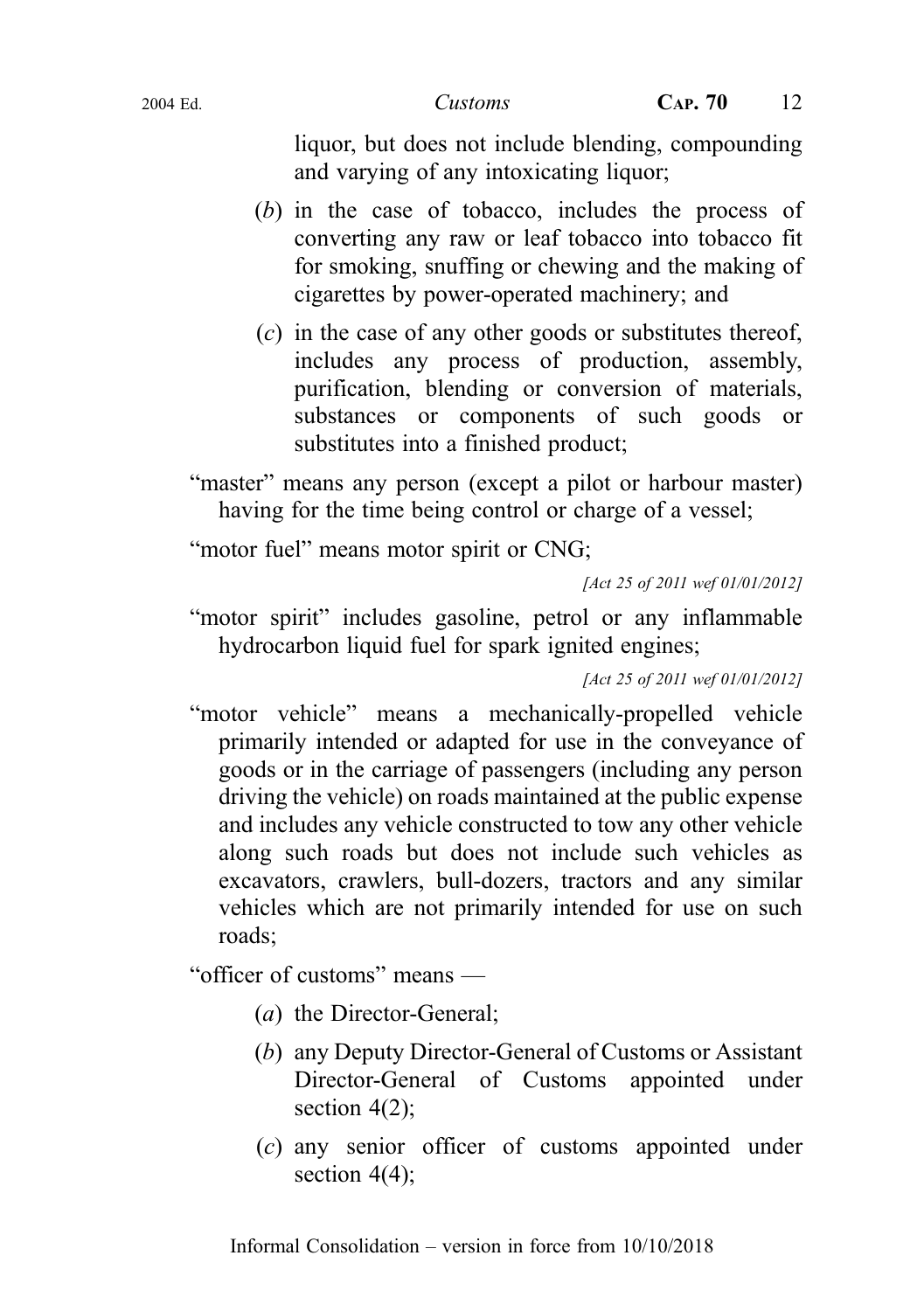13 **CAP. 70** *Customs* 2004 Ed.

- (d) any officer of customs appointed under section  $5(2)$ ; and
- (e) any police officer;

"owner" includes a hirer under a hire-purchase agreement;

- "per cent alcohol by mass" means the measure of alcoholic strength of a mixture of alcohol and some other substances shown by the ratio, expressed as a percentage, of the mass of alcohol present in the mixture to the total mass of the mixture;
- "per cent alcohol by volume" means the measure of alcoholic strength of a mixture of alcohol and water shown by the ratio, expressed as a percentage, of the volume of alcohol present in the mixture at a temperature of 20 degrees Celsius to the total volume of the mixture;
- "petroleum" includes the liquids commonly known by the names of rock oil, Rangoon oil, Burma oil, kerosene and kerosene substitutes, paraffin oil, petrol, gasoline, benzol, benzoline, benzine, naphtha and any other like inflammable liquid, whether a natural product or one that is made from petroleum, coal, schist, shale or any other bituminous substance, or from any products thereof;
- "preventive vessel" means any vessel employed for the prevention of smuggling or for any other purpose relating to this Act;
- "prohibited goods" means goods the import or export of which is prohibited, either conditionally or absolutely, by notification made under section 38 or by any other written law for the time being in force in Singapore;
- "proper officer of customs" means any officer of customs acting in the fulfilment of his duties under this Act, whether such duties are assigned to him specially or generally or expressly or by implication;
- "Red Channel" means any passage or area in a customs airport or customs station clearly indicated with a sign in the shape of a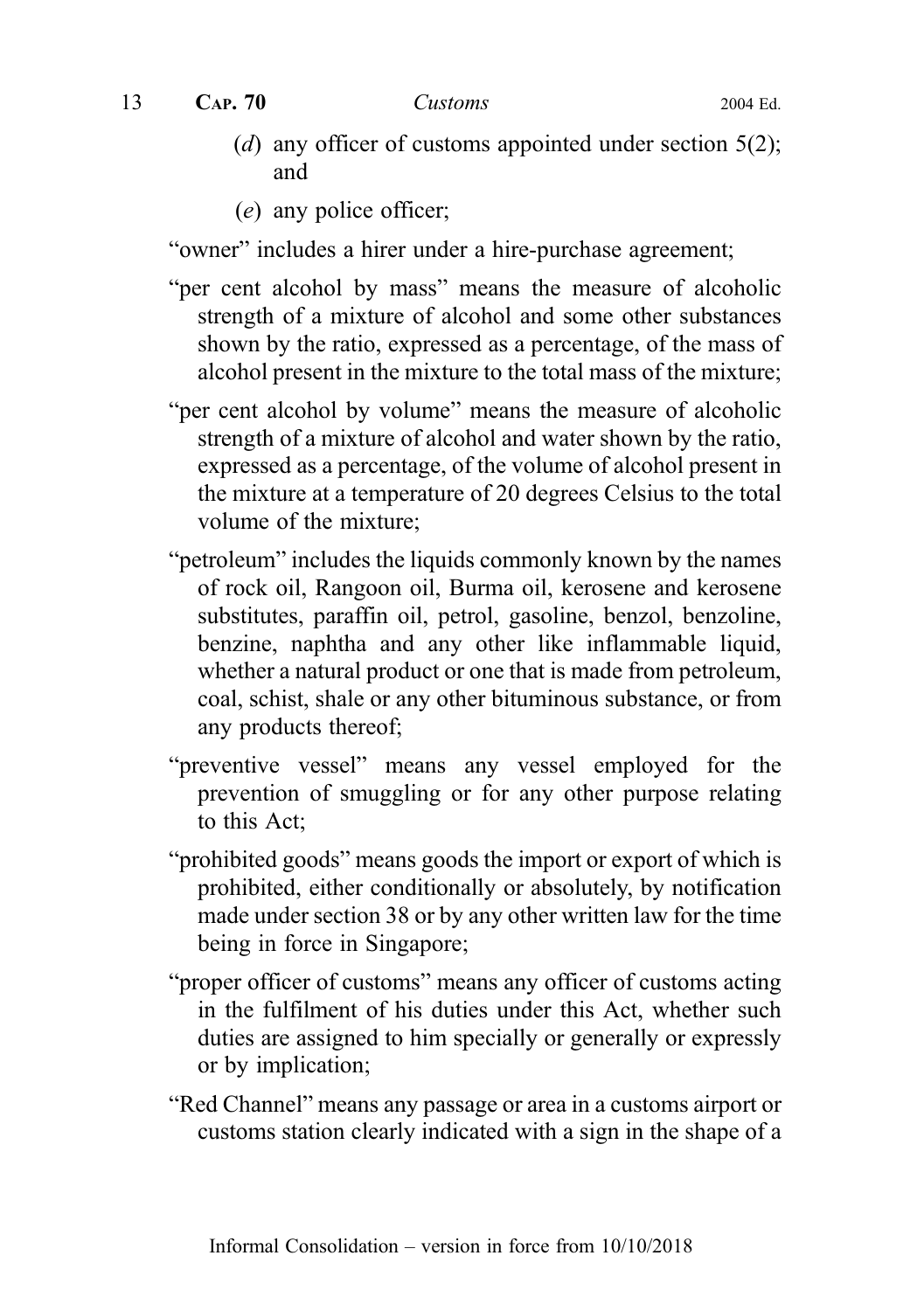square marked in red with the words "Customs" and "Goods To Declare";

- "registered user" means a person who has been registered with and authorised by the Director-General to gain access to and use the computer service referred to in section 86;
- "Registrar" means the Registrar of Vehicles or a Deputy Registrar of Vehicles or an Assistant Registrar of Vehicles appointed under the Road Traffic Act (Cap. 276);

"senior officer of customs" means —

- (a) the Director-General;
- (b) any Deputy Director-General of Customs or Assistant Director-General of Customs appointed under section 4(2):
- (c) any senior officer of customs appointed under section  $4(4)$ ;
- (d) any officer of customs conferred with the powers of a senior officer of customs under section 5(3); and
- (e) any police officer having the powers of a senior officer of customs by virtue of section  $7(a)$ ;
- "tobacco" includes all tobacco other than growing tobacco, whether manufactured or not;

"toddy" means the fermented juice of coconut or other palm;

- "tourist" means any person whose entry into Singapore is dependent upon the presentation of a passport or other travel document and whose stay in Singapore does not exceed 6 months, and includes persons in transit and such other class of persons as the Director-General may, by notification in the Gazette, specify;
- "uncustomed goods" means goods in respect of which a breach of the provisions of this Act has been committed.

```
[S 270/71; 24/81; 23/93; 24/96; 29/98; 33/2000; 4/2001;
                                   4/2003]
```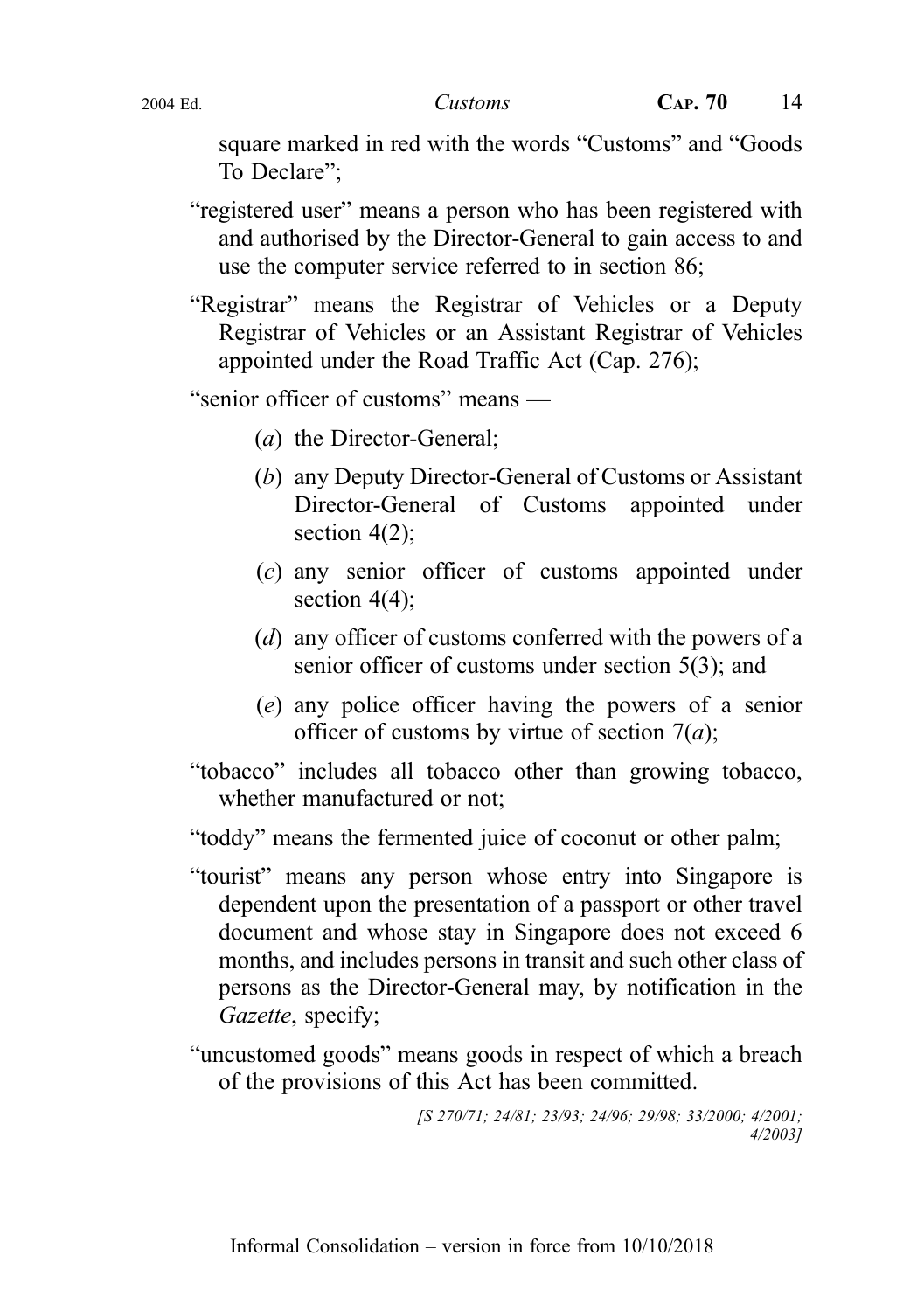(2) For the purposes of this Act, goods shall be deemed to be under customs control while they are deposited or held in any free trade zone, Government warehouse, licensed warehouse, or bottling warehouse or post office or in any vessel, train, vehicle or aircraft or any place from which they may not be removed except with the permission of the proper officer of customs.

[23/93]

[3/2008 wef 04/04/2008]

(3) In this Act, a reference to a document or record shall include, in addition to a document or record on paper, a reference to any, or part of any —

- (a) document or record kept on any magnetic, optical, chemical or other medium;
- (b) photograph;
- (c) map, plan, graph, picture or drawing;
- (d) film (including a microfilm and a microfiche), negative, disc, tape, sound-track or any other device in which one or more visual images, sounds or other data are embodied so as to be capable (with or without the aid of some other equipment) of being reproduced therefrom.

[24/96]

(4) In this Act, a reference to a document or record in writing or the making of a document or record in writing shall, unless the context otherwise requires, include any electronic notice, or the making, serving or submitting of such a notice under the provisions of this Act. [24/96]

## PART II

## APPOINTMENT OF OFFICERS

## Appointment of Director-General and other officers

4.—(1) The Minister may appoint an officer to be styled the Director-General of Customs who shall have the superintendence of all matters relating to this Act, subject to the direction and control of the Minister.

[4/2003]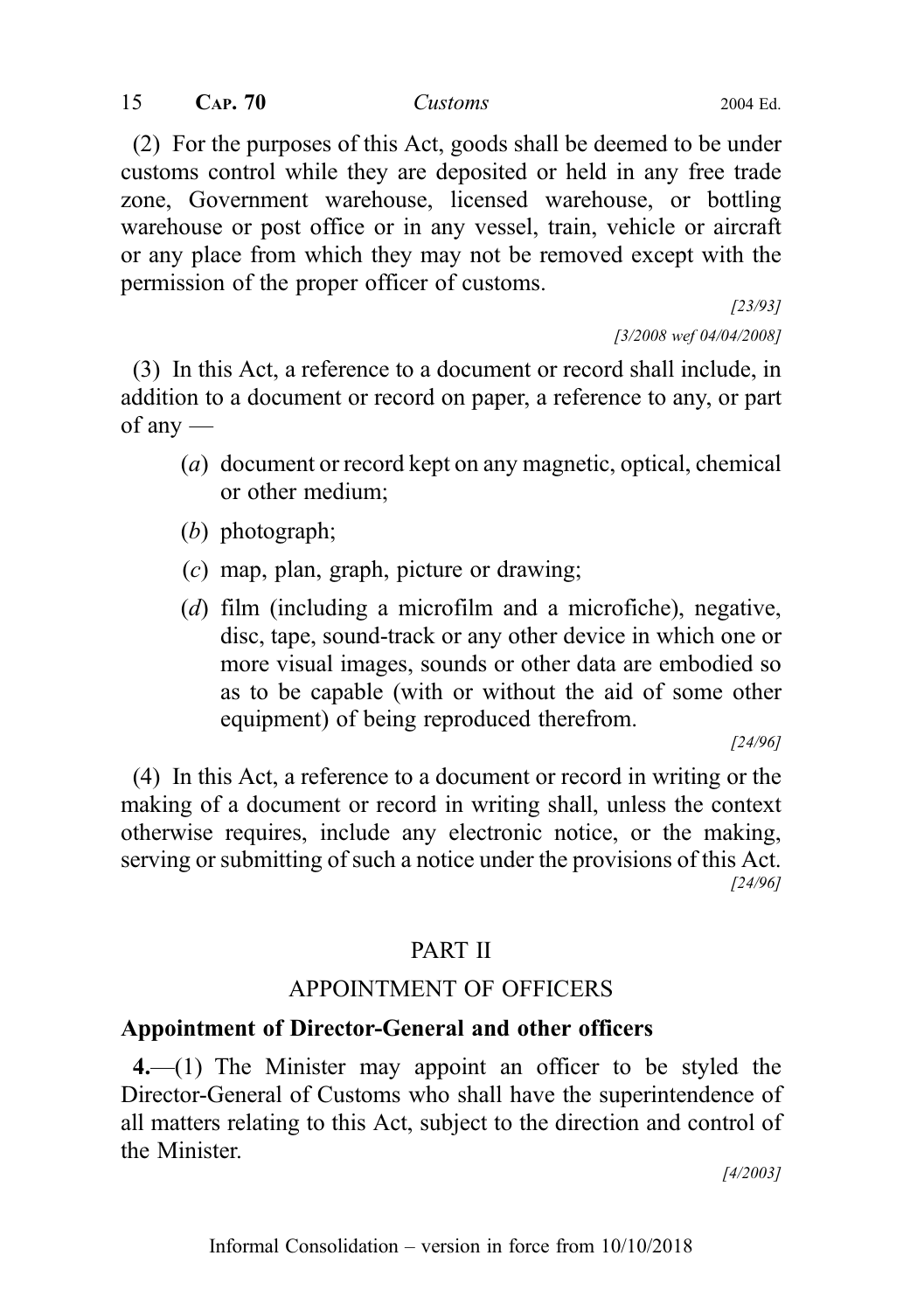(2) The Minister may appoint such number of Deputy Directors-General of Customs and Assistant Directors-General of Customs as he may think fit.

(3) Subject to the general direction and supervision of the Director-General of Customs, the Deputy Directors-General of Customs and Assistant Directors-General of Customs shall have and may exercise all the powers conferred on the Director-General by this Act.

(4) The Minister may appoint such number of other senior officers of customs as he may think fit for the purpose of carrying out the provisions of this Act.

#### Powers of Director-General to delegate

5.—(1) The Director-General may, with the approval of the Minister, confer on any senior officer of customs appointed under section 4(4) all or any of the powers conferred on the Director-General by this Act, subject to such conditions or restrictions as the Director-General may think fit.

(2) The Director-General may appoint such number of other officers of customs as he may think fit for the purpose of carrying out the provisions of this Act.

(3) The Director-General may confer on any officer of customs appointed under subsection (2) all or any of the powers of a senior officer of customs.

Officers of customs to be public servants

6. All officers of customs shall be deemed to be public servants within the meaning of the Penal Code (Cap. 224).

[4/2003]

[4/2003]

[4/2003]

[4/2003]

[4/2003]

[4/2003]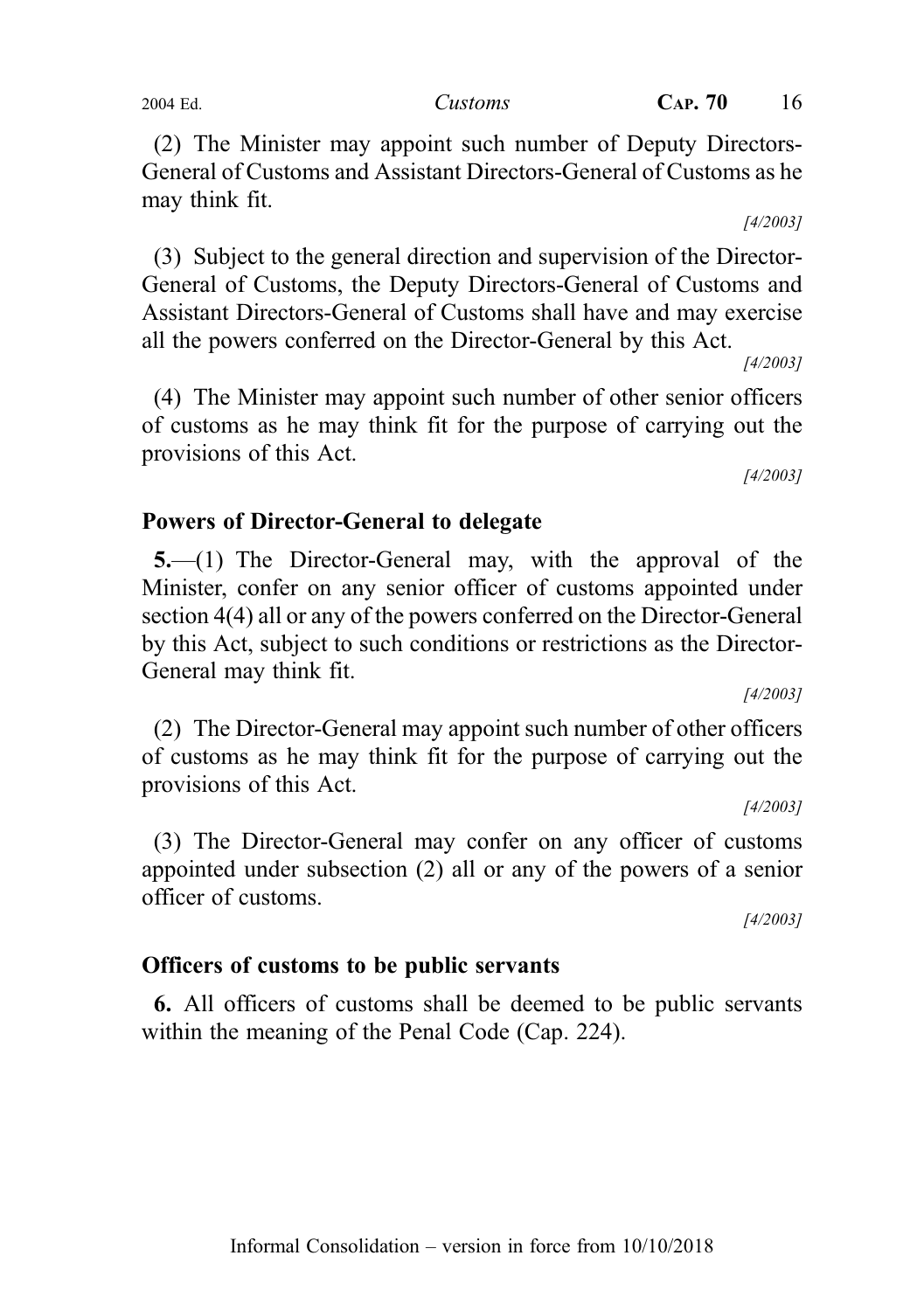17 CAP. 70 Customs 2004 Ed.

## Powers of police officers

7. For the purposes of this Act —

- (a) all police officers not below the rank of sergeant shall have and may exercise all the powers conferred by this Act on senior officers of customs; and
- (b) all police officers below the rank of sergeant shall have and may exercise all the powers conferred by this Act on officers of customs.

## Authority card to be produced

8.—(1) Every officer of customs when acting against any person under this Act shall, if not in uniform, on demand declare his office and produce to the person against whom he is acting such authority card as the Director-General or, in the case of a police officer, the Commissioner of Police, may direct to be carried by such officers.

(2) It shall not be an offence for any person to refuse to comply with any request, demand or order made by any officer of customs acting or purporting to act under this Act if the officer is not in uniform and refuses to declare his office and produce his authority card, on demand being made by the person.

## Persons employed on customs duty to be deemed proper officers of customs

9.—(1) Every person employed on any duty or service relating to the customs by the orders or with the concurrence of the Director-General (whether previously or subsequently expressed) shall be deemed to be the proper officer of customs for that duty or service.

(2) Every act required by law at any time to be done by or with any particular officer nominated for such purpose, if done by or with any person appointed by the Director-General to act for such particular officer shall be deemed to be done by or with that particular officer.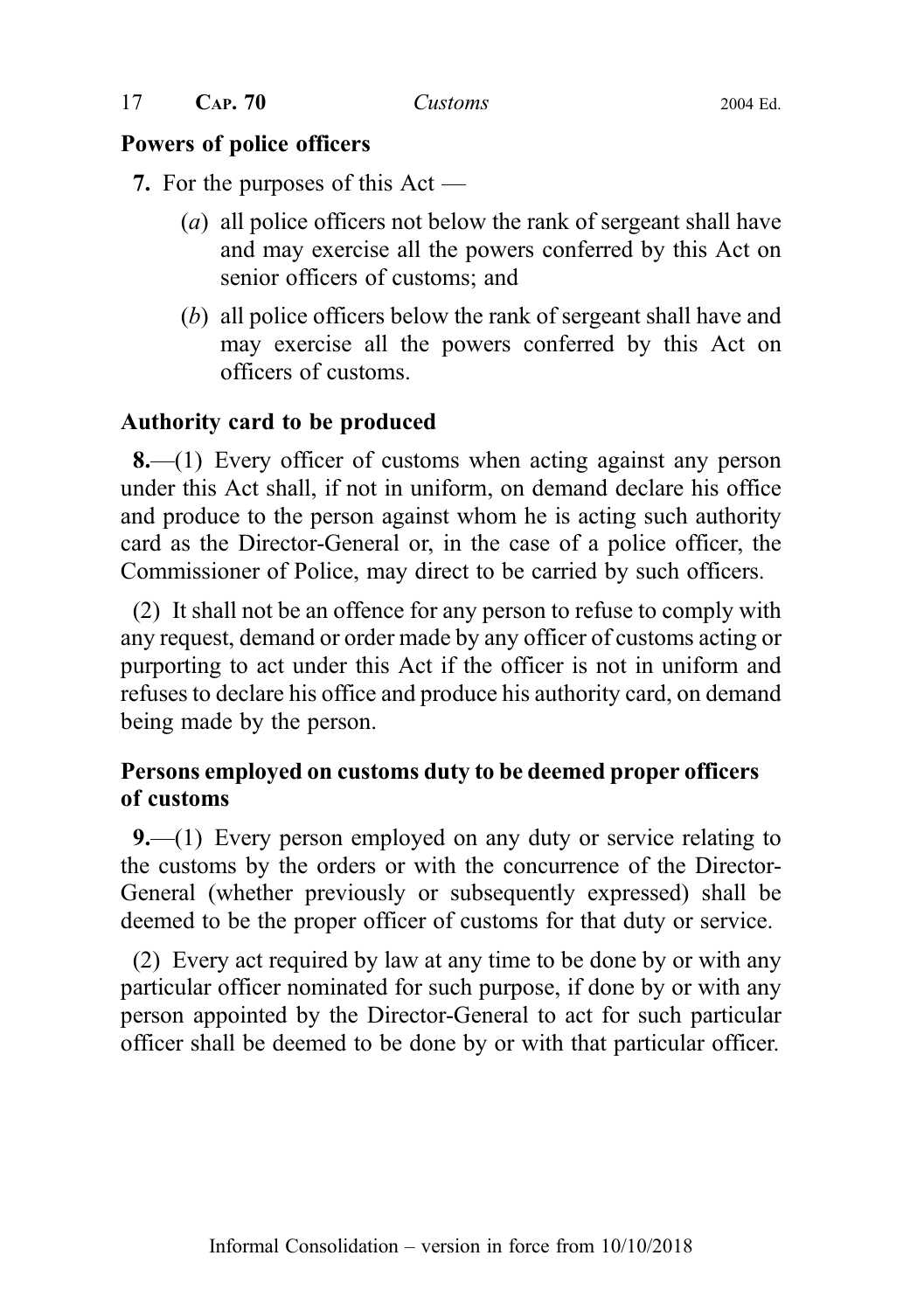## PART III

## LEVYING OF DUTY AND TAX

## Levying of duties

10.—(1) There shall be charged, levied and paid to the Director-General such customs duties and excise duties on any goods imported into the customs territory or manufactured in Singapore as may be prescribed by the Minister by order published in the Gazette.

[23/93; 33/2000]

(2) Any excise duty imposed by or under this Act on any goods shall be imposed on a non-discriminatory basis regardless of the place of origin or manufacture of the goods.

[33/2000]

(3) Without prejudice to any other remedy, any customs duty or excise duty or any tax, fee or other charge payable under this Act may be recovered by the Director-General as a civil debt due to the Government.

[23/93; 33/2000; 4/2003]

(4) All amounts collected as duties, taxes, fees and other charges under this Act shall be paid into the Consolidated Fund.

## Power of Director-General to waive duty, etc.

11. The Director-General may waive the payment, or recovery of payment, of the whole or any part of any customs duties, excise duties, taxes, fees or other charges, except that the amount which may be waived shall not exceed \$20 or such other amount as the Minister may by order prescribe.

[4/2003]

## Measuring and testing by proper officers of customs

12.—(1) The proper officer of customs may value, weigh, measure, test or otherwise examine, or may cause to be weighed, measured, tested or otherwise examined, any dutiable or uncustomed goods for the purpose of ascertaining the customs duty or excise duty leviable thereon.

[33/2000]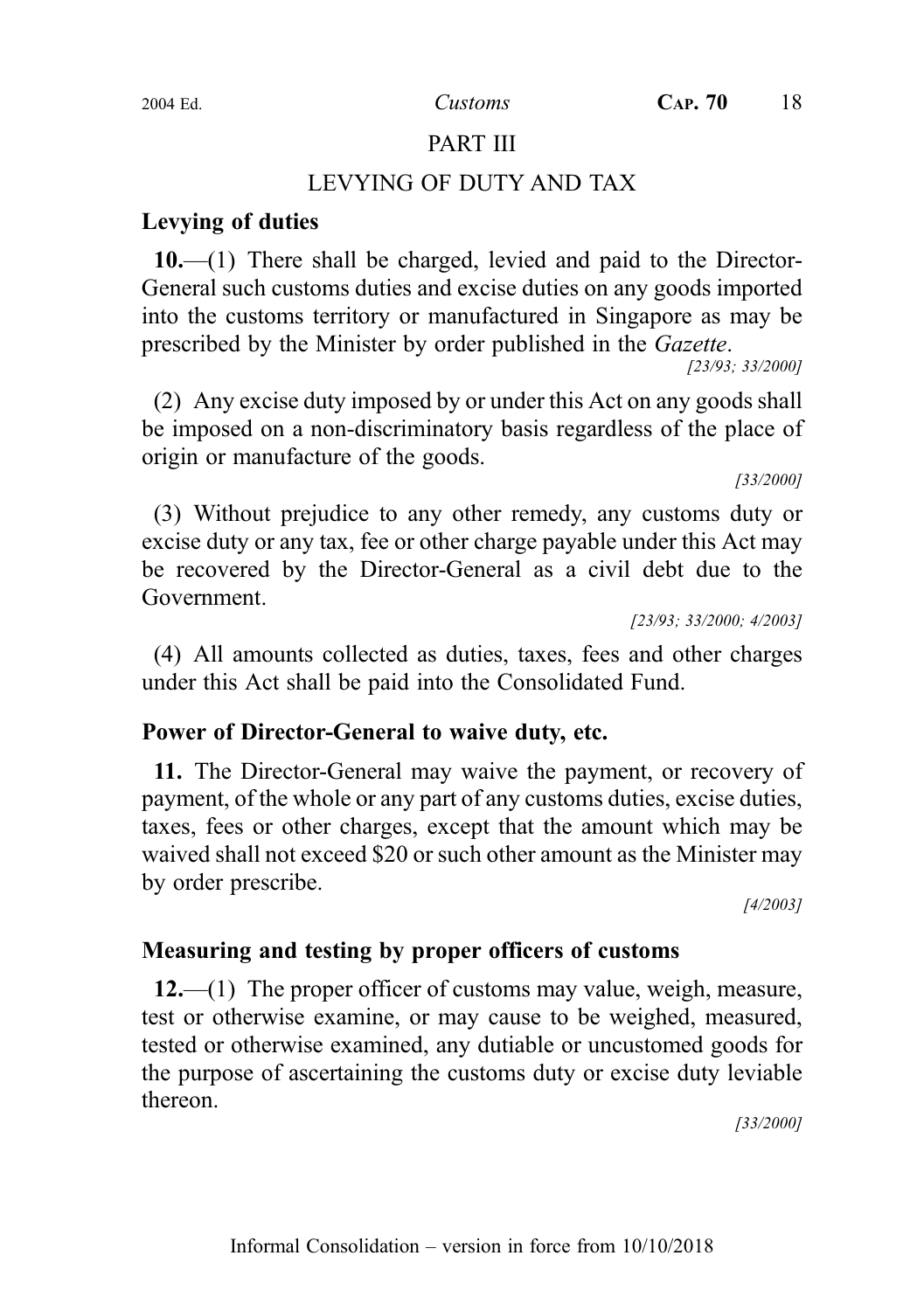(2) When a valuation of any goods has been made by the proper officer of customs, the valuation shall be presumed to be correct until the contrary is proved.

## Power of Minister to exempt

 $13$ ,—(1) The Minister may, by order published in the *Gazette*, exempt any class of goods or persons from —

- (a) any provision of this Act; or
- (b) the payment of the whole or any part of any customs duties, excise duties, taxes, fees or other charges which may be payable.

[3/2008 wef 04/04/2008]

(2) The Minister may, in any particular case  $-$ 

- (*a*) exempt any person from
	- (i) any provision of this Act; or
	- (ii) the payment of the whole or any part of any customs duties, excise duties, taxes, fees or other charges which may be payable by that person; or
- (b) direct the remission or refund of the whole or any part of any customs duties, excise duties, taxes, fees or other charges which may be payable or which may have been paid by any person.

[3/2008 wef 04/04/2008]

(3) In granting an exemption or directing a remission or refund, the Minister may impose such conditions as he may consider fit.

[4/2003]

(4) Any goods in respect of which an exemption from the payment of customs duties, excise duties, taxes, fees or other charges has been granted under subsection (1) or (2) shall be  $-$ 

(a) deemed to be dutiable goods until the conditions, if any, subject to which the exemption from customs duties, excise duties, taxes, fees or other charges was granted are fulfilled; and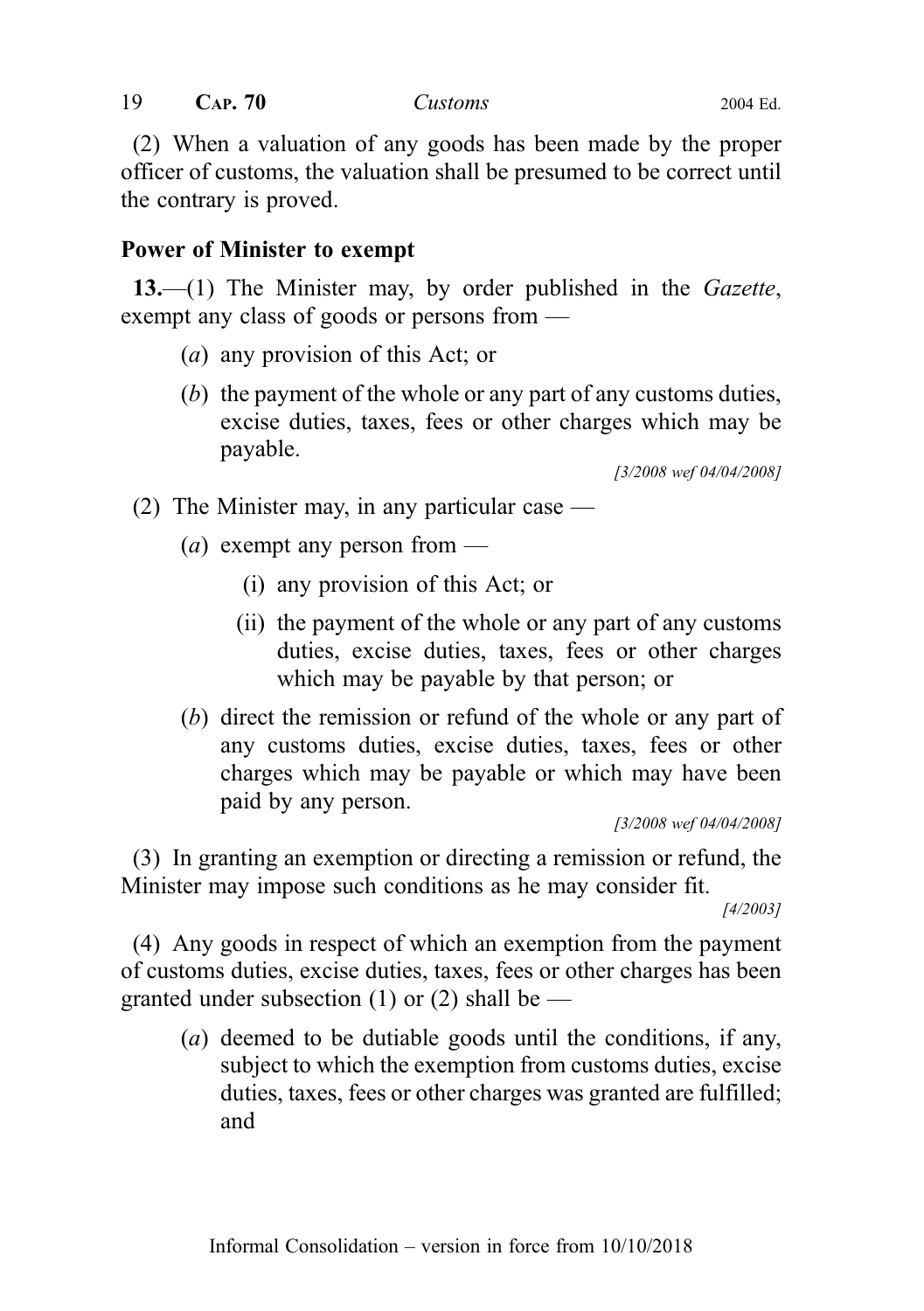(b) liable to all other charges, not being customs duties, excise duties, taxes, fees or other charges, to which they would be subject if no such exemption had been granted.

[33/2000]

## Reimposition of customs duty or excise duty

14.—(1) If any goods, on which customs duty or excise duty has not been paid by reason of an exemption granted under section 13, cease to comply with the conditions subject to which the exemption was granted or cease to be kept or used by the person or for the purposes qualifying them for the exemption, those goods shall, upon such cesser, become liable to the customs duty or excise duty to which they would have been liable if they had not been the subject of an exemption.

(2) The person to whom the exemption was granted and any person found in possession of those goods shall be jointly and severally liable to pay the customs duty or excise duty.

[33/2000]

[33/2000]

(3) If any goods, which are liable to customs duty or excise duty under subsection (1) and on which customs duty or excise duty has not been paid, are found in the possession or on the premises of any person other than the person authorised to possess them under the terms of the exemption, those goods shall, until the contrary is proved, be deemed to be uncustomed goods.

[33/2000]

## Remission of customs duty or excise duty on goods lost, damaged or destroyed before removal from customs control

15.—(1) If any dutiable goods are by unavoidable accident lost, damaged or destroyed or are lost through theft or through evaporation at any time before removal from customs control, the Director-General may remit the whole or any part of the customs duty or excise duty payable thereon.

[33/2000]

(2) After removal of any goods from customs control, no abatement of customs duties or excise duties shall be allowed on any such goods on account of loss or damage, or on account of any claim —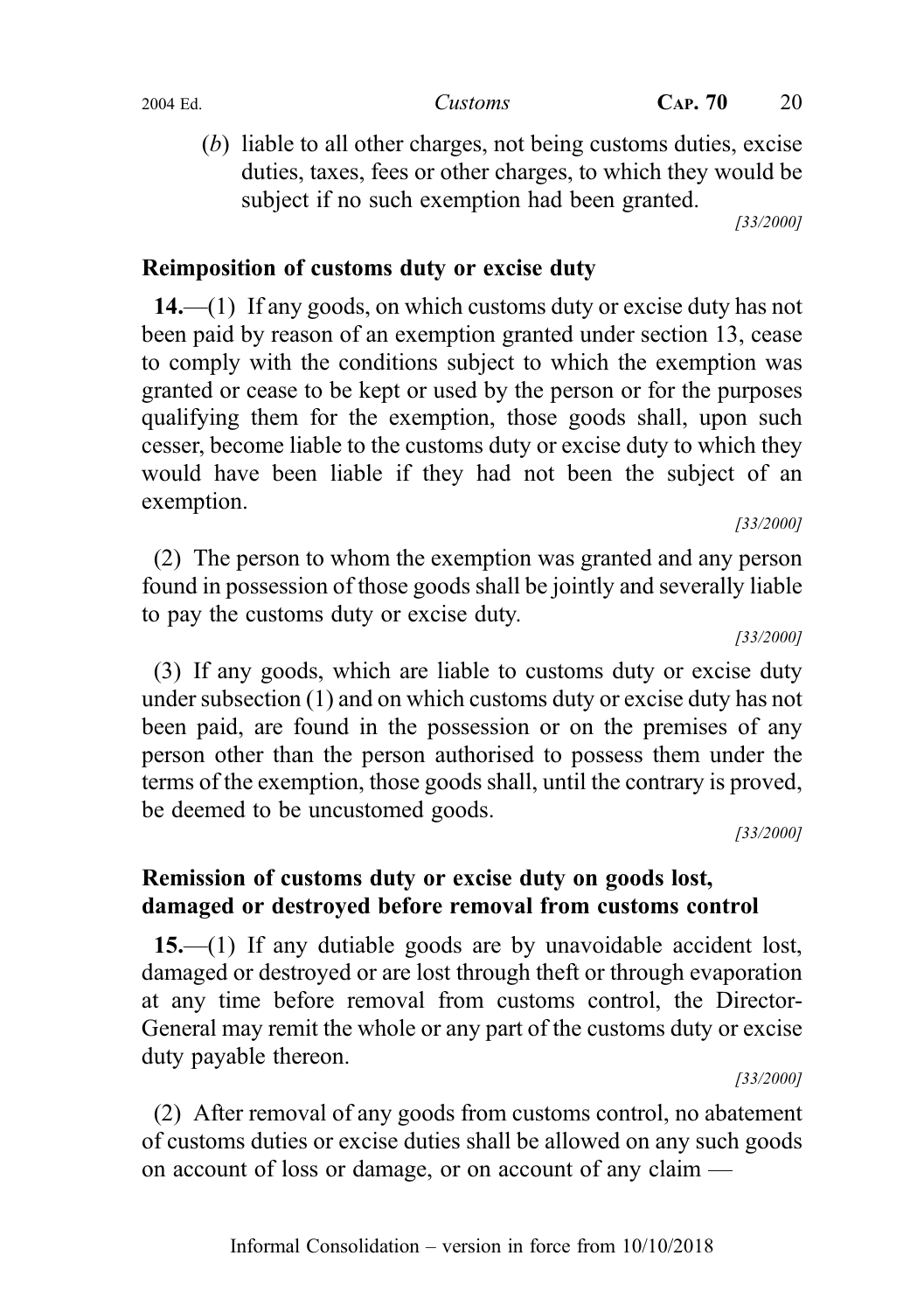$21$  CAP. 70 Customs 2004 Ed.

- (a) to pay customs duty or excise duty at a preferential rate; or
- (b) that the weight, measure, volume or value as determined by the proper officer of customs for the purpose of ascertaining the customs duty or excise duty on such goods, or any other factor affecting the goods, is incorrect,

unless notice in writing of the claim has been given at or before the time of the removal.

[16 [33/2000]

## Rebate for motor cars

16. The Minister may, by order —

- (a) grant, subject to such conditions as he may consider fit to impose, a rebate on any excise duty paid in respect of a motor car; and
- (b) direct that the rebate shall not be refunded but shall only be used to set off any specified tax, levy or fee payable in respect of that motor car under the Road Traffic Act (Cap. 276).

 $[16A]$ [15/91; 33/2000]

## Tax on motor vehicles using heavy fuel oil, etc.

17.—(1) Notwithstanding and in addition to any tax, duty, fee or other charge leviable on any mechanically-propelled vehicle under any other Act or scale of fees made thereunder, a special tax shall be imposed on motor vehicles which are equipped with engines using heavy oil, diesel oil, liquefied petroleum gas or any other gas as fuel or fitted with producer gas or other gas attachments.

[24/96]

(2) The special tax chargeable under subsection (1) in respect of a motor vehicle shall be —

(a) of such an amount as the Minister may prescribe and the Minister may prescribe different rates for motor vehicles of different classes, categories or descriptions or motor vehicles used for different purposes;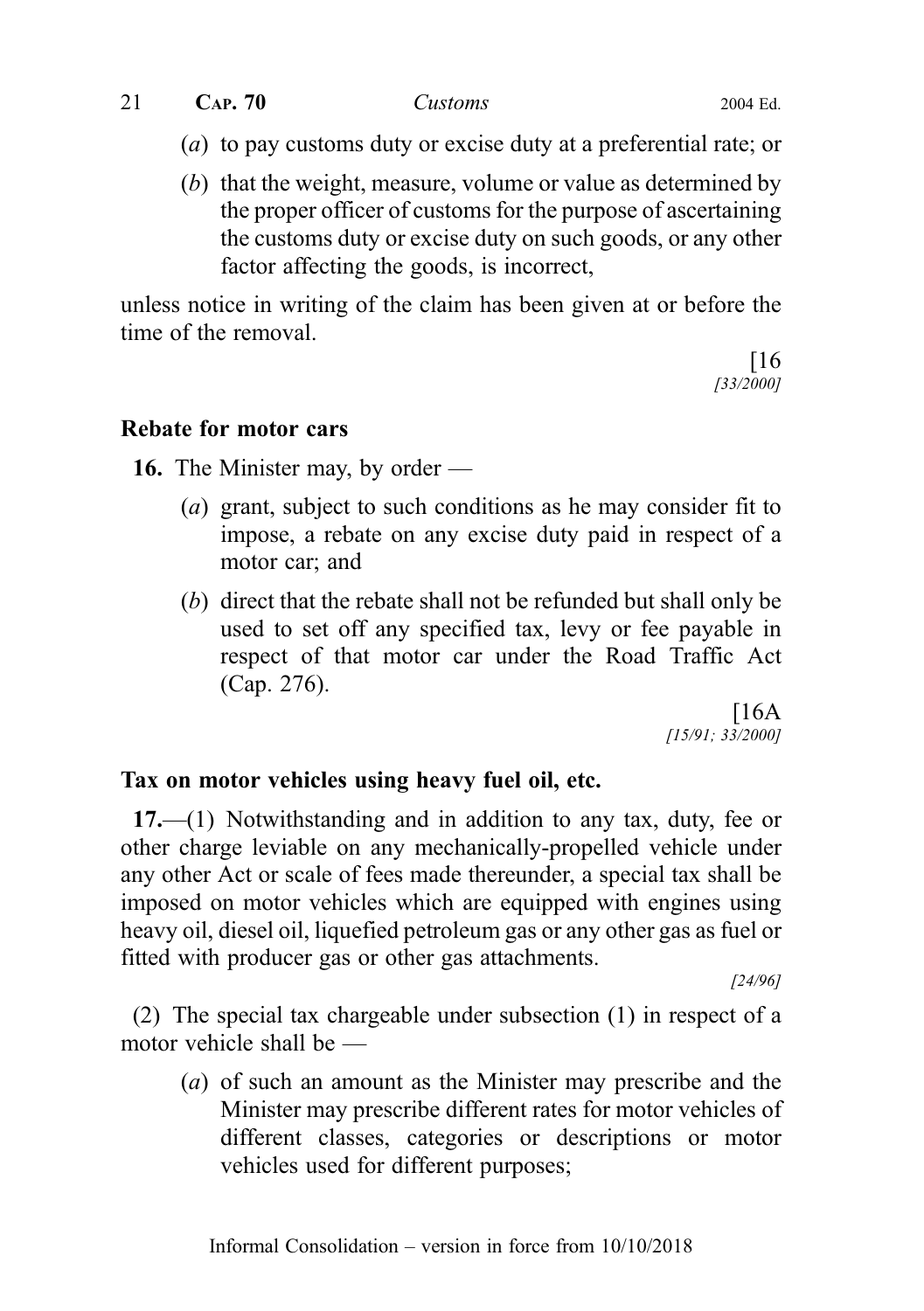- (b) chargeable by reference to such annual or half-yearly rate as the Minister may prescribe; and
- (c) payable in advance at such time and in such manner as the Minister may prescribe.

[10/92]

(2A) All amounts collected before the date of commencement of the Customs (Amendment) Act 2008 as, or purportedly as, the special tax chargeable under subsection (1) shall be deemed to be and always to have been validly collected, and no legal proceedings shall lie or be instituted or maintained in any court of law for or on account of or in respect of any such collection.

[3/2008 wef 04/04/2008]

(3) The Minister may prescribe the manner and circumstances for the refund of or exemption from the special tax.

[10/92]

(4) For the purposes of the special tax, a motor vehicle shall be deemed —

- (a) to be chargeable with the like special tax as on the occasion of the issue of the vehicle licence or last vehicle licence issued for the motor vehicle under the Road Traffic Act, and to be so chargeable by reference to the prescribed rate as applicable to the motor vehicle on that occasion; or
- (b) if no vehicle licence has been issued for the motor vehicle under that Act, to be chargeable by reference to the prescribed rate applicable to the motor vehicle.

[10/92]

(5) A person who for any period keeps a motor vehicle in respect of which the special tax has at any time become chargeable shall, whether or not it is still a mechanically-propelled vehicle, be liable to pay the special tax in respect of the motor vehicle for that period, except that he shall not be so liable for any period in respect of which he has given notice to the Registrar under the Road Traffic Act (Cap. 276) that the motor vehicle will not be used or kept on a road during such period.

[10/92]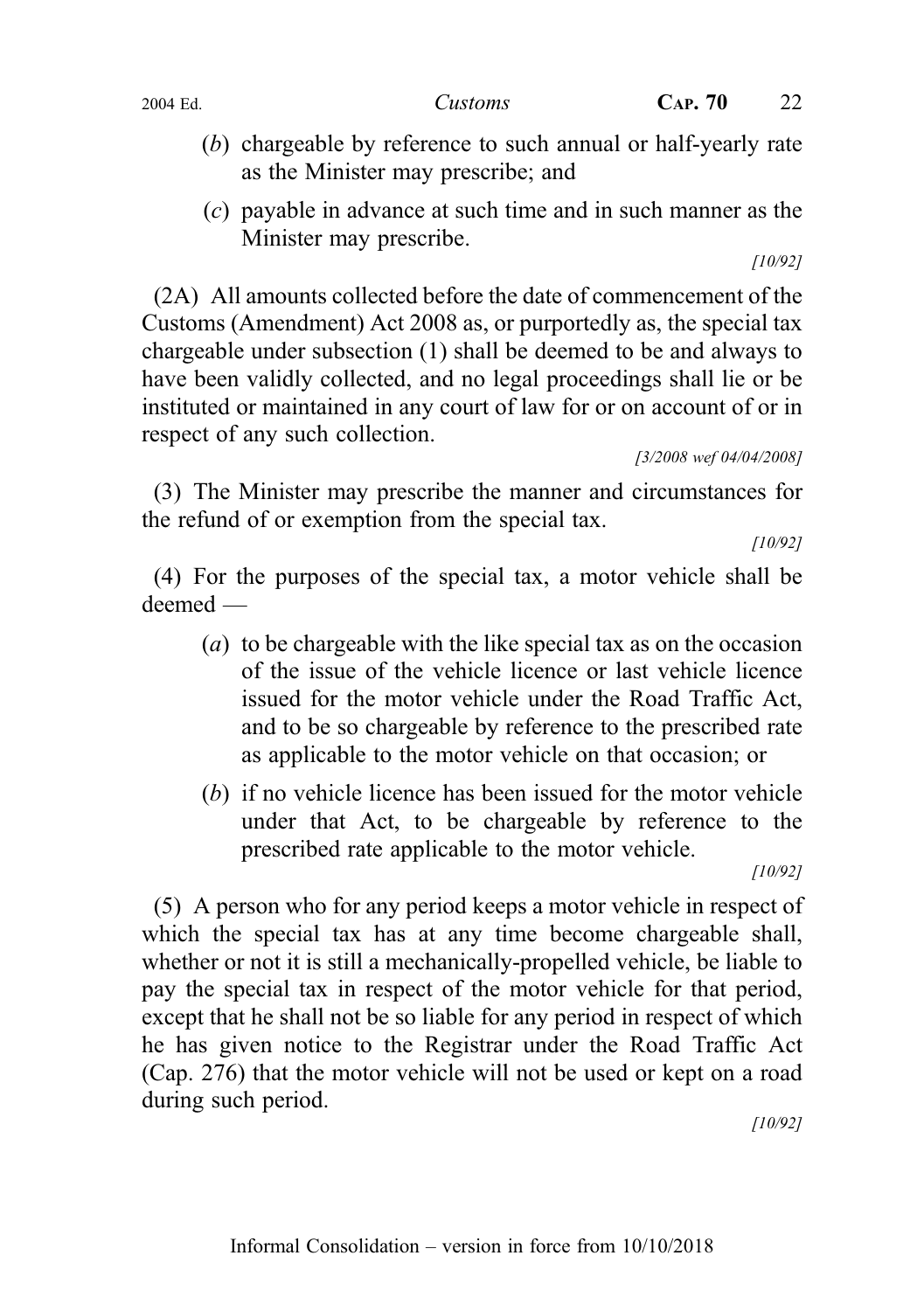(6) No motor vehicle to which this section applies shall be used —

- (a) after the latest date appointed for payment of the special tax until the tax has been paid; and
- (b) during any period in respect of which a refund of any such tax has been made.

(7) If any motor vehicle to which this section applies is knowingly used in contravention of subsection (6), the person driving the vehicle or the owner thereof shall be guilty of an offence.

(8) The Registrar shall for the purposes of this section have all the powers of the Director-General under this Act.

## Recovery of special tax in arrears

18.—(1) Any sum payable in respect of the special tax levied under section 17 which remains due and unpaid on the day when it should have been paid in advance shall be deemed to be in arrears for the purposes of this section and may be recovered in the manner as provided in this Act.

- (2) For the recovery of arrears of the special tax, the Registrar
	- (a) may seize and sell or otherwise dispose of any vehicle in respect of which the special tax is in arrears;
	- (b) shall apply the proceeds of the sale in satisfaction of the arrears and all licence fees and other taxes due and owing in respect of the vehicle under any other written law; and
	- (c) shall refund the balance thereof (if any) to the owner of the seized vehicle.

[10/92]

(3) A vehicle seized under this section shall be returned to the owner thereof if the special tax and all licence fees and other taxes due and owing in respect of the vehicle have been paid at any time prior to the sale or disposal of the vehicle.

[10/92]

(4) When any vehicle is seized under this section, the Registrar shall immediately give notice in writing of the seizure and the ground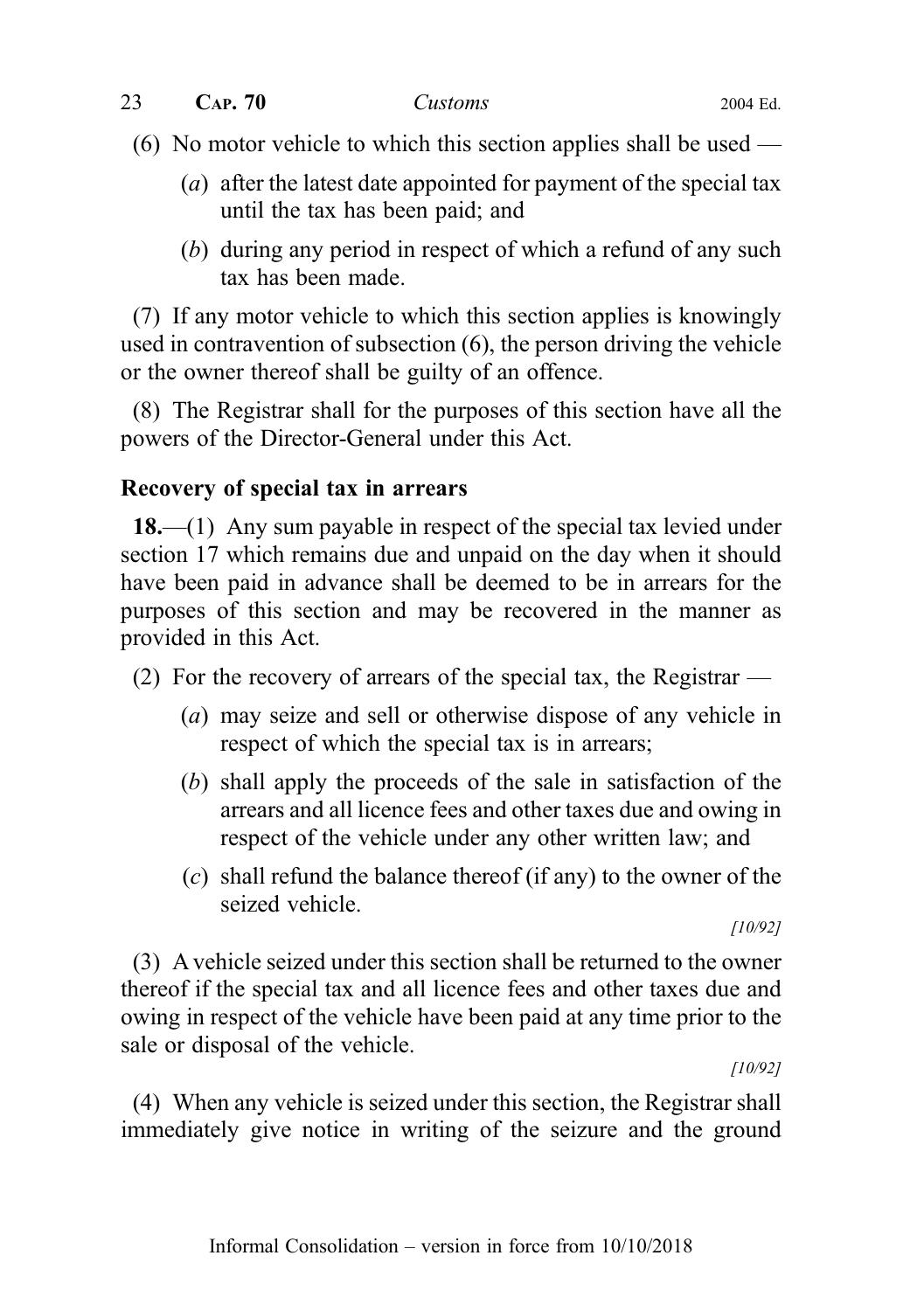thereof to the owner of the vehicle, either by delivering the notice to him personally or by post at his place of abode.

(5) The purchaser of a vehicle sold by the Registrar under this section shall be deemed to have acquired a good title to the vehicle free from all encumbrances created over it.

(6) No proceedings shall be brought by any person for the return of the seized vehicle or for any damages or for any other relief arising out of the seizure and use of the vehicle.

[10/92]

(7) For the purposes of exercising the power of seizure under this section, the Registrar may authorise any officer of customs or police officer to seize any vehicle on his behalf.

(8) The power of seizure and sale or disposal conferred by this section shall be in addition to any other remedy conferred by this Act. [10/92]

## Return of duties, taxes, fees or other charges overpaid or erroneously paid

19.—(1) It shall be lawful for the Director-General, if it is proved to his satisfaction that —

- (a) any money has been overpaid or erroneously paid as customs duties, excise duties, taxes, fees or other charges; or
- (b) any money was erroneously collected for the composition of offences under this Act,

to order the refund of the money so overpaid or erroneously paid. [33/2000]

(2) No such refund shall be allowed unless a claim in respect thereof is made in writing within one year after the overpayment or erroneous payment was made.

## Payment of duty, etc., short levied or erroneously refunded

 $20$ —(1) Where any customs duty, excise duty, tax, fee or other charge under this Act has been short levied or erroneously refunded for any reason or owing to any cause, the person who should have paid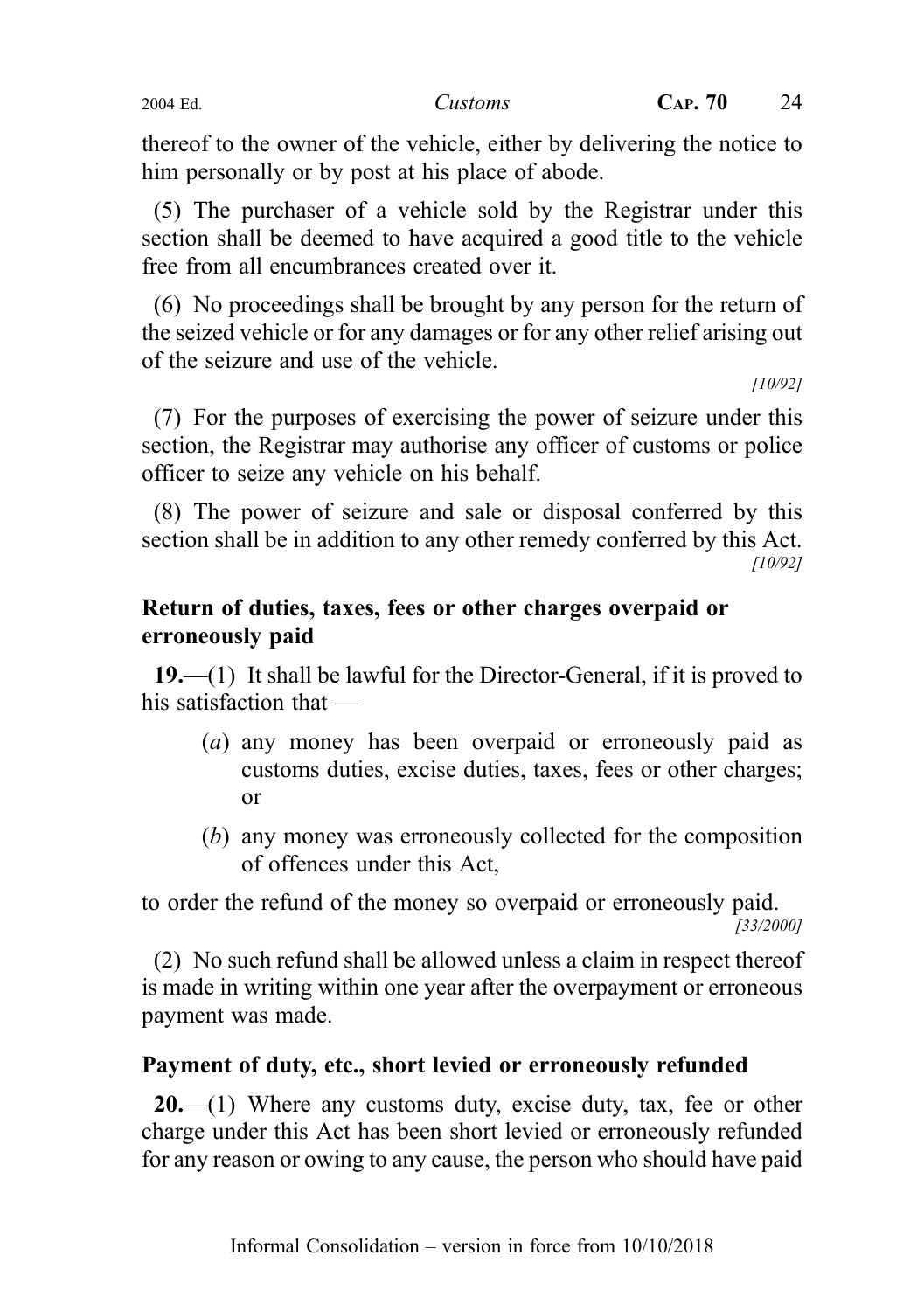the amount short levied or to whom the refund has erroneously been made shall pay the deficiency or repay the amount erroneously refunded to him on demand being made within one year from the date of the short levy or refund.

[33/2000]

(2) Without prejudice to any other remedy for the recovery of the amount due, any dutiable goods belonging to that person which may be in customs control may be detained until the deficiency is paid or the refund is repaid, as the case may be.

(3) Where the short levy or erroneous refund does not exceed \$20 or such other amount as the Minister may by order prescribe in any one case, the Director-General may waive the recovery of the short levy or erroneous refund.

[23/93]

## Calculation of duty

21. The rate of customs duty or excise duty and the valuation, if any, applicable to any goods shall be —

- (a) in the case of goods lawfully imported or manufactured in Singapore —
	- (i) if the goods are in a Government warehouse or licensed warehouse, the rate and valuation in force at the time when those goods are removed from the Government warehouse or licensed warehouse, as the case may be;
	- (ii) if the goods are imported by post, the rate and valuation in force at the time when customs duty or excise duty is assessed by the proper officer of customs; and
	- (iii) in any other case, the rate and valuation in force at the time when the goods are released by the proper officer of customs; and
- (b) in the case of uncustomed goods, the rate and valuation in force at the time when the goods became uncustomed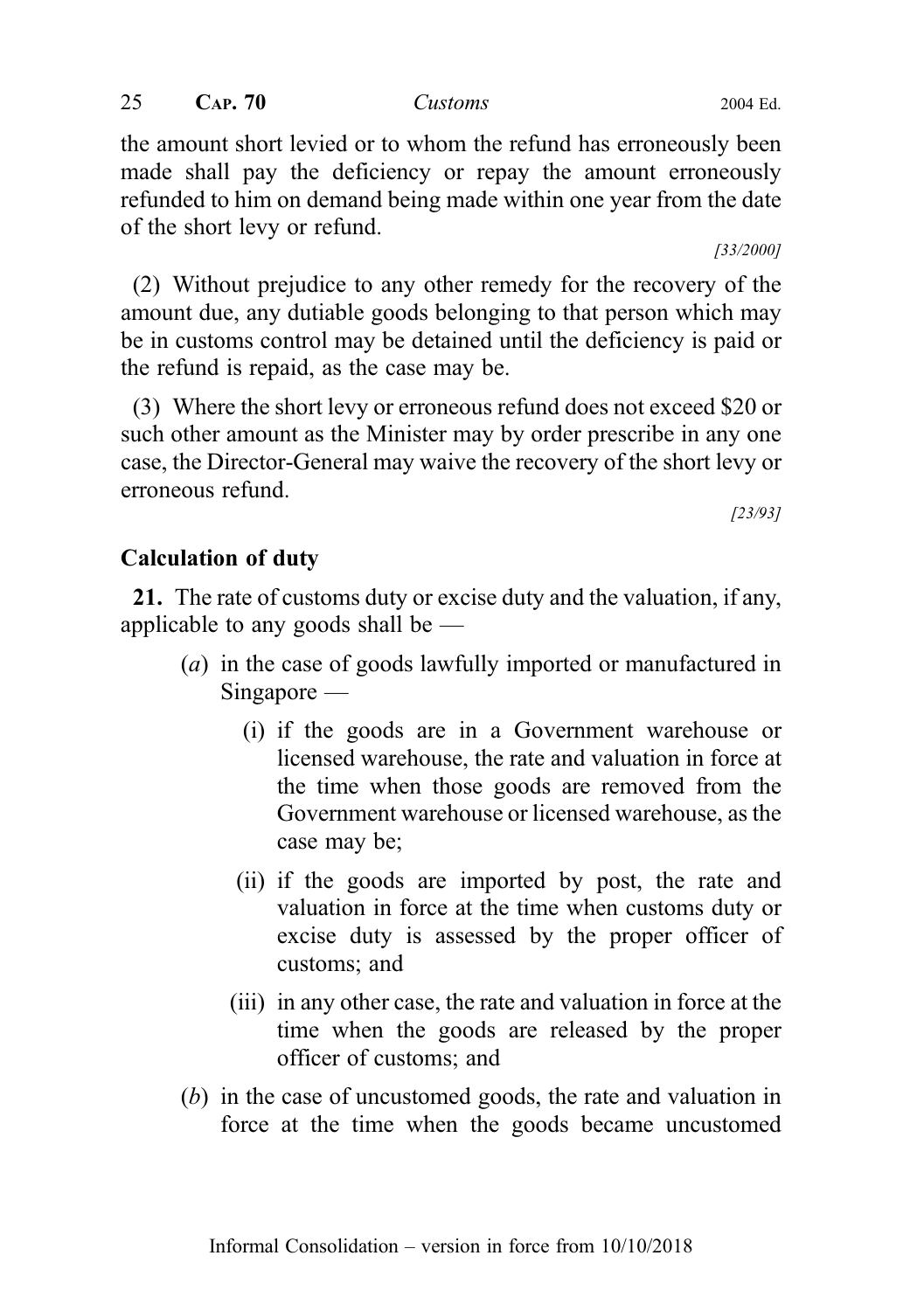goods, if known, or the rate and valuation in force at the time of seizure, whichever is the higher.

[33/2000] [3/2008 wef 04/04/2008]

## Value of imported or locally-manufactured goods, other than motor spirit, for excise duty

 $22$ —(1) For the purposes of levying excise duty under this Act, the value of any imported or locally-manufactured goods, other than motor spirit, shall be determined according to the regulations made by the Minister for the purposes of this section.

[4/2003]

(2) Regulations made under subsection (1) may require any importer, local manufacturer or other person concerned with the importation or local manufacture of goods —

- (a) to furnish to a proper officer of customs, in such form as he may require, such information as is in his opinion necessary for a proper valuation of the goods; and
- (b) to produce any book of accounts or other document of whatever nature relating to the purchase, importation or sale of the goods by that person.

[4/2003]

## Value of imported goods for customs duty

22A.—(1) For the purposes of levying customs duty under this Act, the value of any imported goods shall be determined according to the regulations made by the Minister for the purposes of this section.

[11/97; 33/2000]

(2) Regulations made under subsection (1) may provide for requiring any importer or other person concerned with the importation of goods —

(a) to furnish to a proper officer of customs, in such form as he may require, such information as is in his opinion necessary for a proper valuation of the goods; and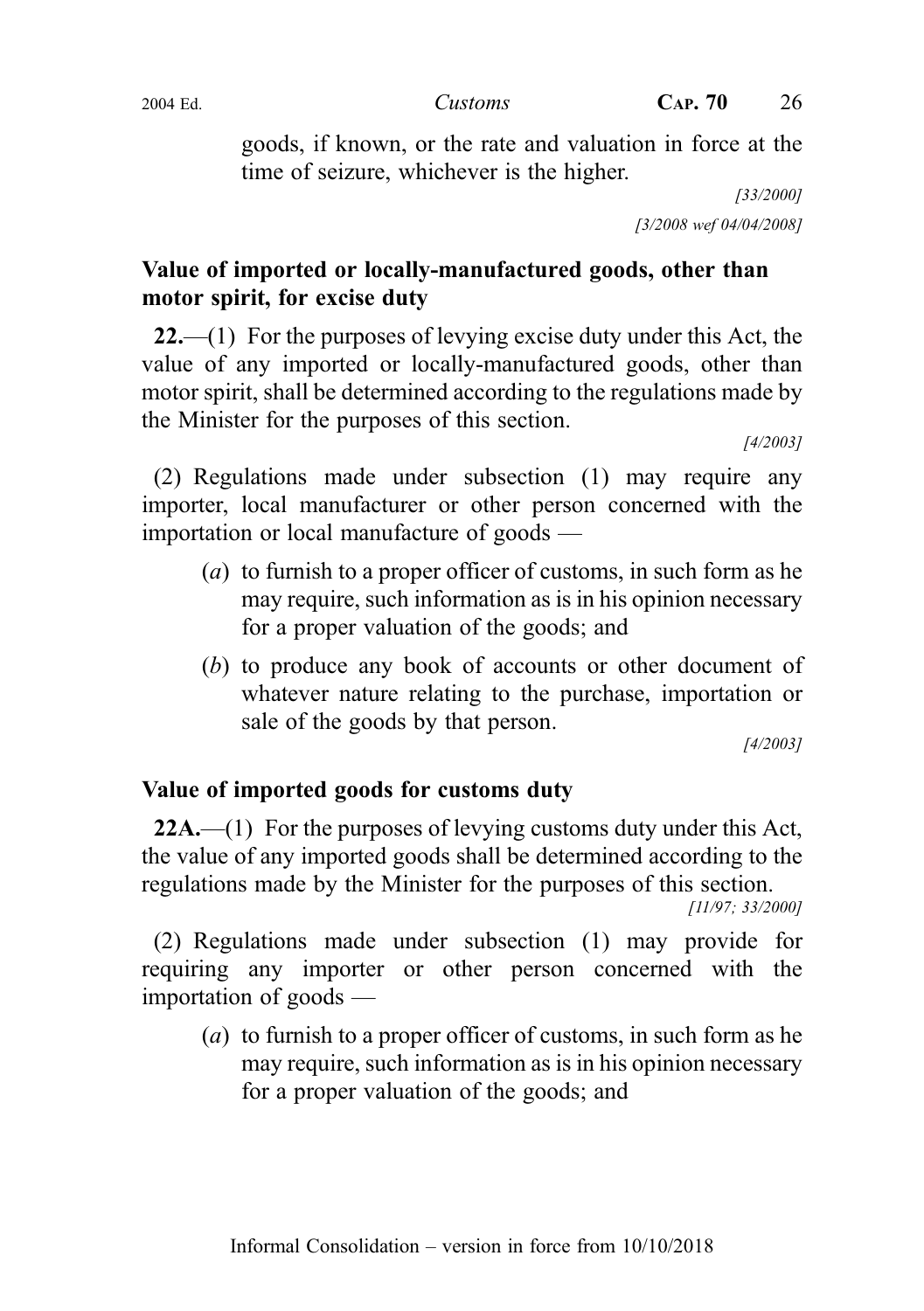whatever nature relating to the purchase, importation or sale of the goods by that person.

Objection and appeal on valuation

 $22B$ .—(1) If any person disagrees with any determination by the proper officer of customs of the value of any goods under section 22 or 22A, he may object to that value by making an application to the Director-General, stating the grounds of his objection and the amount that he considers should be the value of the goods.

(b) to produce any book of accounts or other document of

(2) An objection under this section shall be given in writing to the Director-General within 14 days after any determination made under section 22 or 22A or within such further time as the Director-General may allow.

(3) The Director-General shall consider the objection and inform the importer in writing of his decision.

(4) Where a proper officer of customs amends his determination of the value of any goods pursuant to this Act otherwise than as a result of an objection received from the importer of the goods, he shall give notice to the importer of the amended determination.

(5) If any person is dissatisfied with the decision of the Director-General in respect of his objection under subsection (1), he may appeal to the High Court against that decision.

(6) Every appeal under subsection (5) shall be made by giving notice of appeal within 28 days after the date on which the importer is notified in writing under subsection (3) of the decision or within such further period as the High Court may allow.

(7) On any appeal under subsection (5), the High Court may confirm, vary or set aside the decision of the Director-General and

#### $27$  CAP.  $70$  Customs 2004 Ed.

[11/97]

[11/97]

[11/97]

[11/97]

[11/97]

[11/97]

[11/97]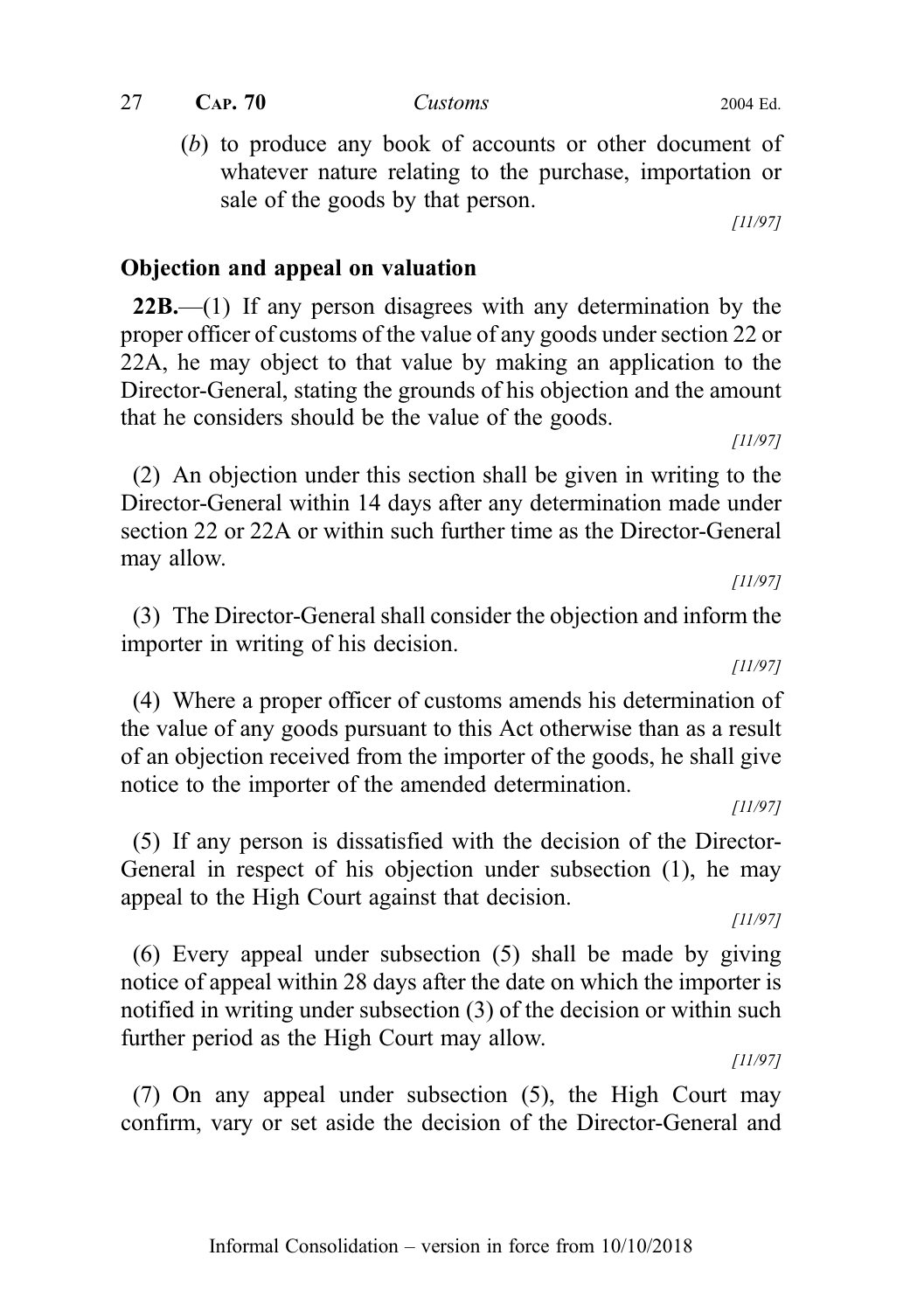make such further or other order on such appeal, whether as to costs or otherwise, as the High Court may think fit.

[11/97]

(8) Notwithstanding anything to the contrary in this section, where, in the course of determining any appeal, it becomes necessary to delay the final determination of the appeal, the importer shall be given delivery of his goods from customs control subject to the Director-General receiving such security as he thinks sufficient to cover the full amount of customs duty or excise duty on the goods.

[11/97; 33/2000]

## Value of imported and locally-manufactured motor spirit

23. For the purposes of this Act, the value of any grade of imported or locally-manufactured motor spirit with a trade name or trade mark shall be taken to be the price inclusive of excise duty but excluding goods and services tax charged thereon for that grade with that trade name or trade mark prevailing in Singapore at retailers' motor spirit pumps at the time when excise duty becomes payable.

[24/81; 31/93; 33/2000]

## Value of motor spirit where variation in price

24. For the purpose of section 23, if there is any difference in the price of a grade of motor spirit with the same trade name or trade mark, the highest price inclusive of excise duty but excluding goods and services tax charged thereon for that grade with that trade name or trade mark shall be taken to be the value of that grade of motor spirit. [24/81; 31/93; 33/2000]

## Value of motor spirit which is uncustomed, not retailed in Singapore under a trade name or where retailers' pump price is not available

25. Notwithstanding sections 23 and 24, the value of any grade of motor spirit which is uncustomed or which is not being retailed in Singapore under a trade name or trade mark or which is being retailed in Singapore under a trade name or trade mark but the retailers' motor spirit pump price is not available, shall be the highest price inclusive of excise duty but excluding goods and services tax charged thereon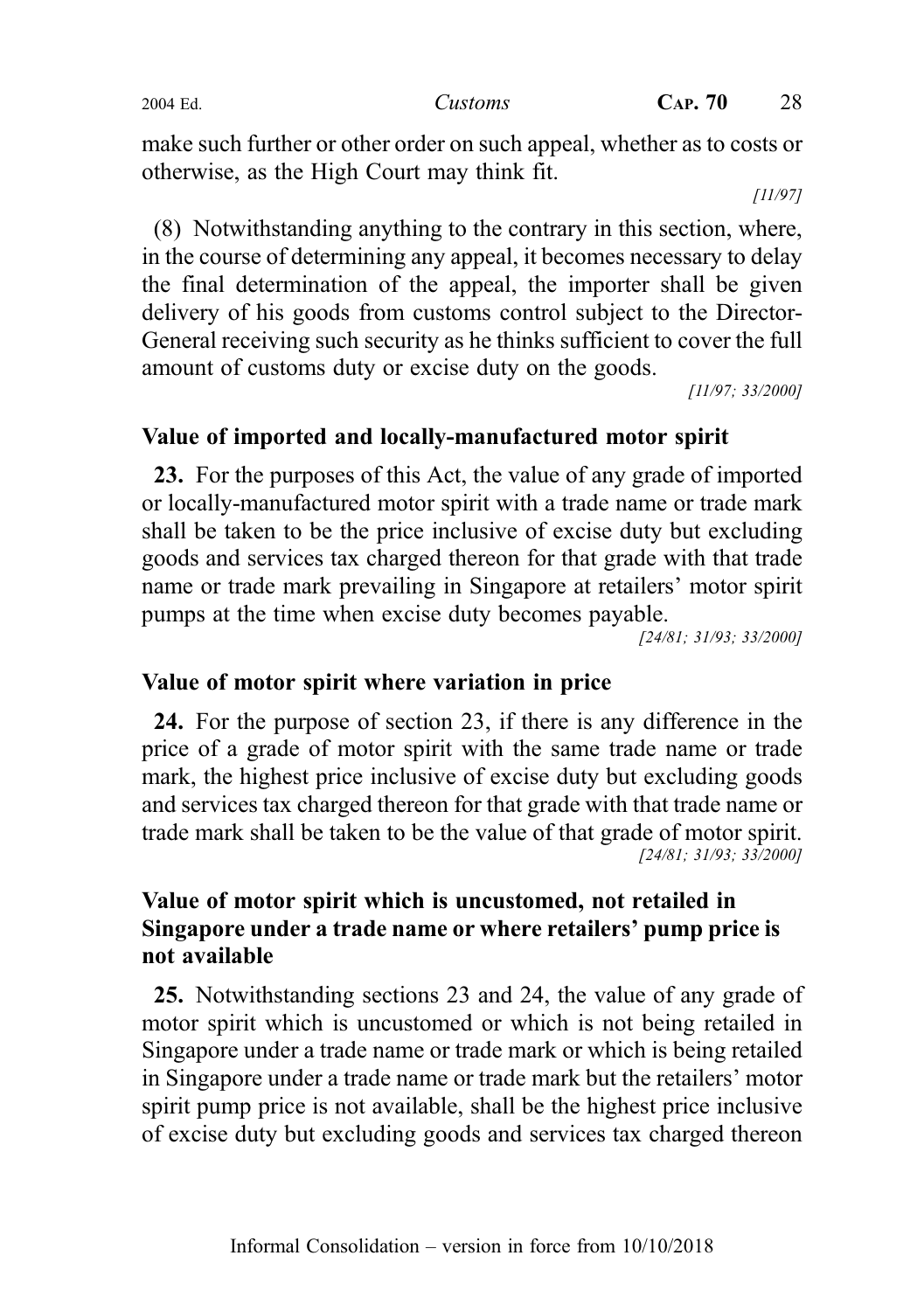for that grade regardless of trade names or trade marks prevailing in Singapore at the retailers' motor spirit pumps.

[24/81; 31/93; 33/2000]

## Question as to price of motor spirit to be decided by Director-General

26. If any question arises as to the price of motor spirit at the retailers' motor spirit pumps, the question shall be decided by the Director-General.

[24/81]

## Removal of dutiable goods from customs control

27.—(1) No dutiable goods shall be removed from customs control except —

- (a) after payment of the customs duty or excise duty payable thereon;
- (b) under such conditions as the Director-General may impose for deposit in a Government warehouse or licensed warehouse; or
- (c) under such conditions as the Director-General may impose in any particular case.

[33/2000] [3/2008 wef 04/04/2008]

(2) In no case shall any goods be removed from a Government warehouse until all warehouse rent and other charges due in respect thereof have been paid.

(3) The Director-General may allow dutiable goods in a licensed warehouse to be removed therefrom before payment of the customs duty or excise duty but before doing so the Director-General may, in his discretion, require that security be lodged to his satisfaction to guarantee the payment of the customs duty or excise duty within such time as he may allow.

[33/2000]

## Time of importation when duty is imposed

28. When, by virtue of an order made under section 10(1), a customs duty or excise duty is fixed on any goods which previously were not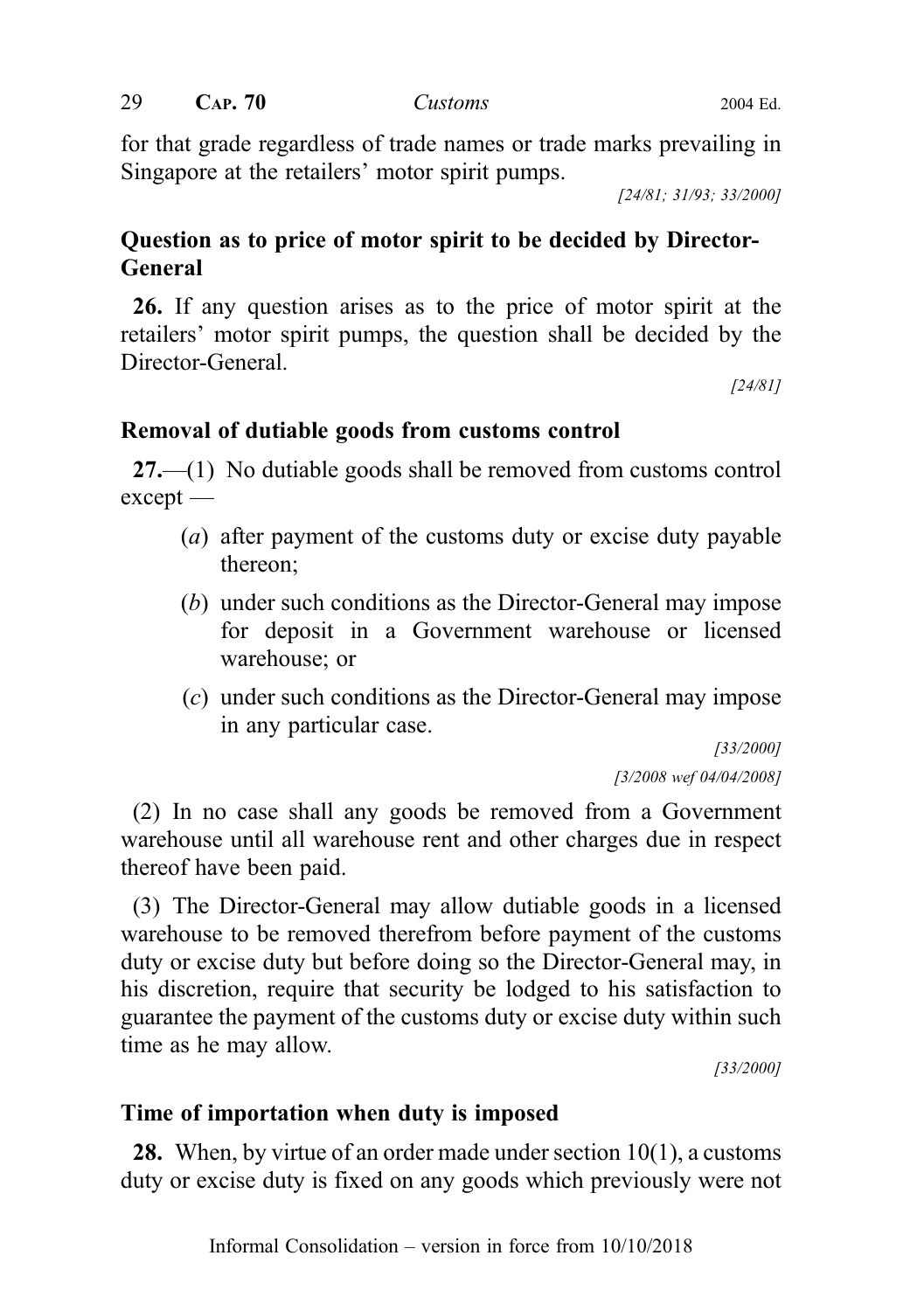dutiable goods or any customs duty or excise duty on goods is abolished or when the importation or exportation of any goods is prohibited or any such prohibition abolished by a notification made under section 38 and it becomes necessary for the purpose of this Act to determine the time at which an importation or exportation of any goods made and completed shall be deemed to have had effect, such importation or exportation shall, notwithstanding anything in this Act, be deemed to be —

- (a) in the case of importation by sea, the time at which the vessel importing the goods had actually come within the limits of the port of Singapore to which the goods are consigned;
- (b) in the case of importation by road or rail, the time at which the goods come within Singapore;
- (c) in the case of importation by air, the time at which the aircraft lands at a customs airport;
- (d) in the case of importation from a free trade zone, the time at which the goods enter the customs territory;
- (e) in the case of exportation by sea, the time at which shipment of the goods on board the vessel by which they were exported commenced;
- (f) in the case of exportation by road or rail, the time at which the goods leave Singapore;
- $(g)$  in the case of exportation by air, the time at which the aircraft leaves a customs airport; and
- (h) in the case of goods removed from the customs territory into a free trade zone for export, the time at which the goods are brought into the free trade zone.

[33/2000]

## Customs rulings

29.—(1) The Director-General may, on an application made in accordance with the Schedule, make a ruling on any of the matters specified in the Schedule in accordance with the Schedule.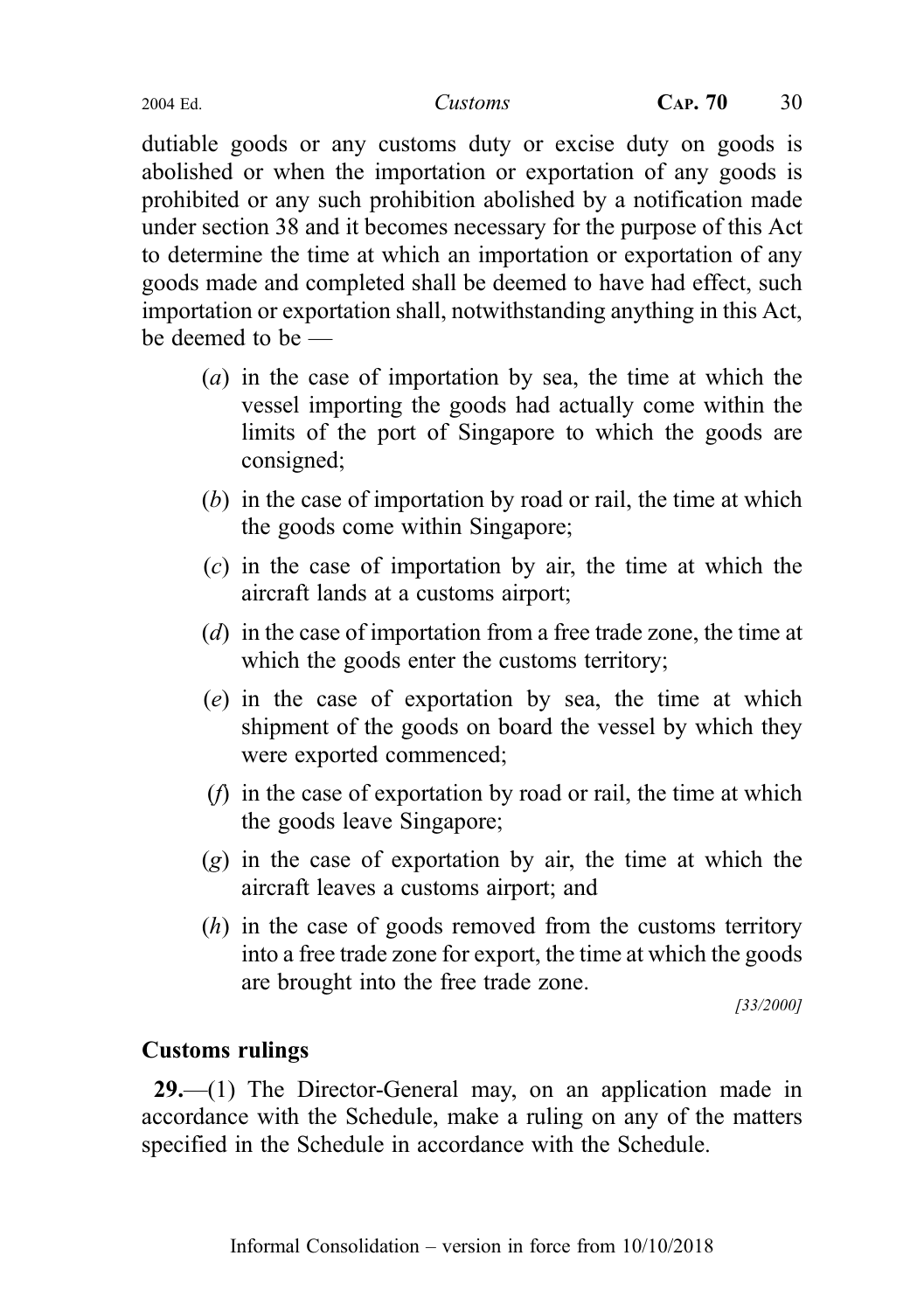(2) The Schedule shall apply to and in connection with an application under subsection (1) and any ruling made by the Director-General under that subsection.

(3) The Minister may, by order published in the Gazette, amend, add to or revoke the whole or any part of the Schedule.

[3/2008 wef 04/04/2008]

## Import of trade samples

 $30$ .—(1) Where dutiable goods are declared at the time of their importation to be bona fide trade samples, the Director-General may allow such goods to be imported without payment of customs duty or excise duty subject to such conditions as he considers fit to impose. [33/2000]

(2) In this section, "trade samples" means articles which are imported solely —

- (a) for the purpose of being shown or demonstrated in Singapore to enable manufacturers in Singapore to produce those articles to fulfil orders from abroad or for the soliciting of orders for goods to be supplied from abroad; or
- (b) by a manufacturer for the purposes of copying, testing or experimenting before he produces those articles in Singapore,

and which are used solely for the purposes set out in paragraph (a) or (b) and are not sold or consumed or put to normal use or used in any way for hire or reward while in Singapore.

## PART IV

## IMPORTATION AND EXPORTATION

## Place of import, export or transhipment

31.—(1) Notwithstanding the provisions of any other written law, no person shall import or export dutiable goods or tranship goods of a class dutiable on import except —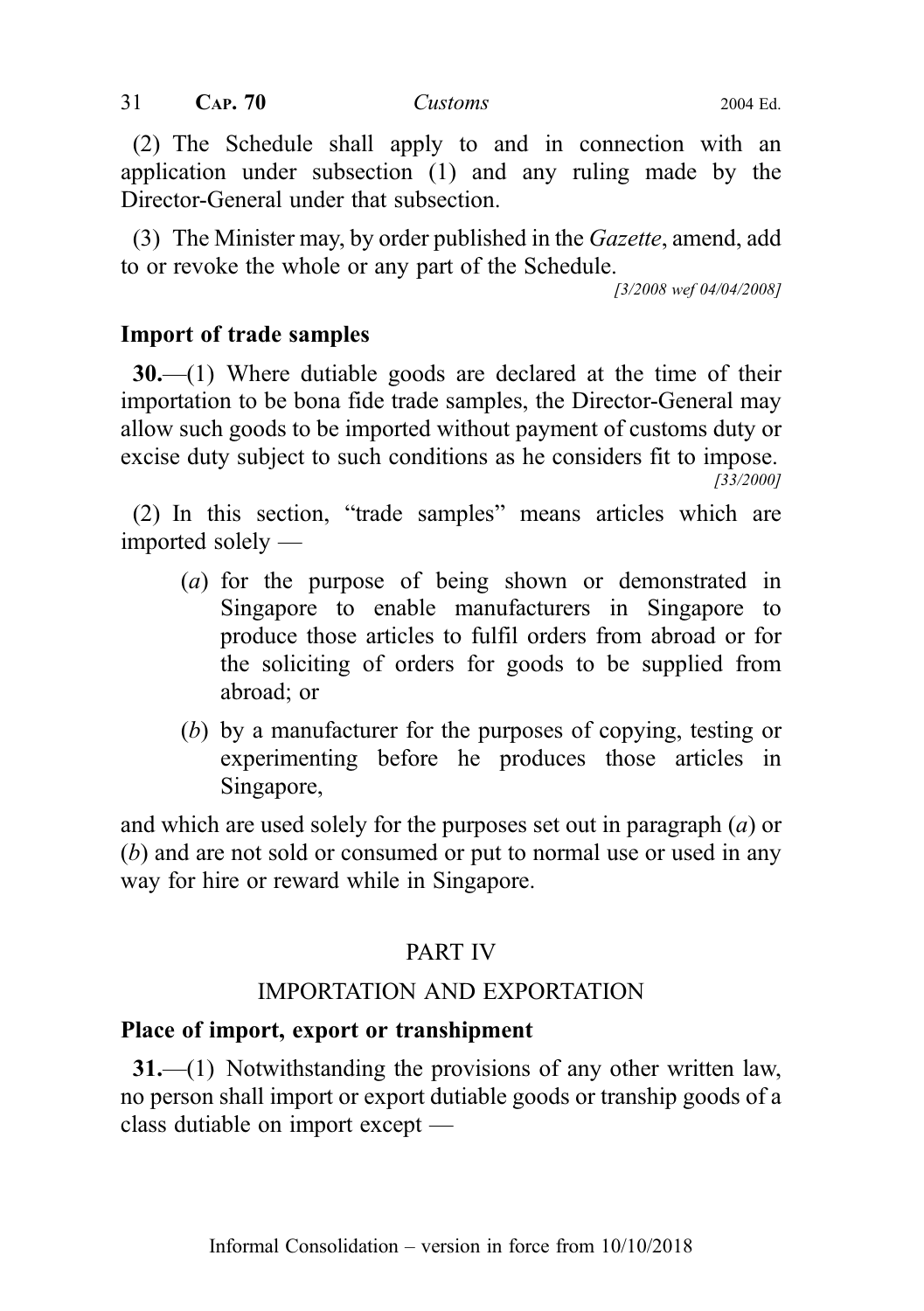(*a*) by sea —

- (i) at such authorised piers and places in Singapore as may be prescribed generally for all goods or in relation to such goods as may be specified; or
- (ii) at such piers and places in Singapore that the Director-General, under prescribed circumstances, determines to be authorised piers and places in relation to such goods as the Director-General may determine;

[Act 25 of 2011 wef 01/01/2012]

- (b) by air, at a customs airport;
- (c) by rail, at the customs station along the railway; or
- (*d*) by road.

[29/98]

(1A) In prescribing an authorised pier or place in Singapore or the circumstances in which the Director-General may determine an authorised pier or place for the purposes of subsection  $(1)(a)$ , the Minister may prescribe that the operator of the authorised pier or place comply with such requirements and restrictions as the Director-General may impose in connection with any operations carried out at the authorised pier or place.

[Act 25 of 2011 wef 01/01/2012]

(2) No dutiable goods, other than accompanied personal effects and baggage, shall be imported by road except during such times and under such conditions as may be approved by the Director-General.

## Registration of importers and agencies in respect of goods made dutiable

32. Where any goods previously not dutiable have become dutiable by virtue of an order published under section 10(1), a senior officer of customs may require any importer importing the goods or local agency acting on behalf of a foreign exporter of the goods to register his business particulars at a customs office.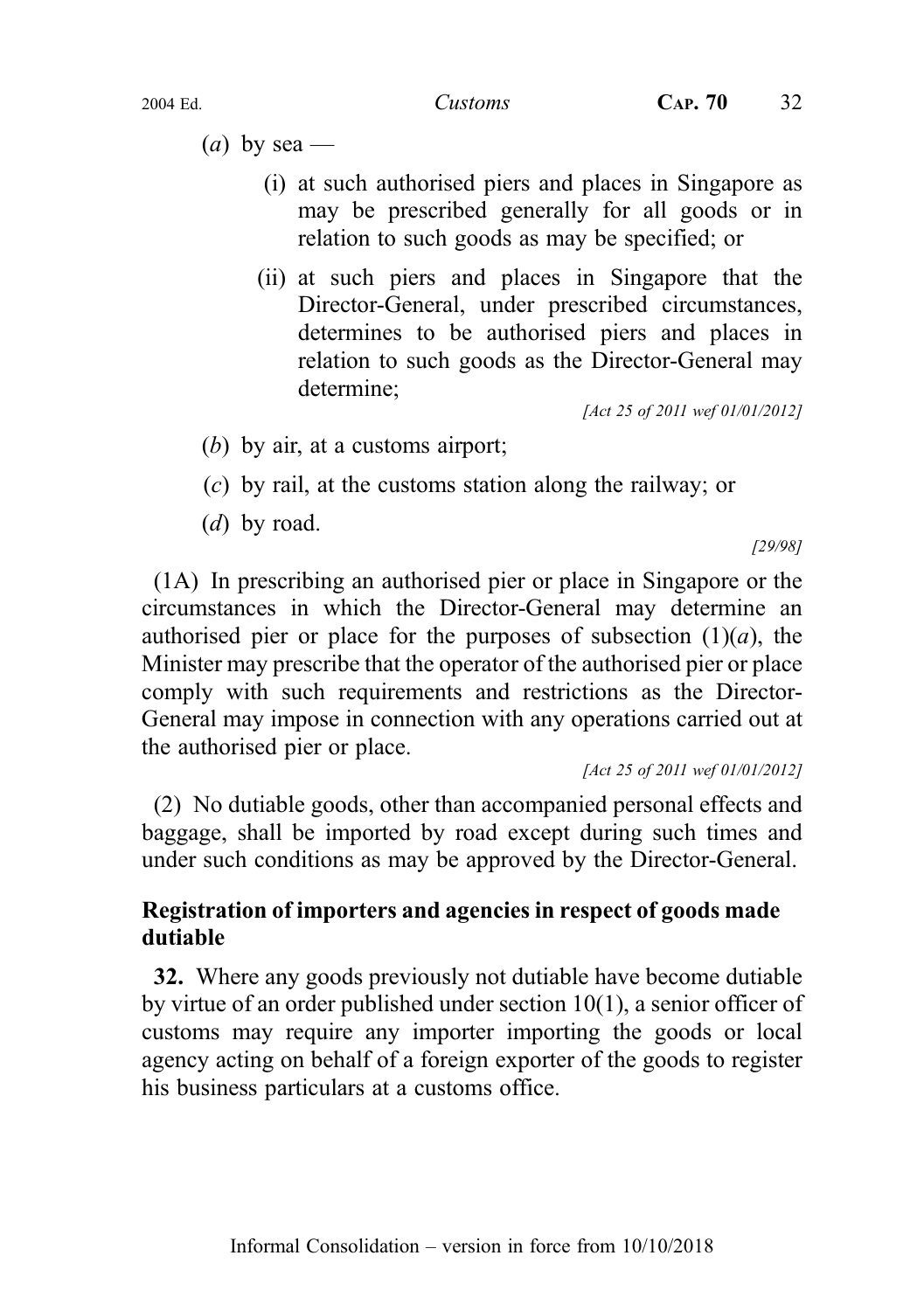## Import and export to be in accordance with regulations

33. No person shall import or export dutiable goods or tranship goods of a class dutiable on import except under and in accordance with such regulations or restrictions as are prescribed.

## Permit to remove goods

 $34$ —(1) Subject to subsections (2) and (3), no dutiable goods imported and no goods of a class dutiable on import intended for transhipment or in transit shall on arrival be removed —

- (a) from the vessel on which the goods arrived;
- (b) from the customs airport at which the goods arrived;
- (c) from the customs station along the railway at which the goods arrived;
- (d) beyond any customs station at Woodlands or Tuas if the goods were brought into Singapore by road; or
- (e) from the free trade zone in which the goods were deposited or landed,

except under and in accordance with the conditions contained in a permit issued by the proper officer of customs in such form as may be determined by the Director-General.

[23/93; 29/98]

- (2) No permit shall be required for the removal
	- (a) by an authority administering a free trade zone of any dutiable goods from a vessel directly into the free trade zone, if a full and correct inward manifest as required under section 39 has been furnished to the proper officer of customs;
	- (b) of dutiable goods (other than intoxicating liquors or tobacco) the duty on which does not exceed such amount as the Minister may by order prescribe and which is in the possession or in the baggage of any person arriving in Singapore;
	- (c) of intoxicating liquors or tobacco of such type and quantity  $as -$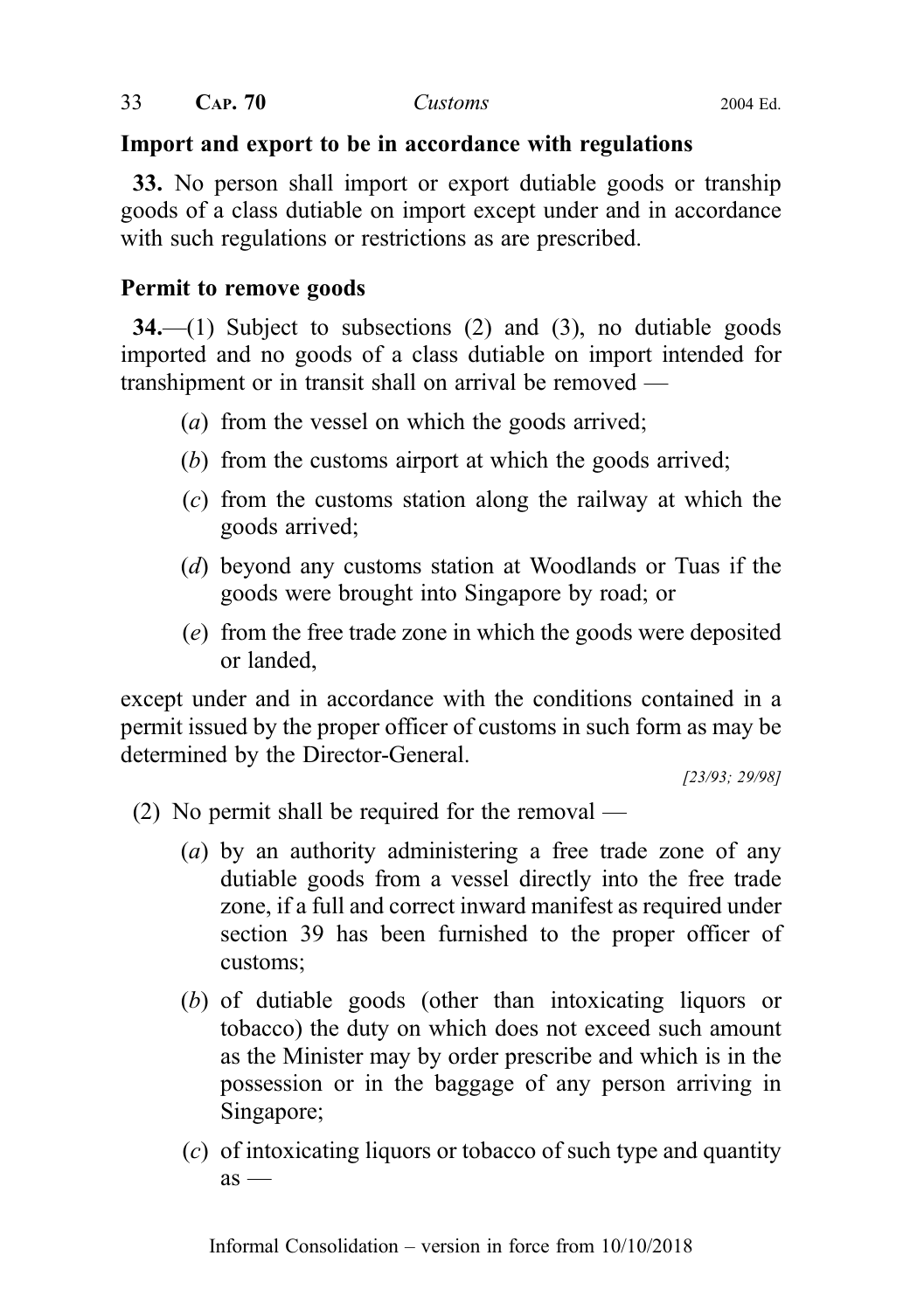- (i) the Minister may by order prescribe; or
- (ii) the Director-General may, subject to any general or special directions of the Minister, determine,

and which is in the possession or in the baggage of any person arriving in Singapore;

[3/2008 wef 04/04/2008]

- (d) of motor fuel or petroleum for use in the propulsion of a motor vehicle or an aircraft which —
	- (i) in relation to a motor vehicle
		- (A) is carried in a fuel supply tank of the motor vehicle; or

[Act 25 of 2011 wef 01/01/2012]

- (B) is of such amount as the Minister may by order prescribe and which is carried in a spare container of the motor vehicle; and
- (ii) in relation to an aircraft, is carried in the fuel supply tank of the aircraft;

[Act 25 of 2011 wef 01/01/2012]

- (e) of dutiable goods imported by post unless so required by the proper officer of customs; and
- (f) of such dutiable goods as the Director-General may, subject to any general or special directions of the Minister, determine.

[23/93; 4/2003] [3/2008 wef 04/04/2008]

(3) The Director-General may, subject to such conditions as he may impose, authorise any person to remove, without a permit, goods of a class dutiable on import intended for transhipment or in transit —

- (a) from an aircraft into the free trade zone in a customs airport and to be transhipped from that free trade zone directly into another aircraft at the same airport; or
- (b) from the free trade zone to be transhipped directly to a vessel berthed at the same free trade zone.

[23/93]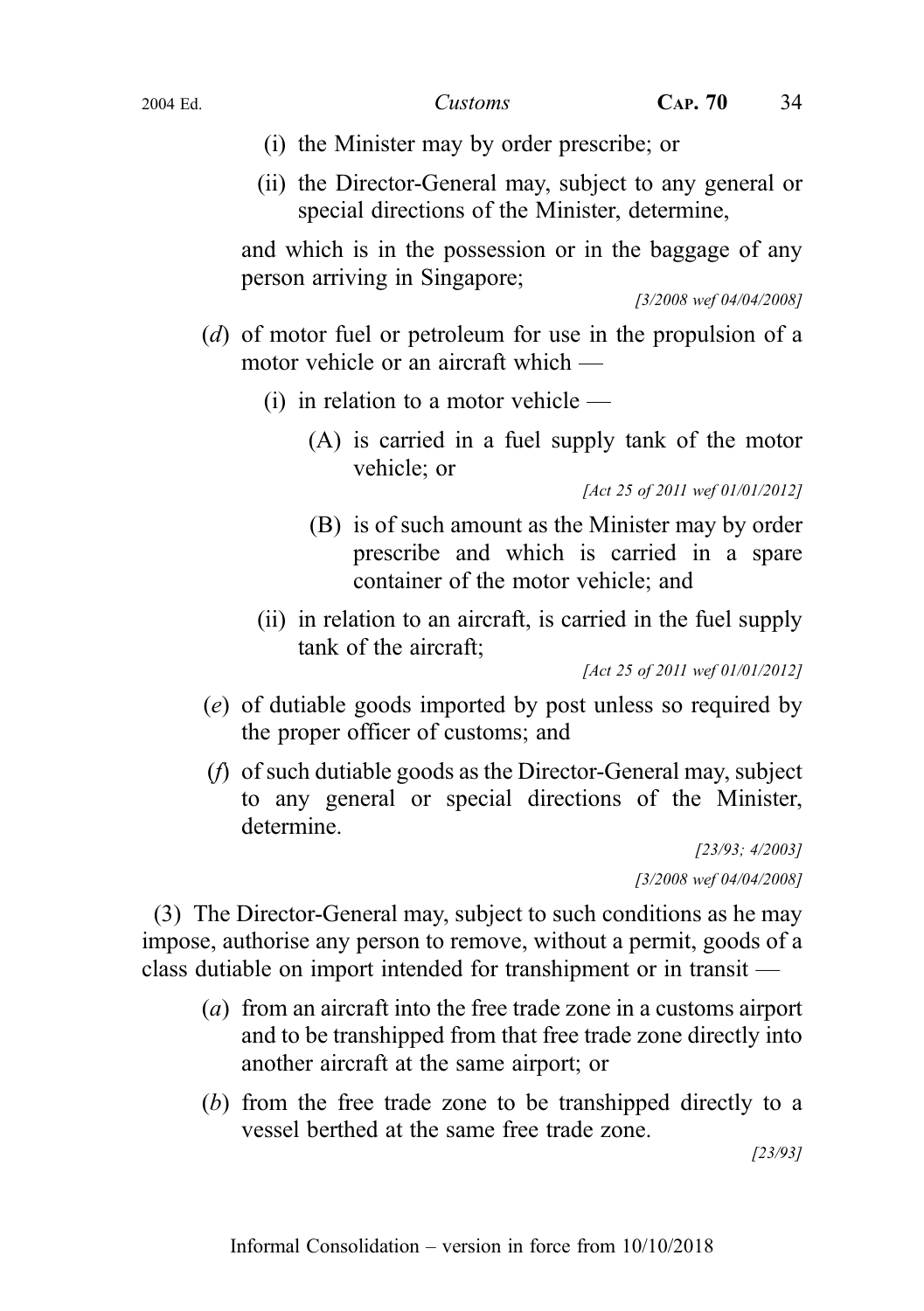## Permit not used to be returned within 24 hours

35. [Repealed by Act 4/2003]

## Goods removed in accordance with declaration not to be relanded

36. No person shall —

- (a) reland or permit the relanding of any goods placed on any ship or aircraft or loaded into any railway wagon in accordance with any declaration made under section 59; or
- (b) knowingly neglect or omit to cause the goods to be exported or transhipped, as the case may be, in accordance with the declaration without the prior consent of the proper officer of customs.

## **Declaration**

37. Every importer or exporter of dutiable goods and every person transhipping goods of a class dutiable on import shall, before removing any such goods or any part thereof from customs control or from any of the following places (whether or not the goods are under customs control):

- (a) the vessel on which the goods arrived;
- (b) the customs airport at which the goods arrived;
- (c) the customs station along the railway at which the goods arrived;
- (d) any customs station at Woodlands or Tuas if the goods were brought into Singapore by road; or
- (e) the free trade zone in which the goods were deposited or landed,

make personally or by his agent to the proper officer of customs a declaration, in accordance with section 96, of the particulars of the goods imported or exported or to be transhipped.

[23/93; 29/98]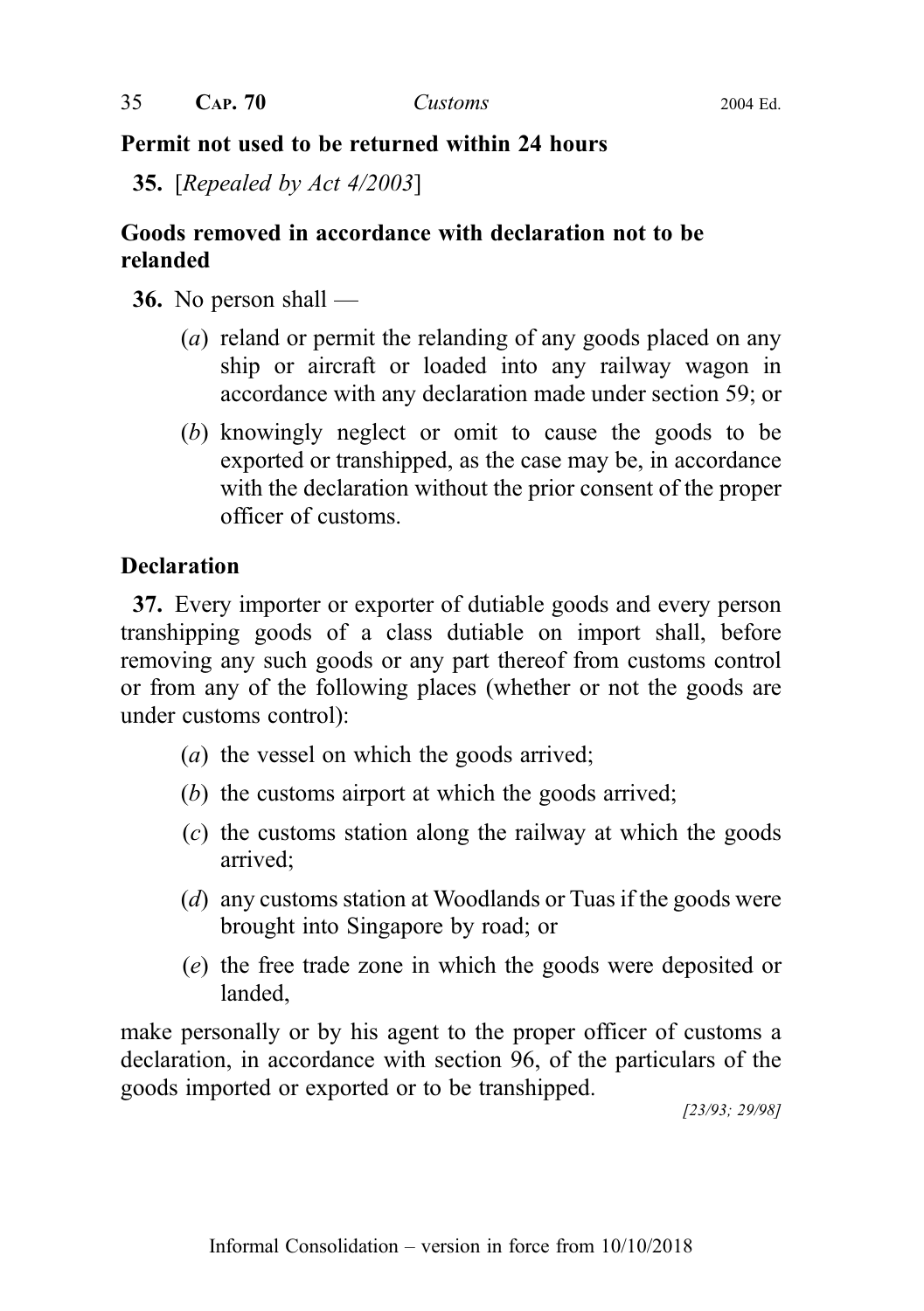## Power to prohibit imports and exports

**38.**—(1) The Minister may, by notification in the *Gazette*, prohibit, absolutely or conditionally, the importation into, or exportation from, Singapore of such dutiable goods as are specified in the notification.

(2) If any question arises as to whether any particular goods are or are not included in a class of goods appearing in a notification made under subsection (1), that question shall be decided by the Director-General.

# Particulars of goods inwards to be furnished

39.—(1) The master, owner or agent of every vessel and the pilot, owner or agent of every aircraft arriving in Singapore, and the stationmaster at the customs station along the railway on the arrival of every train, shall, within 24 hours after the arrival of the vessel, aircraft or train, or within such further period as the Director-General may in his discretion allow, furnish to the proper officer of customs at the customs office designated by the Director-General —

- (a) a full and correct inward manifest, certified by the master, pilot, owner, agent or station-master, containing full particulars as to the quantities, marks and description of goods brought into Singapore;
- (b) a full and correct statement of goods in transit discharged in Singapore; and
- $(c)$  if so required by the Director-General
	- (i) a full and correct manifest of all goods in transit not landed in Singapore; and
	- (ii) a correct list of sea, air or railway stores on board the vessel, aircraft or train.

[23/93; 29/98]

(2) The Director-General may, if he thinks fit and subject to such conditions as he may impose, permit the owner or agent of the vessel or aircraft or the station-master referred to in subsection (1) to authorise any other person to furnish on behalf of the owner, agent or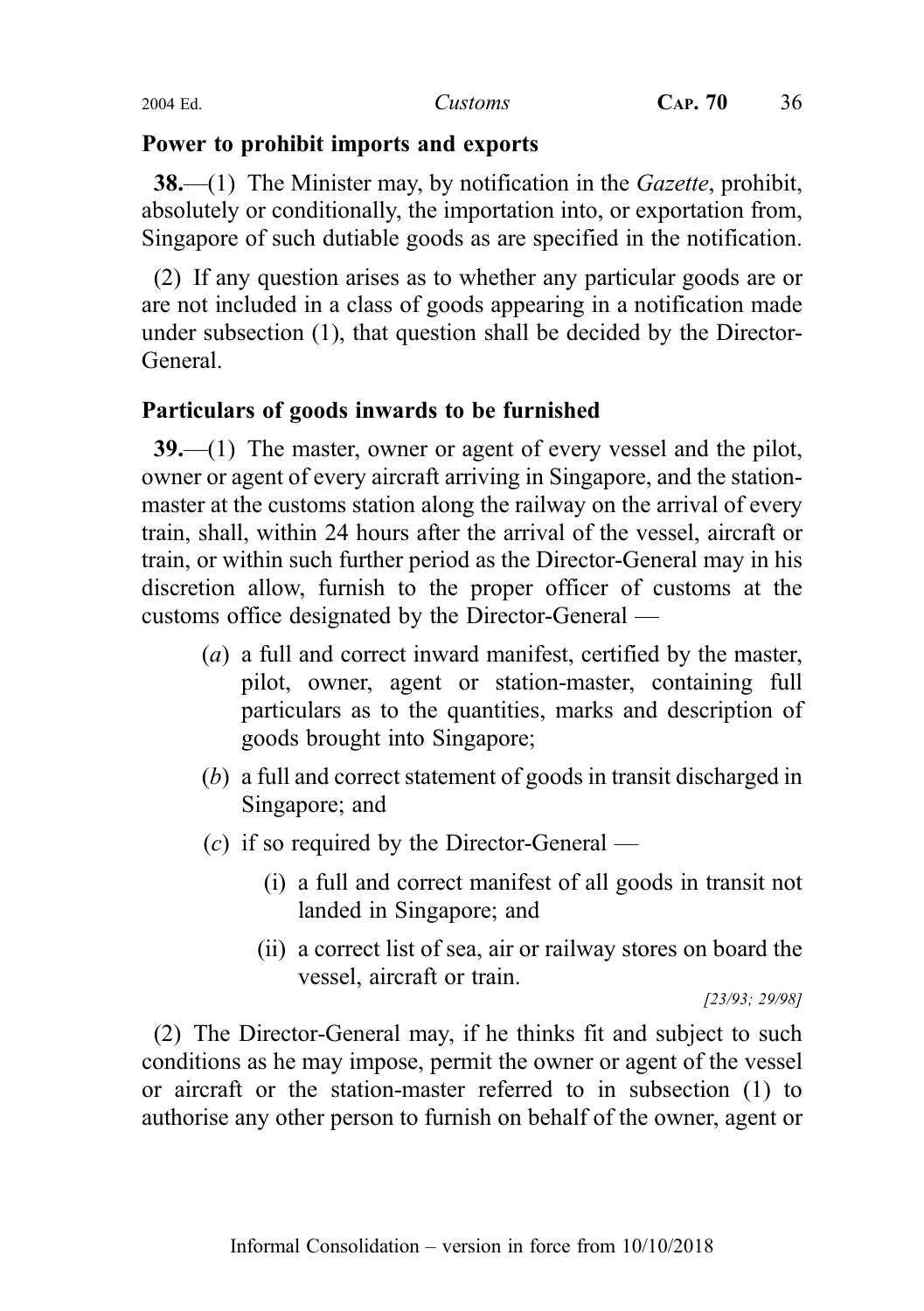$37$  CAP.  $70$  Customs 2004 Ed.

station-master the whole or any part of any manifest or statement referred to in subsection (1).

[23/93]

## Correction to be made on completion of discharge

 $40$ ,—(1) Within one month of the arrival of a vessel, aircraft or train, the master, owner or agent of the vessel or the pilot, owner or agent of the aircraft or the station-master or the person authorised under section 39(2) shall present to the proper officer of customs a certified amendment to the manifest required by section 39 due to shortshipment, short-landing, overlanding or such other cause as the Minister may by order specify.

(2) The Director-General may refuse to accept any amendment made after the Director-General has been notified that investigations into any offence under any written law have commenced in connection with goods to which the manifest relates.

[23/93; 24/96]

(3) If any dutiable goods are not accounted for to the satisfaction of a senior officer of customs —

- (a) within 2 months of the presentation of the amendment or within such further period as the officer may allow; or
- (b) in any case where the amendment has not been presented within 3 months of the completion of the discharge of cargo from a vessel or an aircraft or a train,

the master, owner or agent of the vessel or the pilot, owner or agent of the aircraft or the station-master or the person authorised under section 39(2), shall be liable to pay on demand to the senior officer of customs twice the amount of duty leviable thereon or, when the correct duty cannot be assessed, an amount not exceeding \$1,000. [23/93]

(4) If the person liable to the penalties laid down in subsection (3) refuses or fails to pay the penalties demanded of him, any senior officer of customs may sue for and recover the penalties in a court.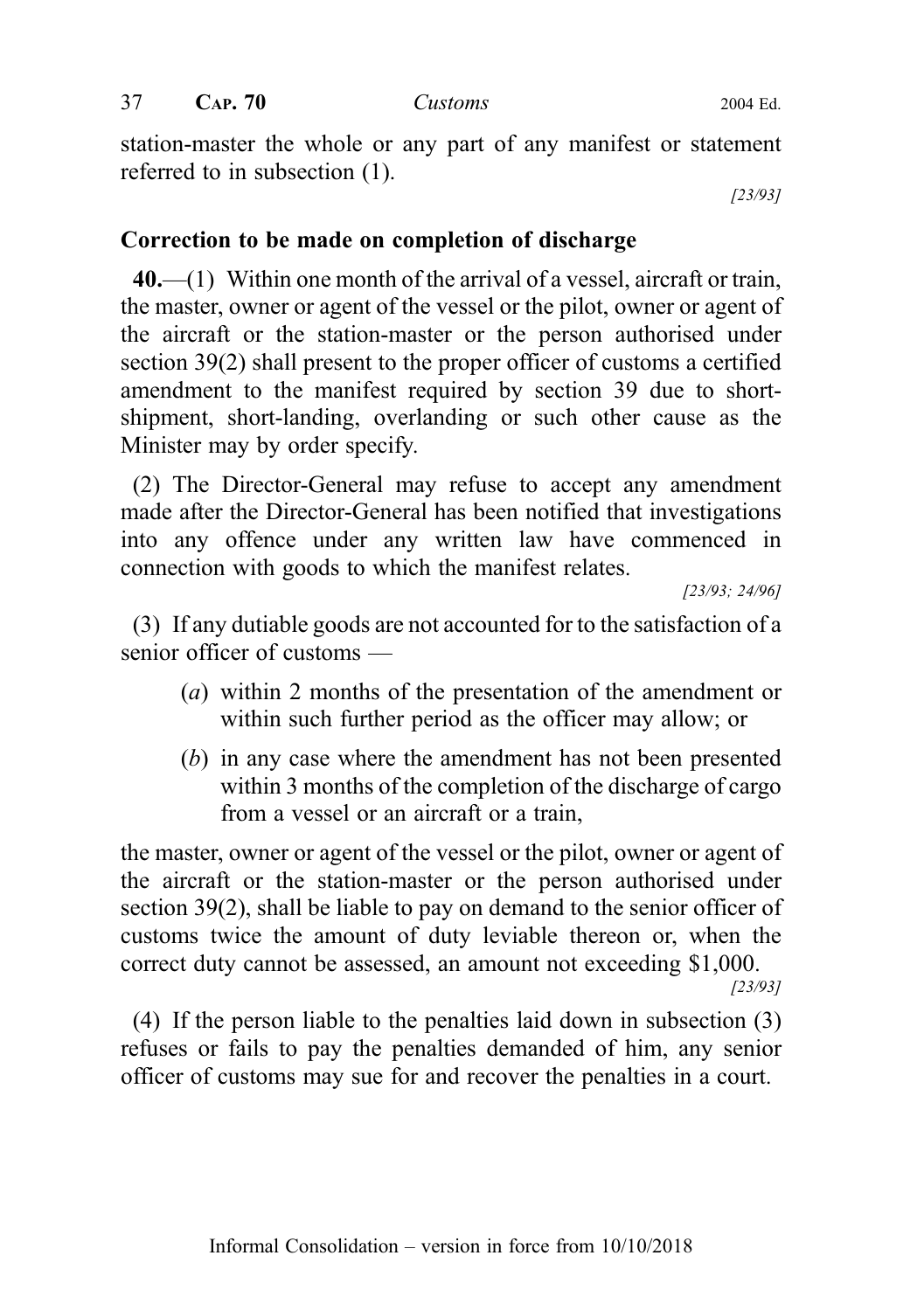# Particulars of goods exported to be furnished

41.—(1) Within 48 hours of the departure of every vessel, aircraft or train or within such further period as the Director-General may in his discretion allow, the owner or agent of the vessel or aircraft or the station-master at the customs station along the railway shall furnish to the proper officer of customs at the customs office designated by the Director-General —

- (a) a full and correct outward manifest of all goods exported thereon, or which have been taken aboard the vessel or aircraft as sea or air stores;
- (b) a full and correct statement of all goods transhipped; and
- (c) a full and correct loadlist in the form approved by the Director-General and certified by such owner, agent or station-master to contain full particulars of all the dutiable goods which have been received for loading onto the vessel, aircraft or train.

[4/2003]

(2) The Director-General may, if he thinks fit and subject to such conditions as he may impose, permit the owner, agent or stationmaster referred to in subsection (1) to authorise any other person to furnish on behalf of the owner, agent or station-master the whole or any part of any manifest, statement or loadlist referred to in that subsection.

[4/2003]

# Liability in respect of duty for goods unaccounted for

42.—(1) All dutiable goods unshipped or landed in a free trade zone or approved landing place, or deposited in a transit warehouse, shall, until —

- (a) lawfully removed therefrom for export or entry into customs territory; or
- (b) received for storage by the authority administering the free trade zone or the occupier or operator of the premises in which the goods are stored within the zone,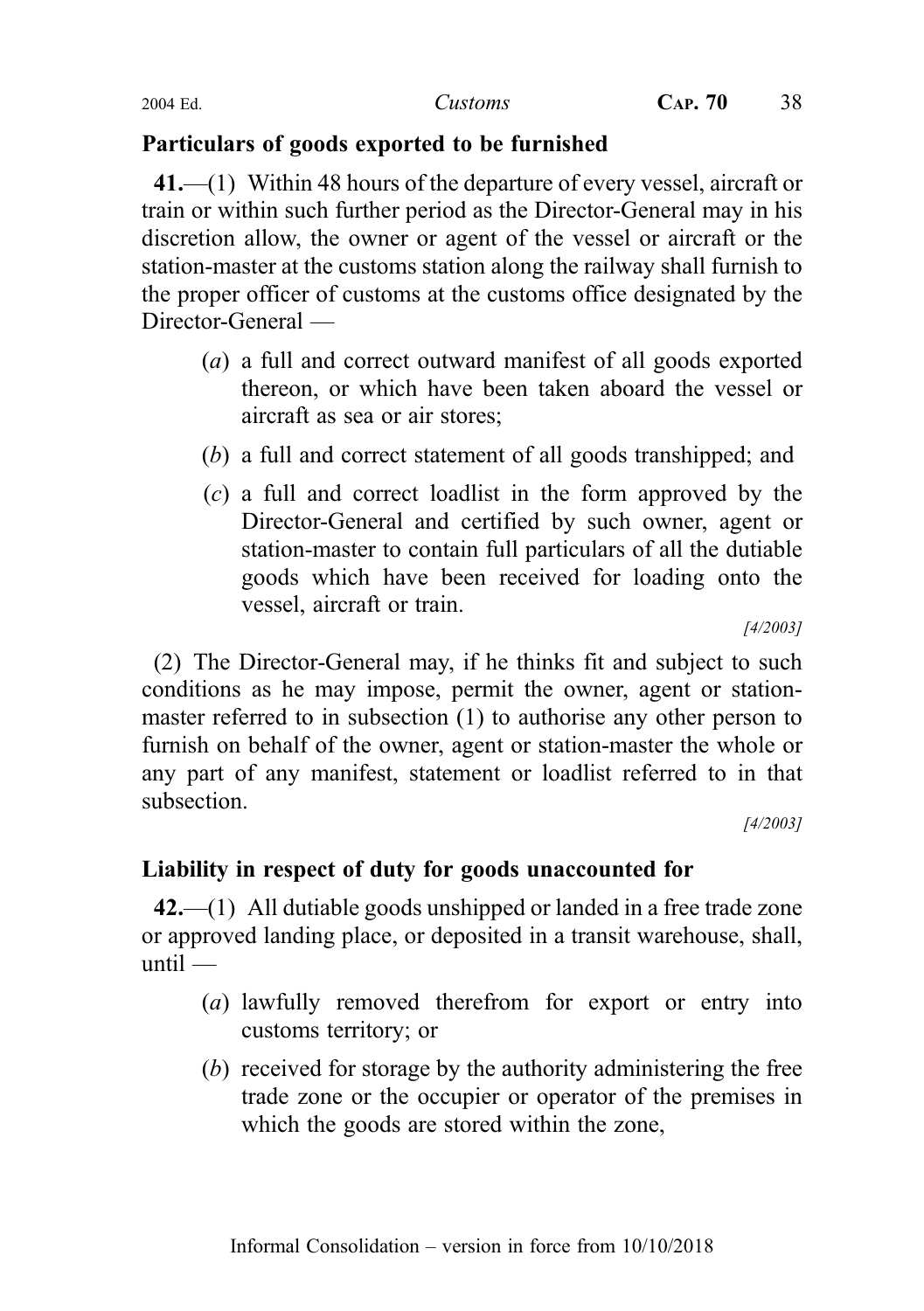be at the risk of the master, owner or agent of the vessel or the pilot, owner or agent of the aircraft or any person authorised under section 39(2), as the case may be, as if those goods had not been unshipped.

(2) The master, owner or agent of the vessel or the pilot, owner or agent of the aircraft or any person authorised under section 39(2) shall each be liable to pay the duty on such of the goods as are not accounted for to the satisfaction of a senior officer of customs as if those goods had been imported.

(3) Notwithstanding the provisions of any written law to the contrary, where dutiable goods have been received for storage by —

- (a) the authority administering the free trade zone; or
- (b) the occupier or operator of the premises in which the goods are stored,

the authority, occupier or operator shall be liable to pay the duty on such of the goods as are not accounted for to the satisfaction of a senior officer of customs as if those goods had been imported.

[23/93]

- (4) For the purpose of subsection (1) and section  $45$ 
	- (a) the value of any grade of motor spirit which is not being retailed in Singapore under a trade name or trade mark shall be the highest price inclusive of excise duty but excluding goods and services tax charged thereon for that grade regardless of trade names or trade marks prevailing in Singapore at retailers' motor spirit pumps; and
	- (b) the value of any grade of motor spirit which is being retailed in Singapore under a trade name or trade mark shall be determined in accordance with section 23.

[24/81; 31/93; 33/2000]

[23/93]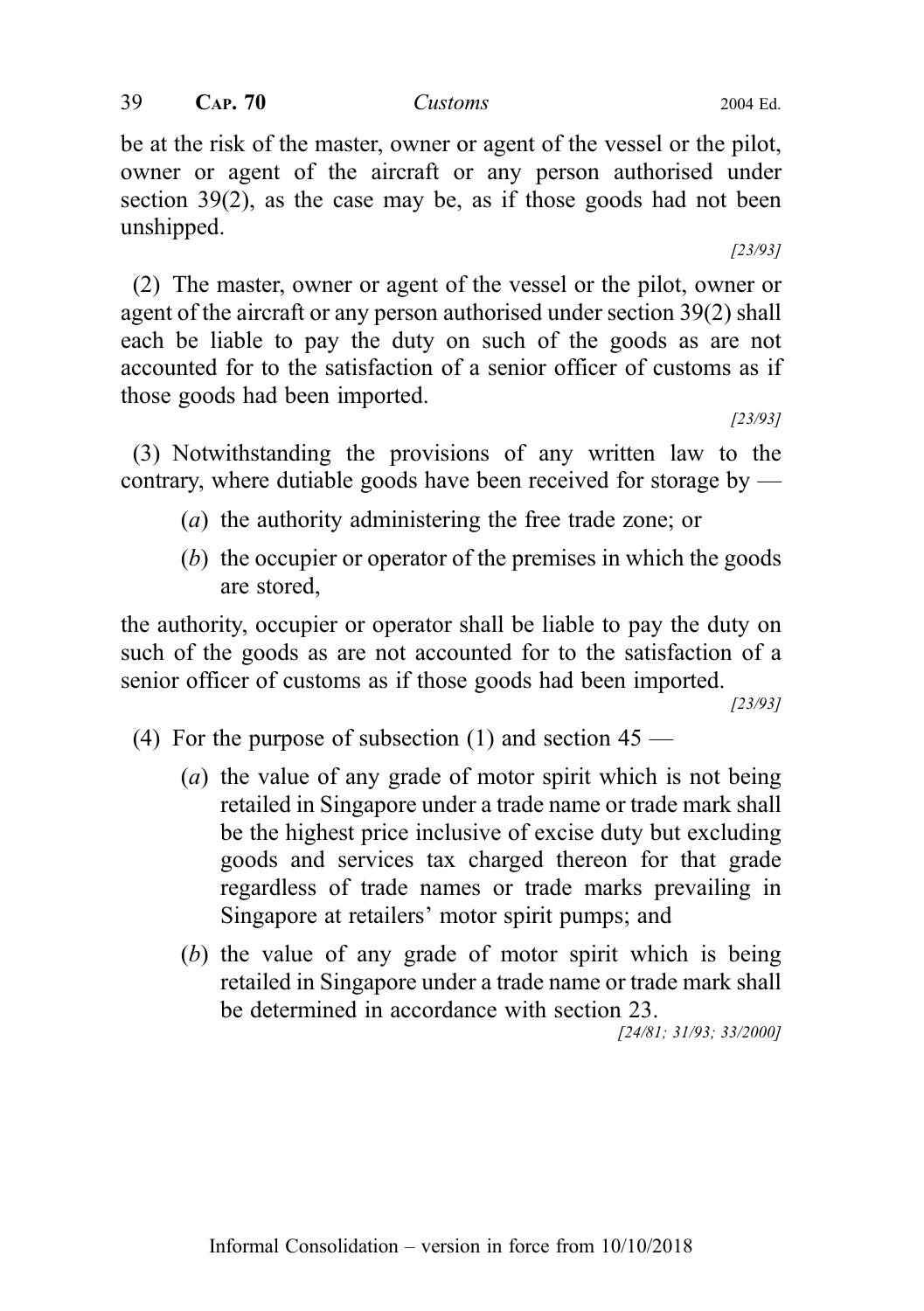### PART V

## GENERAL PROVISIONS AFFECTING AIRCRAFT AND VESSELS IN TERRITORIAL WATERS

# Master of vessel to obey signals from preventive vessels and instructions by officer of customs

43. The master of any vessel in the territorial waters of Singapore shall obey any signal made to him from a preventive vessel or any instructions given by an officer of customs in uniform from any other vessel or any place requiring him to stop or to heave to or to perform any other act.

## Goods not specified in manifest to be deemed uncustomed

44. If dutiable goods, or goods in transit of a class dutiable on import, other than bona fide sea, air or railway stores, are found by a proper officer of customs in any vessel, aircraft or train in Singapore and those goods are not specified in the manifest of the vessel, aircraft or train, then those goods shall be —

- (a) deemed to be uncustomed goods; and
- (b) liable to seizure and the vessel, aircraft or train may be detained by the proper officer of customs.

## Missing goods deemed to have been illegally landed

45. If in any vessel, aircraft or train in Singapore the quantity of dutiable goods, or goods of a class dutiable on import intended for transhipment or in transit, entered in the manifest or other document of the vessel, aircraft or train, is found missing and the deficiency is not accounted for to the satisfaction of the proper officer of customs, then the master, owner or agent of the vessel, or the pilot, owner or agent of the aircraft, or the station-master at the customs station along the railway or any person authorised under section  $39(2)$  or  $41(2)$ , shall —

- (a) unless the contrary is proved, be deemed to have illegally removed those goods and landed them in Singapore; and
- (b) without prejudice to any proceedings under this Act, be liable to pay immediately to the proper officer of customs the duty leviable on the goods found deficient or missing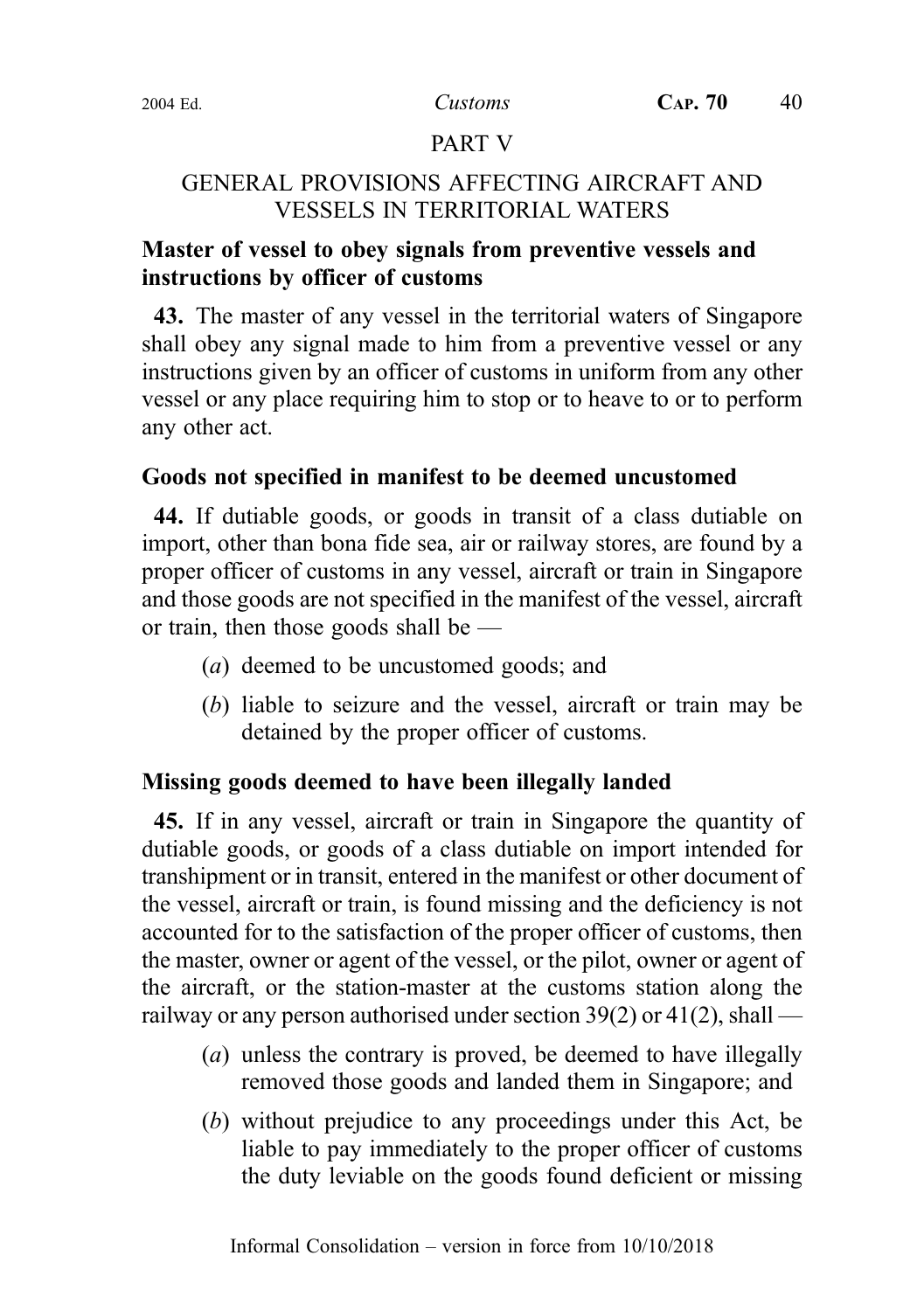and the vessel, aircraft or train may be detained by the proper officer of customs until the customs duty or excise duty has been paid.

[23/93; 29/98; 33/2000]

# Accommodation in vessel to be provided for proper officer of customs

46. When, in exercise of the powers conferred by this Act, a proper officer of customs boards any vessel, the master of the vessel shall provide the officer with suitable shelter and accommodation on the vessel while the vessel remains in the territorial waters of Singapore.

# Power to lock up goods dutiable on import

 $47.$ —(1) When, in exercise of the powers conferred by this Act, a proper officer of customs boards any vessel, aircraft or train, he shall —

- (a) have free access to every part of the vessel, aircraft or train;
- (b) have the power to mark any dutiable goods before landing; and
- (c) have the power to lock up, seal, mark or otherwise secure any dutiable goods, including sea, air or railway stores on board the vessel, aircraft or train.

(2) No lock, seal or mark shall be opened, broken or altered without the consent of the proper officer of customs while the vessel, aircraft or train is within the limits of the port or airport or before any such goods are delivered to be landed.

(3) The Director-General may, in his discretion, permit or refuse to permit the taking of any dutiable goods without payment of duty into a ship or aircraft as sea or air stores.

(4) In granting permission for the embarkation of any dutiable goods under subsection (3), the Director-General may impose such conditions as he may consider fit.

(5) The Director-General may, in his discretion, permit or refuse to permit the use, within the territorial waters of Singapore, of any sea or air stores on which duty has not been paid.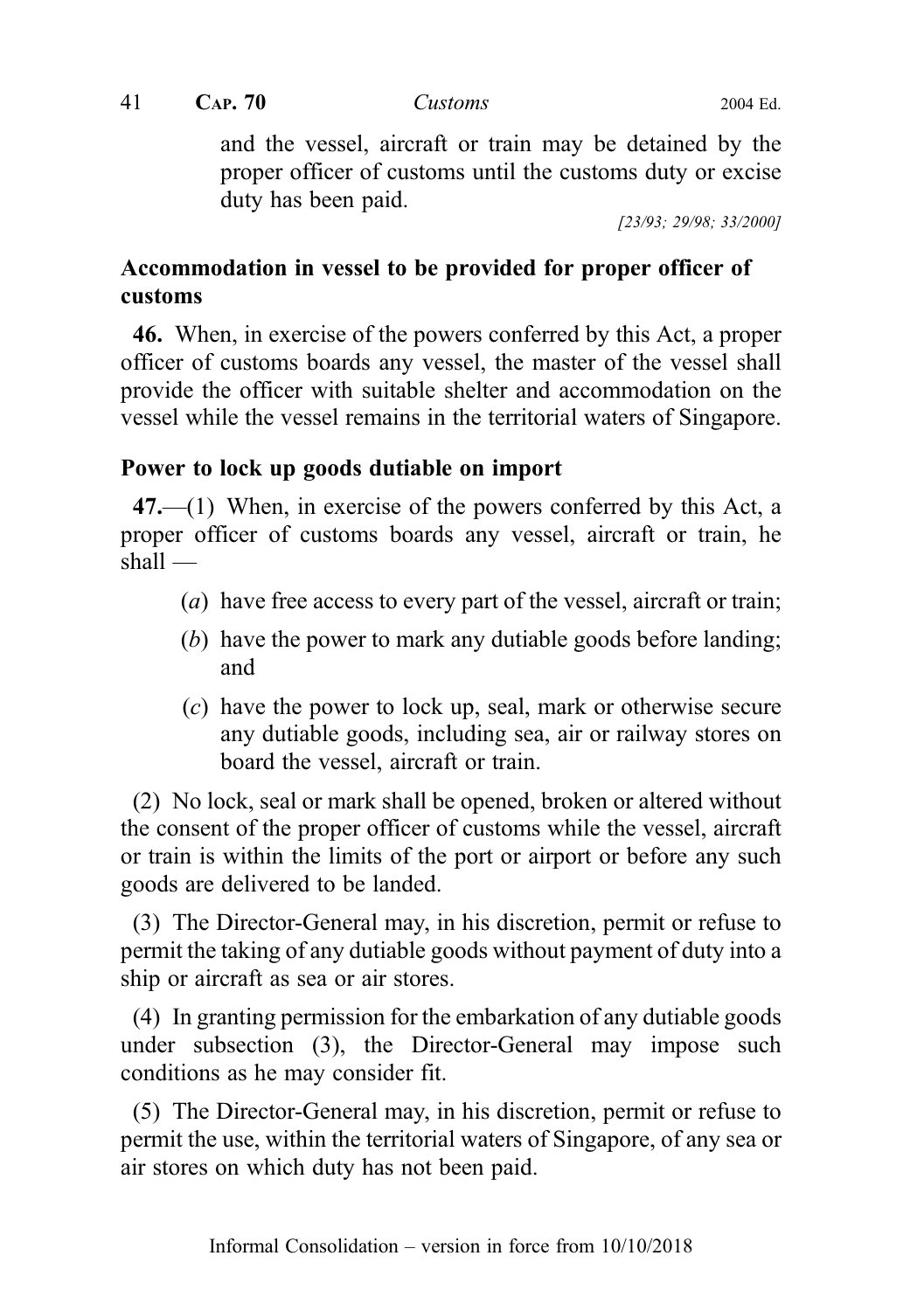(6) All goods dutiable on import which are part of any air, sea or railway store on board —

- (a) a vessel or train shall be secured in a locked store specifically provided for the purpose; and
- (b) an aircraft shall be secured in a locked cabin box or other receptacle specifically provided for the purpose.

(7) If any air, sea or railway stores are found in any place other than those stated in subsection (6), such air, sea or railway stores shall be deemed to be uncustomed goods.

## Prohibition of carriage of dutiable goods in local craft

48.—(1) No goods of a class dutiable on import shall be carried in any local craft except with the permission in writing of the Director-General and subject to such conditions as the Director-General may impose.

(2) This section shall not apply to any local craft lawfully engaged in transporting cargo from or to a vessel within the limits of the Port of Singapore.

#### PART VI

#### WAREHOUSING

#### Government warehouses

49.—(1) The Director-General may establish and maintain Government warehouses in which dutiable goods may be deposited and kept without payment of duty.

[4/2003]

(2) The Director-General may, in his discretion, limit the quantity of dutiable goods which, and the period during which any such dutiable goods, may be deposited and kept in any Government warehouse, at any customs office or customs station.

(3) The Director-General may, in his discretion, permit the storage of non-dutiable or duty-paid goods in a Government warehouse subject to such conditions as he may impose.

50. [Repealed by Act 3/2008 wef 04/04/2008]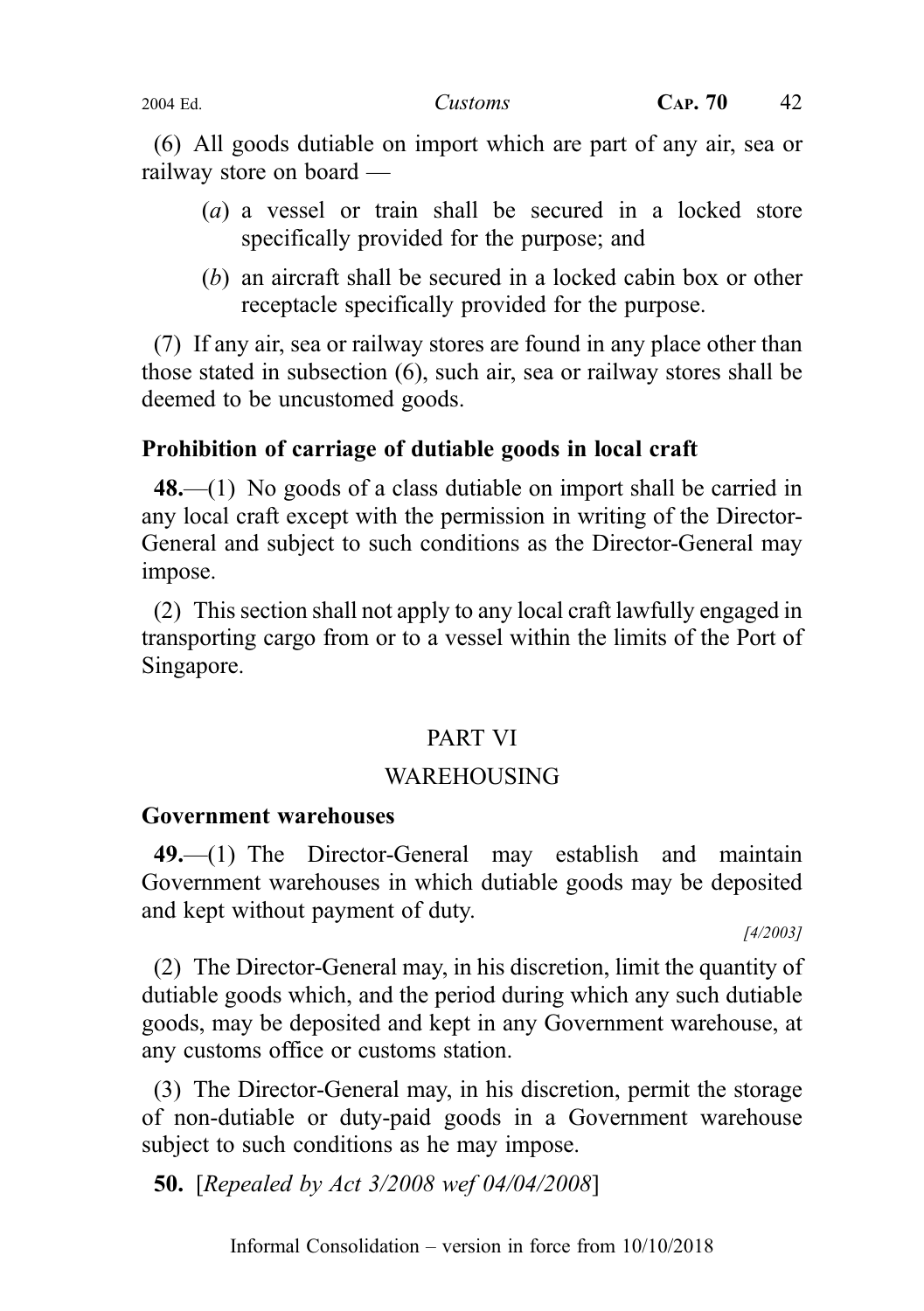#### Licensed warehouses

51.—(1) The Director-General may, in his discretion, on payment of such fees as may be prescribed, grant a licence to any person (referred to in this section as the licensee) and when granted suspend or withdraw any licence for warehousing goods liable to duty in a place or places specified in that licence.

(2) Any such licence shall be for such period and subject to such conditions as the Director-General may in each case specify in the licence.

(3) A senior officer of customs, or any officer of customs deputed by him for the purpose, shall at all times have access to any licensed warehouse.

(4) If it appears at any time that in any licensed warehouse there is a deficiency in the quantity of dutiable goods which ought to be found therein, the licensee of the warehouse shall —

- (a) in the absence of proof to the contrary, be presumed to have illegally removed the goods; and
- (b) without prejudice to any proceedings under this Act, be liable to pay immediately to the proper officer of customs the duty leviable on the goods found deficient.

(5) If, it is shown to the satisfaction of the Director-General that the deficiency has been caused by theft or by unavoidable leakage, breakage or other accident, or by evaporation, the Director-General may remit the whole or any part of the duty leviable on the goods found deficient.

- (6) [Deleted by Act 25 of 2011 wef 01/01/2012]
- (7) [Deleted by Act 25 of 2011 wef 01/01/2012]

## Dutiable goods to be deposited in free trade zone

- $52$ —(1) All dutiable goods imported into Singapore
	- (a) by sea, shall on first arrival be landed and deposited by the importer or his agent in a free trade zone; and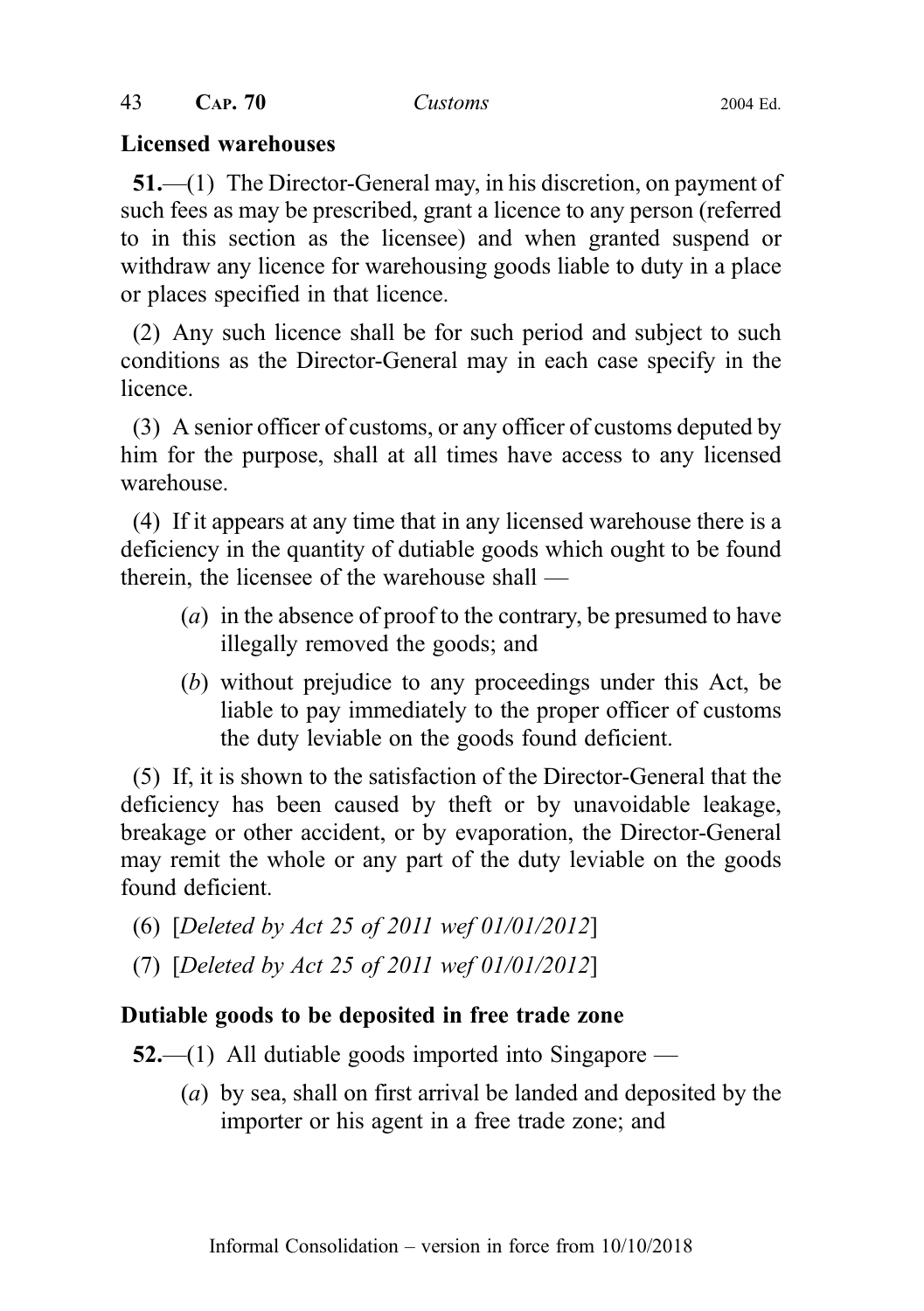(b) by any other means, shall on first arrival or landing be deposited by the importer or his agent in a Government warehouse or licensed warehouse or, if so required, a customs office or customs station or in any other place approved by the Director-General in writing.

[3/2008 wef 04/04/2008]

(2) If the Director-General is satisfied that for any reason it is not practicable to land or deposit any dutiable goods in a free trade zone or in a Government warehouse or licensed warehouse, or a customs office or a customs station or in any other place approved by the Director-General in writing, he may exempt those goods from being so landed or deposited, subject to such conditions as he may impose. [3/2008 wef 04/04/2008]

(3) Notwithstanding subsection (1), such goods as may be prescribed by the Minister under section 5(4) of the Free Trade Zones Act (Cap. 114), shall —

- (a) be deposited in a Government warehouse or licensed warehouse; and
- (b) be liable to warehouse rent at the prescribed rates applicable to those goods.

[3/2008 wef 04/04/2008]

(4) Any dutiable goods imported by rail may be consigned to, and shall be deemed to have first arrived on reaching, the customs station along the railway.

[29/98]

(5) This section shall not apply to goods lawfully imported —

- (a) by post; and
- (b) by rail as stores for use in railway restaurant cars.

# Warehouse deposit receipts

53.—(1) A warehouse deposit receipt shall be issued by the proper officer of customs for all goods deposited in a Government warehouse or a customs office or customs station or in any other place approved by the Director-General in writing.

(2) Where the warehouse deposit receipt is lost, a copy of the receipt, duly certified by the proper officer of customs, shall be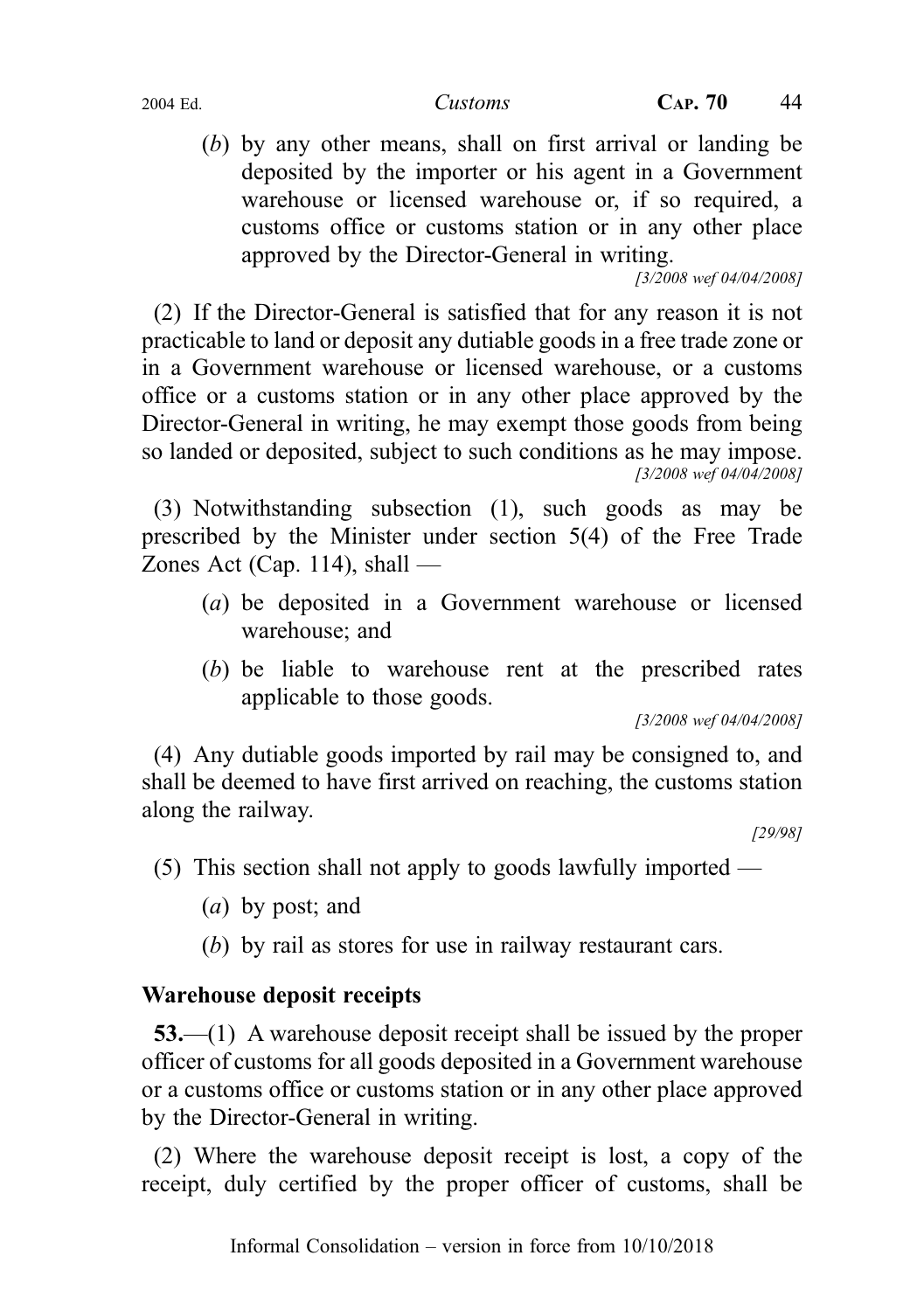supplied to the owner of the goods or his agent on delivery to a senior officer of customs at the customs office of an indemnity bond approved by the senior officer of customs, securing the Government against any claim for loss owing to wrong delivery of the goods deposited.

(3) The holder or endorsee in due course of a warehouse deposit receipt or a certified copy thereof issued under subsection (2) shall be deemed, for the purposes of this Act, to be the owner of the goods deposited.

(4) Delivery to the holder or endorsee or the agent of the holder or endorsee of the warehouse deposit receipt or certified copy thereof or delivery against the production of a delivery order authenticated by the holder or endorsee or the agent of the holder or endorsee of the warehouse deposit receipt or certified copy thereof shall be a good and lawful delivery.

(5) When delivery is made against such delivery order, the quantity of goods covered by the deposit receipt or certified copy thereof shall be deemed to have been endorsed accordingly and when all the goods have been so delivered the warehouse deposit receipt or certified copy thereof shall be deemed to be cancelled.

## Power to open and examine goods or packages

54. A senior officer of customs may, at any time, direct that any goods or package lodged in any Government warehouse or licensed warehouse or customs office or customs station or in any other place approved by the Director-General in writing shall be opened, weighed or otherwise examined, and, after the goods or package has been so opened or examined, may cause the same to be sealed or marked in such manner as he thinks fit.

[3/2008 wef 04/04/2008]

# Detention of goods where doubt exists

55.—(1) The proper officer of customs may detain in a Government warehouse or customs office or customs station or in any other place approved by the Director-General in writing any goods if he is in doubt whether the goods are dutiable or not.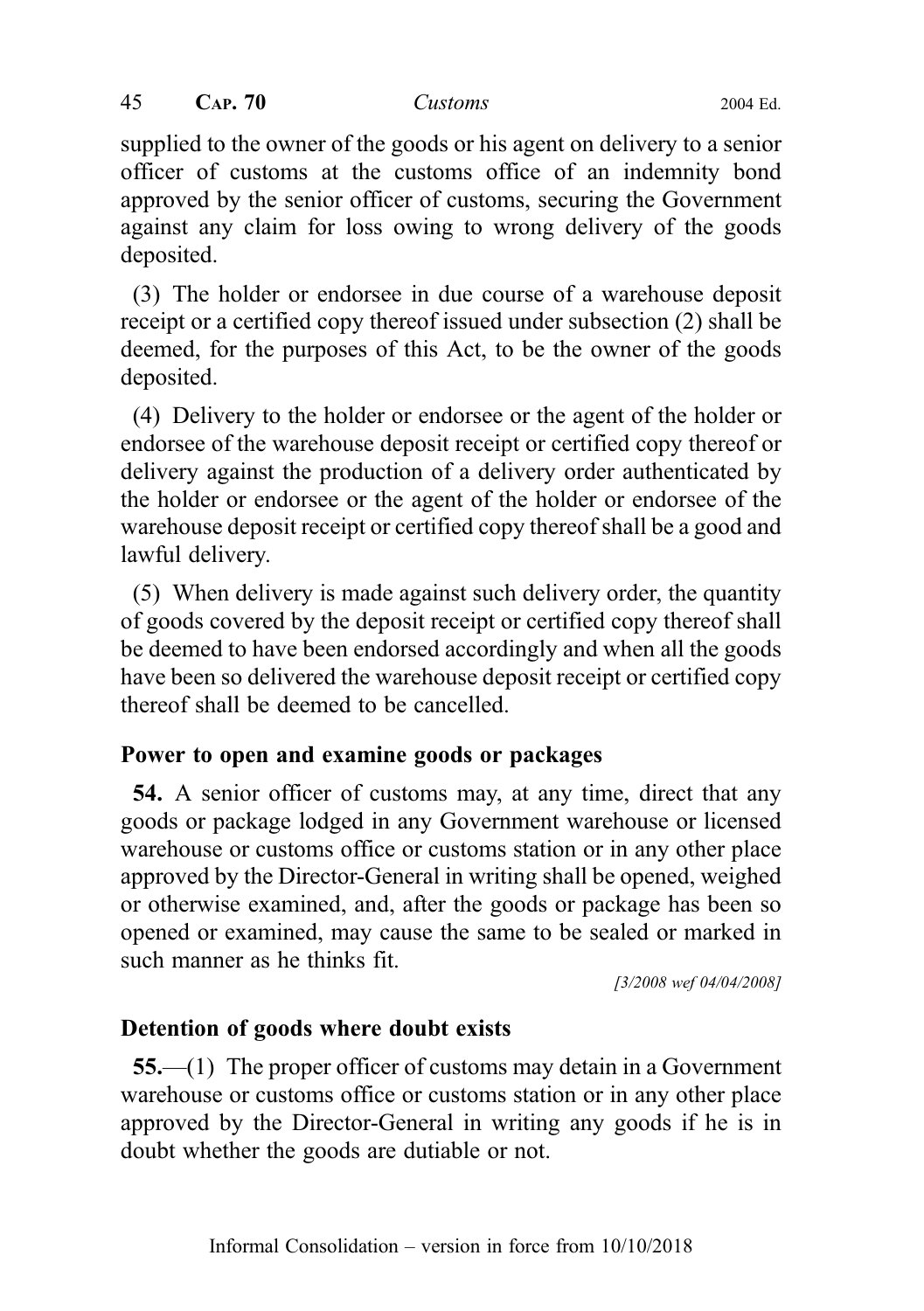(2) In every such case, the proper officer of customs shall immediately make a report to a senior officer of customs, who shall, without undue delay, decide whether the goods are dutiable or not.

(3) If any such goods are found not to be dutiable, no warehouse rent shall be payable in respect thereof.

# Protection of Government from liability

56. The Government shall not be liable to make good any loss sustained in respect of any goods by fire, theft, damage or other cause, while the goods are in any Government warehouse or customs office or customs station or in any other place approved by the Director-General in writing or in the lawful custody or control of any officer of customs, unless the loss has been caused by the wilful neglect or default of an officer of customs or of a person employed by the Government in connection with the customs.

# Protection of officers of customs from liability

57. No officer of customs or other person employed by the Government in connection with the customs shall be liable to make good any loss sustained in respect of any goods by fire, theft, damage or other cause while the goods are in any Government warehouse or customs office or customs station or in any other place approved by the Director-General in writing or in the lawful custody or control of such officer or any other officer of customs or person employed in connection with the customs unless the loss has been caused by his wilful neglect or default.

# Payment of warehouse rent

58.—(1) The owner of any goods deposited in a Government warehouse, or his agent, shall pay to the proper officer of customs at the prescribed rates the warehouse rent which may be due in respect of the goods.

(2) Such rent shall be payable on demand, and in any event before the goods are removed from the Government warehouse.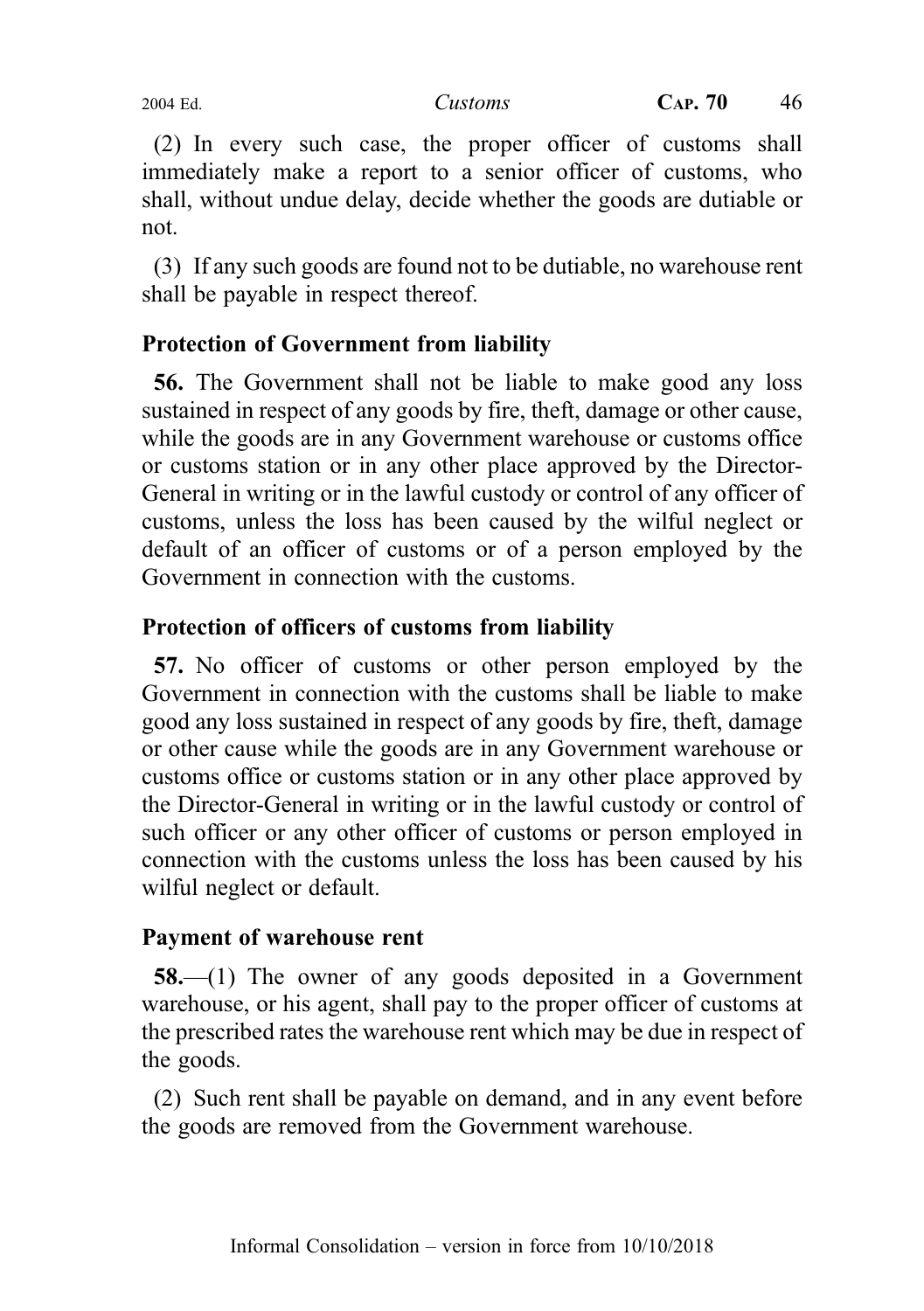(3) If any bill for warehouse rent presented in accordance with subsection (1) is not discharged within 14 days from the date of its presentation, the Director-General may immediately order the goods in respect of which the warehouse rent is payable to be forfeited to the Government, with effect from the day next following that, if any, in respect of which storage charges have been paid.

# Removal of dutiable goods from customs control

59.—(1) Every owner of goods warehoused under section 51, 52, 60 or 83 shall, before removal of the goods or any part thereof from customs control, make personally or by his agent to the proper officer of customs a declaration, in accordance with section 96, of the goods to be removed.

[23/93] [3/2008 wef 04/04/2008]

(2) Goods deposited in a licensed warehouse may be removed therefrom without such prior declaration subject to such conditions as the Director-General may impose.

[3/2008 wef 04/04/2008]

# Landing of dutiable goods for transhipment

60.—(1) Dutiable goods arriving in Singapore for transhipment and landed to await the arrival of the vessel in which they are intended to be transhipped shall be landed and deposited in a free trade zone.

(2) The Director-General may exempt any particular goods from the operation of this section.

# Storage of dutiable goods

61. No person shall store, keep or have in his possession any dutiable goods except under customs control.

# Weighing and handling

 $62$ ,—(1) All necessary operations relating to the loading, shipping, unloading, unshipping, landing, carrying, weighing, measuring, testing, opening, unpacking, repacking, bulking, sorting and marking of goods, including passengers' baggage, whether warehoused or not, shall be performed by or at the expense of the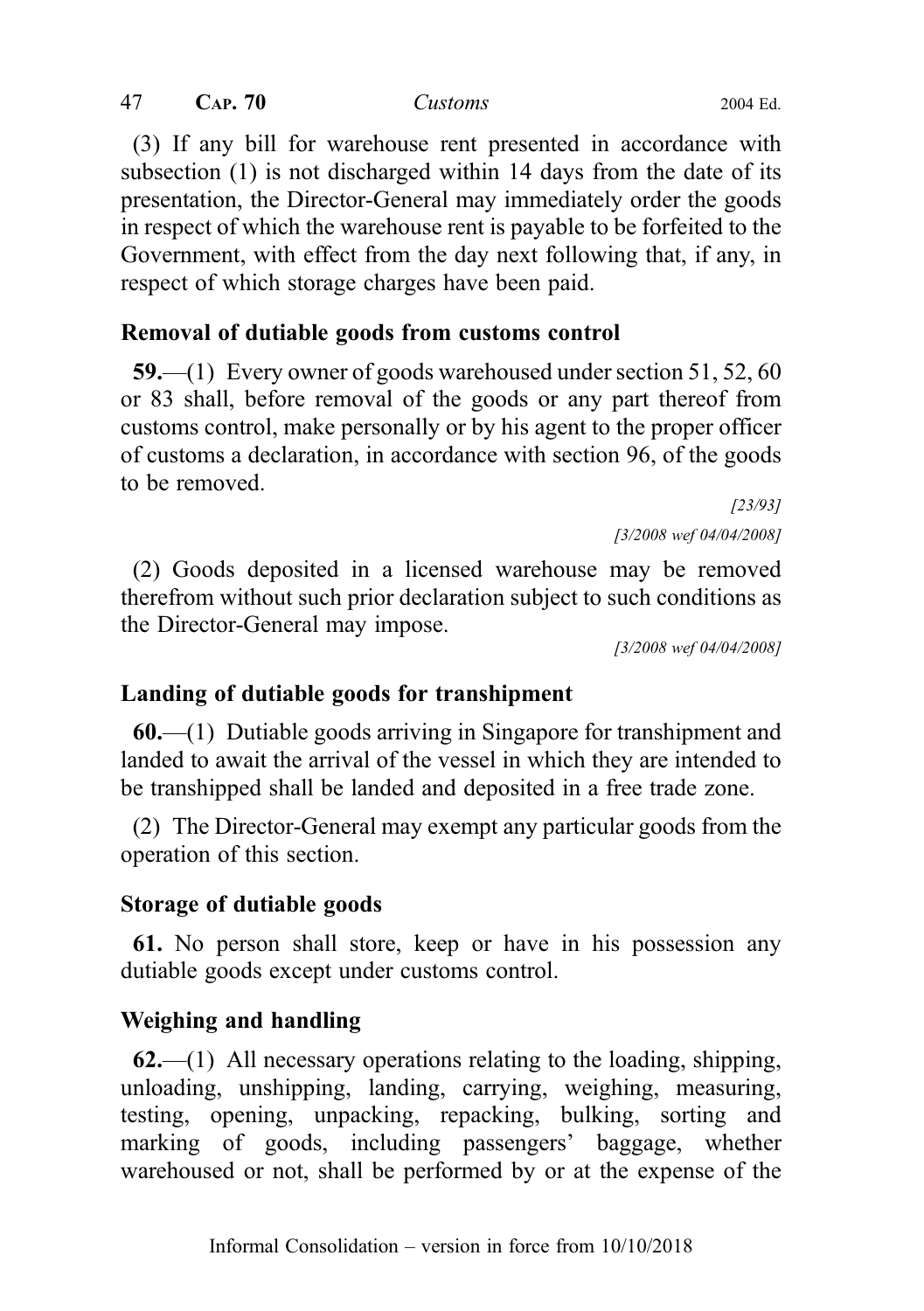owner, importer, exporter, consignor, consignee or agent, as the case may be.

(2) Where the presence of officers of customs is required or necessary for the proper performance of such operations as are described in subsection (1), the owner, importer, exporter, consignor, consignee or agent, as the case may be, shall at his own expense provide such officers of customs with the necessary transport between the customs office and the place where those operations are to be performed.

# PART VII

# MANUFACTURE AND BOTTLING

# Licence to manufacture dutiable goods

63.—(1) No person shall manufacture any dutiable goods except under and in accordance with the provisions of a licence granted by the Director-General and at the place or places of manufacture specified in the licence.

[4/2003] [3/2008 wef 04/04/2008]

(2) Such licence shall, on payment of such fee as may be prescribed, be granted at the discretion of the Director-General for such period as may be prescribed and subject to —

- (a) such conditions as may be prescribed; and
- (b) such further conditions as the Director-General may direct to be endorsed on the licence in any particular case.

[3/2008 wef 04/04/2008]

(3) Such licence may be suspended or withdrawn at any time by the Director-General.

[3/2008 wef 04/04/2008]

(4) A licence to manufacture any dutiable goods shall be deemed to include the following:

(a) a licence for warehousing such dutiable goods as provided for in section  $51(1)$ ; and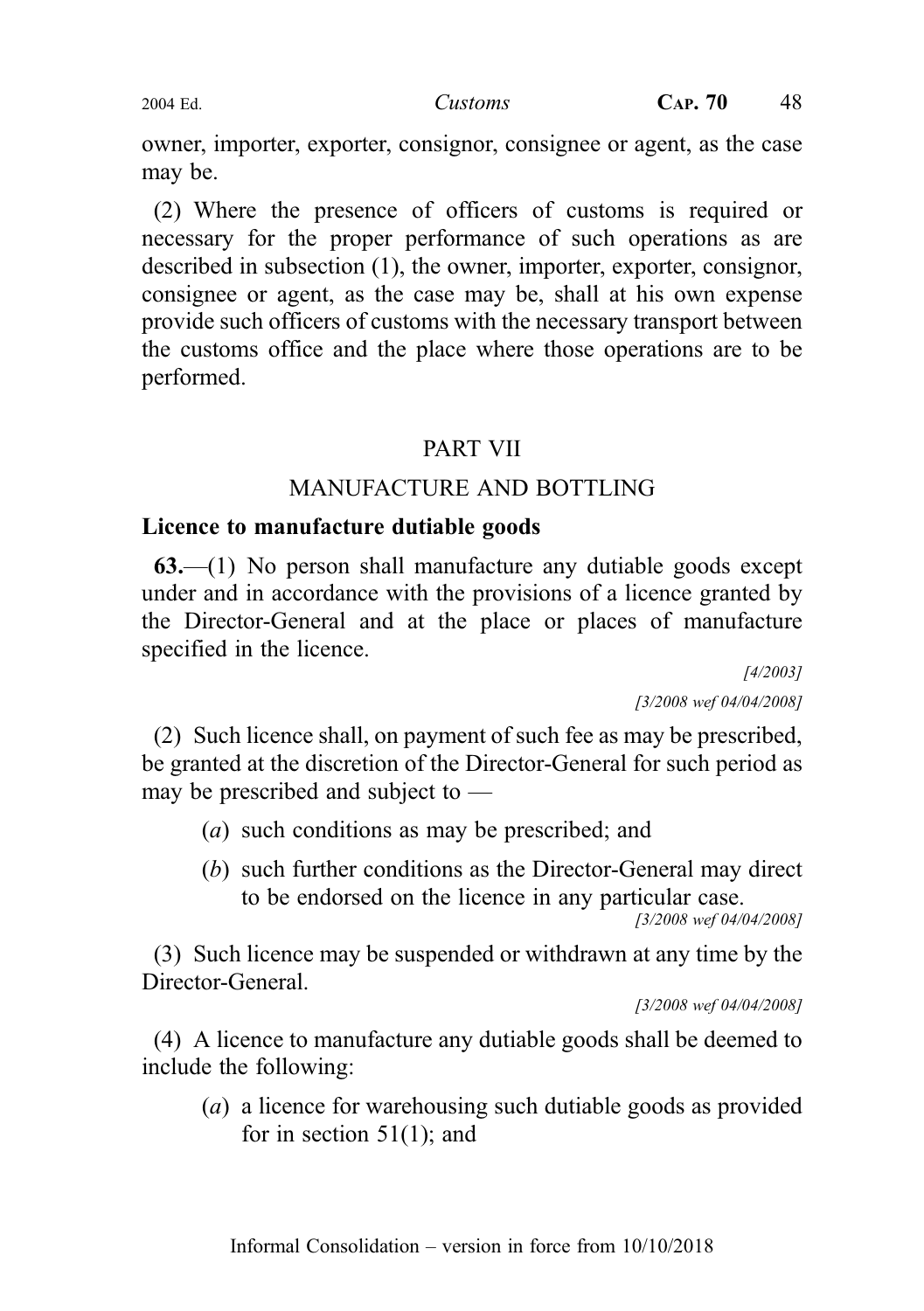$49$  CAP.  $70$  Customs 2004 Ed.

(b) where the dutiable goods consist of intoxicating liquors, a licence for the bottling of such intoxicating liquors as provided for in section 66(1).

[4/2003] [3/2008 wef 04/04/2008]

(5) Any regulations made under section 143(1) to regulate the control of licensed warehouses or bottling warehouses shall apply to warehouses deemed to be so licensed under subsection (4) to such an extent as the Director-General may direct.

(6) [Deleted by Act 25 of 2011 wef 01/01/2012]

## No person except licensee to keep a still, etc.

 $64$ —(1) No person, other than the holder of a licence under section 63(1), or under section 83(3) for manufacturing dutiable goods, shall knowingly keep or have in his possession any still, utensil or other apparatus for distilling, fermenting or otherwise manufacturing intoxicating liquors or any power-operated machinery for the manufacture of tobacco or any other apparatus for the manufacture of dutiable goods.

[3/2008 wef 04/04/2008]

(2) The owner and the occupier of any land or premises upon which any still, utensil or other apparatus for distilling, fermenting or otherwise manufacturing intoxicating liquors or any power-operated machinery for the manufacture of tobacco or any apparatus for the manufacture of dutiable goods is found shall each be deemed, until the contrary is proved, knowingly to have kept or had in his possession such still, utensil or other apparatus or power-operated machinery for the manufacture of tobacco or apparatus for the manufacture of dutiable goods, as the case may be.

(3) Nothing in subsection (1) shall apply to stocks held by a bona fide trader in scientific apparatus or in machinery or, with the approval of the Director-General, to stills, utensils or other apparatus for distilling, fermenting or otherwise manufacturing intoxicating liquors or machinery for the manufacture of tobacco or any other apparatus or machinery for the manufacture of dutiable goods in the possession of a person constructing a distillery, brewery or other factory with the approval of the Director-General or of a person in occupation of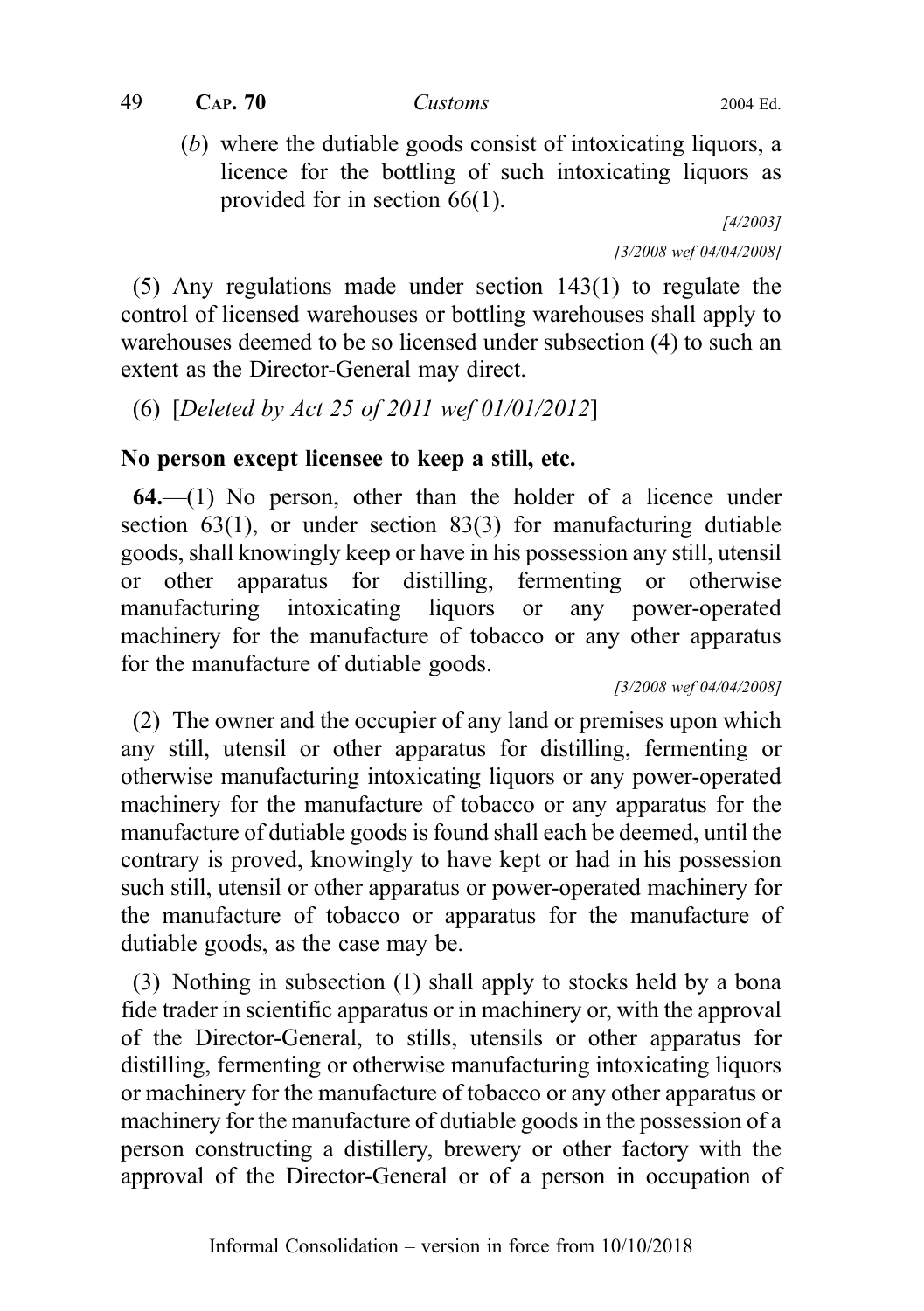premises temporarily closed down, in respect of which a licence had previously been held.

**65.** [*Not in use*]

# Bottling warehouse

66.—(1) No person shall bottle any intoxicating liquors imported or manufactured in Singapore, or blend, compound or vary any intoxicating liquors except under and in accordance with the provisions of a licence granted by the Director-General and at the bottling warehouse or warehouses specified in the licence.

[3/2008 wef 04/04/2008]

(2) Such licence shall be granted at the discretion of the Director-General upon payment of the prescribed fee, and shall be for such period and subject to such conditions as may be prescribed by regulations made under this Act, and may be suspended or withdrawn at any time by the Director-General.

(2A) A licence to bottle any intoxicating liquors imported or manufactured in Singapore, or to blend, compound or vary any such intoxicating liquors at a bottling warehouse specified therein shall be deemed to be a licence for warehousing such dutiable goods at the bottling warehouse as provided for in section 51(1).

[3/2008 wef 04/04/2008]

(3) [Deleted by Act 25 of 2011 wef 01/01/2012]

# Prohibition on keeping of utensil, apparatus, etc., for bottling, blending, etc.

 $67$ —(1) No person, other than the holder of a licence under section 66(1), or under section 83(3) for bottling intoxicating liquors imported or manufactured in Singapore, or blending, compounding or varying any intoxicating liquors, shall knowingly keep or have in his possession any utensil, apparatus, material or ingredient for bottling, blending, compounding or varying intoxicating liquors.

[3/2008 wef 04/04/2008]

(2) The owner and the occupier of any land or premises upon which any utensil, apparatus, material or ingredient for bottling, blending, compounding or varying intoxicating liquors is found shall each be deemed, until the contrary is proved, knowingly to have kept or had in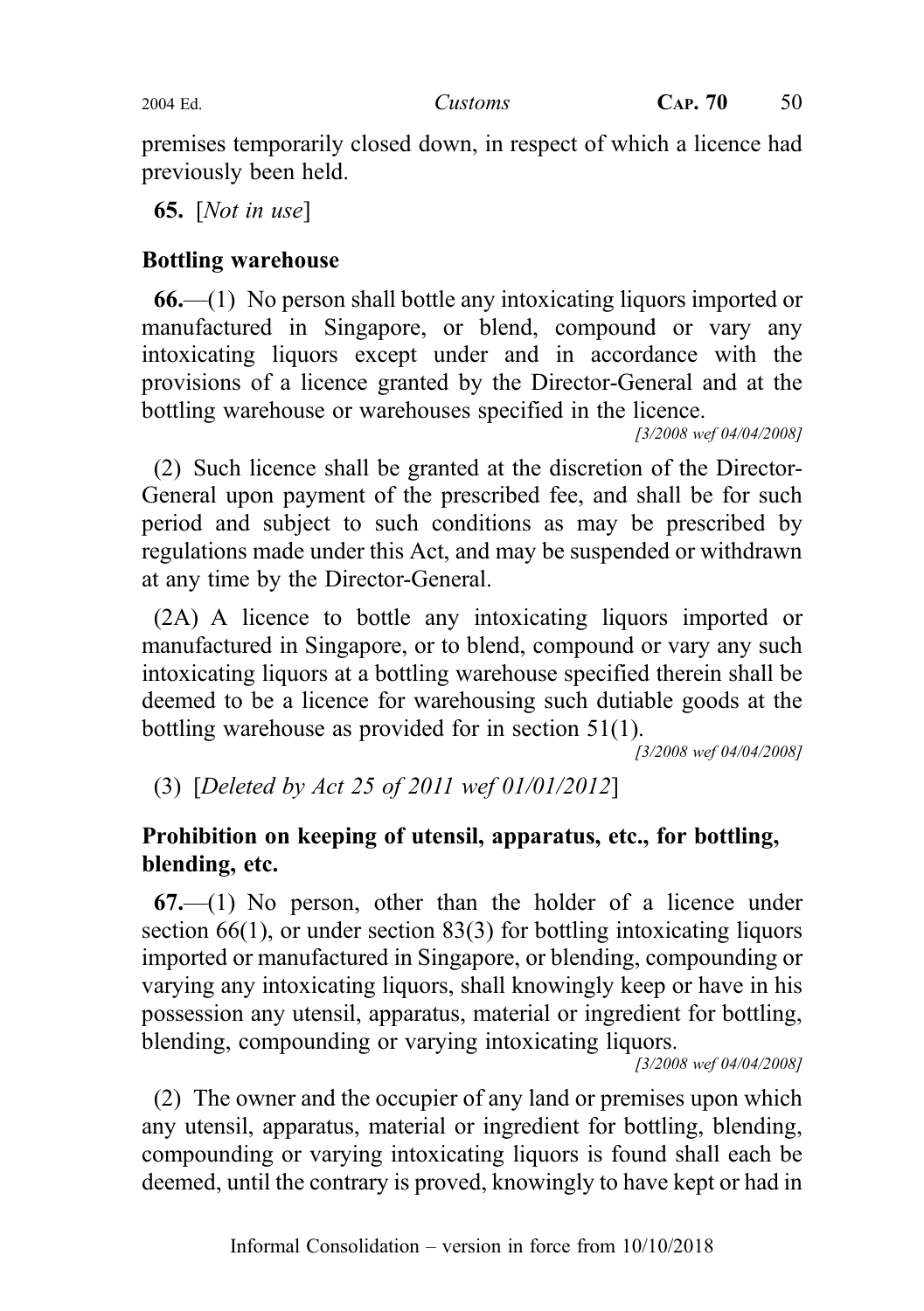his possession such utensil, apparatus, material or ingredient for the bottling, blending, compounding or varying of intoxicating liquors, as the case may be.

(3) Nothing in subsection (1) shall apply to stocks held by a bona fide trader in scientific apparatus or in machinery or, with the approval of the Director-General, to any utensil, apparatus, material or ingredient for bottling, blending, compounding or varying intoxicating liquors in the possession of a person constructing a bottling warehouse, distillery, brewery or other factory with the approval of the Director-General or of a person in occupation of premises temporarily closed down, in respect of which a licence had previously been held.

# Exemption

**68.** Nothing in this Act shall apply to  $-$ 

- (a) any bottling, blending, compounding or varying of intoxicating liquors by a legally qualified medical practitioner or by any chemist in the service of the Government or by any person registered as a pharmacist under the Pharmacists Registration Act 2007 and has in force a valid practising certificate issued under that Act or, with the approval of the Director-General, by a qualified chemist which is proved to be for genuine medicinal or scientific purposes; and
- (b) any distillation by a legally qualified medical practitioner or by any chemist in the service of the Government or by any person registered as a pharmacist under the Pharmacists Registration Act 2007 and has in force a valid practising certificate issued under that Act or, with the approval of the Director-General, by a qualified chemist which is proved to be for genuine medicinal or scientific purposes or, with the approval of the Director-General, to any distillation of essential oils.

[48/2007 wef 01/09/2008]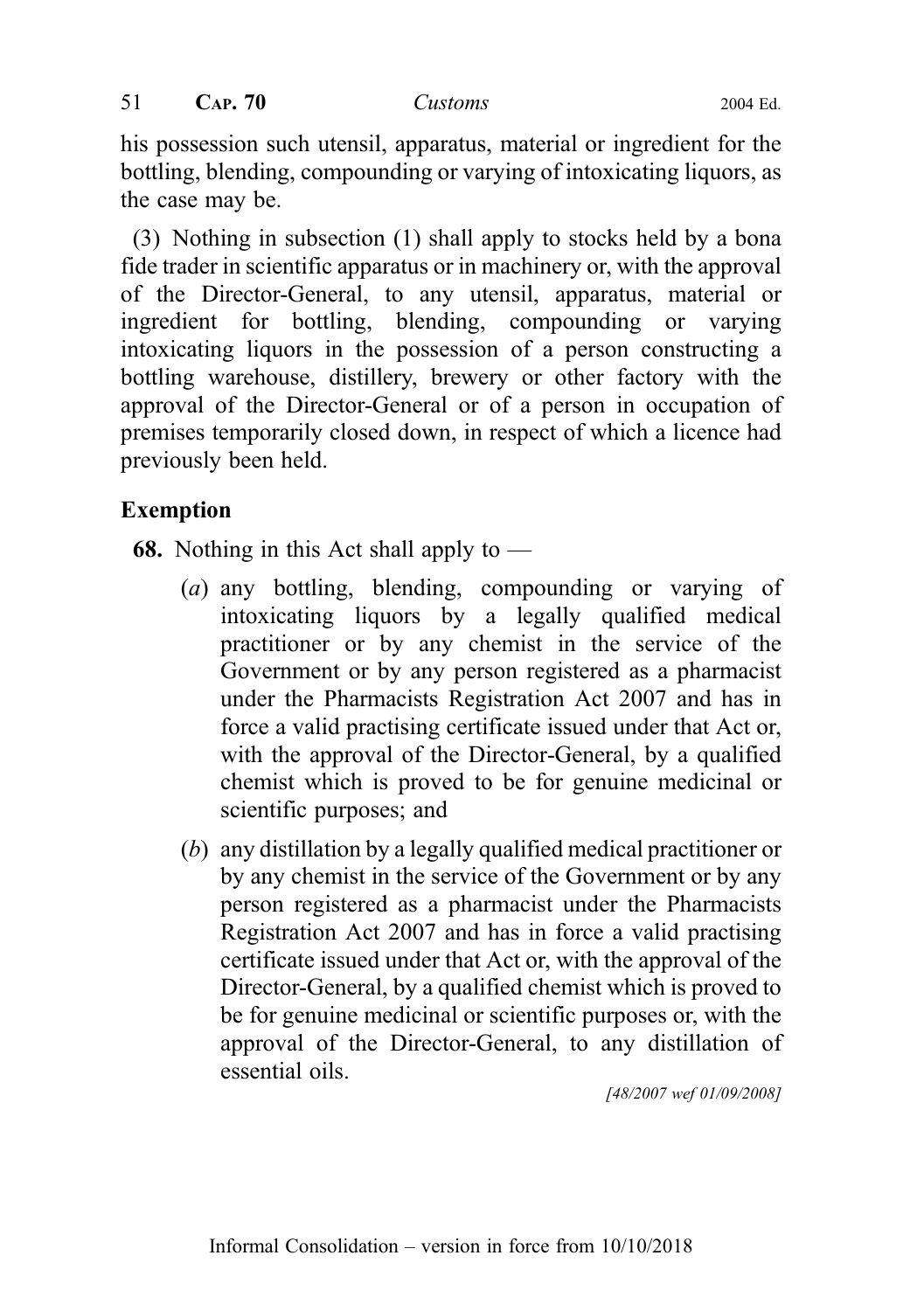#### Power to enter licensed premises

69. A senior officer of customs, or any officer of customs deputed by him for the purpose, shall at all times have access to any premises licensed under this Part.

# PART VIII

[Repealed by Act 5 of 2015 wef 01/04/2015]

# PART IX

# DRAWBACK

# Drawback on imported tobacco manufactured in Singapore

78. Where any tobacco on which duty has been paid is manufactured in Singapore and is re-exported as part or ingredient of the manufactured tobacco, the Director-General may, on such reexport, allow to the manufacturer a drawback of the whole or such proportion of the duty paid as the Minister may prescribe if —

(a) the tobacco has been manufactured in a factory licensed under section 63(1) or under section 83(3) for manufacturing dutiable goods;

[3/2008 wef 04/04/2008]

- (b) provision to the satisfaction of the Director-General has been made for the control and supervision in the factory of the deposit and issue for use of the tobacco on which duty has been paid;
- (c) such tobacco has been imported by the manufacturer or purchased by him before removal from customs control;
- (d) such tobacco is re-exported within 6 months from the date upon which excise duty was paid; and
- (e) the prescribed monthly supplementary licence fee has been paid before the removal into the factory of the tobacco as it is intended to re-export after manufacture.

[33/2000] [3/2008 wef 04/04/2008]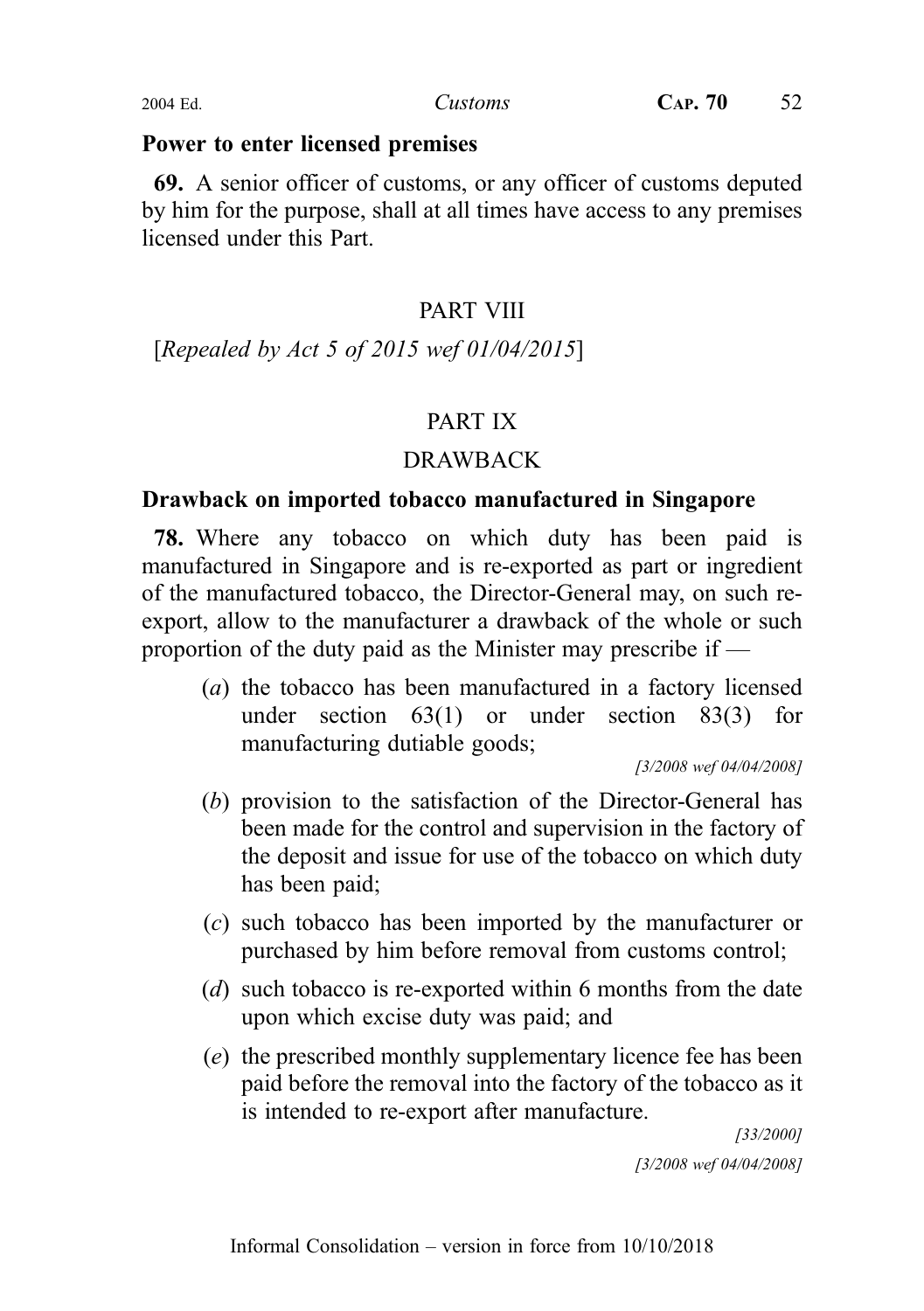#### Drawback on imported goods on which duty has been paid

79.—(1) This section and sections 80, 81 and 134 shall apply to all goods which have become dutiable by virtue of an order published under section 10(1).

(2) This section shall not apply to goods affected —

- (a) by section 13, unless the Minister otherwise directs; or
- (b) by section 15 or 28.

(3) When any goods, referred to in subsection (1), upon which customs duty or excise duty has been paid and not drawn back are reexported, the whole or such proportion of the duty paid as the Minister may prescribe calculated in accordance with subsection (4) may, in the discretion of the Director-General, be repaid as drawback, if —

- (a) the goods are identified to the satisfaction of a senior officer of customs at the Port of Singapore or any customs airport at which goods are shipped or loaded for re-export, or at the place of re-export;
- (b) the drawback claimed in respect of any one consignment of re-exported goods is not less than \$100;
- (c) the goods are re-exported within 6 months of the date upon which the customs duty or excise duty was paid;
- (d) payment of drawback upon goods of a class to which the goods to be re-exported belong has not been prohibited by any subsidiary legislation made under this Act;
- (e) written notice has been given to a senior officer of customs at or before the time of re-export that a claim for drawback will be made and established to the satisfaction of a senior officer of customs within 3 months of the date of re-export;
- (f) the goods have not been used after importation; and
- (g) a declaration has been made by the person entitled to drawback that the conditions on which drawback is payable have been fulfilled.

[33/2000]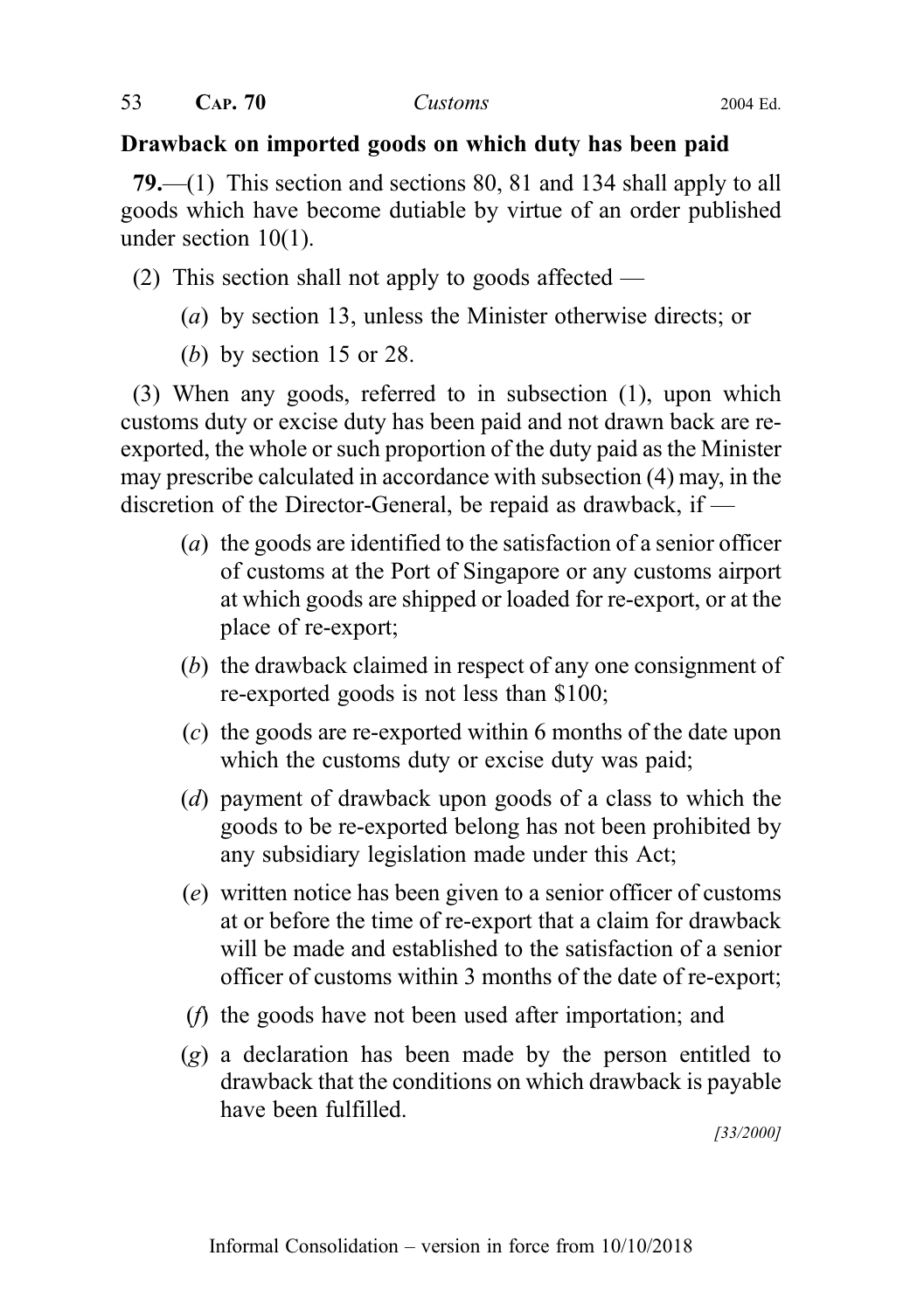(4) The amount of drawback allowed shall be calculated at the rate of customs duty or excise duty levied at the time of import or at the rate of customs duty leviable on goods of a like description at the time of re-export of the goods, whichever is the lower.

[33/2000]

### Declaration by claimant

80. Every person claiming drawback on any goods re-exported shall, personally or by his agent, make to a senior officer of customs a declaration, in accordance with section 96, that the goods have actually been re-exported and have not been relanded and are not intended to be relanded at any place in Singapore.

[23/93]

#### Drawback on goods used in manufacture

81. Where any goods are prescribed to be goods in respect of which drawback may be allowed on exportation as part or ingredient of any goods manufactured in Singapore and the prescribed goods are so exported by the manufacturer as part or ingredient of any goods manufactured in Singapore, then if customs duty or excise duty has been paid on the prescribed goods and not drawn back the Director-General may, on such exportation, allow to the manufacturer a drawback of the duty so paid at such rates as may be prescribed, if —

- (a) the goods exported have been manufactured on premises approved by the Director-General;
- (b) provision to the satisfaction of the Director-General has been made for the control and supervision on the premises of the deposit and issue for use of the prescribed goods;
- (c) such books of account are kept as the Director-General may require for the purpose of ascertaining the quantity of the prescribed goods used in the manufacture;
- (d) such prescribed goods are exported within 12 months from the date upon which customs duty or excise duty was paid or within such further period as may be approved by the Director-General; and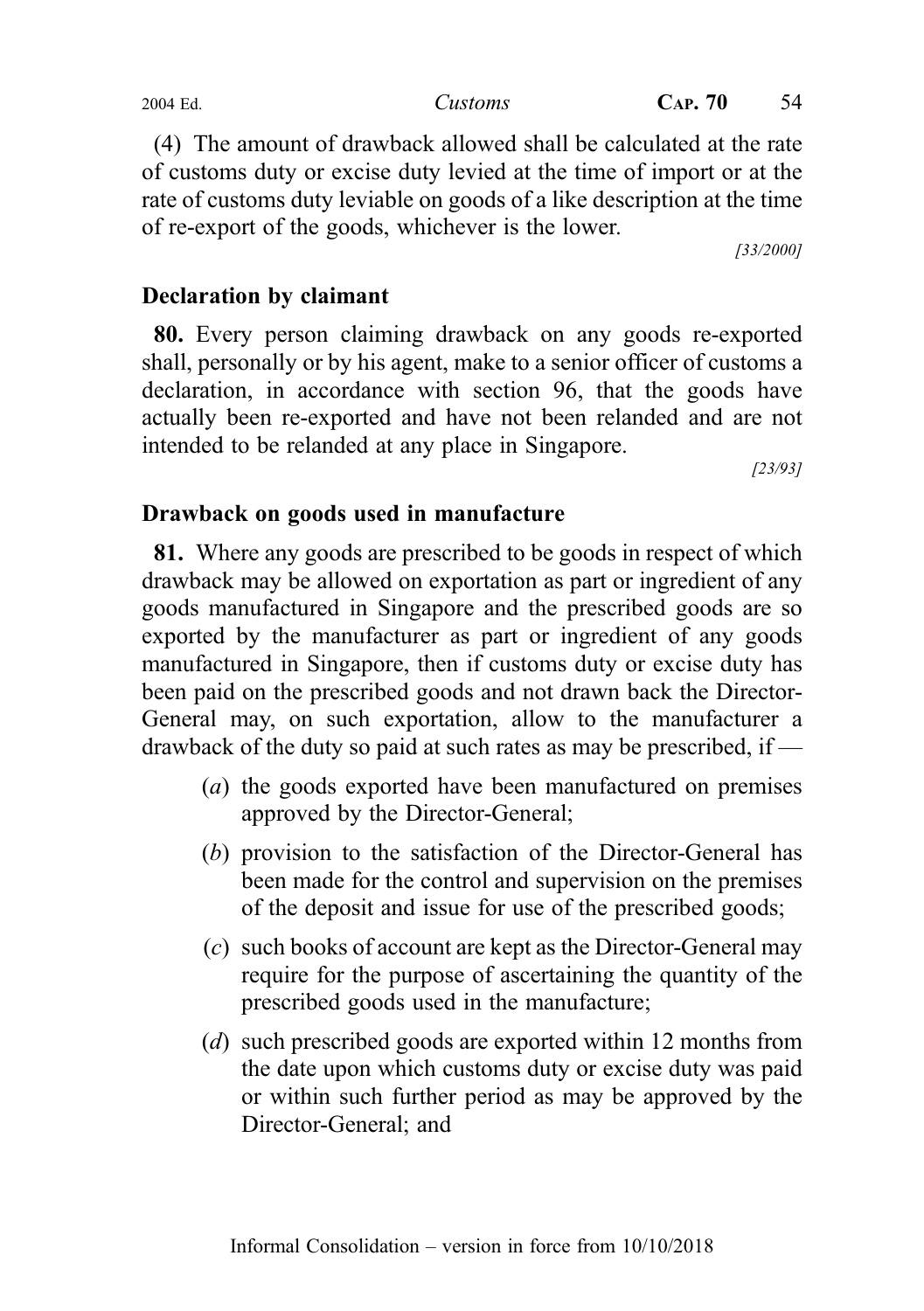(e) a declaration has been made by the person entitled to drawback that the conditions on which drawback is payable have been fulfilled.

[33/2000]

# PART X

# DUTY FREE SHOPS FOR TOURISTS

#### Duty free shops for tourists

82.—(1) The Director-General may, in his discretion, on payment of such fees as may be prescribed, grant a licence to any person (referred to in this Act as the licensee) to sell goods to tourists and returning or departing residents of Singapore free of duty in such premises as may be designated in the licence.

(2) Any such licence shall be for such period and subject to such conditions as may be specified in the licence.

(3) Such premises shall be deemed to be a licensed warehouse for the purposes of section 51 except that a licensee of those premises shall not be required to take out a separate licence for warehousing goods in those premises.

(4) A senior officer of customs, or any officer of customs deputed by him for the purpose, shall at all times have access to any such licensed premises for the purpose of checking accounts and records and for such other purposes as may be considered necessary.

(5) The licensee shall, for the proper conduct of his business, furnish such security as may be required by the Director-General.

(6) Any licence granted under subsection (1) may, in the discretion of the Director-General, be suspended or withdrawn at any time.

(7) [Deleted by Act 25 of 2011 wef 01/01/2012]

(8) No person, other than a licensee, shall issue, display or distribute or cause to be issued, displayed, or distributed any advertisement, writing, pamphlet, price list or other document which may imply or give reasonable cause for the public to believe that he has for sale on his premises goods which are duty free or tax free.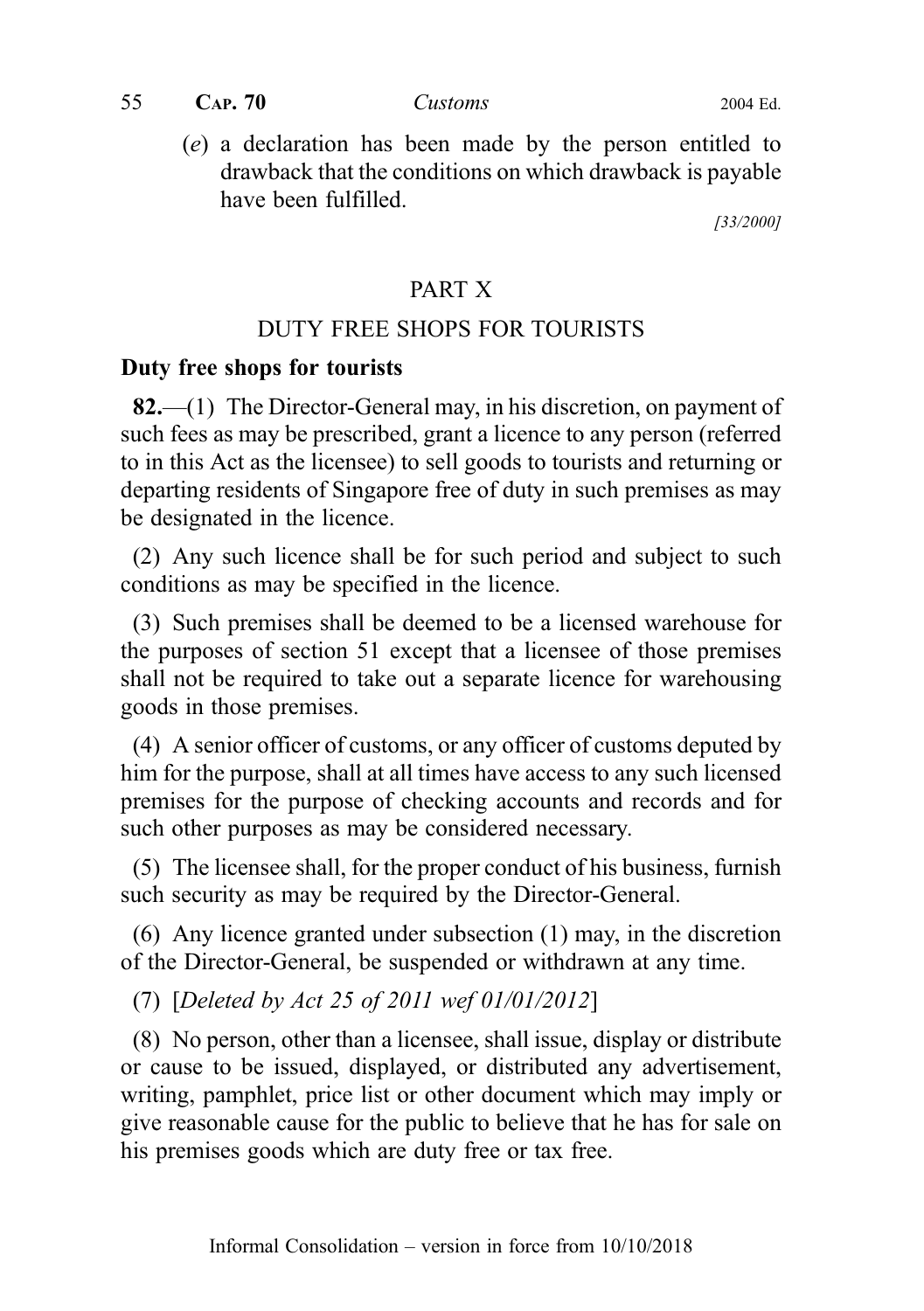(9) Any person who contravenes subsection (8) shall be guilty of an offence.

### PART XI

#### COMPOSITE LICENCE

#### Grant of composite licence

83.—(1) Any person who intends to carry out 2 or more specified activities for which 2 or more licences under this Act or the Goods and Services Tax Act (Cap. 117A) are required may, on payment of such fees as may be prescribed, apply for a single composite licence authorising the person to carry out those specified activities.

[3/2008 wef 04/04/2008]

(2) An application for a composite licence for specified activities shall be made to —

- (a) the Director-General; or
- (b) if any of the specified activities is an activity referred to in paragraph (b) of the definition of "specified activity" in subsection (9), the Director-General and the Comptroller. [3/2008 wef 04/04/2008]

(3) On receipt of an application under subsection (2), the Director-General, or the Director-General and the Comptroller, as the case may be, may grant a composite licence to the applicant.

[3/2008 wef 04/04/2008]

(4) Every composite licence granted under subsection (3) shall specify the person to whom, the premises in respect of which, and the activities for which, the licence is granted.

[3/2008 wef 04/04/2008]

(5) Every composite licence granted under subsection (3) shall be for such period and subject to such conditions as may be specified in the licence.

[3/2008 wef 04/04/2008]

(6) The Director-General may suspend or withdraw the whole of any composite licence granted under subsection (3), or such part of any such composite licence relating to any of the activities referred to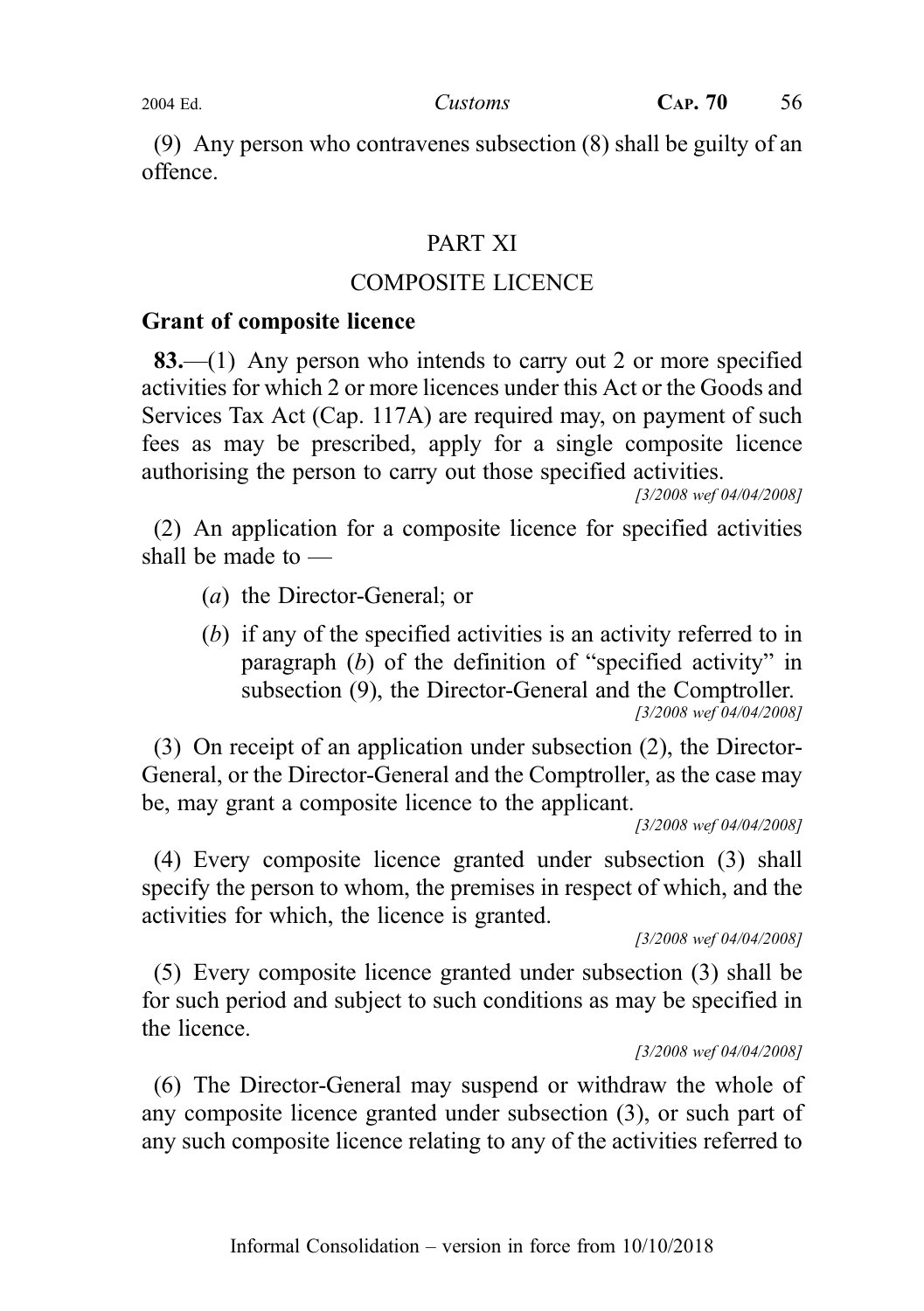in paragraph (a) of the definition of "specified activity" in subsection (9).

[3/2008 wef 04/04/2008]

(7) The Comptroller may suspend or withdraw the part of any composite licence granted under subsection (3) relating only to the activity referred to in paragraph  $(b)$  of the definition of "specified" activity" in subsection (9).

[3/2008 wef 04/04/2008]

(8) Where a composite licence has been granted under subsection (3) in respect of 2 or more specified activities specified in the licence —

- (a) the licensee shall not be required by this Act or the Goods and Services Tax Act (Cap. 117A) to take out a separate licence for each of those activities; and
- (b) the premises in respect of which the composite licence is granted shall be deemed to be licensed under the relevant provisions of this Act or the Goods and Services Tax Act, as the case may be.

[3/2008 wef 04/04/2008]

- (9) In this section  $-$ 
	- "Comptroller" means the Comptroller of Goods and Services Tax and includes any person authorised by him to grant a composite licence;

"specified activity" means —

- (*a*) in relation to any goods liable to duty
	- (i) warehousing dutiable goods for which a licence is required under section 51;
	- (ii) manufacturing dutiable goods for which a licence is required under section 63;
	- (iii) bottling intoxicating liquors imported or manufactured in Singapore, or blending, compounding or varying any such intoxicating liquors, for which a licence is required under section 66; or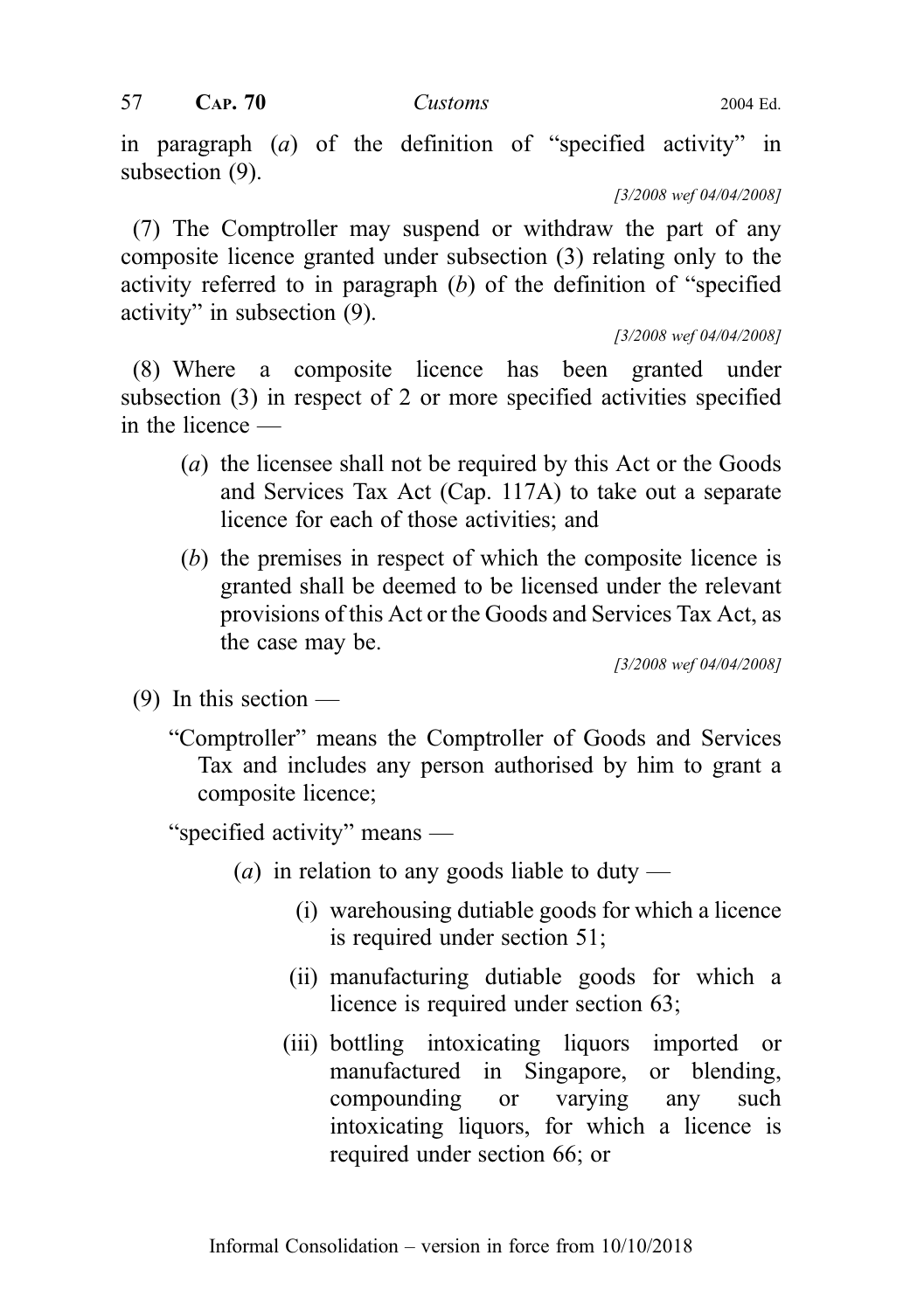- (iv) selling goods to tourists and to returning or departing residents of Singapore free of duty for which a licence is required under section 82; or
- (b) in relation to any goods liable to goods and services tax on the import of goods into Singapore under the Goods and Services Tax Act (Cap. 117A), storing goods without payment of such tax for which a licence is required under regulations made pursuant to section  $37(5)(b)$  of that Act.

[3/2008 wef 04/04/2008] [Act 25 of 2011 wef 01/01/2012]

## Sale by retail vested in Director-General

**84.** [Repealed by Act 4/2003]

# PART XII

# MISCELLANEOUS PROVISIONS

## Documents to be produced on demand

85.—(1) On demand by the proper officer of customs, the importer or exporter of any dutiable goods or his agent shall produce to that officer all invoices, bills of lading, certificates of origin or of analysis and any other documents, which that officer may require to test the accuracy of any declaration made by the importer or exporter to any officer of customs.

(2) On demand by a senior officer of customs, the importer or exporter of any dutiable goods or his agent shall produce to that officer all books of accounts, invoices, bills of lading, certificates of origin, or of insurance or of analysis and any other documents including documents on terms of trade relating to the purchase, importation or sale of the goods by the importer or exporter or his agent.

[90

## Computer service

86.—(1) The Director-General may establish and operate a computer service and make provision for any manifest, return, list,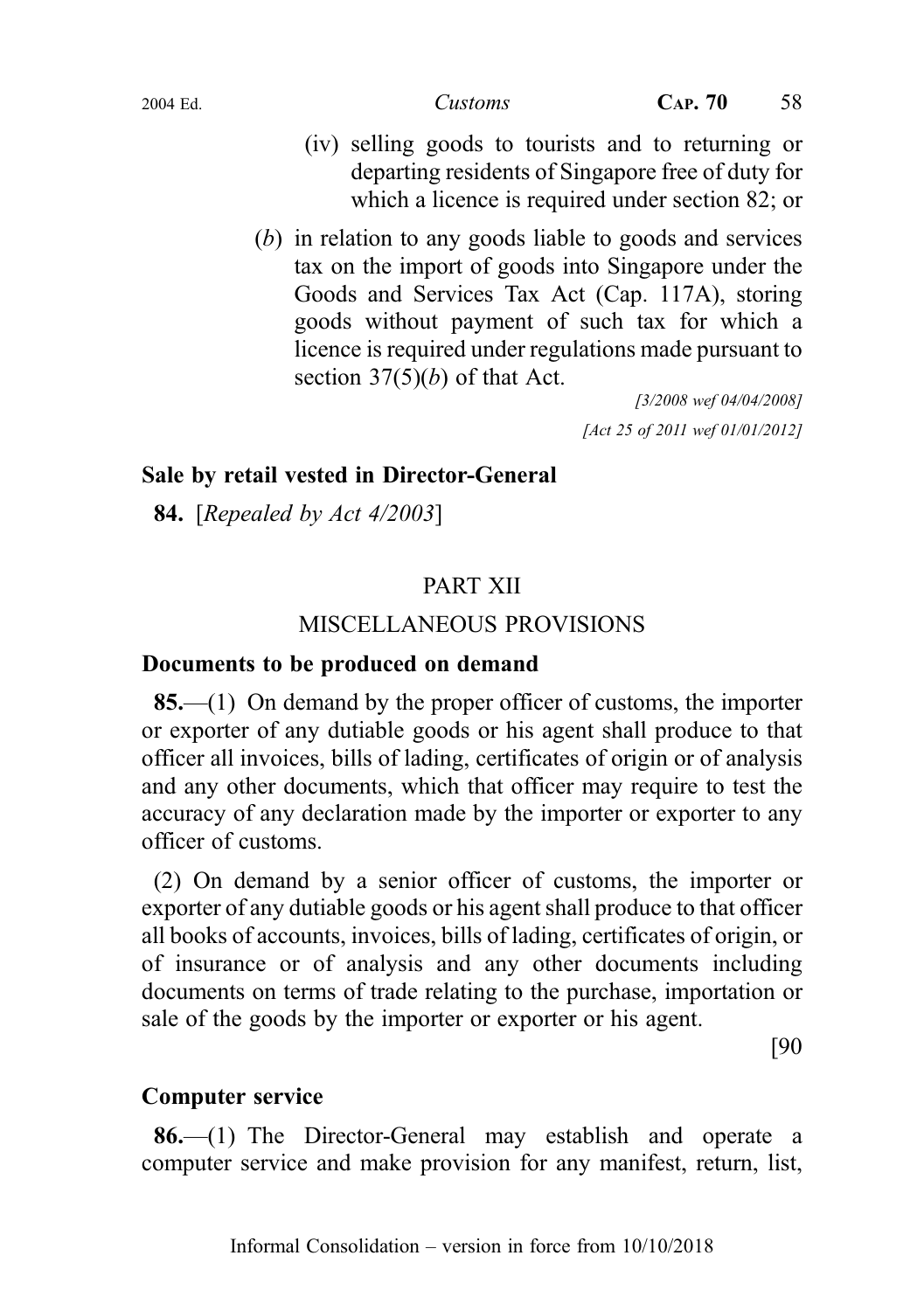statement, declaration, direction, notice, permit, receipt or other document required or authorised by this Act to be made, served or submitted by electronic transmission (referred to in this Act as an electronic notice).

(2) A registered user may, in accordance with the regulations made under subsection (13), make and serve an electronic notice to the computer account of the Director-General.

(3) The Director-General or any person authorised by him may, in accordance with the regulations made under subsection (13), make and serve an electronic notice to the computer account of a registered user.

(4) Where an electronic notice is transmitted to the computer account of the Director-General using the authentication code assigned to a registered user —

- (a) with or without the authority of the registered user; and
- (b) before the notification to the Director-General by the registered user in the prescribed manner, of cancellation of the authentication code,

that notice shall, for the purposes of this Act, be presumed to be made by the registered user unless he adduces evidence to the contrary.

[24/96]

(5) Where the registered user alleges that he has transmitted no such electronic notice referred to in subsection (4), the burden is also on him to adduce evidence of that fact.

[24/96]

(6) For the purposes of this Act, an electronic notice or a copy thereof shall not be inadmissible in evidence merely on the basis that it was transmitted without the making or delivery of any equivalent document or counterpart in paper form.

[24/96]

(7) Notwithstanding any other written law, in any proceedings under this Act, an electronic notice or a copy thereof (including a print-out of

[24/96]

[24/96]

[24/96]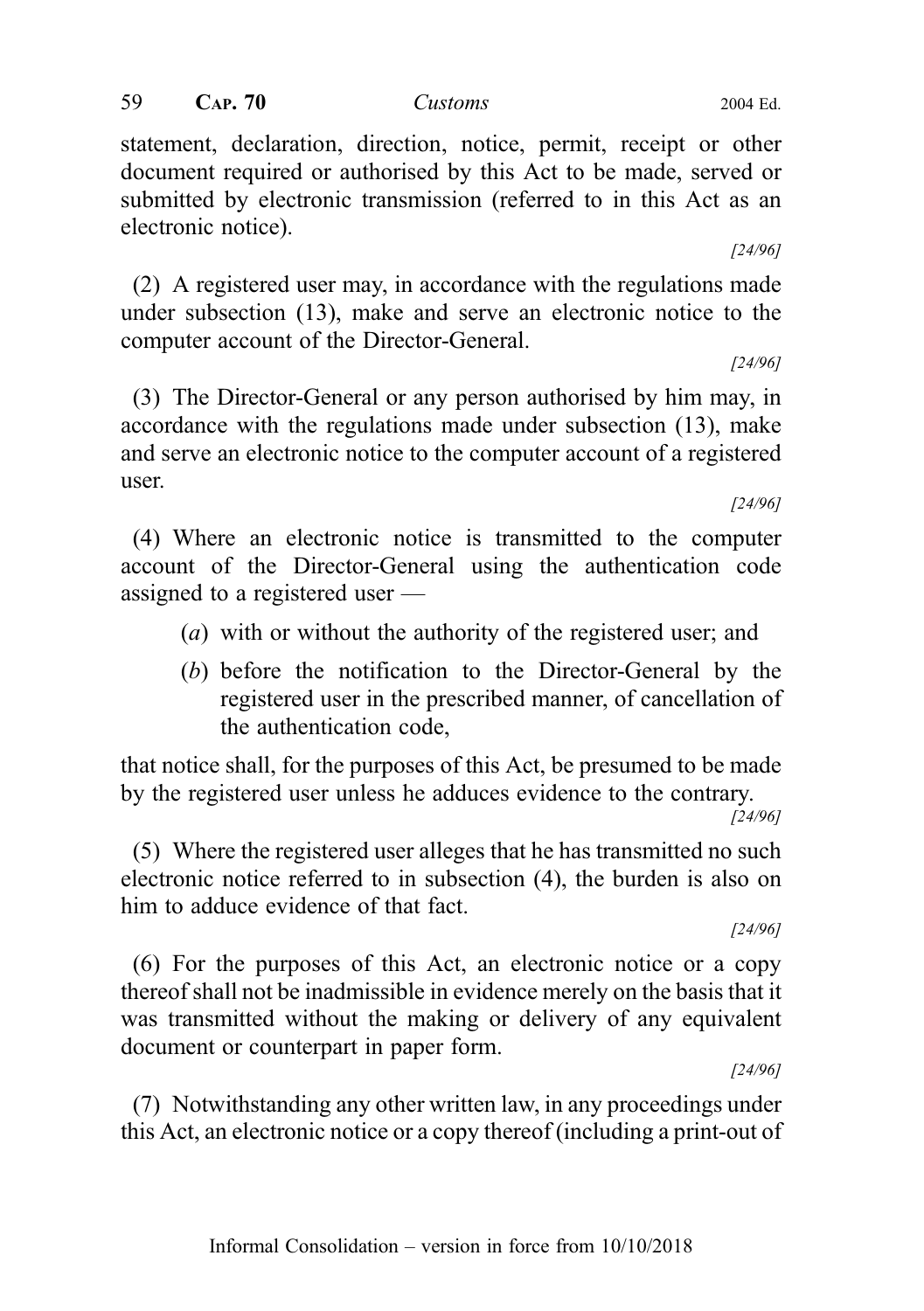that notice or copy) or any database report (including a print-out of that report) relating to that notice —

- (a) certified by the Director-General to contain all or any information transmitted in accordance with this section; and
- (b) duly authenticated in the manner specified in subsection (8) or is otherwise duly authenticated by showing that there is no material discrepancy between the electronic notice or copy thereof certified by the Director-General and the copy of the same electronic notice kept by an independent record keeper appointed under any regulations made under subsection (13),

shall be admissible as evidence of the facts stated or contained therein. [24/96]

- (8) For the purposes of this section, a certificate
	- (a) giving the authentication code and other particulars of any user and device (if known) involved in the production and transmission of, and identifying the nature of, the electronic notice or copy thereof; and
	- (b) purporting to be signed by the Director-General or by a person occupying a responsible position in relation to the operation of the computer service at the relevant time,

shall be sufficient evidence that the electronic notice or copy thereof has been duly authenticated, unless the court, in its discretion, calls for further evidence on this issue.

[24/96]

(9) Where an electronic notice or a copy thereof is admissible under subsection (7), it shall be presumed, until the contrary is proved, that the contents of the electronic notice or copy thereof have been accurately transmitted.

[24/96]

(10) The Director-General may, for the purpose of facilitating any electronic transmission under this section, approve the use in any such electronic transmission of symbols, codes, abbreviations or other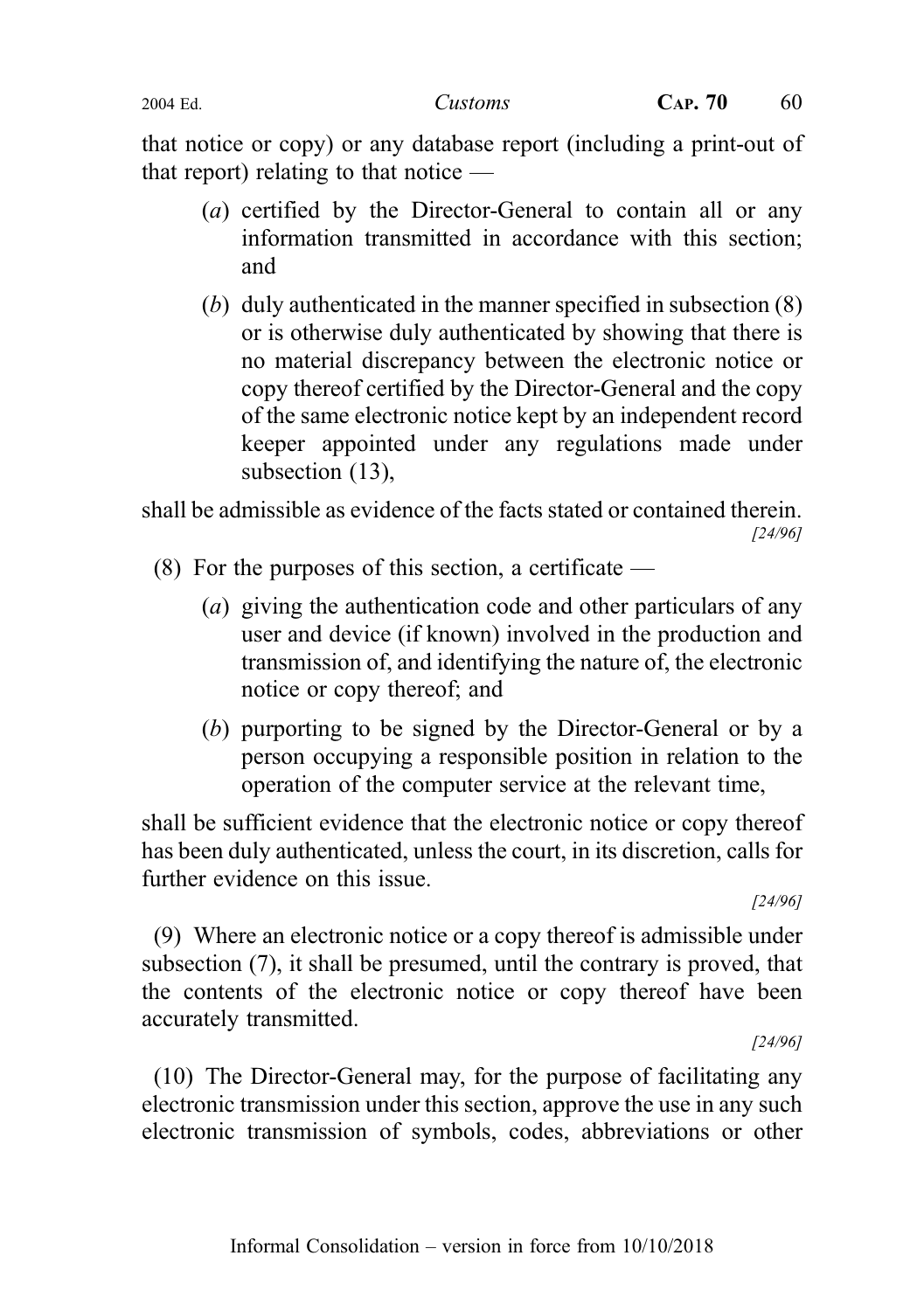notations to represent any particulars or information required under this Act.

[24/96]

(11) Any officer of customs or any other person employed in the administration of this Act shall not be treated as having contravened any provision of any written law relating to confidentiality or secrecy merely because he communicates to the independent record keeper or his employee or permits the independent record keeper or his employee to have access to any electronic notice or any information contained therein.

[24/96]

(12) The independent record keeper, his employee and any person transmitting an electronic notice on behalf of another person shall not divulge or disclose the contents of any electronic notice or a copy thereof without the prior written consent of the Director-General.

[24/96]

- (13) The Minister may make regulations
	- (a) prescribing the conditions for subscription to the computer service, including the manner in which the authentication codes are to be assigned;
	- (b) prescribing the manifests, returns, lists, statements, declarations, directions, notices, permits, receipts or any other document which may be transmitted through the computer service including the form and manner in which they are to be transmitted;
	- (c) for the correction of errors in or amendments to electronic notices;
	- (d) prescribing the procedure for use of the computer service including the procedure in circumstances where there is a breakdown or interruption in the service;
	- (e) for the appointment of an independent record keeper to be charged with the duty to maintain for a prescribed period a record of all the electronic notices and transactions made through the data service provider between the Director-General and the registered users, such a duty to include keeping the database reports;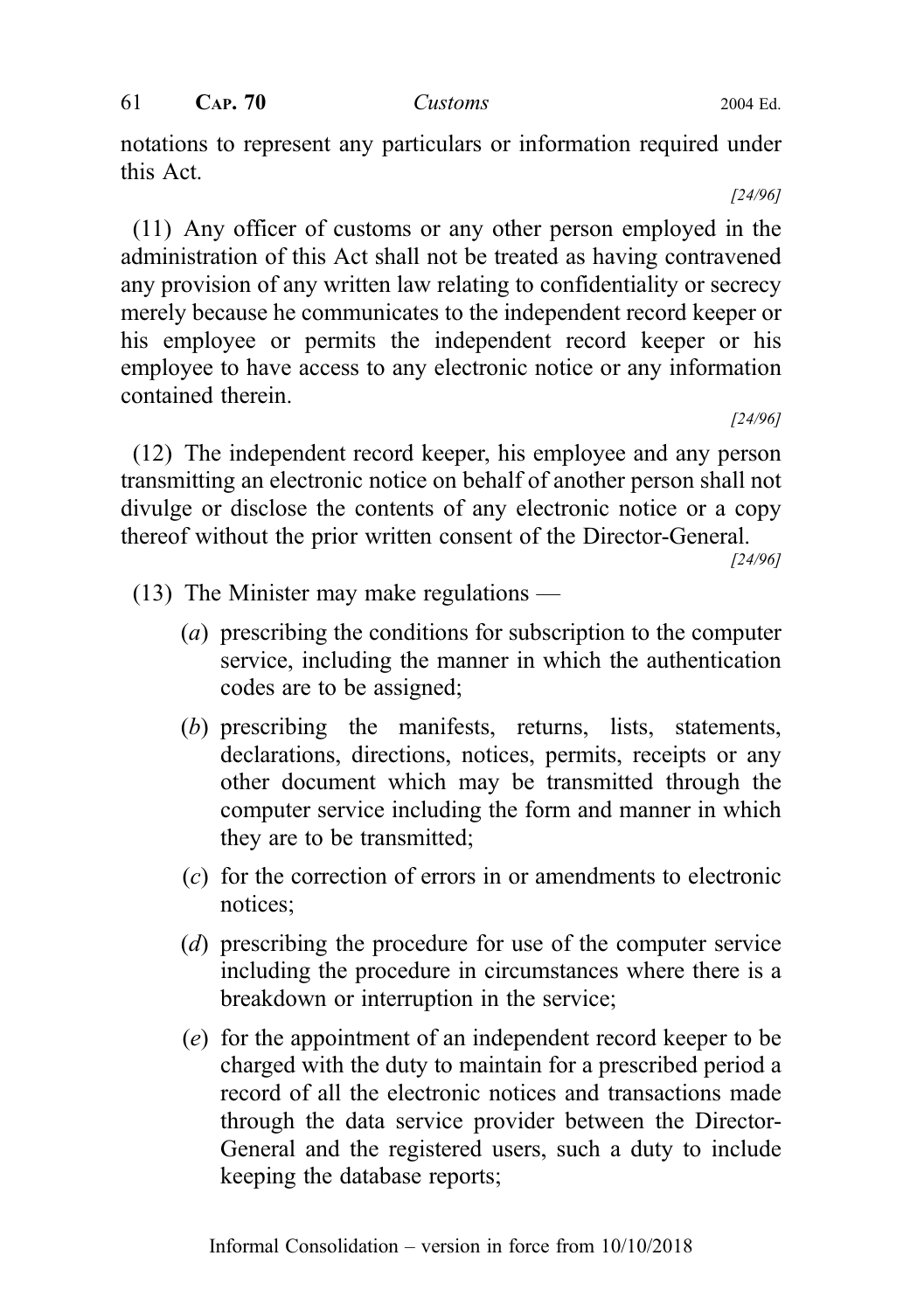- (f) for the independent record keeper to produce a copy of the relevant record pertaining to any electronic notice or a copy thereof to either the Director-General or the registered user, whose electronic notice is in issue, when requested by either party to do so;
- (g) for the standards of security, confidentiality, data integrity and conduct of the computer service and for the review of the operations and activities of the data service provider by such authority or expert as may be prescribed; and
- (h) generally for the better provision of the computer service. [90A

### [24/96]

# Preservation of records

87.—(1) Any duty under this Act to keep or preserve any books of account, register, stock book or other records may, after the goods to which such records relate have been removed from customs control, be discharged by the preservation of the information contained therein by such means as the Director-General may approve.

[24/96]

[Act 25 of 2011 wef 01/01/2012]

(2) Where the information referred to in subsection (1) is so preserved, a copy of any document forming part of the records shall, subject to subsections (3) and (4), be admissible in evidence in any proceedings, whether civil or criminal, to the same extent as the records themselves.

[24/96]

(3) The Director-General may, as a condition of approving under subsection (1) any means of preserving information contained in any books of account, register, stock book or other records, impose such reasonable requirements as appear to him necessary for securing that the information will be as readily available to him as if the books of account, register, stock book or records themselves had been preserved.

[24/96]

(4) A statement contained in a document produced by a computer shall not by virtue of subsection (2) be admissible in evidence whether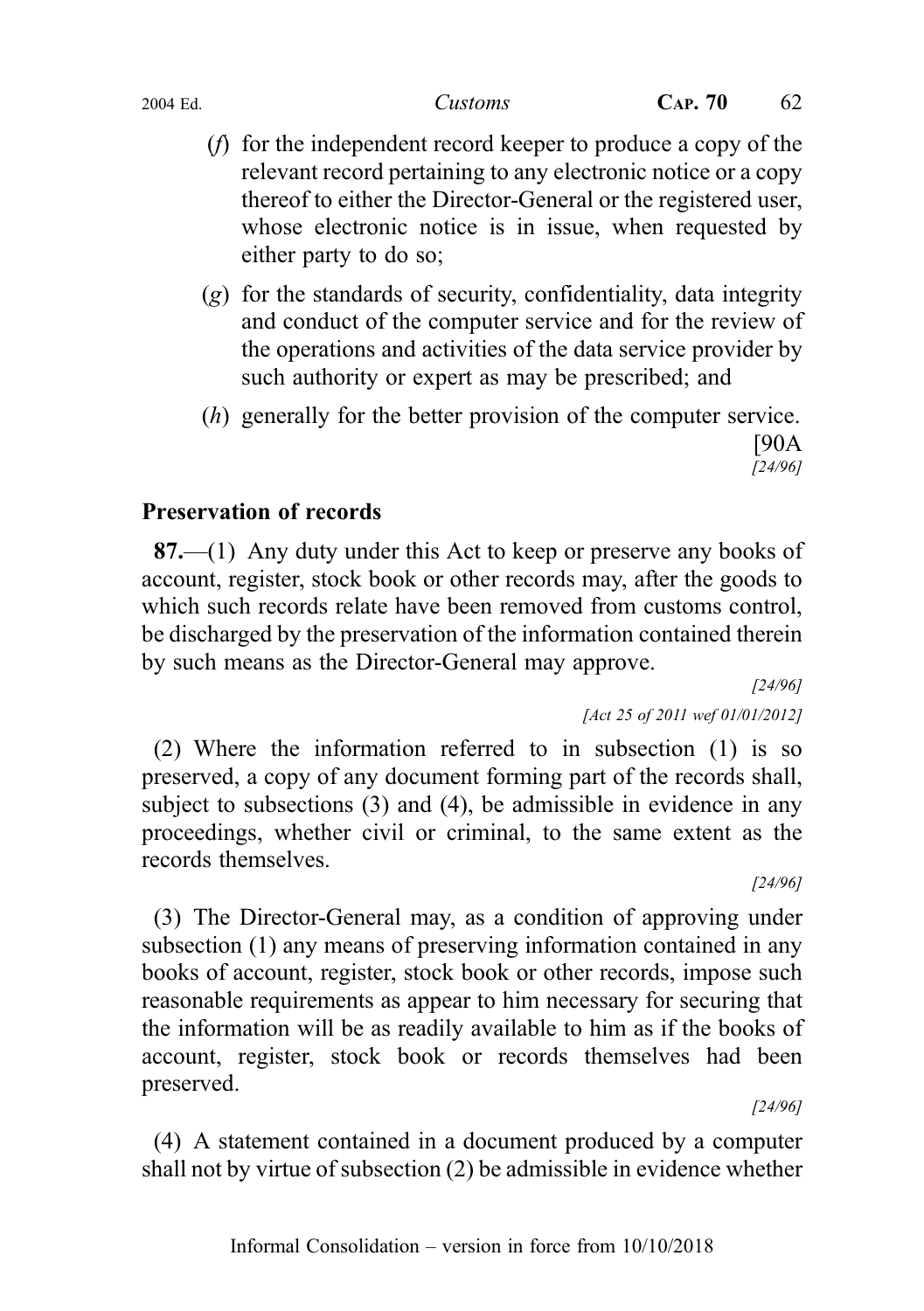in civil or criminal proceedings except in accordance with the Evidence Act (Cap. 97).

> [90B [24/96]

# Power of Director-General to obtain information and furnishing of information

88.—(1) The Director-General or any officer of customs authorised by him shall at all times have full and free access to all buildings, places, books, documents and other records for any of the purposes of this Act, and may inspect, copy or make extracts from any such books, documents or records.

[24/96]

(2) The Director-General or any officer of customs authorised by him may take possession of any such books, documents or records where in his opinion —

- (a) the inspection, copying thereof or extraction therefrom cannot reasonably be performed without taking possession;
- (b) the books, documents or records may be interfered with or destroyed unless possession is taken; or
- (c) the books, documents or records may be required as evidence in proceedings for an offence under this Act or in proceedings for the recovery of customs duty, excise duty, tax or penalty, or in proceedings by way of an appeal against an assessment of customs duty, excise duty or tax. [24/96; 33/2000]

(3) The Director-General may require any person to give orally or in writing, as may be required, all such information concerning his or any other person's transactions made in the course of a business as may be demanded of him by the Director-General for the purposes of this Act.

[24/96]

(4) No person shall, by virtue of this section, be obliged to disclose any particulars as to which he is under any statutory obligation to observe secrecy.

> [90C [24/96]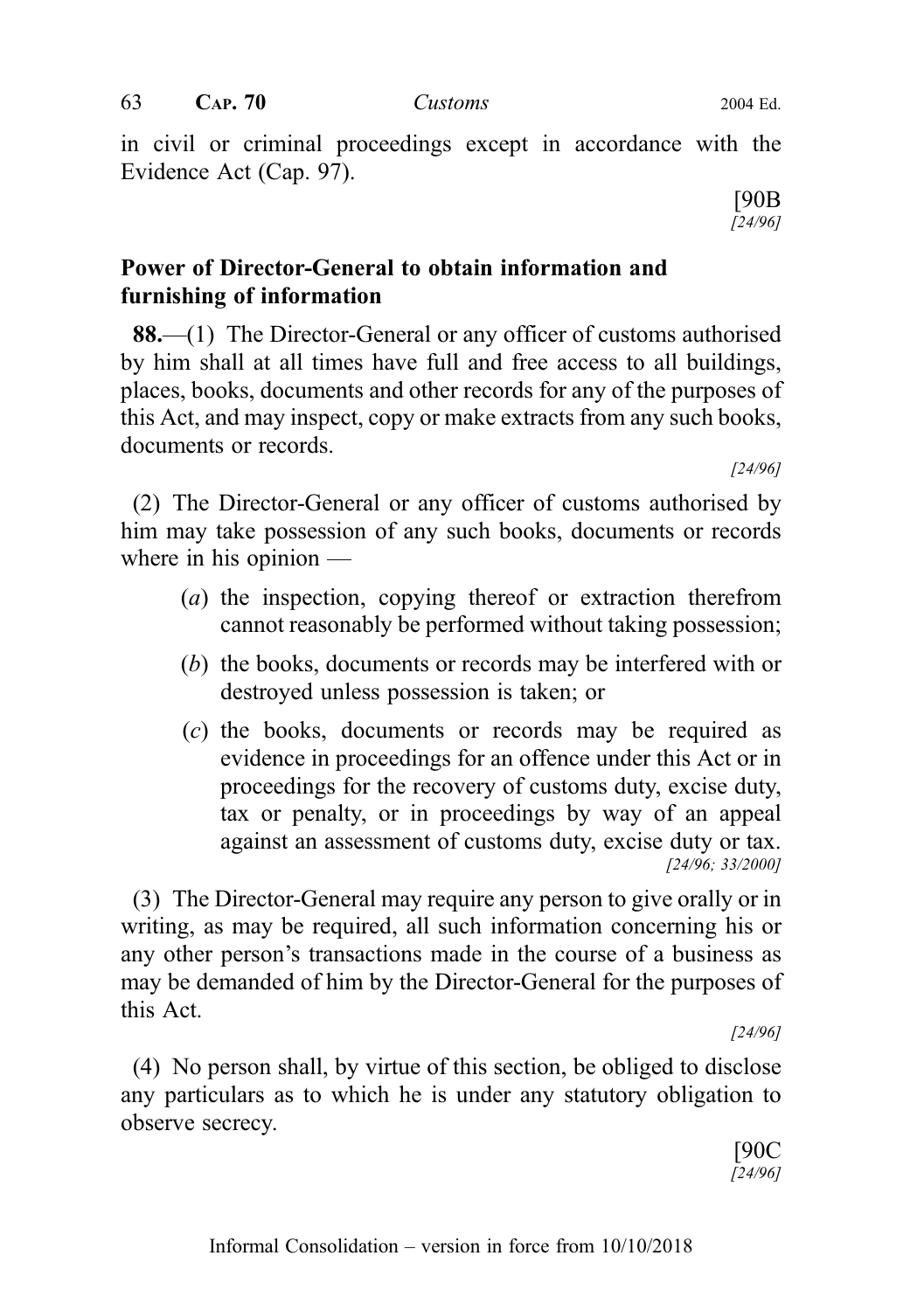# Information not to be published or disclosed

89.—(1) No particulars, information or document furnished for the purposes of this Act shall, unless with the prior consent in writing of the person having the control, management or superintendence of the goods in relation to which the same was given or furnished —

- (a) be published; or
- (b) be communicated or disclosed to any person,

except where it is necessary for the purposes of —

- (i) a prosecution under this Act or the Goods and Services Tax Act (Cap. 117A);
- (ii) enabling an officer of customs to enforce a provision of this Act;
- (iii) enabling the Comptroller of Goods and Services Tax or an officer of customs to enforce a provision of the Goods and Services Tax Act;
- (iv) enabling an officer of customs to investigate a suspected offence under this Act;

[Act 25 of 2011 wef 01/01/2012]

(v) enabling the Comptroller of Goods and Services Tax or an officer of customs to investigate a suspected offence under the Goods and Services Tax Act;

[24/96] [Act 25 of 2011 wef 01/01/2012]

(vi) a prosecution of such offence under such written law (other than this Act and the Goods and Services Tax Act) as may be prescribed;

[Act 25 of 2011 wef 01/01/2012]

(vii) enabling a public agency to enforce such provision of such written law (other than this Act and the Goods and Services Tax Act) as may be prescribed;

[Act 25 of 2011 wef 01/01/2012]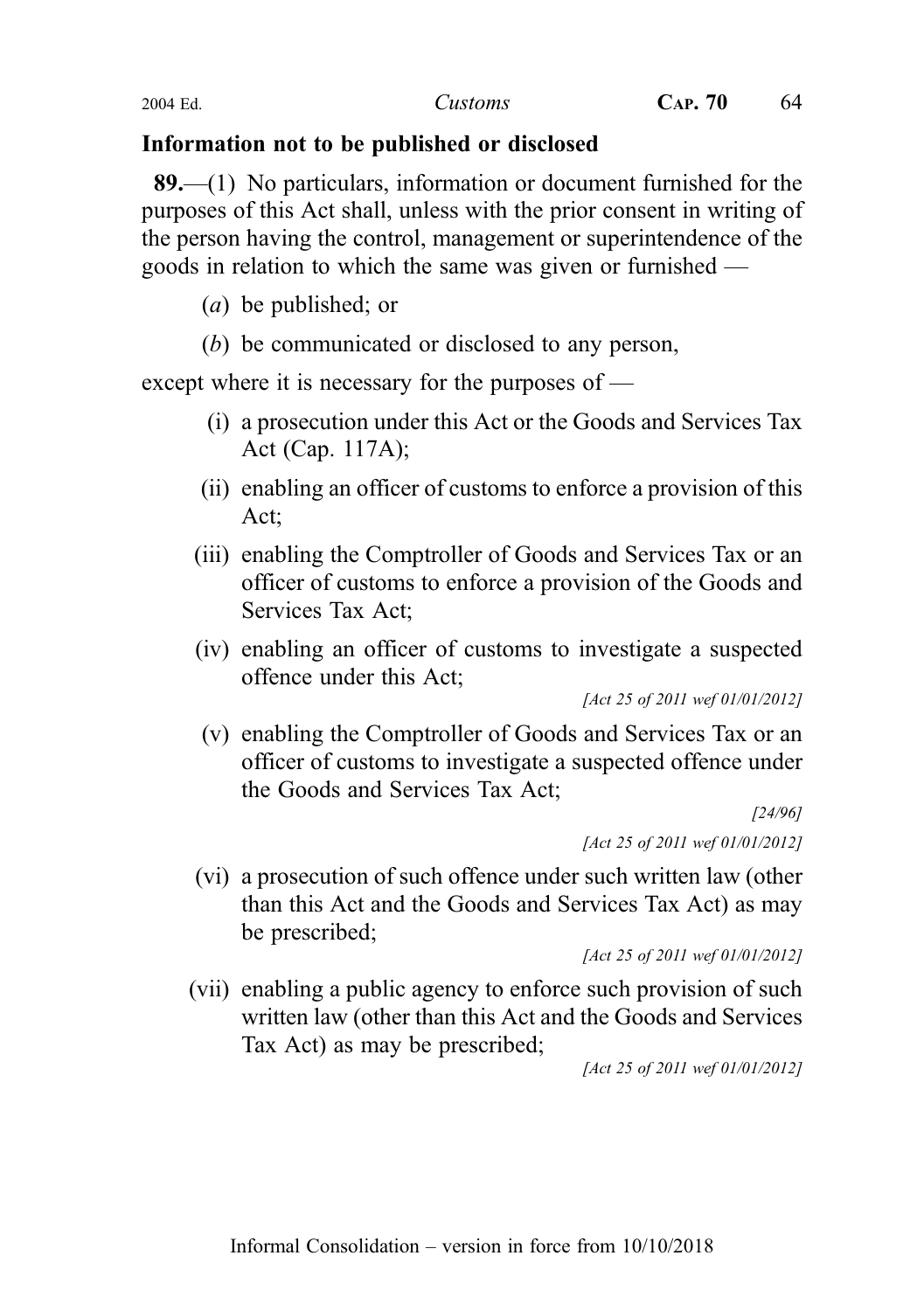$65$  CAP.  $70$  Customs 2004 Ed.

(viii) enabling a public agency to investigate such suspected offence under such written law (other than this Act and the Goods and Services Tax Act) as may be prescribed;

[Act 25 of 2011 wef 01/01/2012]

[Act 34 of 2018 wef 10/10/2018]

(ix) enabling a public agency to take steps to protect individuals and communities from risks or threats to public health or safety, or to protect against risks or threats to the security of Singapore (including her financial and economic security), provided the approval of the Minister has been given for the publication, communication or disclosure for such purpose; or

> [Act 25 of 2011 wef 01/01/2012] [Act 3 of 2014 wef 01/04/2014] [Act 34 of 2018 wef 10/10/2018]

(x) satisfying a request for information under section 140EB or 140LA(2H) of the Copyright Act, or section 85B or 93A(2H) of the Trade Marks Act.

[Act 34 of 2018 wef 10/10/2018]

(1A) The approval of the Minister referred to in subsection  $(1)(ix)$ may be given in respect of —

- (a) a specific public agency or a class of public agencies; and
- (b) a specific request for particulars, information or documents, or requests for particulars, information or documents falling within such class as the Minister may in his approval specify.

[Act 25 of 2011 wef 01/01/2012]

(1B) Nothing in subsection (1) shall prevent the Minister, and any public officer assisting the Minister and duly authorised by the Minister for the purposes of this subsection, from having access to such particulars, information or document referred to in subsection (1) as may be necessary for the performance of his official duties in connection with this Act or the Goods and Services Tax Act.

[Act 25 of 2011 wef 01/01/2012]

(2) Any officer of customs or any person employed or engaged in the administration of this Act who makes use of, publishes or permits any other person to see or communicates or discloses to any other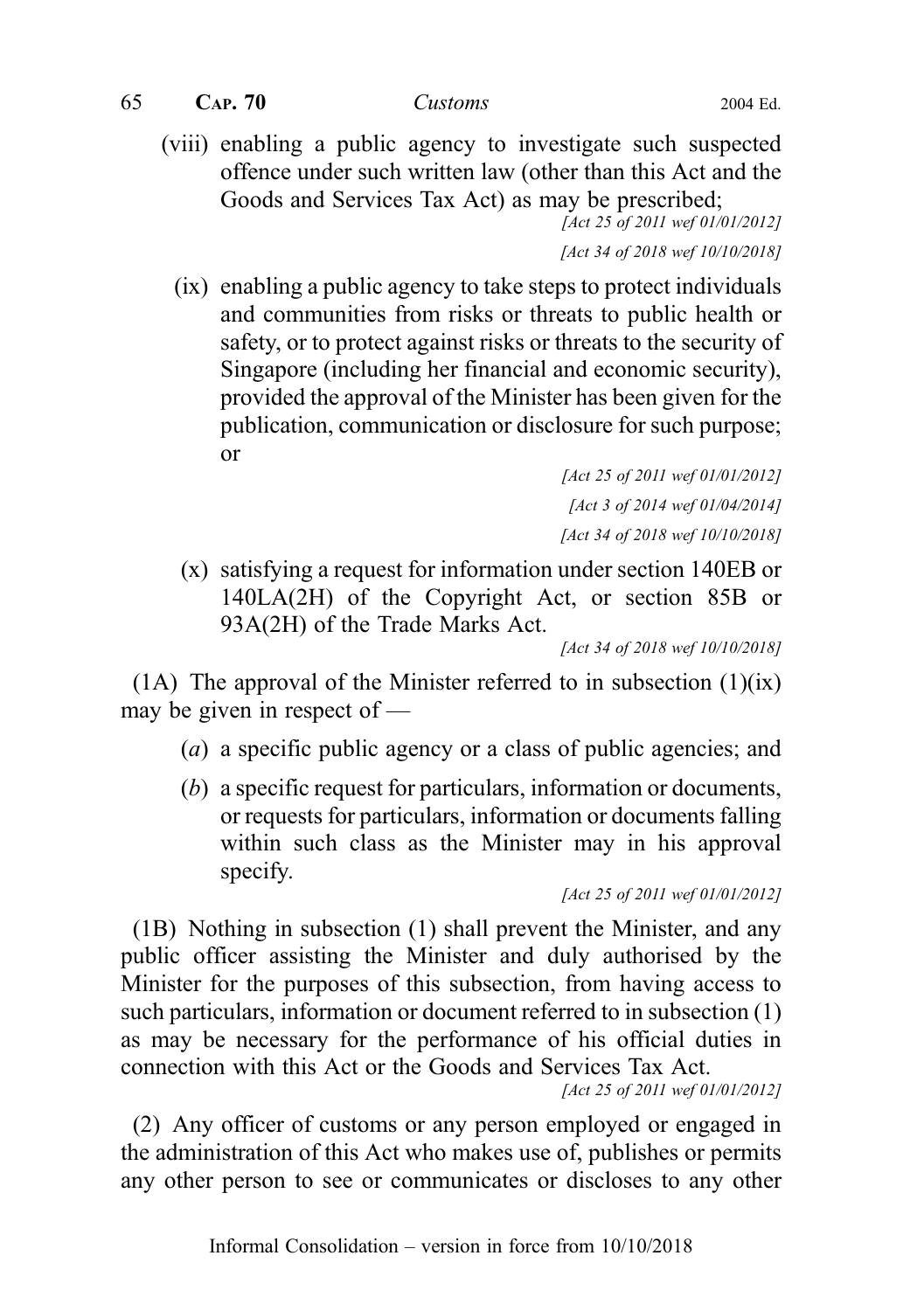person the contents of any such particulars, information or document to any other person otherwise than with such consent or for such purpose as is referred to in subsection (1), shall be guilty of an offence and shall be liable on conviction to a fine not exceeding \$6,000 or to imprisonment for a term not exceeding 12 months or to both.

[24/96]

(3) Any person, having possession of any information which to his knowledge has been communicated, disclosed or published in contravention of this section, who publishes or communicates that information to any other person shall be guilty of an offence and shall be liable on conviction to a fine not exceeding \$6,000 or to imprisonment for a term not exceeding 12 months or to both.

[24/96]

 $(4)$  In this section —

"Comptroller", in relation to goods and services tax, has the same meaning as in the Goods and Services Tax Act;

"public agency" means a public officer, an organ of state or a ministry or department of the Government, or a public authority established by or under any public Act for a public purpose or a member, an officer or an employee, or any department, thereof.

> [Act 25 of 2011 wef 01/01/2012] [Act 3 of 2014 wef 01/04/2014]

# Retention of trade documents

90.—(1) Every importer or exporter of dutiable goods or his agent shall keep the following documents and records relating to the goods:

- (*a*) invoices;
- (b) books of accounts;
- (c) bills of lading;
- (*d*) packing lists;
- (e) certificates of origin;
- (f) certificates of analysis;
- (g) certificates of insurance;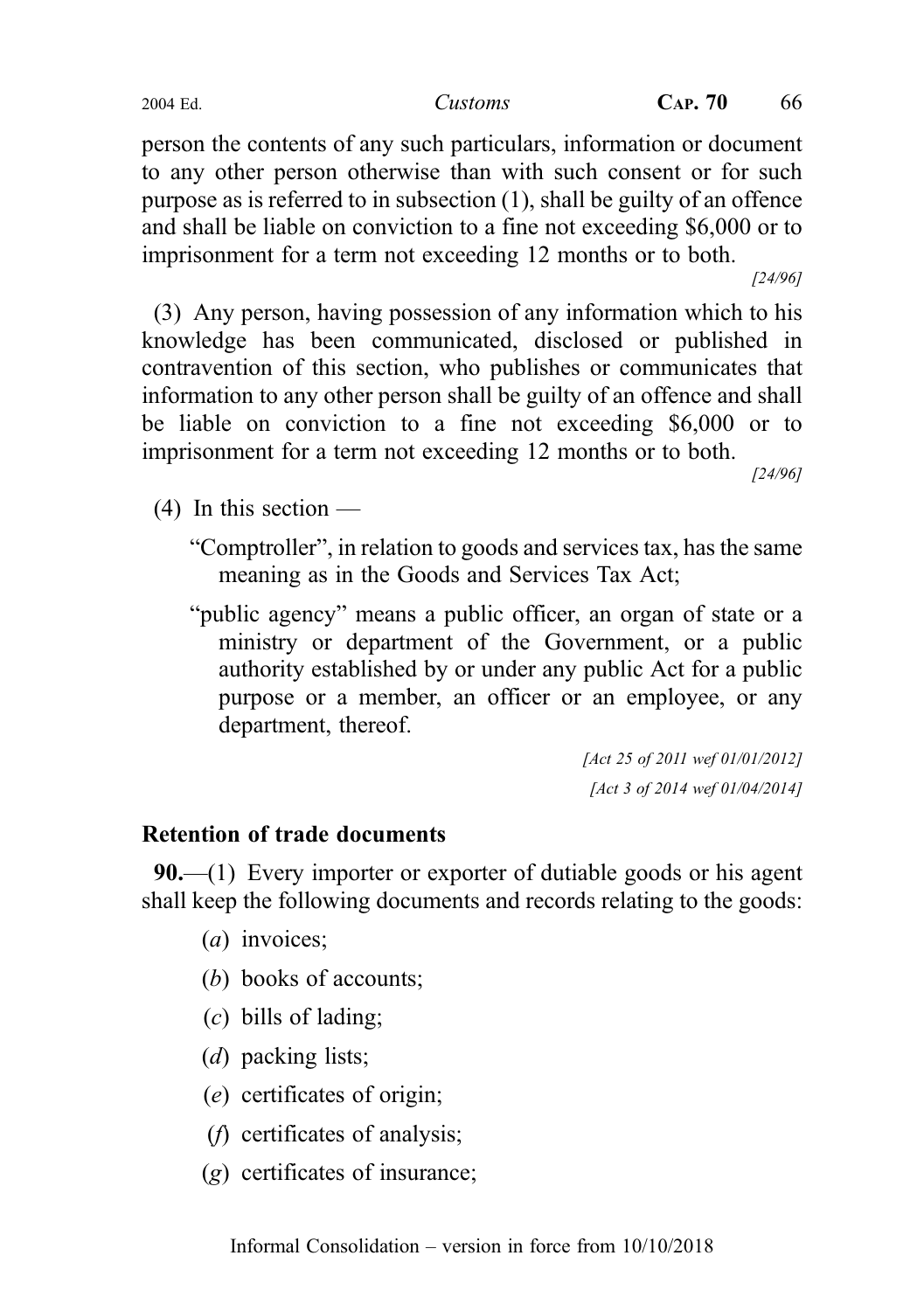$67$  CAP.  $70$  Customs 2004 Ed.

- (h) any document or record on the terms of trade relating to the purchase, importation, sale or exportation of the goods by the importer or exporter or his agent; and
- (i) such other documents or records as may be prescribed.

[33/2000]

[Act 25 of 2011 wef 01/01/2012]

(2) The documents and records referred to in subsection (1) shall be retained —

- (a) in relation to goods in a Government warehouse or licensed warehouse, for a period of not less than 5 years from the date those goods are removed from the Government warehouse or licensed warehouse, as the case may be; or
- (b) in any other case, for a period of not less than 5 years from the date on which the goods are released by the proper officer of customs.

[2/2007 wef 01/03/2007] [3/2008 wef 04/04/2008]

(2A) The duty under this section to retain documents and records may be discharged by the keeping, or preservation of the information contained therein, in accordance with section 87.

[Act 25 of 2011 wef 01/01/2012]

(2B) Subsection (2A) is without prejudice to any obligation relating to the retention of any document or record under such treaty, memorandum of understanding or other agreement between Singapore and the government of a country or territory outside Singapore, as may be prescribed.

[Act 25 of 2011 wef 01/01/2012]

(3) Any person who fails, without reasonable excuse, to comply with this section shall be guilty of an offence and shall be liable on conviction to a fine not exceeding \$10,000 or to imprisonment for a term not exceeding 3 years or to both.

> [90E [33/2000]

#### Persons bound to give information or produce documents

91.—(1) Every person required by the proper officer of customs to give information or to produce any travel document or any document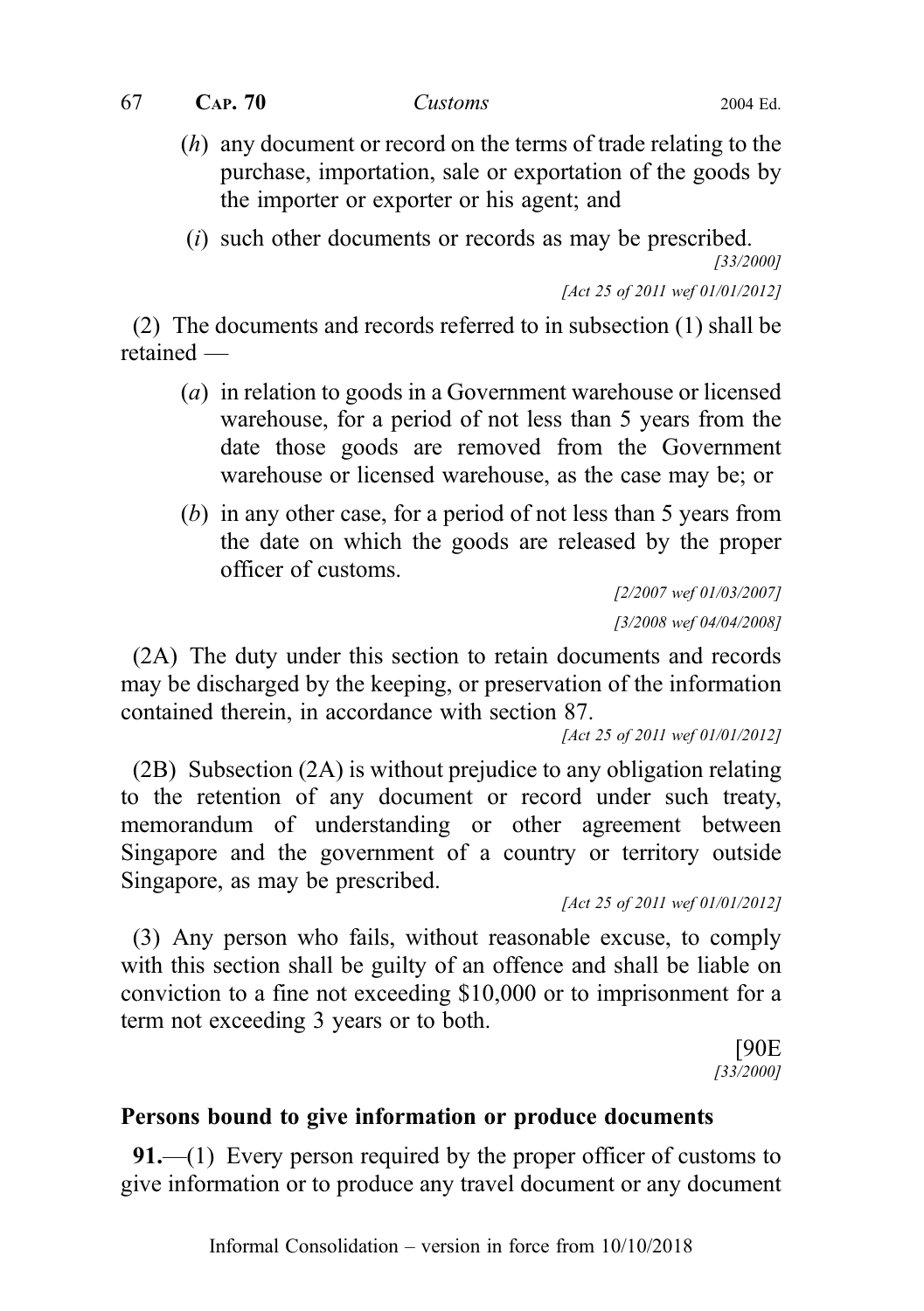on any subject into which it is the officer's duty to inquire under this Act and which it is in that person's power to give or produce shall be bound to give such information or to produce such document for inspection.

[24/96]

(2) The proper officer of customs may specify the customs office or station or other place at which that person is required to give information or to produce any document.

[24/96]

(3) In subsection (1), "travel document" means a passport furnished with a photograph of the holder or some other similar document establishing to the satisfaction of the proper officer of customs the identity of the holder and his nationality, domicile or place of permanent residence.

[24/96]

### Service of notices

92.—(1) Every notice or document required by this Act to be served on any person may be served —

- (a) by delivering the notice or document to the person;
- (b) by sending the notice or document by registered post addressed to the person at his usual or last known place of residence or business;
- (c) where the person is a body of persons or a company
	- (i) by delivering the notice or document to the secretary or other like officer of the body of persons or company at its registered office or principal place of business; or
	- (ii) by sending the notice or document addressed to the body of persons or company at its registered office or principal place of business; or
- (d) by an electronic notice transmitted in accordance with section 86.

[23/93; 24/96]

(2) Any notice or document sent by registered post to any person in accordance with subsection (1) shall be deemed to be duly served on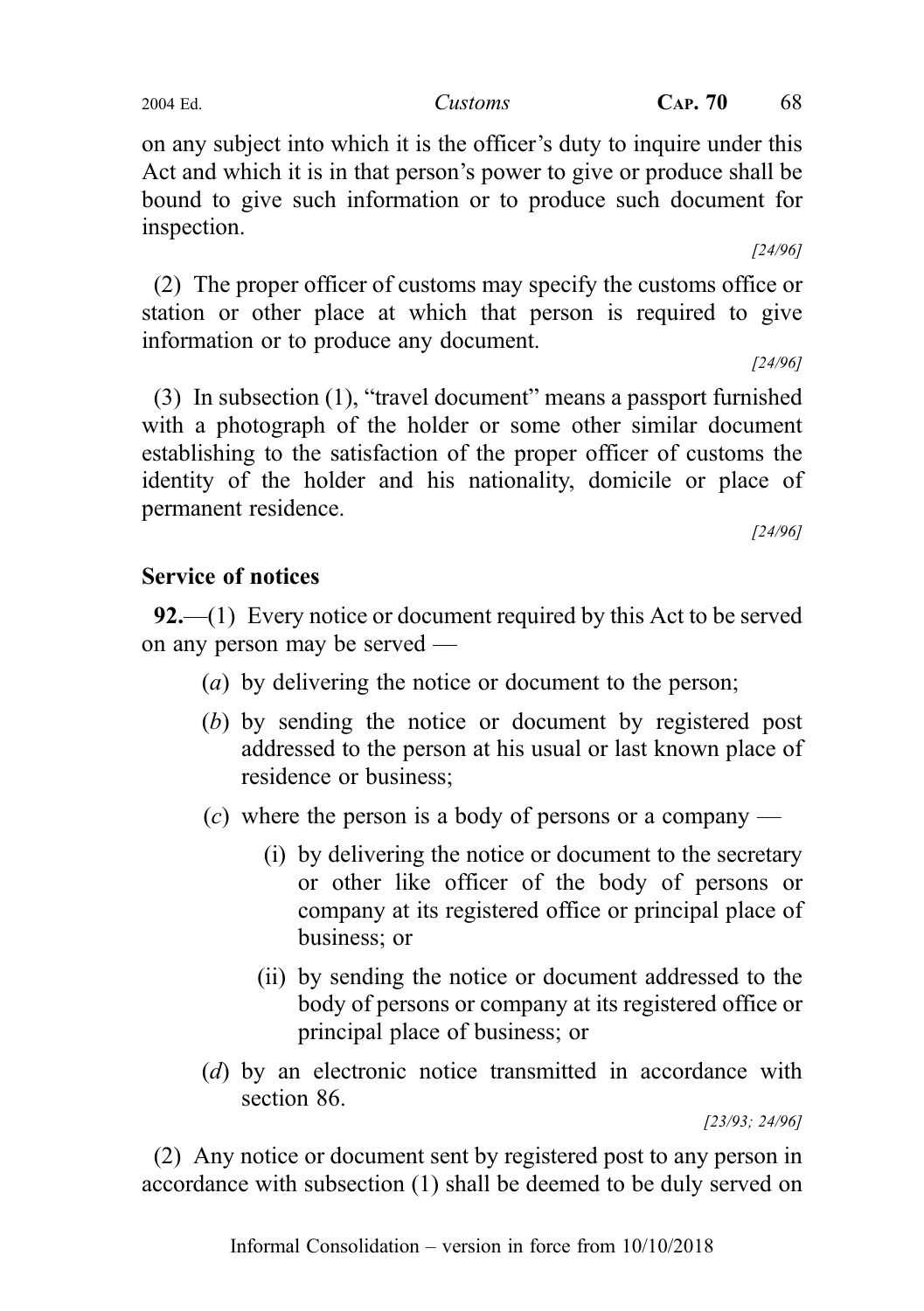$69$  CAP.  $70$  Customs 2004 Ed.

the person to whom the letter is addressed at the time when the letter would in the ordinary course of post be delivered and in proving service of such notice or document it shall be sufficient to prove that the envelope containing the notice or document was properly addressed, stamped and posted by registered post.

[23/93]

# Baggage of passengers

93.—(1) Notwithstanding anything in this Act but subject to subsection (2), every passenger or other person arriving in Singapore shall —

- (a) declare to the proper officer of customs at the customs station all dutiable goods in his possession, whether on his person or in any baggage or in any vehicle —
	- (i) which exceed his duty free allowance; or
	- (ii) for which no duty free allowance is granted; and
- (b) pay the customs duty or excise duty leviable thereon before he proceeds.

[4/2003]

(2) Notwithstanding anything in this Act, every passenger or other person arriving in Singapore at a point of entry which has a Red Channel and a Green Channel shall —

- (a) proceed to the Red Channel to declare to the proper officer of customs all dutiable goods in his possession, whether on his person or in any baggage or in any vehicle —
	- (i) which exceed his duty free allowance; or
	- (ii) for which no duty free allowance is granted; and
- (b) pay the customs duty or excise duty leviable thereon before he proceeds.

[4/2003]

(3) Where a passenger or person fails to pay any customs duty or excise duty on any dutiable goods in accordance with subsection (1) or (2), those dutiable goods shall be deemed to be uncustomed goods. [4/2003]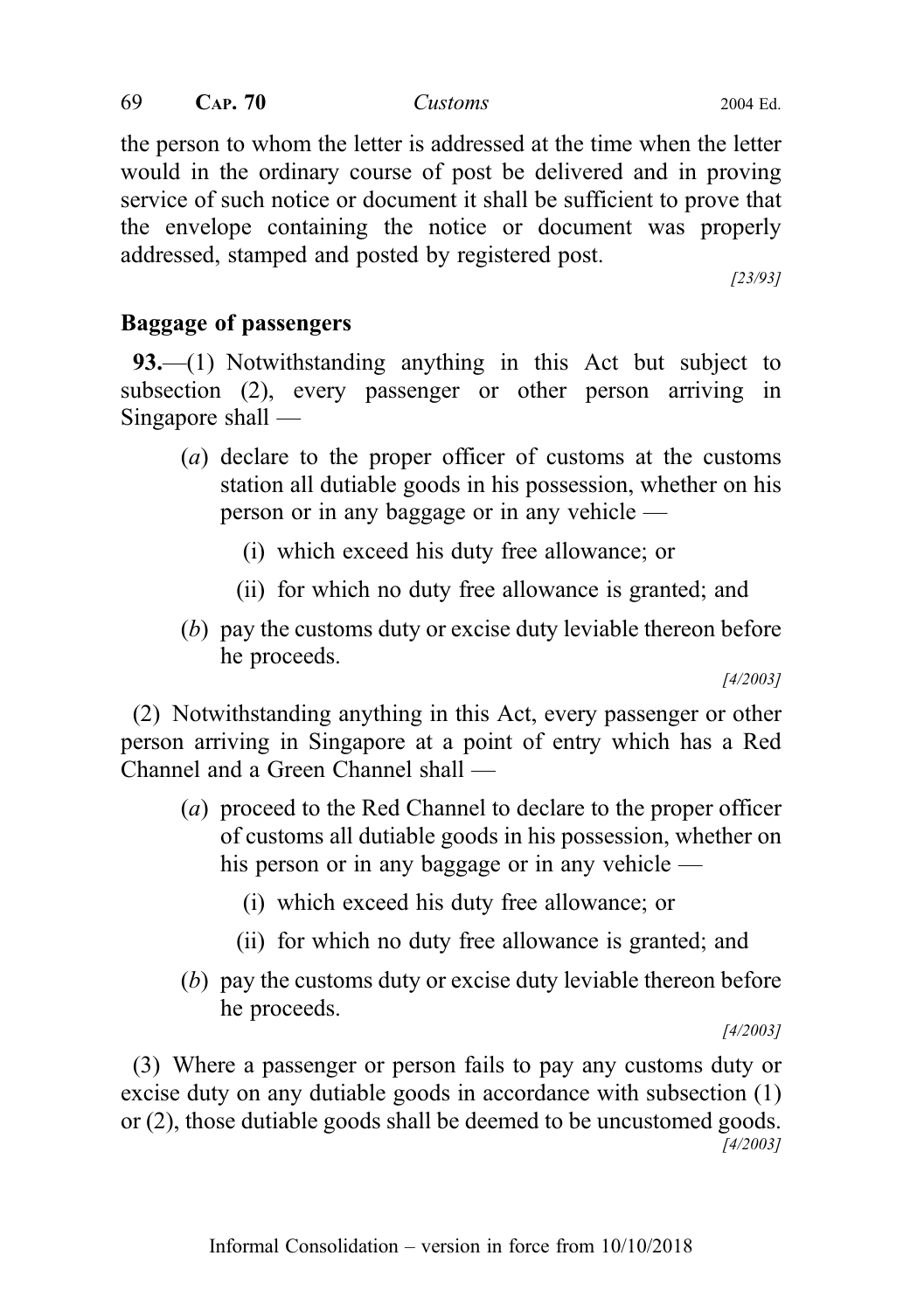(4) Any passenger or other person arriving in Singapore who proceeds to the Green Channel with dutiable goods which exceed his duty free allowance, or any goods for which no duty free allowance is granted in his possession, either on his person or in any baggage or in any vehicle shall be presumed, until the contrary is proved, to be in possession of uncustomed goods.

[24/96]

(5) The baggage of passengers may be examined and delivered in such manner as a senior officer of customs may direct, and it shall be the duty of the person in charge of the baggage to produce, open, unpack and repack the baggage.

# Proper officer of customs may take samples

**94.**—(1) The proper officer of customs may at any time, if his duties so require, take samples of any goods —

- (a) to ascertain whether they are goods of a description liable to any customs duty or excise duty;
- (b) to ascertain the customs duty or excise duty payable on the goods; or
- (c) for such other purposes as the proper officer of customs may consider necessary.

[33/2000]

(2) The samples may be disposed of in such manner as the Director-General shall direct.

(3) No payment shall be made for the cost of any sample taken but the proper officer of customs shall give a receipt for any sample so taken.

# Addition or deduction of new or altered duties in the case of contract

95.—(1) Where any new customs duty or excise duty is imposed or where any customs duty or excise duty is increased, and any goods in respect of which the customs duty or excise duty is payable are delivered on or after the day on which the new or increased customs duty or excise duty takes effect in pursuance of a contract made before that day, the seller of the goods may, in the absence of agreement to the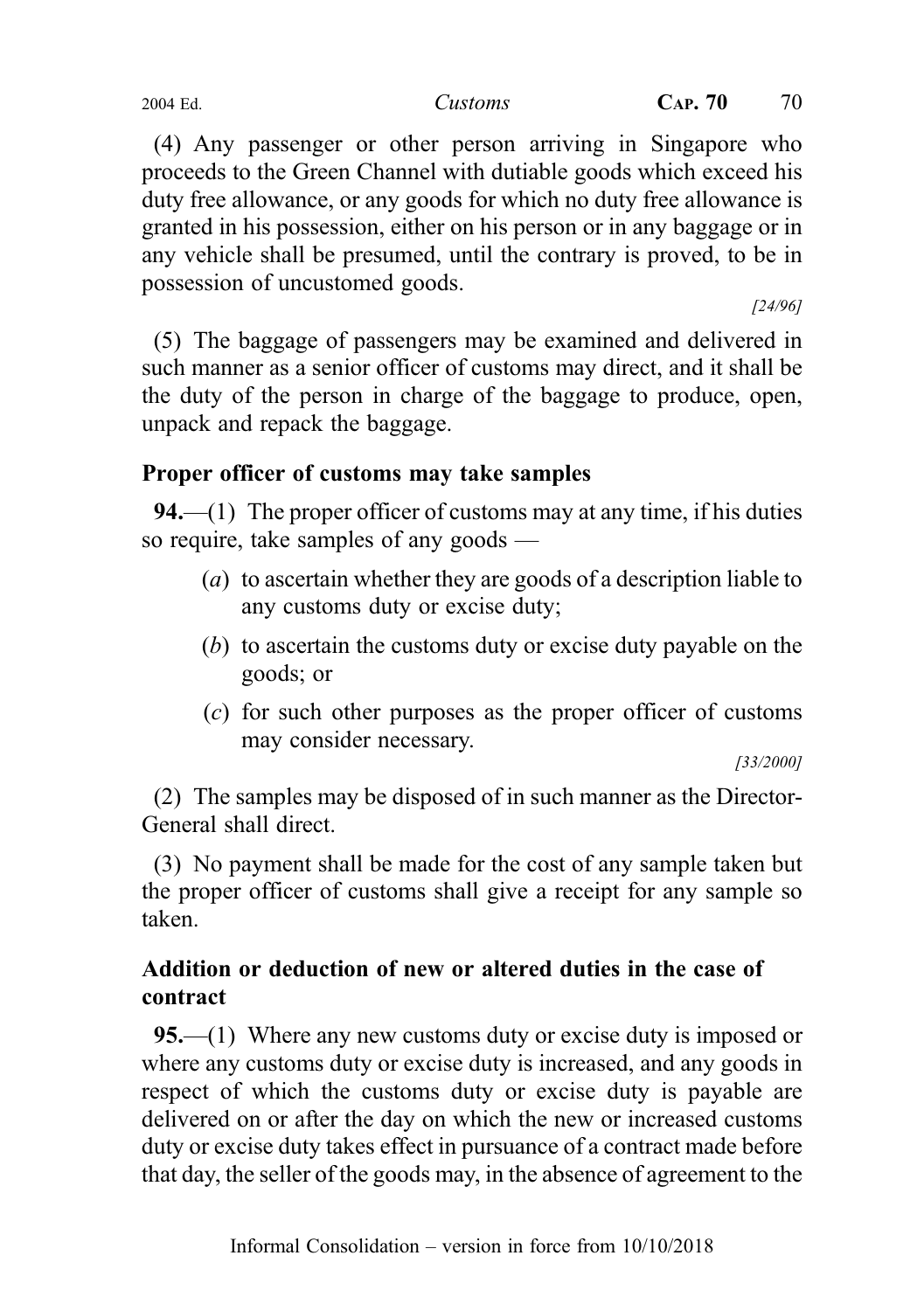71 **CAP. 70** *Customs* 2004 Ed.

contrary, recover from the purchaser as an addition to the contract price, a sum equal to any amount paid by him in respect of the goods on account of the new customs duty or excise duty, or the increase of the customs duty or excise duty, as the case may be.

(2) Where any customs duty or excise duty is decreased or abolished, and any goods affected by the customs duty or excise duty are delivered on or after the day on which the decrease or abolition takes effect in pursuance of a contract made before that day, the purchaser of the goods, in the absence of any agreement to the contrary, may, if the seller has had in respect of those goods the benefit of the decrease or abolition of the customs duty or excise duty, deduct from the contract price a sum equal to the amount of the decrease of customs duty or excise duty, or the customs duty or excise duty, as the case may be. [33/2000]

Declarations to give a full and true account 96.—(1) The declarations referred to in sections 37, 59 and 80 shall, unless the Director-General allows under subsection (2), be made and submitted by an electronic notice in accordance with section 86 and

such declaration shall give a full and true account of such particulars as are required by the Director-General. [24/96]

(2) The Director-General may, in his discretion and subject to such conditions as he may impose, allow any declaration referred to in sections 37, 59 and 80 to be made on a form determined by the Director-General. [24/96]

(3) Such declaration shall —

- (a) give a full and true account of the particulars for which provision is made in the form; and
- (b) be in duplicate or in such other number of copies as the person to whom the declaration is required to be made may direct.

[24/96]

[33/2000]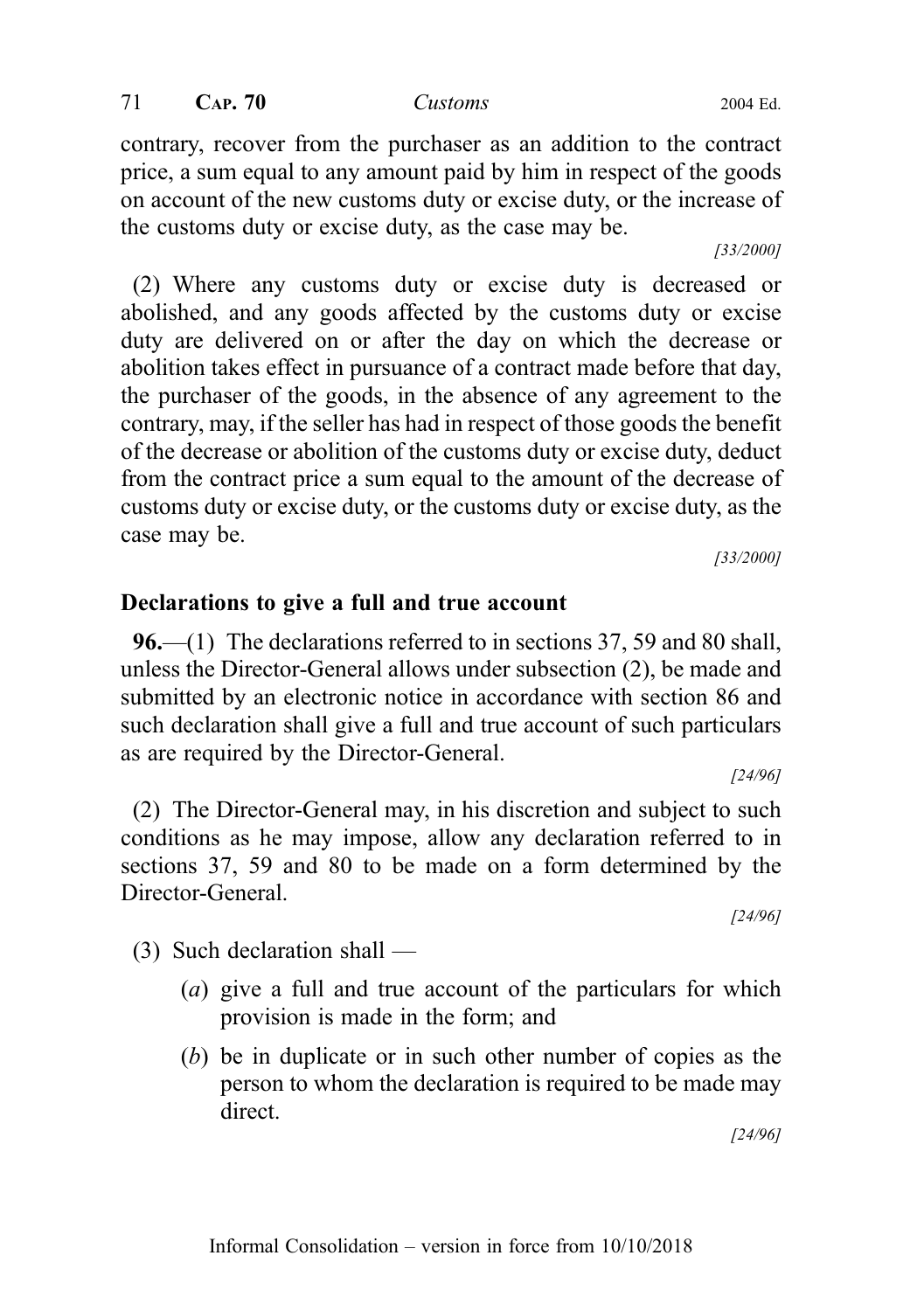#### Agents and employees

97.—(1) The agent or employee of any person or firm may transact business generally at any customs office on behalf of the person or firm subject to the following provisions:

- (a) a senior officer of customs may refuse to transact business with the agent or employee unless the person or a member of the firm identifies the agent or employee to the officer as empowered to transact such business and deposits with that officer a signed authority authorising the agent or employee to transact such business on behalf of that person or firm; or
- (b) a senior officer of customs may in addition require that person or firm to give such security as he may consider adequate for the faithful and incorrupt conduct of the agent or employee acting on behalf of that person or firm.

(2) The Director-General may forfeit the whole or such part of the amount secured under subsection  $(1)(b)$  as the Director-General may think fit if he is satisfied that the agent or employee has committed or attempted to commit or abetted the commission of an improper or corrupt act.

# Director-General may charge rates, etc.

**98.**—(1) Where, upon the application of a person having the possession and management of any place (referred to in this section as the applicant), that place or any part thereof  $-$ 

- (a) is determined by the Director-General under section  $31(1)(a)(ii)$  to be an authorised pier or place in Singapore reserved for the separate and exclusive import, export and transhipment by sea of goods by a particular person or class of persons associated with the applicant;
- (b) is prescribed by regulations under section 143 to be a customs airport reserved for the separate and exclusive import, export and transhipment by air of goods by a particular person or class of persons associated with the applicant; or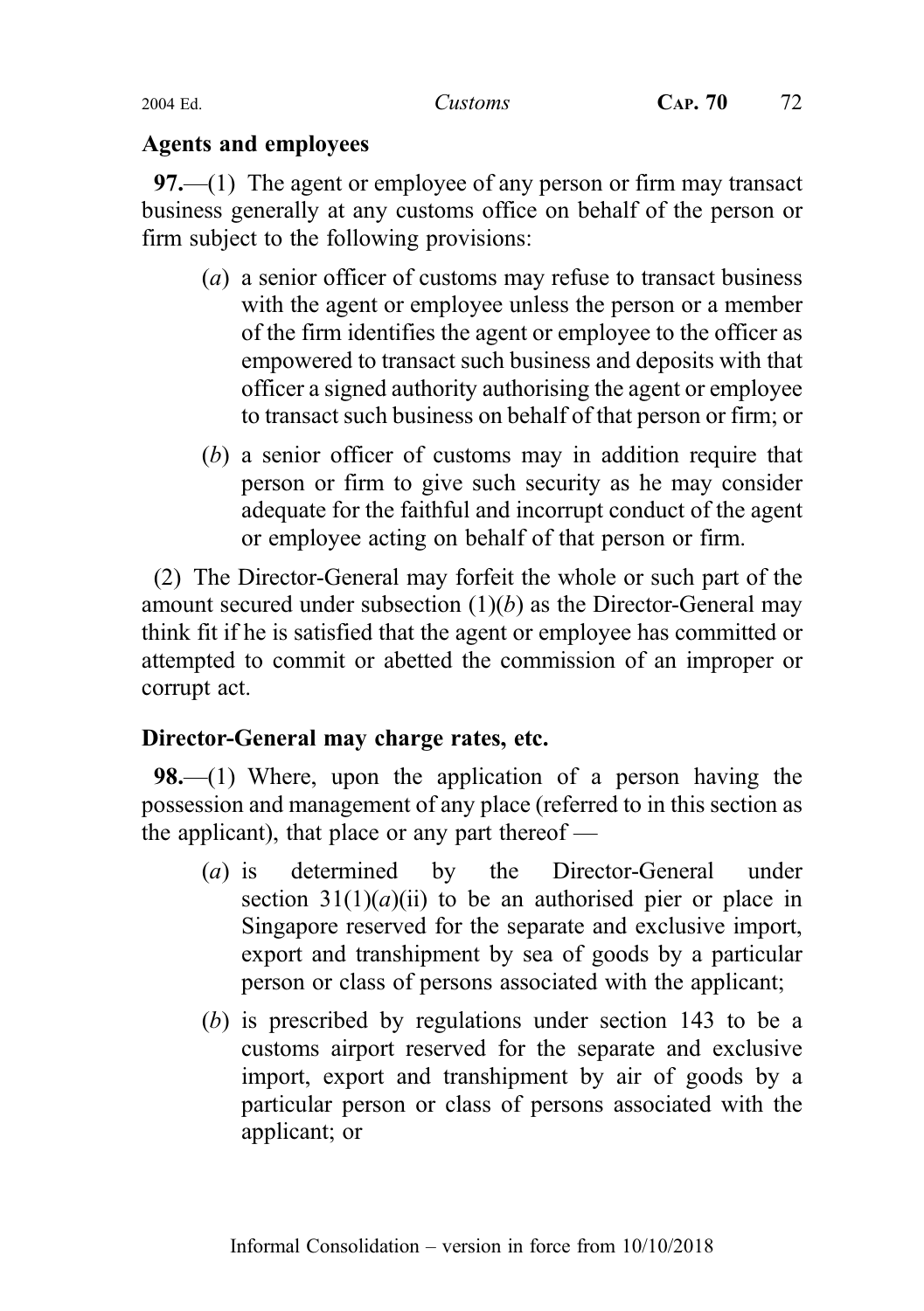(c) is prescribed by regulations under section 143 to be a customs office or a customs station reserved for the separate and exclusive import, export and transhipment of goods by a particular person or class of persons associated with the applicant,

the Director-General may, with the approval of the Minister, require the applicant to pay to the Director-General a rate at such intervals and at such amount or rate as may be prescribed, for or in connection with acts required by or under this Act to be done by officers of customs at that place or part thereof.

(2) The number of officers of customs to be deployed at any authorised pier or place or at any customs airport, customs office or customs station referred to in subsection (1) shall be determined at the discretion of the Director-General.

(3) In this section and section 143, any reference to the separate and exclusive import, export and transhipment of goods includes a reference to the separate and exclusive import, export and transhipment of goods carried out only during a particular period or periods in a day by a particular person or class of persons.

(4) Any sum purportedly determined and collected by the Director-General before the date of commencement of section  $31(a)$  of the Immigration (Amendment) Act 2012 at any customs airport reserved for the separate and exclusive import, export and transhipment by air of goods by a particular person or class of persons associated with the applicant shall be deemed to have been, by force of this section, validly imposed as a rate under this section as if this section was in force at the material time; and no legal proceedings shall be instituted on or after 9th July 2012 in any court on account of or in respect of any collection of these sums by the Director-General.

[Act 18 of 2012 wef 19/12/2012]

# Late payment charges and interest

**98A.—(1)** The Director-General may impose —

(a) charges for the late payment of any customs duty, excise duty, tax, fee or other charge payable under this Act; and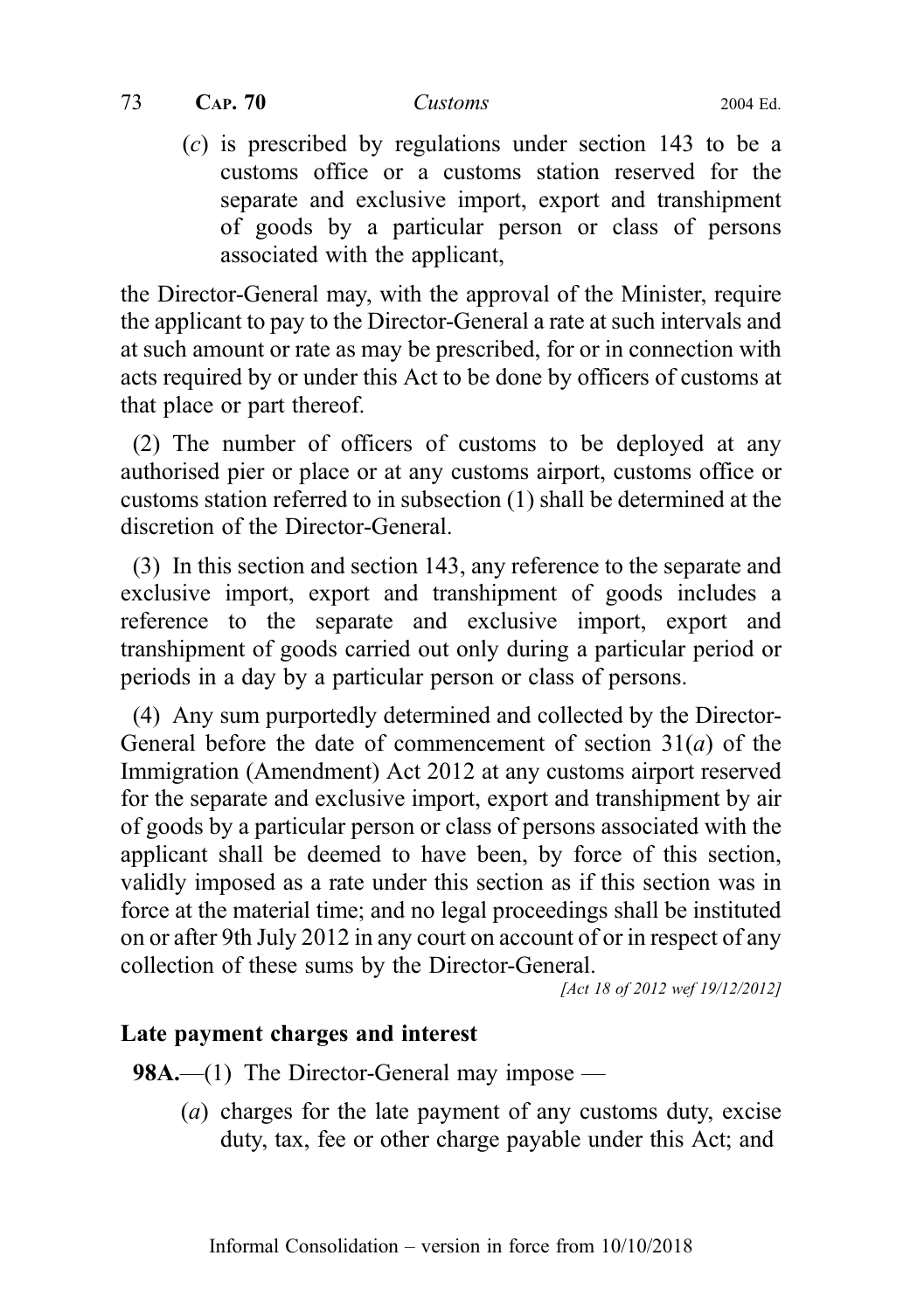(b) interest payable on any outstanding amount of any customs duty, excise duty, tax, fee or charge or for any payment thereof by instalment.

(2) Every amount collected before the date of commencement of this section as, or purportedly as —

- (a) charges for the late payment of any customs duty, excise duty, tax, fee or other charge under this Act; or
- (b) interest on any outstanding amount of any customs duty, excise duty, tax, fee or charge or for any payment thereof by instalment,

shall be deemed to be and always to have been validly collected, and no legal proceedings shall lie or be instituted or maintained in any court of law on account of or in respect of any such collection.

[Act 25 of 2011 wef 01/01/2012]

#### Power to appoint agent, etc., for recovery of duty

98B.—(1) The Director-General may by notice in writing, if he thinks it necessary, declare any person to be the agent of any other person.

(2) The person declared the agent under subsection (1) shall be the agent of such other person for the purposes of this Act and may be required to pay any duty due or which may become due from any moneys, including pensions, salaries, wages or any other remuneration, which, at the date of receipt of the notice or at any time not later than 90 days thereafter may be held by him for or due by him to the person whose agent he has been declared to be, and in default of such payment, the duty shall be recoverable from him in the manner provided by section 10(3).

(3) For the purposes of this section, the Director-General may require any person to give him information as to any moneys, funds or other assets which may be held by the person for, or of any moneys due by the person to, any other person.

(4) For the purposes of payment of any duty due from any moneys referred to in subsection (2) in a joint account at any bank or from the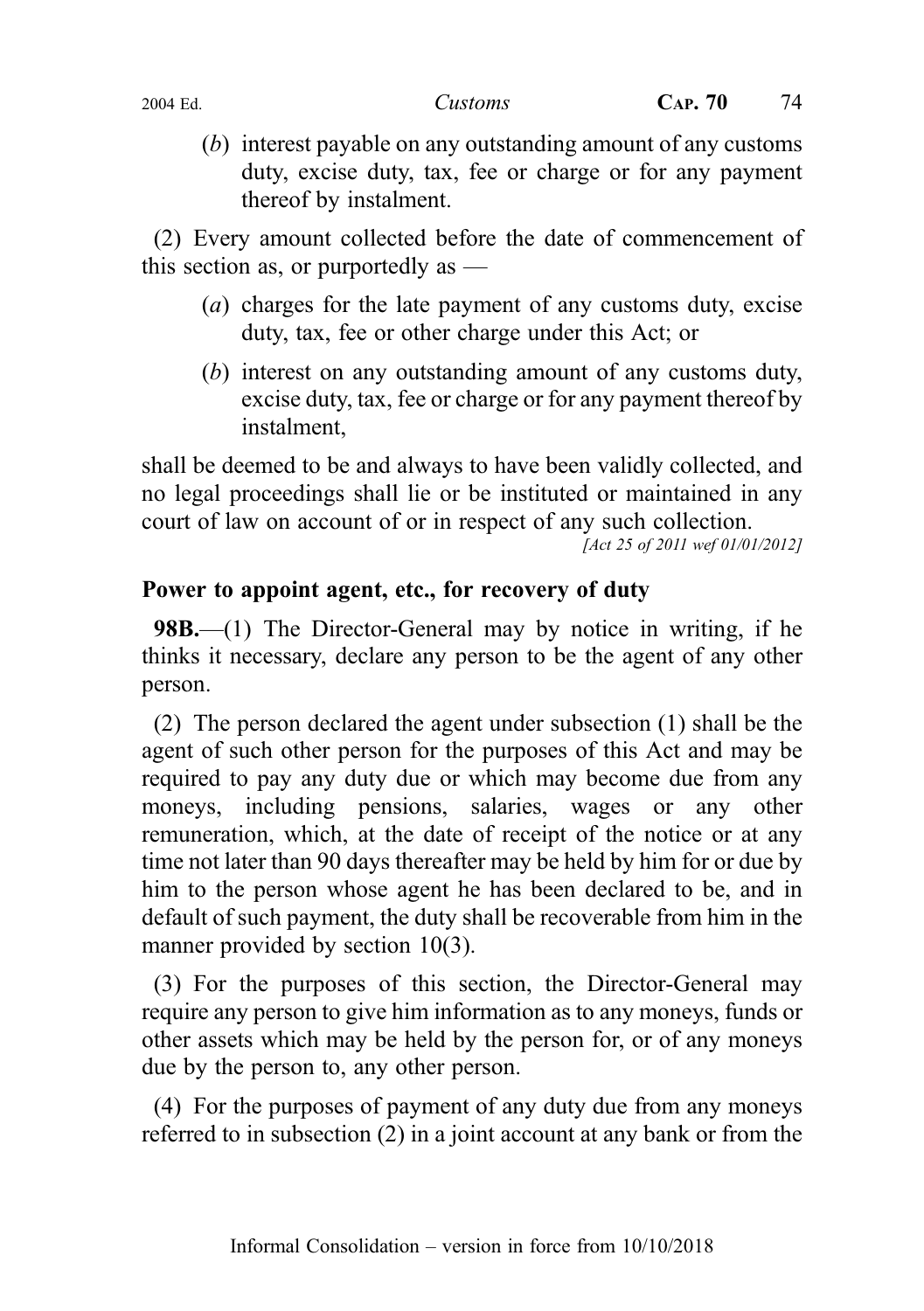$75$  CAP.  $70$  Customs 2004 Ed.

proceeds of sale of any immovable property owned by 2 or more persons as joint owners, the following provisions shall apply:

- (a) the person declared by the Director-General under subsection (1) to be the agent of any person who is an owner of such moneys shall —
	- (i) within 14 days after the receipt of the notice under subsection (1), send a notice by registered post addressed to every owner of such moneys at the address last known to the agent informing the owner of such declaration; and
	- (ii) retain such amount of the moneys as is presumed under paragraph  $(b)$  to be owned by the person from whom duty is due and, subject to paragraph  $(c)$ , within 42 days after the receipt of the notice under subsection (1), or within such further period as the Director-General in his discretion may allow, pay over the duty due from such amount to the Director-General;
- (b) it shall be presumed, until the contrary is proved, that the holders of a joint account at any bank shall have equal share of the moneys in the account as at the date of receipt of the notice under subsection (1) and that the joint owners of any immovable property shall share the proceeds of sale of the property equally;
- (c) any owner of such moneys who objects to the share presumed under paragraph (b) shall give notice of the owner's objection in writing to the person declared to be the agent under subsection (1) within 28 days after the receipt of the notice of the agent under paragraph  $(a)(i)$ , or within such further period as the Director-General in his discretion may allow, and furnish proof as to the owner's share of the moneys;
- (d) where an objection under paragraph  $(c)$  has been received, the person declared to be the agent shall —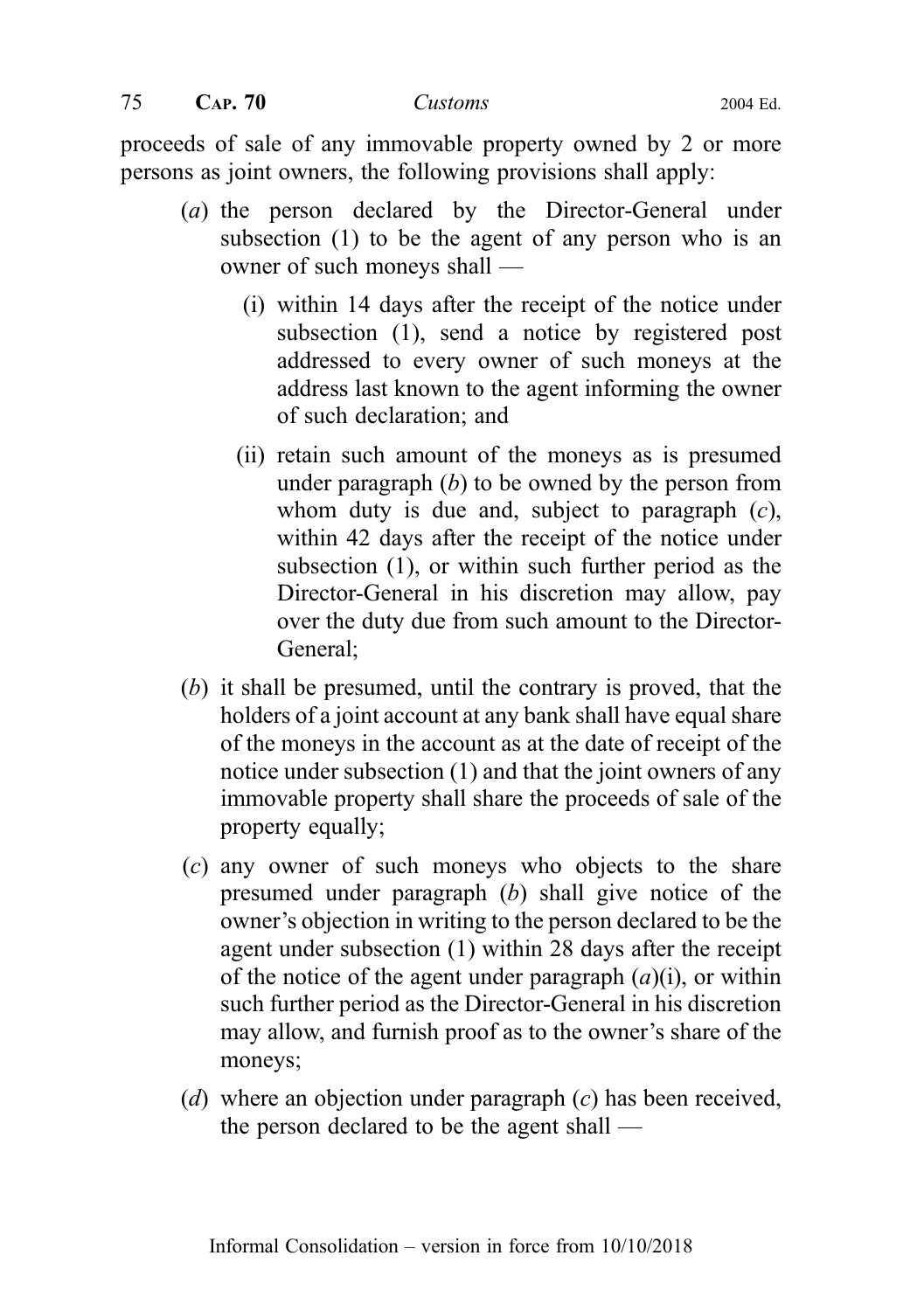- (i) retain the amount of such moneys referred to in paragraph  $(a)$ (ii) until such time as the Director-General by notice under paragraph  $(e)$  informs him of his decision on the objection; and
- (ii) inform the Director-General of the objection within 7 days after the receipt of the objection;
- (e) the Director-General shall consider the objection and shall by notice in writing inform the person declared to be the agent of his decision and the agent shall, notwithstanding any appeal under paragraph (f), pay over any duty due from the share of moneys decided by the Director-General as the amount, not exceeding the amount presumed under paragraph  $(b)$  to be the share of the person by whom the duty is payable, held by the agent for or due by the agent to the person;
- (f) any owner of such moneys aggrieved by the decision of the Director-General under paragraph (e) may, notwithstanding section 100, appeal against the decision to the High Court; and
- $(g)$  for the purpose of this subsection, "joint account" means any account in the names of 2 or more persons but excludes any partnership account, trust account and any account where a minor is one of the joint account holders.

(5) Where an agent makes any payment of moneys to the Director-General under this section —

- (a) the agent shall be deemed to have been acting under the authority of the person by whom the duty is payable (referred to in this section as the person in default);
- (b) the amount of the duty due from the person in default shall be reduced by the amount paid by the agent to the Director-General; and
- (c) the amount of the reduction shall, to the extent of that amount, be deemed to have been paid to the person in default in accordance with any law, contract or scheme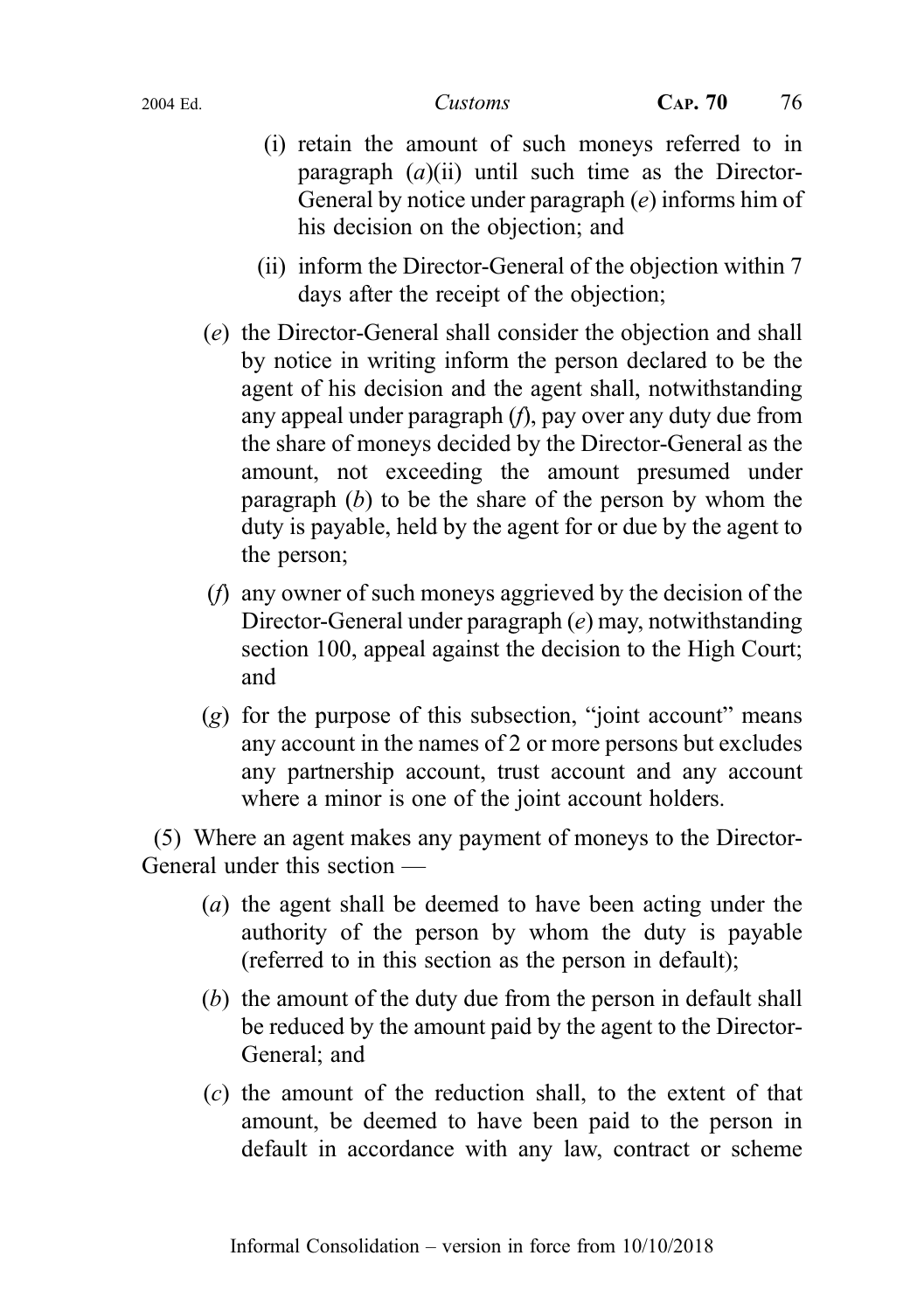governing the payment of moneys held by the agent for or due from the agent to the person in default.

- $(6)$  Where
	- (a) an amount of duty is due from any person under this Act otherwise than as an agent under this section;
	- (b) except for this subsection, an amount is or would, at any time during the period of 90 days after the date of the receipt of the notice in paragraph  $(c)$ , be payable by the Government to the person in default by or under any written law, contract or scheme; and
	- (c) before payment of the amount referred to in paragraph  $(b)$  is made to the person in default, the Director-General serves notice on any public officer by whom the payment is to be made that the duty is due from the person in default,

then the public officer shall, notwithstanding any other written law, contract or scheme, be entitled to reduce the amount referred to in paragraph  $(b)$  by the amount of the whole or any part of the duty referred to in paragraph  $(a)$ , and if the public officer makes such a reduction —

- (i) the amount of the duty referred to in paragraph  $(a)$  shall be reduced by the amount of the reduction; and
- (ii) the amount of the reduction shall, to the extent of such amount, be deemed to have been paid to the person in default in accordance with any law, contract or scheme governing the payment of moneys referred to in paragraph  $(b)$  to the person in default.

(7) In this section, "duty" includes any penalty or any other money which a person is liable to pay to the Director-General under this Act. [Act 25 of 2011 wef 01/01/2012]

# Indemnification of agent

**98C.** Every person liable under section 98B for the payment of duty on behalf of another person may retain out of any money coming to his hands on behalf of the other person so much thereof as shall be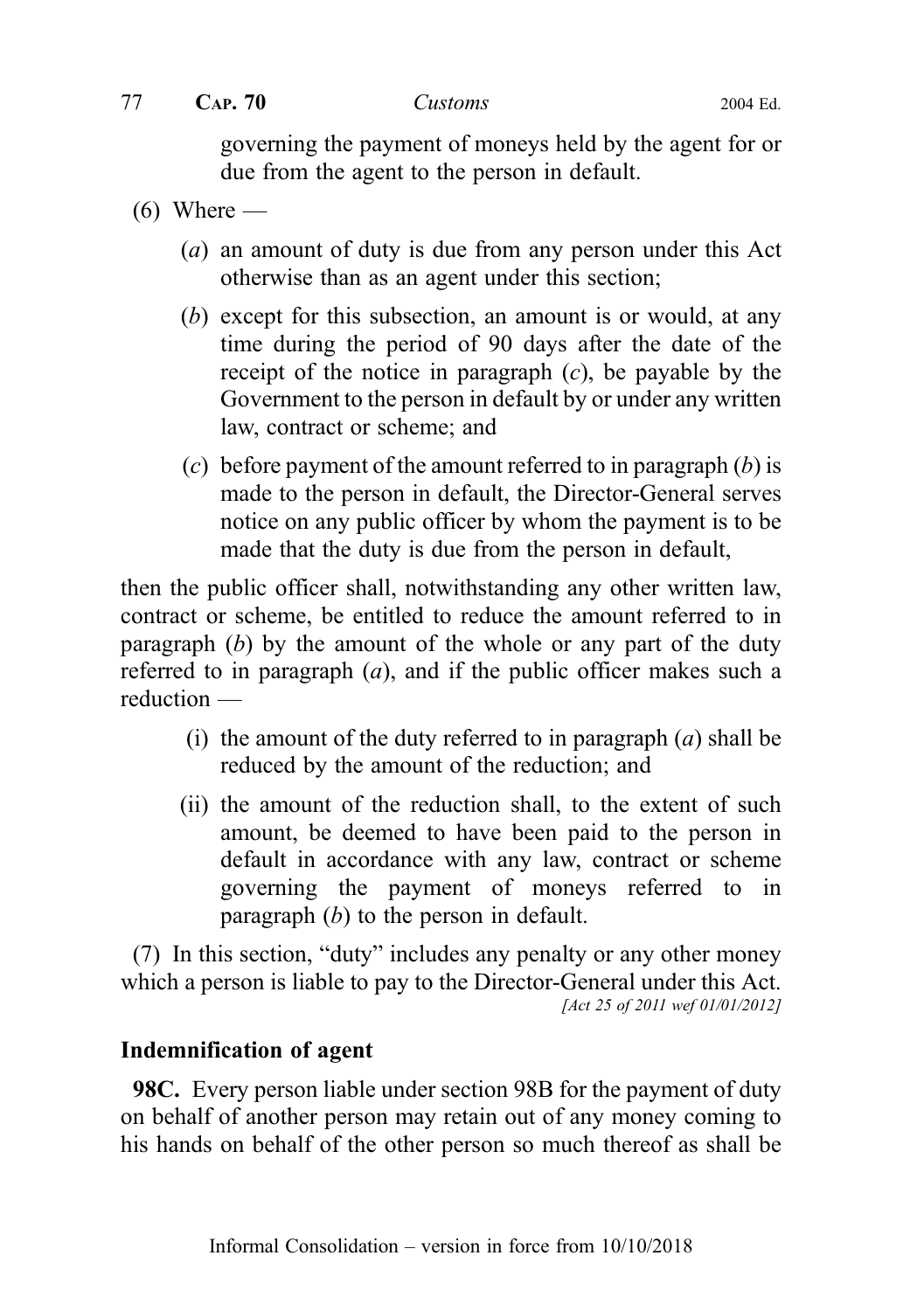sufficient to pay the duty; and shall be indemnified against any person for all payments made by him in pursuance and by virtue of this Act [Act 25 of 2011 wef 01/01/2012]

## Securities for payment of duty and compliance with this Act

99.—(1) The Director-General shall have the right to require and take securities for payment of duty and generally for compliance with this Act and for the protection of the revenue.

(2) Pending the giving of the required security, a proper officer of customs may refuse to do any act in the execution of his office in relation to any matter in respect of which the security is required.

(3) The security shall be given in the manner and form approved by the Director-General and may, subject to that approval, be by bond, guarantee, cash deposit or any other method or by the combination of 2 or more such methods.

(4) Any such security may be given in relation to any particular transaction or generally with respect to any class of transactions or to all transactions and for such period and amount as the Director-General thinks fit and under such conditions as to forfeiture, penalty or otherwise as he may determine.

(5) If at any time the Director-General is not satisfied with the sufficiency of any security, he may require a new security in substitution for or in addition to the security which has been given.

# Appeal from decision of Director-General

100. Where it is provided in this Act that the decision on any matter rests with the Director-General then unless it is specifically provided that the decision is at the discretion of the Director-General, any person aggrieved by his decision may appeal to the Minister whose decision shall be final.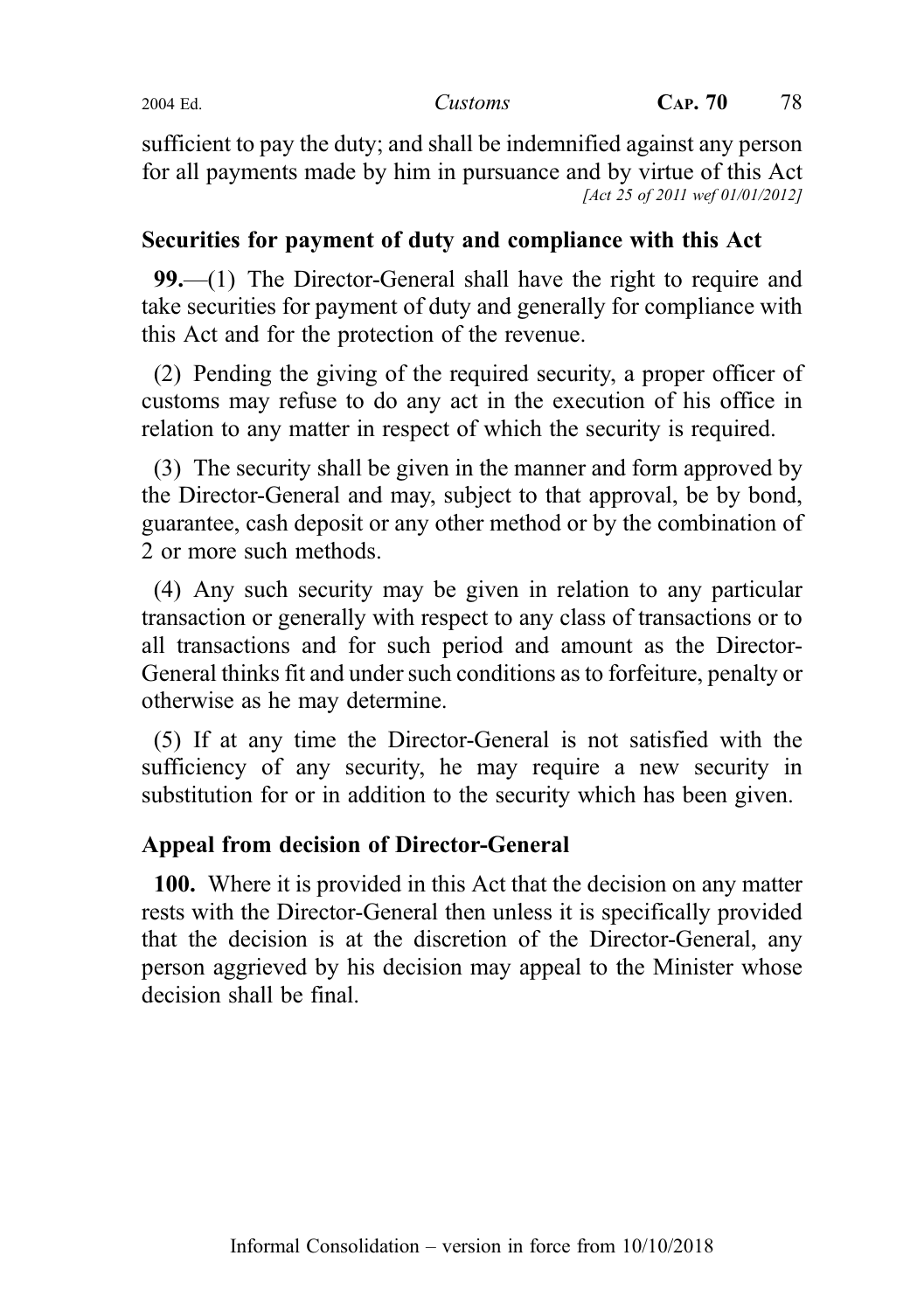### PART XIII

#### SEARCH, SEIZURE AND ARREST

#### Issue of search warrant

101.—(1) Where it appears to any Magistrate, or any senior officer of customs not below the rank of Assistant Director-General of Customs, upon information and after any inquiry which he may think necessary, that there is reasonable cause to believe that in any dwelling-house, shop or other building or place, there are concealed or deposited any —

- (a) dutiable or uncustomed goods;
- (b) goods liable to forfeiture under this Act;
- (c) goods as to which any offence under this Act has been committed; or
- (d) books, records, documents or other articles, directly or indirectly, relating to any transaction or dealing in any of the goods mentioned in this subsection,

the Magistrate or the senior officer of customs may issue a warrant authorising any officer of customs, named therein, by day or by night and with or without assistance —

- (i) to enter the dwelling-house, shop or other building or place and there to search for and seize any goods reasonably suspected of being dutiable or uncustomed goods, or goods liable to forfeiture under this Act, or goods as to which any offence under this Act is suspected to have been committed, or any books, records, documents or other articles which may reasonably be believed to be, directly or indirectly, relating to any transaction or dealing in any of the goods mentioned in this subsection;
- (ii) to arrest any person or persons being in such dwellinghouse, shop, building or place, in whose possession the goods, books, records, documents or other articles may be found, or whom the officer may reasonably suspect to have concealed or deposited the goods, books, records, documents or other articles; and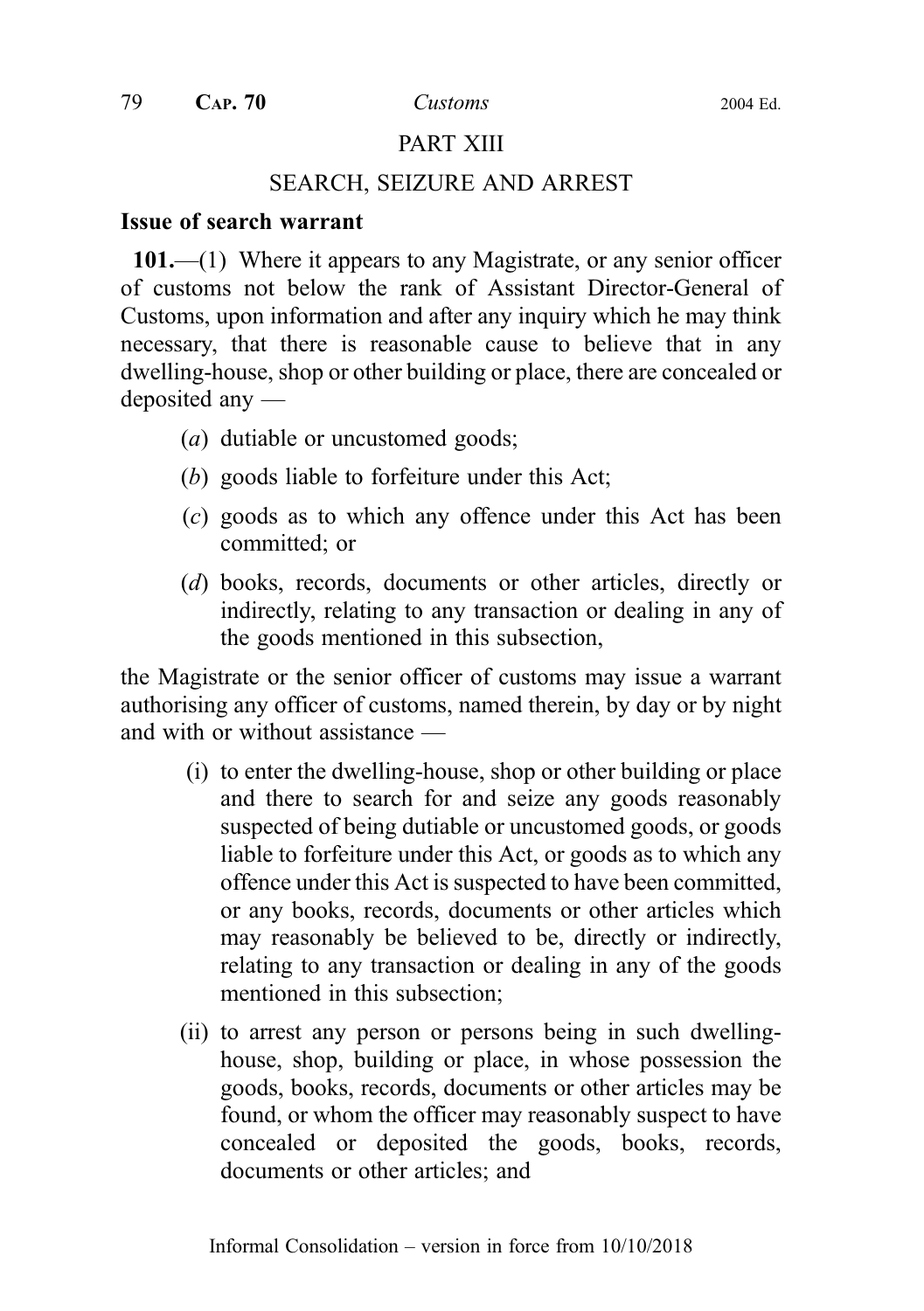(iii) to make copies of and take any reasonable steps to preserve any books, records, documents or other articles referred to in sub‑paragraph (i).

[23/93; 24/96; 4/2003]

- (2) Such officer may if it is necessary to do so
	- (a) break open any outer or inner door of the dwelling-house, shop or other building or place and enter therein;
	- (b) forcibly enter that place and every part thereof;
	- (c) remove by force any obstruction to such entry, search, seizure and removal as he is empowered to effect; and
	- (d) detain every person found in that place until that place has been searched.

# Power of Magistrate, etc., to enter and search

102. A Magistrate or senior officer of customs not below the rank of Assistant Director-General of Customs may himself do what he may under section 101 empower an officer of customs to do whenever the Magistrate or senior officer of customs is competent to issue a warrant under that section.

[4/2003]

# When search may be made without warrant

103. Where it appears to any senior officer of customs that there is reasonable cause to believe that in any dwelling-house, shop or other building or place there are concealed or deposited any —

- (a) dutiable or uncustomed goods;
- (b) goods liable to forfeiture under this Act;
- (c) goods as to which any offence under this Act has been committed; or
- (d) books, records, documents or other articles, directly or indirectly, relating to any transaction or dealing in any of the goods mentioned in this subsection,

and if he has reasonable grounds for believing that by reason of the delay in obtaining a search warrant the goods, books, records,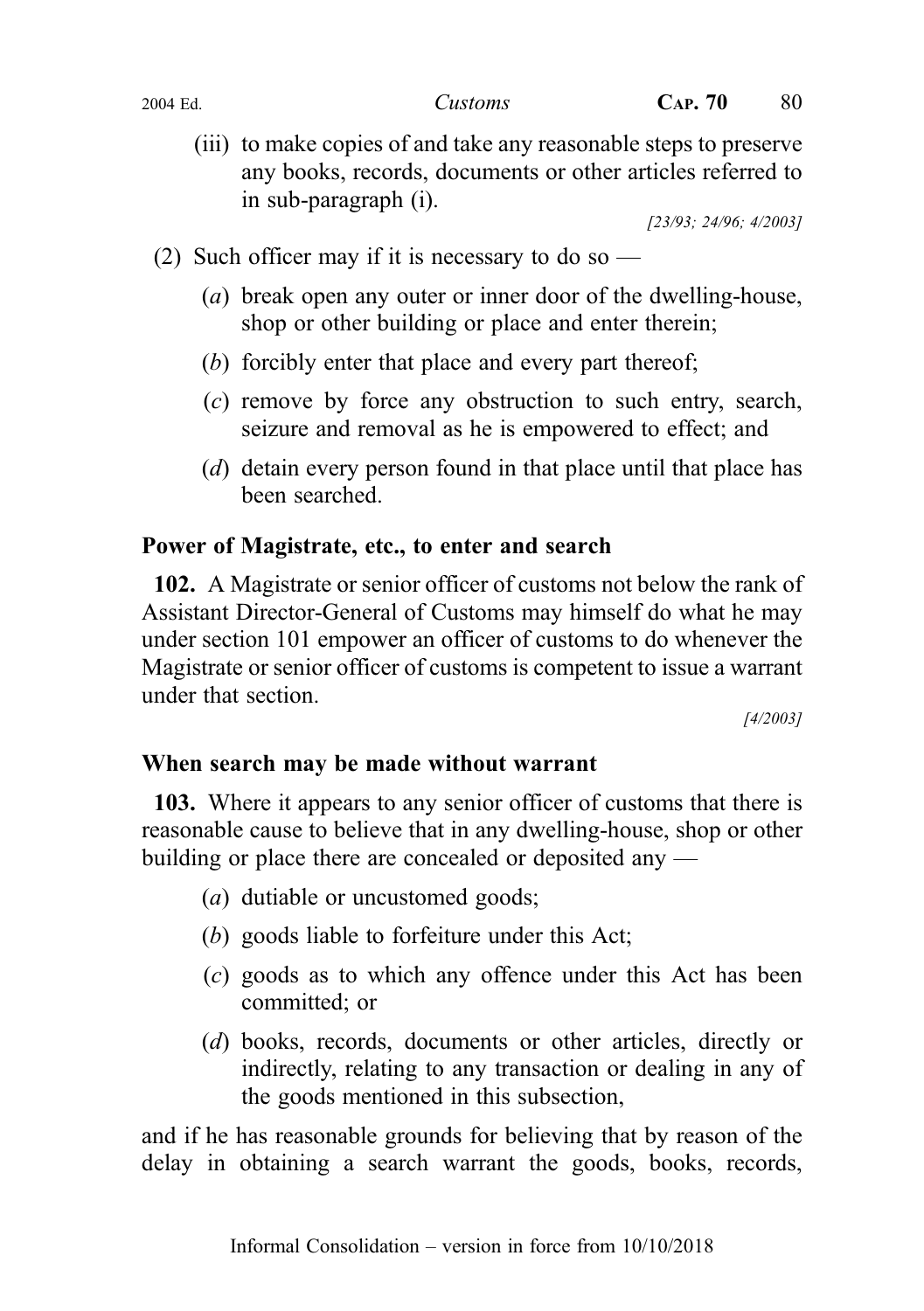documents or other articles are likely to be removed, the officer may exercise in, upon and in respect of that dwelling-house, shop or other building or place all the powers mentioned in section 101 as if he were authorised to do so by a warrant issued under that section.

[23/93; 24/96]

# Power to have access to, inspect and check operation of computer and other apparatus

103A. In connection with the exercise of the powers in section 102 or 103, any senior officer of customs or any Magistrate, as the case may be  $-$ 

- (a) shall be entitled at any time to have access to, and inspect and check the operation of, any computer and any associated device, apparatus or material which is or has been in use in connection with any data or document to which section 102 or 103 applies; and
- (b) may require  $-$ 
	- (i) the person by whom or on whose behalf the computer is or has been so used; or
	- (ii) any person having charge of, or otherwise concerned with the operation of, the computer, device, apparatus or material,

to provide the senior officer of customs or the Magistrate with such reasonable assistance as he may require for the purposes of paragraph (a).

[24/96]

### Power to search vessels and aircraft

104.—(1) A proper officer of customs may —

- (a) go on board any vessel or aircraft in the Port of Singapore or in any customs airport or place or within the territorial waters of Singapore and remain on board as long as the vessel or aircraft remains in Singapore;
- (b) require the master of the vessel or the captain of the aircraft to give such information relating to the vessel or aircraft,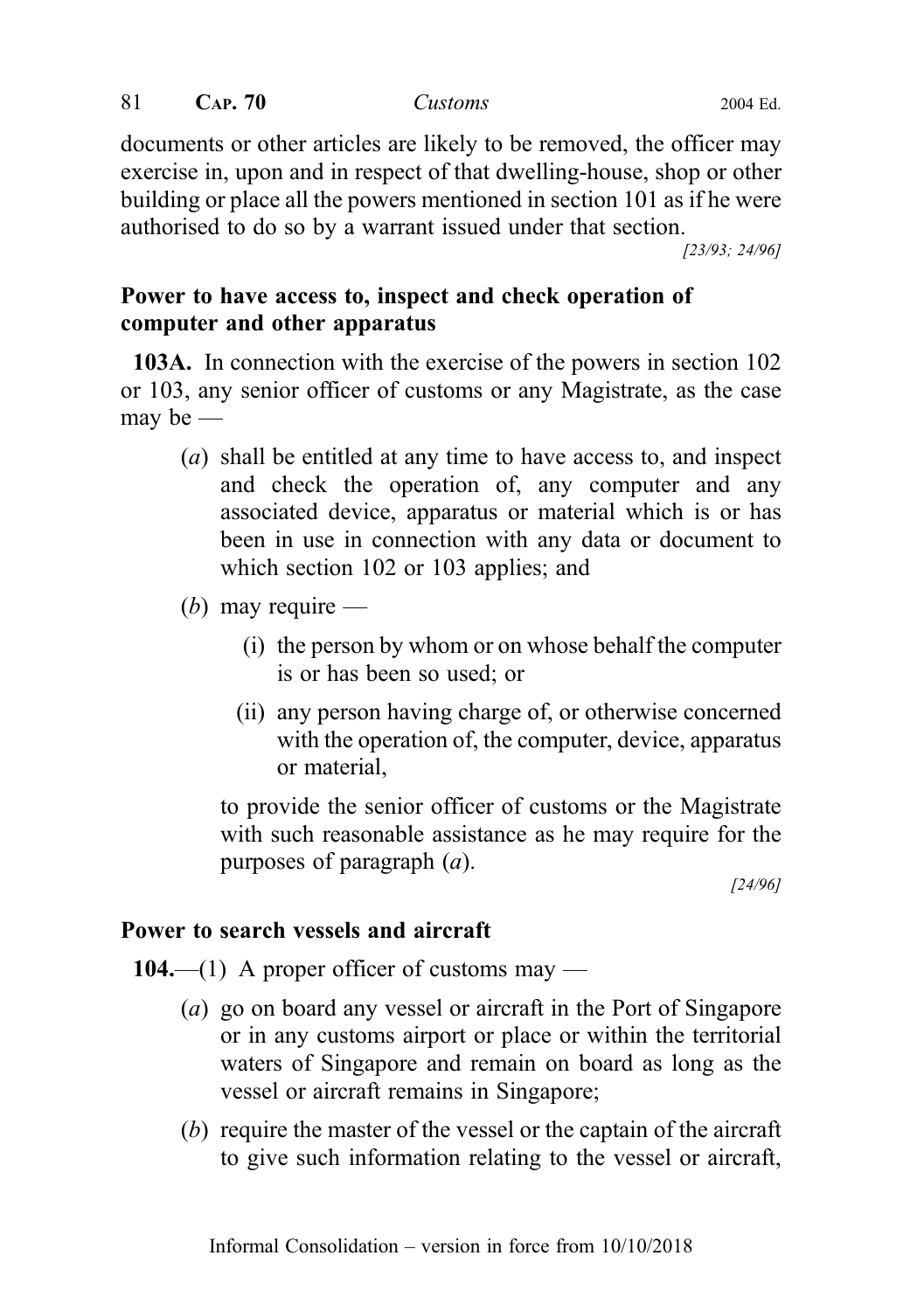cargo, stores, crew, passengers or voyage as he may consider necessary;

- (c) rummage and search all parts of the vessel or aircraft for uncustomed goods;
- (d) examine all goods on board and all goods then being loaded or unloaded;
- (e) demand all documents which ought to be on board the vessel or aircraft;
- (f) require all or any such documents to be brought to him for inspection; and
- (g) if necessary, retain any such documents brought to him for inspection.

(2) The master of any vessel and the captain of any aircraft refusing to allow the officer to board or search the vessel or aircraft, or refusing to give such information or to produce such documents on demand shall be guilty of an offence.

(3) If any place, box or chest on board the vessel or aircraft is locked and the key withheld, the officer may open any such place, box or chest.

(4) If any goods of a class dutiable on import are found concealed on board any vessel or aircraft, they shall be deemed to be uncustomed goods.

# Senior officer of customs to exercise powers of search

105.—(1) Every senior officer of customs shall be entitled to exercise in and upon and in respect of any vessel, aircraft, islet, landing place, wharf, free trade zone or railway all the powers mentioned in section 101 in as full and ample a manner as if he were authorised to do so by a warrant issued under that section.

(2) Notwithstanding anything in any other written law, every senior officer of customs, or any officer of customs deputed by him for the purpose, in exercise of his powers under subsection (1) shall have free access to the vessel, aircraft or any of the places specified in that subsection.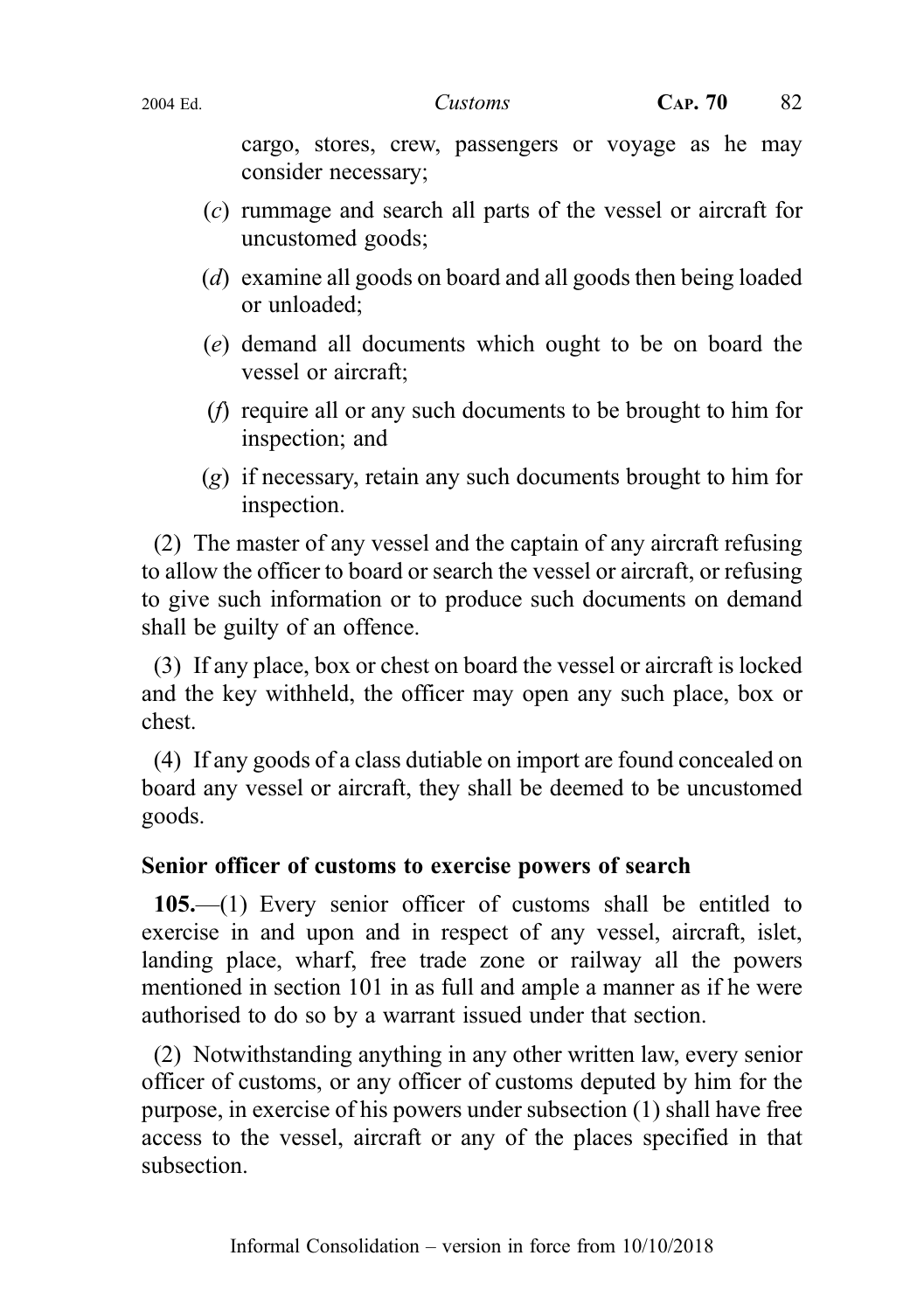(3) In this section, "railway" has the same meaning as in the Railways Act (Cap. 263).

## Officers of customs may stop and search conveyances

106.—(1) Any officer of customs may stop and examine any vehicle for the purpose of ascertaining whether any dutiable or uncustomed goods are contained therein.

(2) The person in control or in charge of the vehicle shall, if required to do so by the officer —

- (a) stop the vehicle and allow the officer to examine it or move his vehicle to another place for examination; and
- (b) not proceed until permission to do so has been given by the officer.

(3) The person in control or in charge of any vehicle stopped for examination under subsection (1) shall, on request by the proper officer of customs —

- (a) open all parts of the vehicle for examination by the officer; and
- (b) take all measures necessary to enable such examination as the officer considers necessary to be made.

# Road barrier

107.—(1) Notwithstanding the provisions of any other written law, any senior officer of customs may, if he considers it necessary to do so for the prevention of smuggling of dutiable goods or detection of revenue evasion —

- (a) erect or place barriers in or across any public road or street or in any public place in such manner as he may think fit; and
- (b) take all reasonable steps to prevent any vehicle from being driven or ridden past any such barrier mentioned in paragraph (a).

(2) Any driver or rider of any vehicle who fails to comply with the signal of an officer of customs requiring the person to stop his vehicle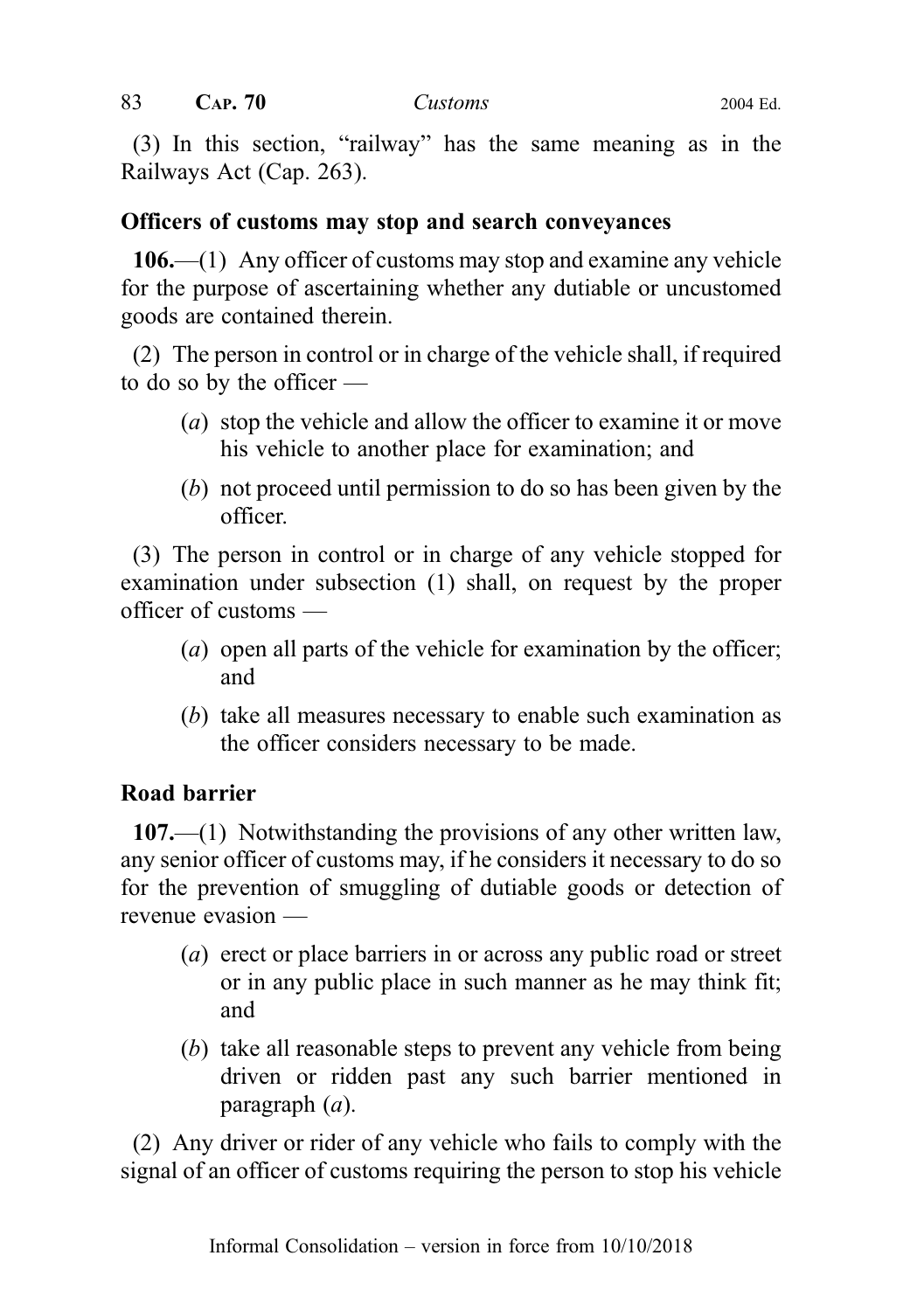before reaching any barrier referred to in subsection (1) shall be guilty of an offence and shall be liable on conviction to a fine not exceeding \$2,000 or to imprisonment for a term not exceeding 6 months or to both.

(3) Any officer of customs may, without warrant, arrest any driver or rider referred to in subsection (2) unless he gives his name, identity card number and a place of address within Singapore and if the officer of customs has reason to believe that the name and address so given by the driver or rider is false he may exercise such power of arrest and detention or seizure of the vehicle.

(4) No officer of customs shall be liable for any loss or damage resulting to any vehicle or for any injury to the driver or rider or any other occupant of the vehicle or pillion rider as a result of any barrier erected by any officer of customs under subsection (1).

# Power to open packages and examine goods

108. Any proper officer of customs may —

- (a) examine any goods in the course of being imported or exported or intended to be imported or exported;
- (b) for the purposes of such examination direct the goods to be brought to a customs office or a customs station; and
- (c) open any package or receptacle.

# Search of persons arriving in Singapore

109.—(1) Subject to this section, any person landing, or being about to land, or having recently landed, from any vessel or aircraft, or leaving any vessel or aircraft in the territorial waters of Singapore, whether for the purpose of landing or otherwise, or entering or having recently entered Singapore by road or rail shall, on demand by any proper officer of customs —

- (a) permit his person, goods and baggage to be searched by the officer; or
- (b) together with the goods and baggage accompany the officer to a customs office or customs station or police station and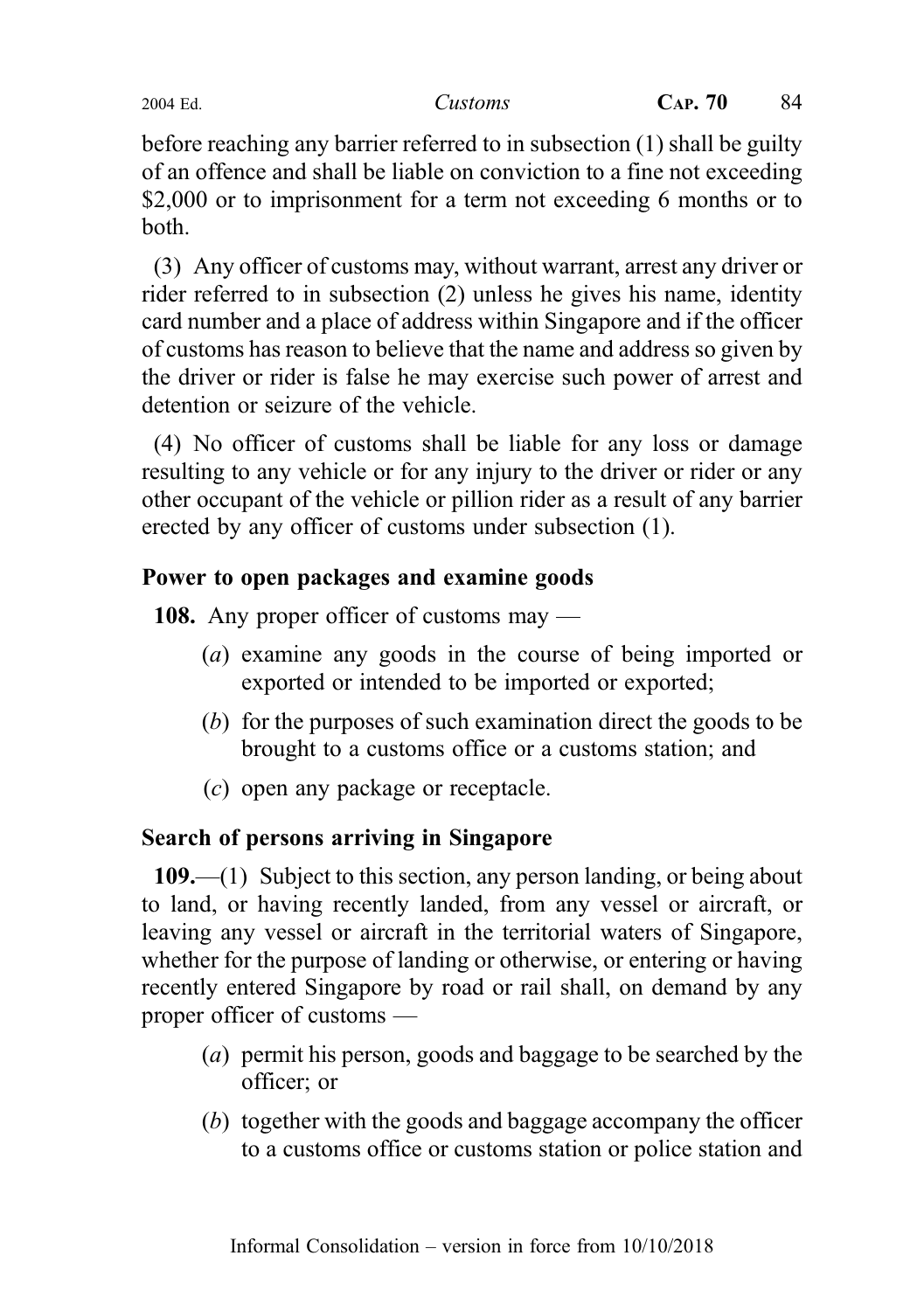there permit his person, goods and baggage to be searched by an officer of customs.

(2) Any person who requests that his person be searched in the presence of a senior officer of customs shall not be searched except in the presence of and under the supervision of that officer, but the person may be detained until the arrival of that officer, or taken to any customs office or customs station or police station where that officer may be found.

(3) The goods and baggage of any person who requests to be present when they are searched and so presents himself within a reasonable time shall not be searched except in his presence.

(4) No woman shall be searched except by a woman.

# Seizure of goods the subject of an offence

110.—(1) All goods in respect of which there has been, or there is reasonable cause to suspect that there has been, committed any offence under this Act or any breach of the provisions of this Act or of any restriction or condition subject to or upon which any licence or permit has been granted, together with any receptacle, package, vehicle, vessel not exceeding 200 tons net registered tonnage, or aircraft, in which the same may have been found or which has been used in connection with the offence or breach, and any books or documents which may reasonably be believed to have a bearing on the case may be seized by any officer of customs in any place either on land or in the territorial waters of Singapore.

[23/93; 24/96]

(2) All such goods and such receptacles, packages, vehicles, vessels or aircraft shall, as soon as practicable, be delivered into the care of a proper officer of customs whose duty it is to receive the same.

[23/93]

(3) Whenever any goods, vehicles, vessels or aircraft are seized under this Act, the seizing officer shall immediately give notice in writing of the seizure and the grounds thereof to the owner of the goods, vehicles, vessels or aircraft, if known, either by delivering the notice to him personally or by post at his place of abode, if known.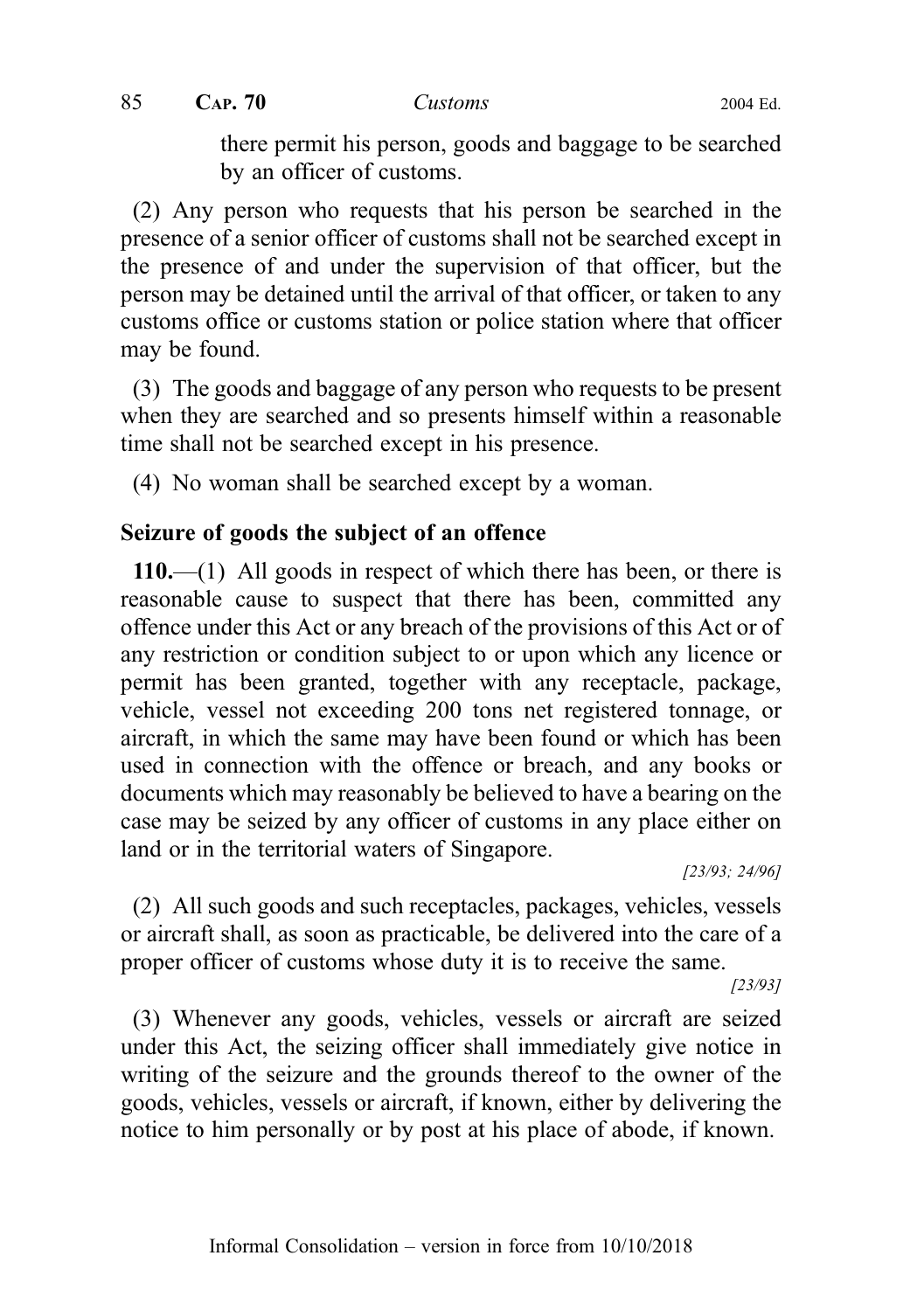(4) The notice referred to in subsection (3) shall not be required to be given where the seizure is made on the person, or in the presence of the offender or the owner or his agent, or in the case of a vessel or an aircraft, in the presence of the master or pilot, as the case may be.

(5) The provisions of this section relating to  $-$ 

- (*a*) the seizure of goods shall apply to all the contents of any package or receptacle in which the same are found and to any article used to conceal the same;
- (b) the seizure of any vessel or aircraft shall apply also to the tackle, equipment and furnishings of the vessel or aircraft; and
- (c) the seizure of conveyances shall apply to all equipment thereof and to any animal by which the same is drawn.

(6) Any goods of a perishable nature or any animal or bird seized under this section may be sold immediately and the proceeds of sale held to abide the result of any prosecution or claim.

(7) Any goods which are of a dangerous character or which cannot be removed without undue expense may be destroyed on the instructions of a senior officer of customs.

(8) A senior officer of customs may, in his discretion, release any goods seized under this section to the importer or owner thereof subject to such conditions and on such security as that officer may determine.

(9) The security required under subsection (8) may be by cash deposit or bank guarantee or both.

### Release of vehicle, vessel or aircraft under bond

111. When any vehicle, vessel or aircraft has been seized under this Act, a senior officer of customs may, in his discretion, temporarily return the vehicle, vessel or aircraft to the owner of the same on security being furnished to the satisfaction of the officer that the vehicle, vessel or aircraft shall be surrendered to him on demand.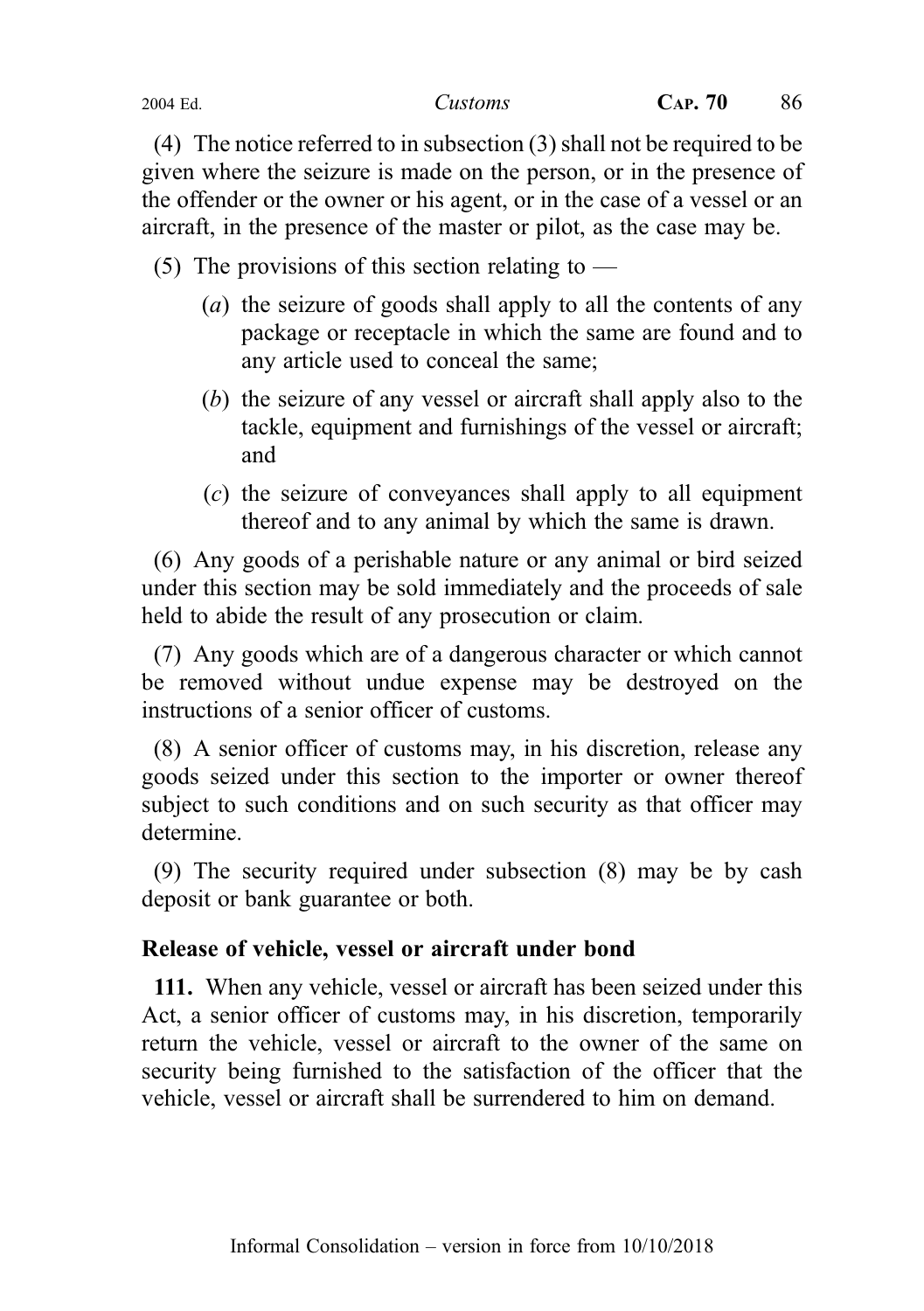#### Powers of arrest

112.—(1) Any officer of customs may arrest without warrant —

- (a) any person found committing or attempting to commit, or employing or aiding any person to commit, or abetting the commission of, an offence under this Act;
- (b) any person whom he may reasonably suspect to have in his possession any dutiable or uncustomed goods or any goods liable to seizure under this Act; or
- (c) any person against whom a reasonable suspicion exists that he has been guilty of an offence under this Act,

and may search or cause to be searched, any person so arrested.

(2) No woman shall be searched except by a woman.

[23/93; 24/96]

(3) An officer of customs making an arrest without warrant shall, without unnecessary delay and subject to this section as to bail or previous release, take or send the person arrested before a Magistrate's Court.

(4) No officer of customs shall detain in custody a person arrested without a warrant for a longer period than under the circumstances of the case is reasonable.

(5) Such period shall not exceed 48 hours exclusive of the time necessary for the journey from the place of arrest to the Magistrate's Court.

[23/93]

(6) No person who has been arrested by an officer of customs shall be released except on his own bond or on bail or under the special order in writing of a Magistrate or a senior officer of customs.

(7) If any person liable to arrest under this Act is not arrested at the time of committing the offence for which he is so liable, or after arrest makes his escape, he may, at any time afterwards, be arrested and be dealt with as if he had been arrested at the time of committing the offence.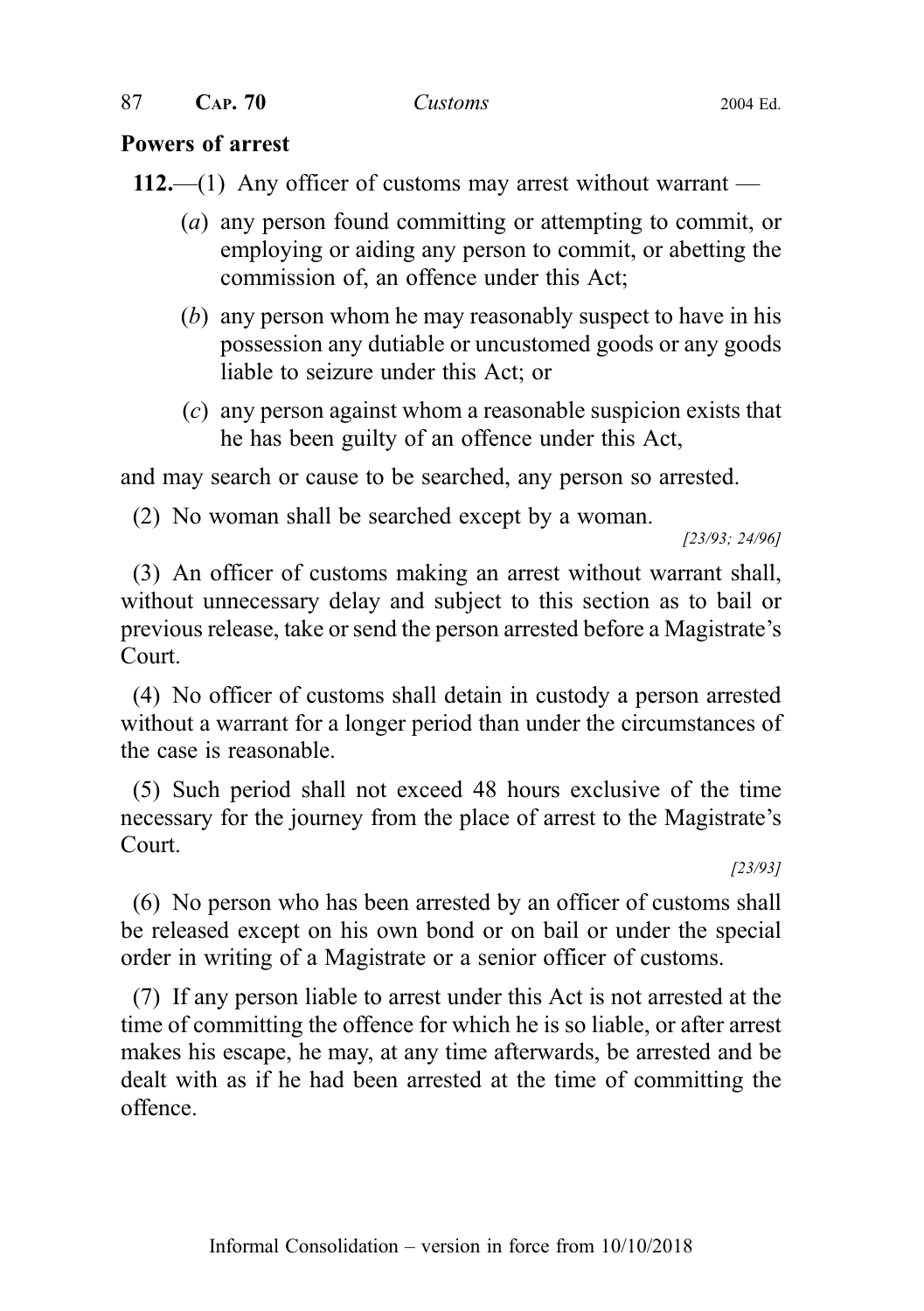## PART XIV

#### PROVISIONS AS TO TRIALS AND PROCEEDINGS

#### Who may prosecute

113. Prosecutions, in respect of offences committed under this Act, may, with the authorisation of the Public Prosecutor, be conducted by a senior officer of customs or any officer of customs specially authorised in writing in that behalf by the Director-General.

> [23/93; 24/96] [15/2010 wef 02/01/2011]

### Jurisdiction of court

114. Notwithstanding the provisions of any written law to the contrary, a District Court or a Magistrate's Court shall have jurisdiction to try any offence under this Act and shall have the power to impose the full penalty or punishment in respect of the offence.

[24/96]

### Burden of proof

115. If, in any prosecution in respect of any goods seized for nonpayment of customs duties or excise duties or for any other cause of forfeiture or for the recovery of any penalty or penalties under this Act, any dispute arises —

- (a) whether the customs duties or excise duties have been paid in respect of those goods;
- (b) whether they have been lawfully imported or lawfully landed, or lawfully manufactured;
- (c) whether any goods are exempt from customs duty or excise duty under section 13;
- (d) concerning the place from where those goods were brought; or
- (e) whether drawback has been lawfully claimed,

in every such case the burden of proof thereof shall lie on the defendant in such prosecution.

[23/93; 24/96; 33/2000]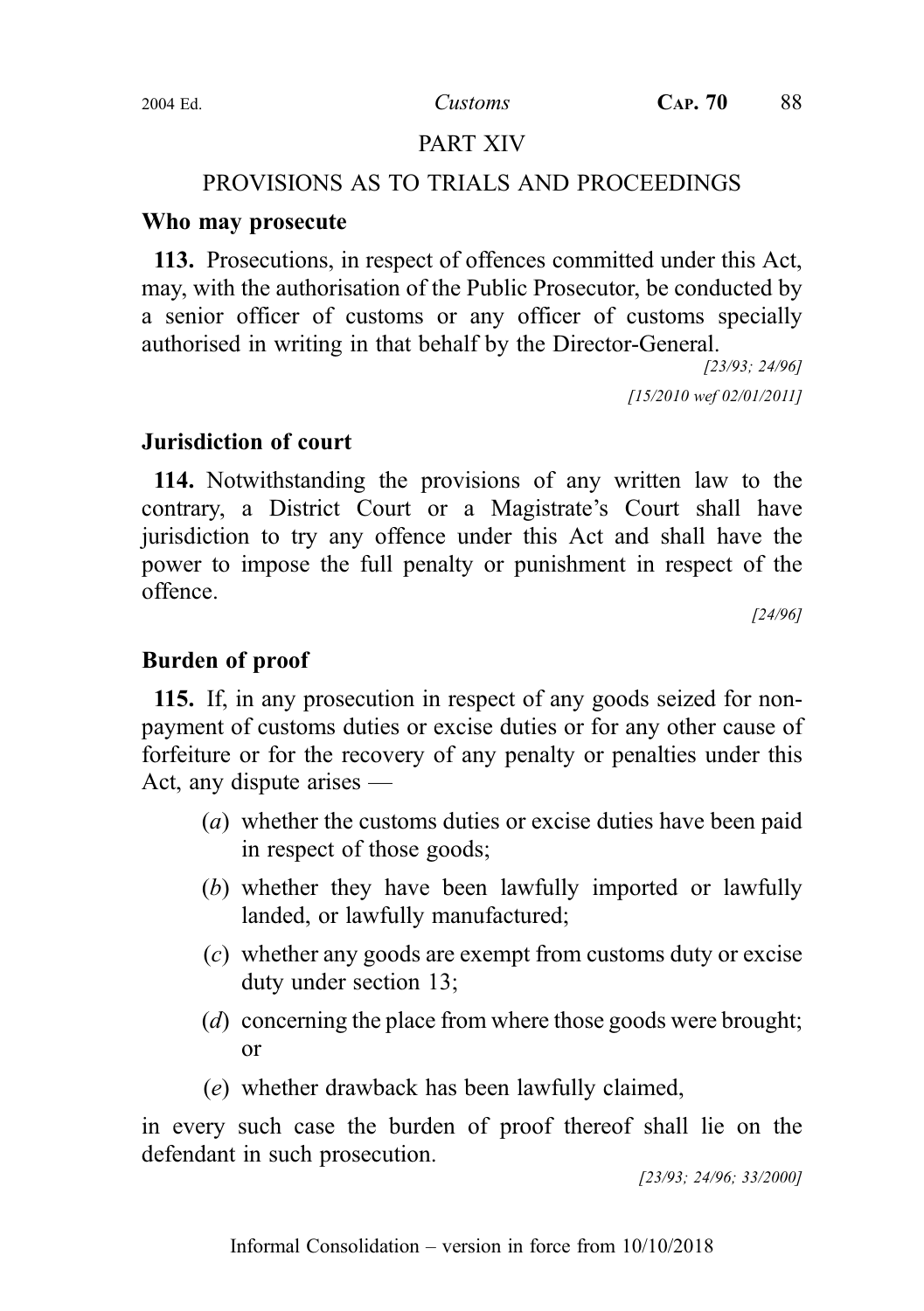### Presumptions of possession of dutiable, prohibited or uncustomed goods

115A.—(1) Any person who is proved to have had in his possession or custody or under his control —

- (a) any thing containing any dutiable, prohibited or uncustomed goods;
- (b) the keys of any thing containing any dutiable, prohibited or uncustomed goods;
- (c) the keys of any place or premises or any part thereof in which any dutiable, prohibited or uncustomed goods are found; or
- (d) a document of title relating to any dutiable, prohibited or uncustomed goods or any other document intended for the delivery of any dutiable, prohibited or uncustomed goods,

shall, until the contrary is proved, be presumed to have had those dutiable, prohibited or uncustomed goods in his possession.

[24/96]

(2) If any dutiable, prohibited or uncustomed goods are found in any ship or aircraft, it shall, until the contrary is proved, be presumed that those dutiable, prohibited or uncustomed goods have been imported in that ship or aircraft with the knowledge of the master or the commander or captain thereof.

[24/96]

(3) If any dutiable, prohibited or uncustomed goods are found in any vehicle, it shall, until the contrary is proved, be presumed to be in the possession of the owner of the vehicle and of the person in charge of the vehicle for the time being.

[24/96]

## Proportional examination or testing of goods seized to be accepted by courts

116.—(1) When any goods suspected of being uncustomed or otherwise liable to seizure have been seized, it shall be sufficient to open, examine, and if necessary test the contents of such proportion of the goods seized as the proper officer of customs may determine.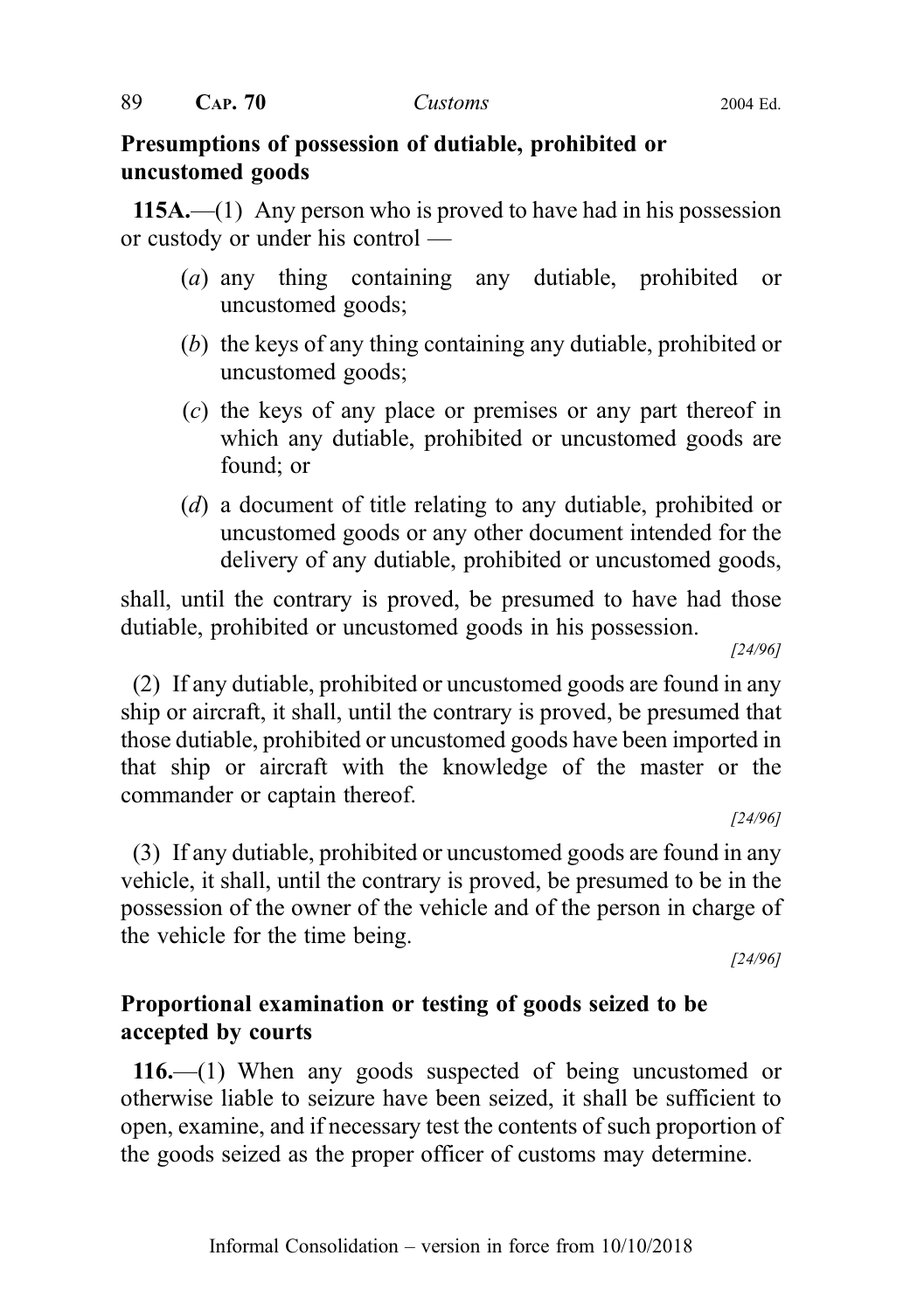(2) The court shall presume that the goods contained in the unopened packages or receptacles are of the same nature, quantity and quality as those found in the similar packages or receptacles which have been opened.

# Proof as to registration or licensing of vehicles, vessels and aircraft

117.—(1) Where, in any prosecution under this Act, it is relevant to ascertain particulars as to the registration or licensing of any vehicle, vessel or aircraft registered or licensed in Singapore or in Malaysia, a certificate purporting to be signed by the officer responsible under any written law for the time being in force in Singapore or in Malaysia or any part thereof for such registration or licensing shall be prima facie evidence as to all particulars concerning such registration or licensing contained therein.

(2) The burden of proving the incorrectness of any particulars stated in the certificate shall be on the person denying the same.

## Analyst's certificate

118.—(1) A certificate purporting to be signed by an analyst employed by such laboratory as the Director-General may specify (referred to in this section as an analyst) and purporting to be a report by him upon any matter or thing duly submitted to him for examination or analysis may be used as evidence in any proceedings for an offence under this Act on its production by the prosecution without proof of signature and shall be prima facie evidence of all matters contained therein.

[23/93; 24/96; 4/2001] [3/2008 wef 04/04/2008]

(2) Where the accused person desires to examine an analyst on his report, he may require the court to summon that analyst to give evidence and the court shall thereupon summon that analyst as a witness for the prosecution.

[4/2001]

(3) An analyst shall be bound to state the truth in a report made under his hand.

[4/2001]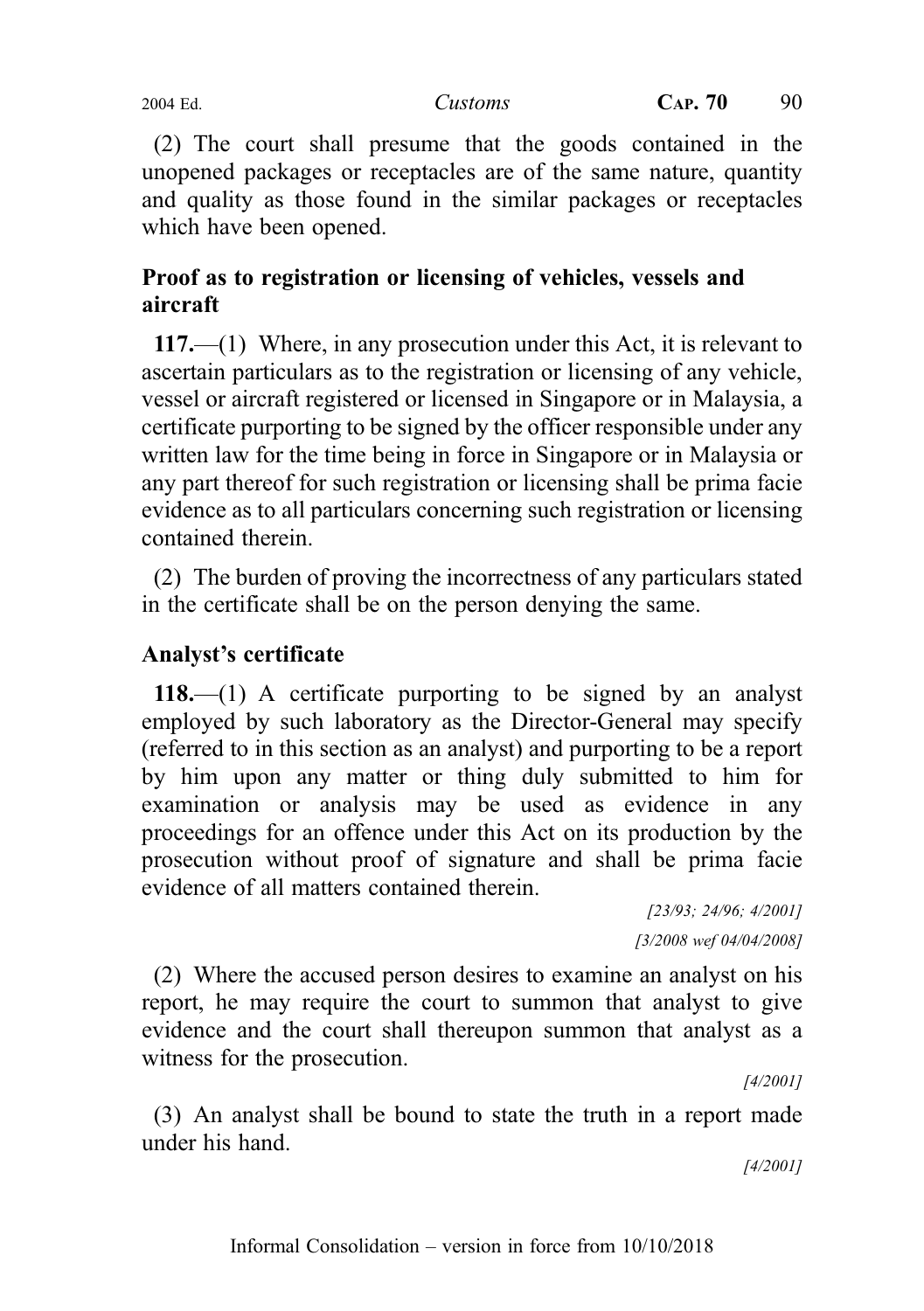#### Imprisonment for non-payment of fine

119. Notwithstanding the provisions of the Criminal Procedure Code (Cap. 68), the period of imprisonment imposed by any court in respect of the non-payment of any fine under this Act, or in respect of the default of a sufficient distress to satisfy any such fine, shall be such period as in the opinion of the court will satisfy the justice of the case, but shall not exceed in any case the maximum fixed by the following scale:

| Where the fine                             | The period may extend to |
|--------------------------------------------|--------------------------|
| does not exceed \$50                       | 2 months                 |
| exceeds \$50 but does not exceed \$100     | 4 months                 |
| exceeds \$100 but does not exceed<br>\$200 | 6 months                 |

with one additional month for every \$100 after the first \$200 of the fine until a maximum period of 6 years is reached.

[24/96]

# Manner of seizure not to be inquired into on trial before court or on appeal to Supreme Court

120. On any trial before any court and in any proceedings on appeal in the Supreme Court, relating to the seizure of goods subject to forfeiture under this Act, the court shall proceed to the trial or hear the appeal on the merits of the case only, without inquiring into the manner or form of making any seizure, except in so far as the manner and form of seizure may be evidence on such merits.

### Protection of informers from discovery

121.—(1) Subject to this section, no witness in any civil or criminal proceedings shall be obliged or permitted to disclose the name or address of an informer or the substance of the information received from him or to state any matter which might lead to his discovery.

(2) If any books, documents or papers which are in evidence or liable to inspection in any civil or criminal proceedings contain any entry in which any informer is named or described or which might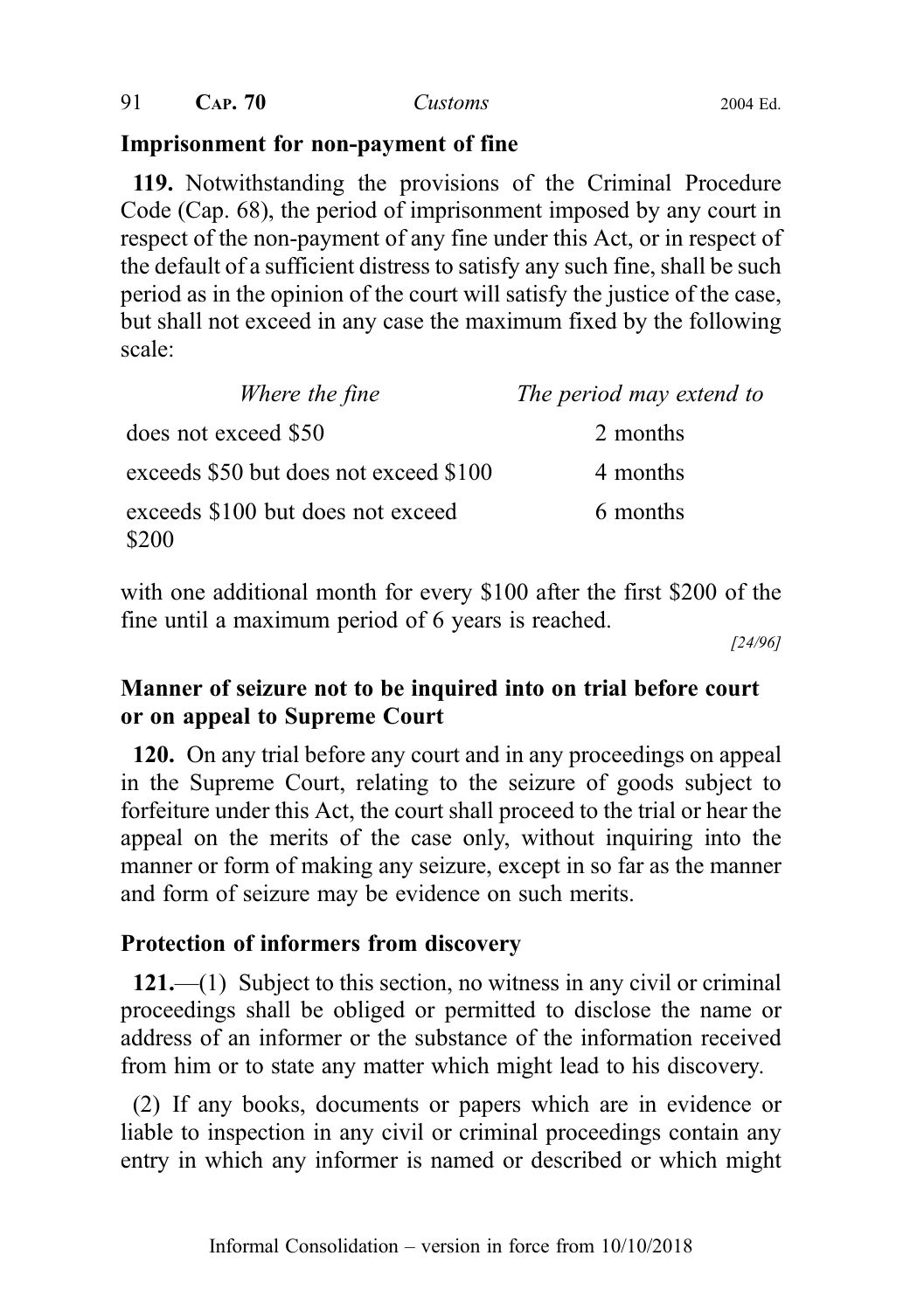lead to his discovery, the court shall cause all such passages to be concealed from view or to be obliterated so far only as may be necessary to protect the informer from discovery.

(3) If, on the trial for any offence under this Act, the court, after full inquiry into the case, believes that the informer wilfully made in his complaint a material statement which he knew or believed to be false or did not believe to be true, or if in any other proceedings the court is of the opinion that justice cannot be fully done between the parties thereto without the discovery of the informer, it shall be lawful for the court to require the production of the original complaint, if in writing, and permit inquiry, and require full disclosure, concerning the informer.

[23/93; 24/96]

### Goods liable to seizure liable to forfeiture

122.—(1) All goods liable to seizure under the provisions of this Act shall be liable to forfeiture.

(2) In this section and sections 123, 124 and 127, "goods" shall be deemed to include receptacles, packages, vehicles, vessels not exceeding 200 tons net registered tonnage and aircraft, other than aircraft engaged on international carriage.

### Court to order disposal of goods seized

123.—(1) An order for the forfeiture or for the release of anything liable to forfeiture under the provisions of this Act shall be made by the court before which the prosecution with regard thereto has been held.

(2) An order for the forfeiture of goods shall be made if it is proved to the satisfaction of the court that an offence under this Act has been committed and that the goods were the subject-matter of, or were used in the commission of, the offence, notwithstanding that no person may have been convicted of the offence.

[23/93; 24/96]

(3) All goods forfeited shall be delivered to a proper officer of customs and shall be disposed of in accordance with the directions of the Director-General.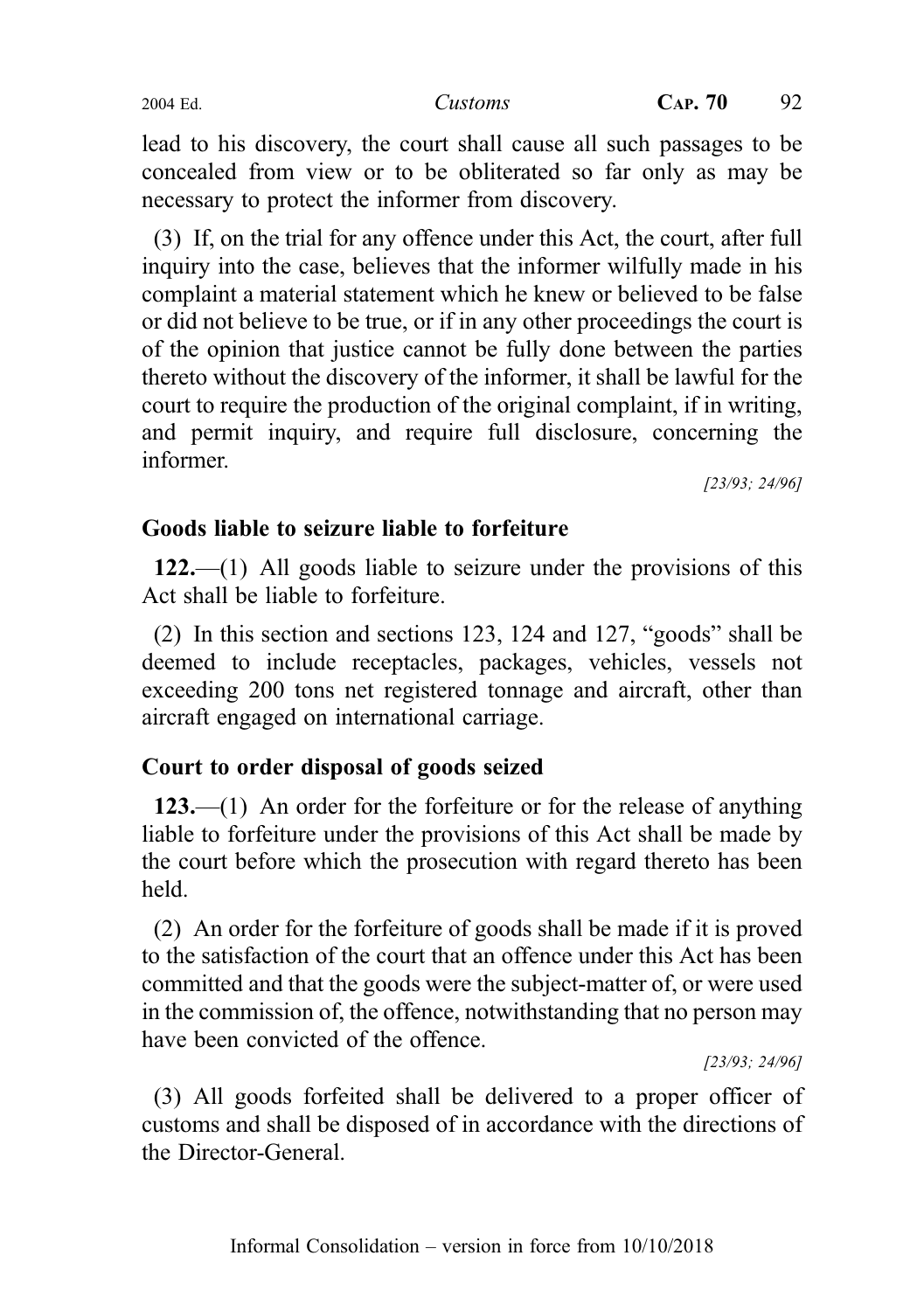### Goods seized in respect of which there is no prosecution, deemed to be forfeited if not claimed within one month

124.—(1) If there is no prosecution with regard to any goods seized under this Act, the goods shall be taken and deemed to be forfeited at the expiration of one month from the date of seizure unless a claim thereto is made before that date in the manner provided in this section.

(2) Any person asserting that he is the owner of the goods may personally or by his agent authorised in writing give written notice to a senior officer of customs that he claims the goods.

(3) On receipt of the notice, the senior officer of customs shall refer the claim to the Director-General who may direct that the goods be released or may direct the senior officer of customs, by information in the prescribed form, to refer the matter to a District Judge or a Magistrate for his decision.

(4) The District Judge or the Magistrate shall issue a summons requiring the person asserting that he is the owner of the goods and the person from whom they were seized, if the person is known, to appear before him.

(5) Upon his appearance or default to appear, due service of the summons being proved, the District Judge or the Magistrate shall proceed to the examination of the matter and on proof that an offence under this Act has been committed and that the goods were the subject-matter, or were used in the commission, of the offence, shall order the goods to be forfeited or may in the absence of such proof order their release.

(6) In any proceedings under subsection (5), section 115 shall apply to the person asserting that he is the owner of the goods and to the person from whom they were seized as if the owner or person had been the defendant in a prosecution under this Act.

### Conviction under other law

125. Nothing in this Act shall be deemed to prevent the prosecution, conviction and punishment of any person according to the provisions of any other written law for the time being in force in Singapore,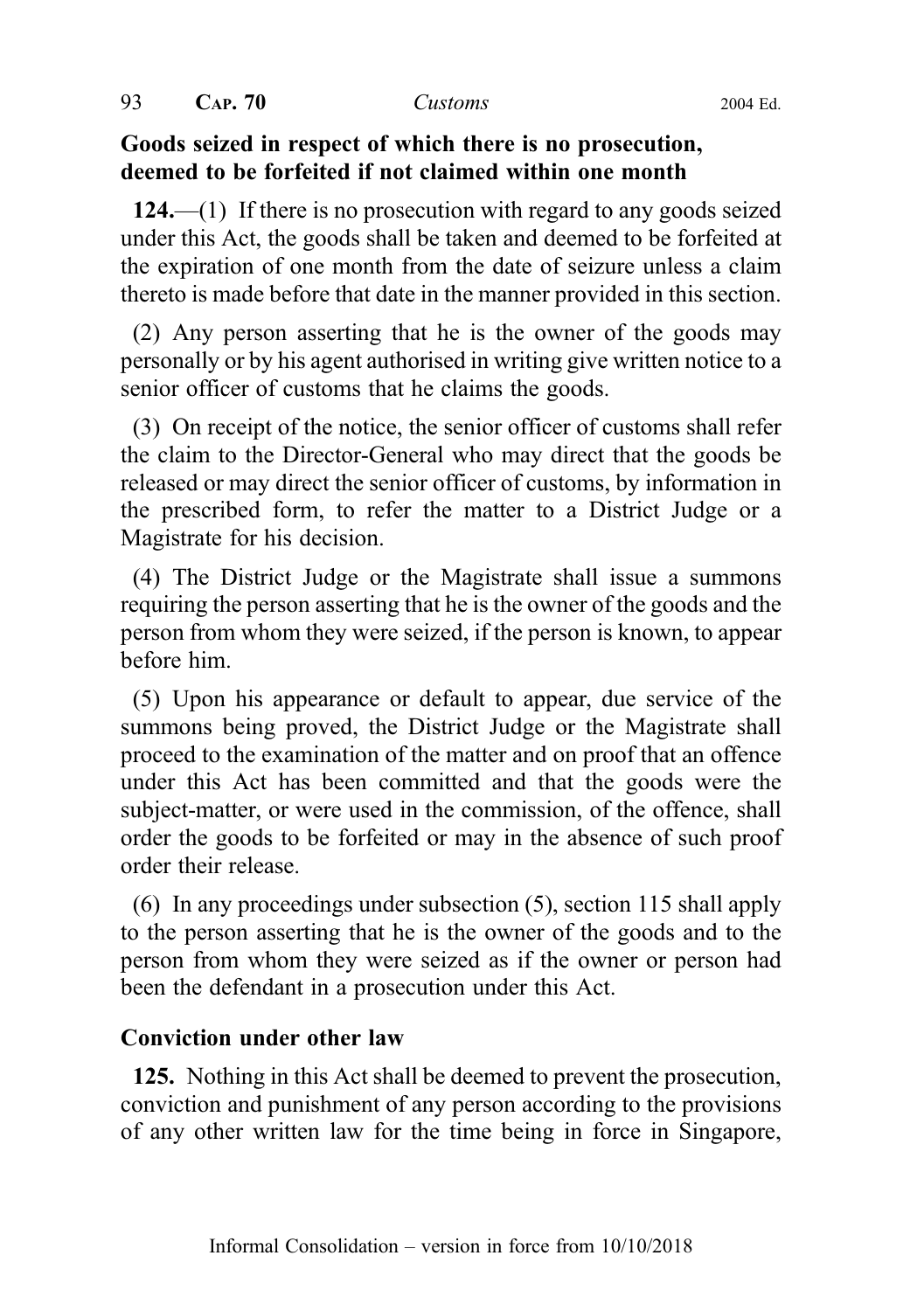except that no person shall be punished more than once for the same offence.

## Customs ticket notice

125A.—(1) Where an officer of customs has reasonable grounds for believing that a person has committed an offence under this Act which is prescribed as an offence to which this section applies, he may, in lieu of applying to a court for a summons, immediately serve upon that person a prescribed notice requiring that person to attend at the court described, at the hour and on the date specified in the notice.

(2) A duplicate of the notice shall be prepared by the officer of customs and, if so required by a court, produced to the court.

(3) The notice may be served on the person alleged to have committed the offence in the manner provided by section 92(1).

(4) On an accused person appearing before a court pursuant to such a notice, the court shall take cognizance of the offence alleged and shall proceed as though he were produced before it in pursuance of section 153 of the Criminal Procedure Code 2010 (Act 15 of 2010).

(5) If a person, upon whom such a notice has been served, fails to appear before a court in person or by counsel in accordance therewith, the court may, if satisfied that the notice was duly served, issue a warrant for the arrest of the person unless, in the case of an offence which may be compounded, that person has before that date been permitted to compound the offence.

(6) Upon a person arrested pursuant to a warrant issued under subsection (5) being produced before a court, it shall —

- (a) proceed as though he were produced before it in pursuance of section 153 of the Criminal Procedure Code 2010; and
- (b) at the conclusion of the proceedings, call upon him to show cause why he should not be punished for failing to attend in compliance with the notice served upon him.

(7) If cause is not shown under subsection  $(6)(b)$ , the court may order a person arrested pursuant to a warrant issued under subsection (5) to pay such fine not exceeding \$2,000 as it thinks fit or may commit him to prison for a term not exceeding 2 months.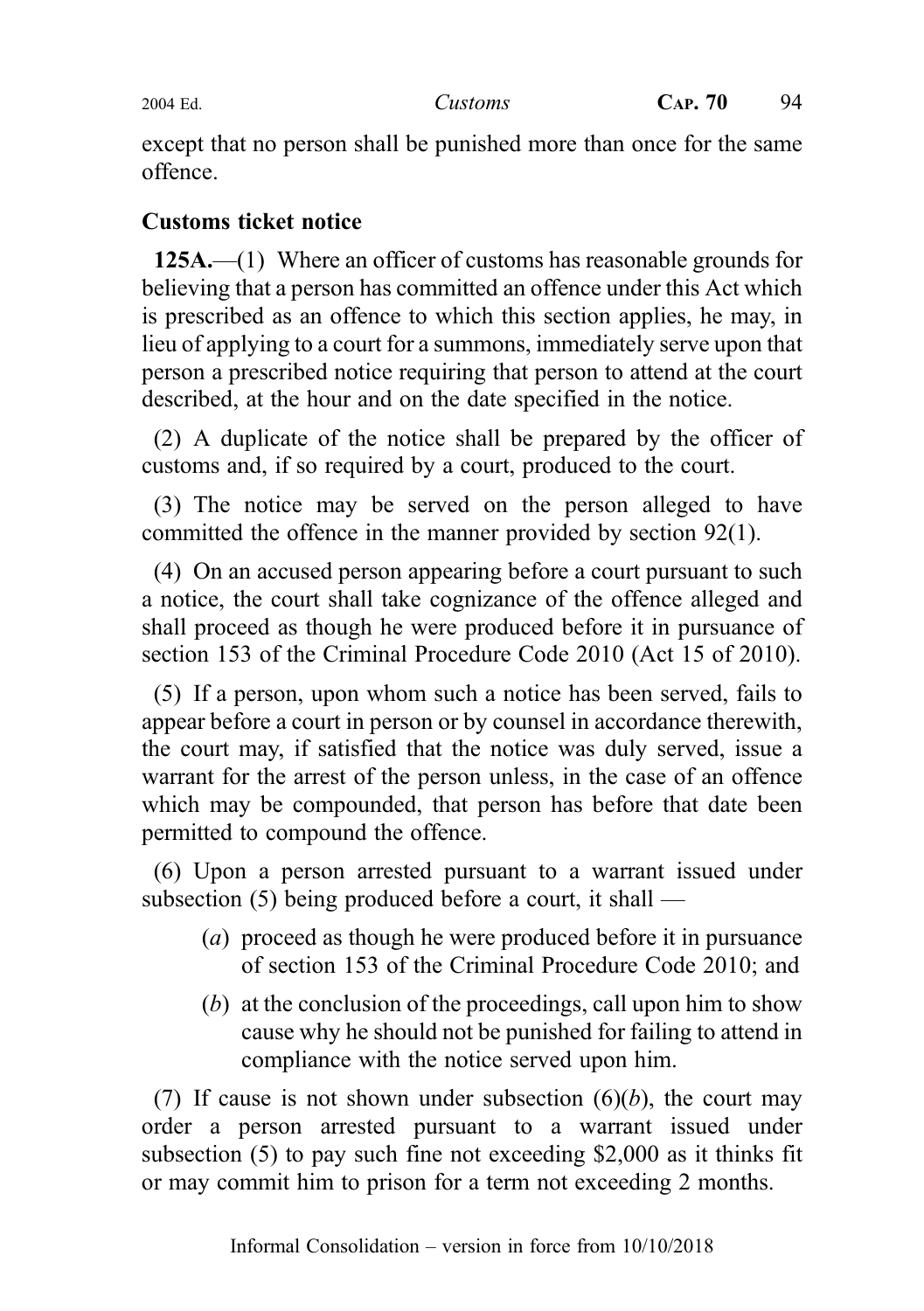(8) A senior officer of customs or an officer empowered with the power of senior officer of customs may, at any time before the date specified in the notice, cancel the notice.

[Act 25 of 2011 wef 01/01/2013]

#### Composition of offences

126.—(1) Any senior officer of customs may compound any offence under this Act which is prescribed to be a compoundable offence by collecting from the person reasonably suspected of having committed the offence a sum not exceeding \$5,000.

[23/93]

(2) On payment of such sum of money, the person reasonably suspected of having committed an offence, if in custody, shall be discharged, any properties seized shall be released and no further proceedings shall be taken against that person or property unless the property consists of goods the import of which is absolutely prohibited under section 38 or of goods manufactured in Singapore without a licence in contravention of this Act in which case the goods shall be forfeited.

[23/93; 24/96]

## No costs or damages arising from seizure to be recoverable unless seizure without reasonable or probable cause

127. No person shall, in any proceedings before any court in respect of the seizure of any goods seized in exercise or the purported exercise of any power conferred under this Act, be entitled to the costs of the proceedings or to any damages or other relief other than an order for the return of the goods or the payment of their value unless the seizure was made without reasonable or probable cause.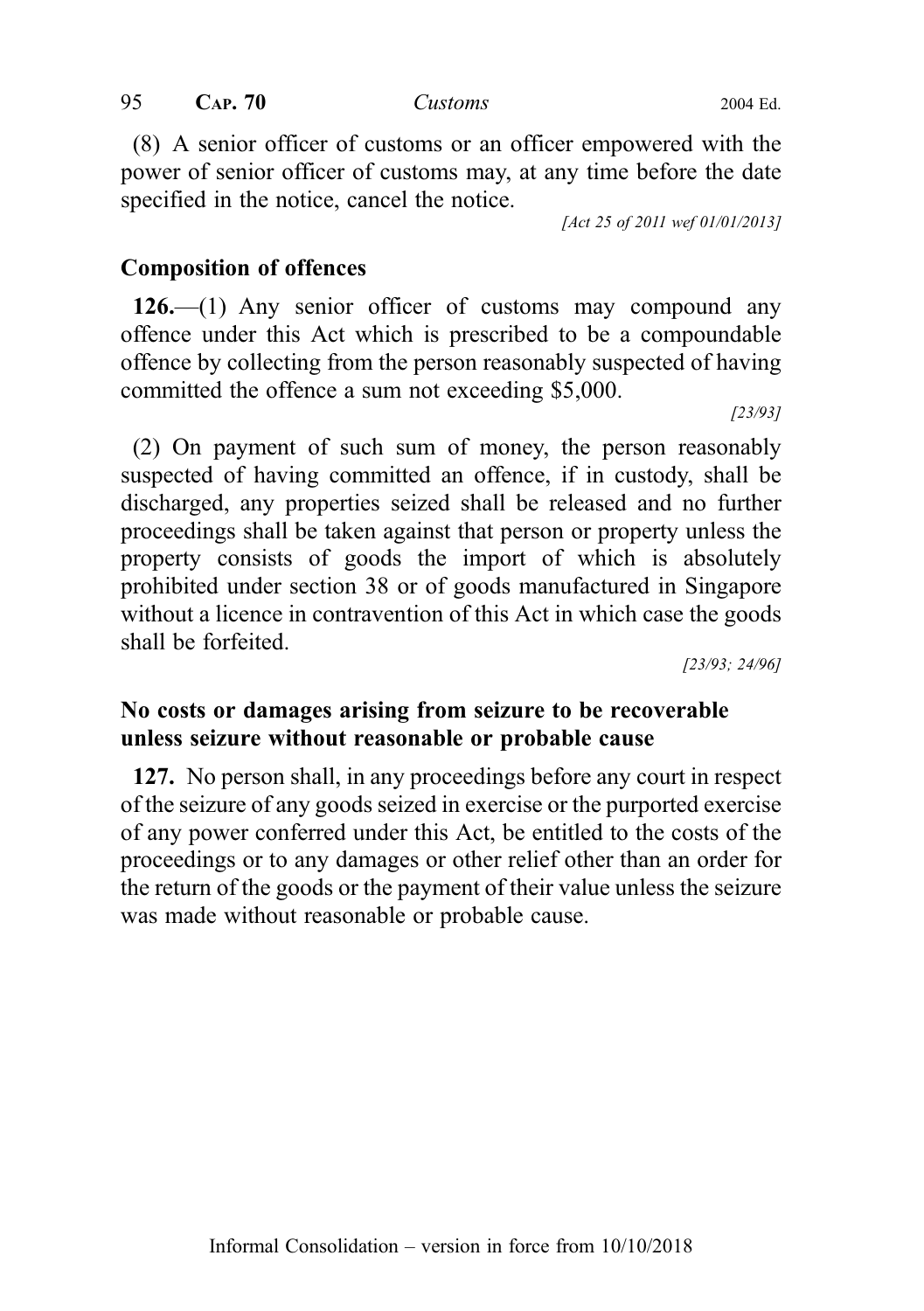## PART XV

### OFFENCES AND PENALTIES

## Offences in relation to making and signing untrue or incorrect or incomplete declarations, certificates and documents

128.—(1) Any person who —

(a) makes or causes to be made, orally or in writing, or signs or causes to be signed any declaration, certificate or other document required by this Act, which is untrue or incorrect in any particular or which is incomplete by omitting any material particular therefrom;

[Act 25 of 2011 wef 01/01/2012]

(b) makes or causes to be made, orally or in writing, or signs or causes to be signed any declaration or document, made for consideration of any officer of customs on any application presented to him, which is untrue or incorrect in any particular or which is incomplete by omitting any material particular therefrom; or

[Act 25 of 2011 wef 01/01/2012]

(c) makes or causes to be made a declaration required by this Act of the value of dutiable goods imported into or manufactured in Singapore for the purpose of assessment of customs duty or excise duty, which declaration is untrue or incorrect in any particular or is incomplete by any material particular having been omitted therefrom,

[Act 25 of 2011 wef 01/01/2012]

shall be guilty of an offence.

[3/2008 wef 04/04/2008]

(2) When any such declaration, whether oral or written, or any such certificate or other document has been proved to be untrue or incorrect or incomplete in whole or in part, it shall be no defence to allege —

(a) that the declaration, certificate or other document was made or used inadvertently or without criminal or fraudulent intent, or that the person signing the same was not aware of, or did not understand the contents of, the document; or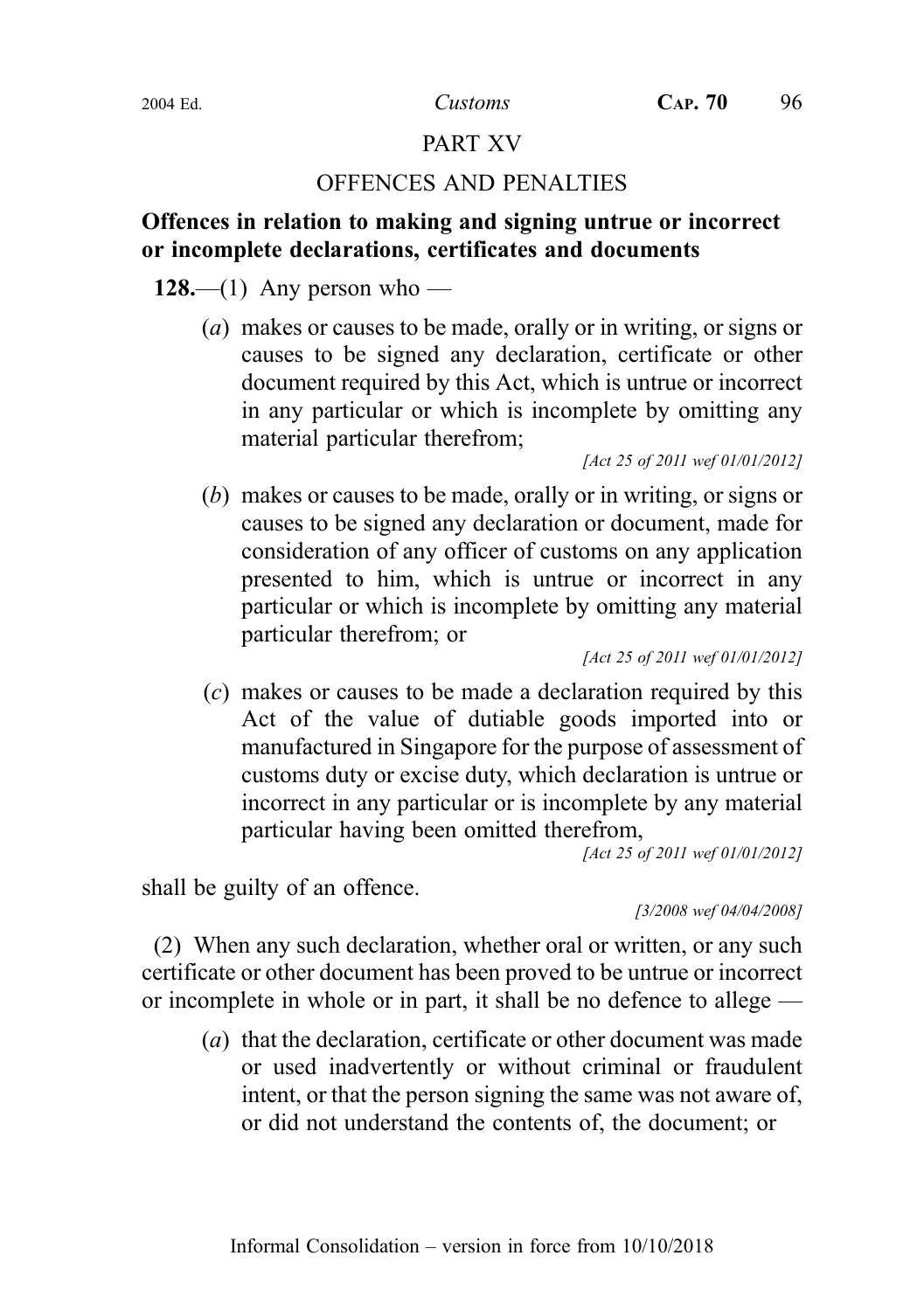$97$  CAP.  $70$  Customs 2004 Ed.

(b) where the declaration was made or recorded in English by interpretation from any other language, that the declaration was misinterpreted or not fully interpreted by any interpreter provided by the declarant.

[3/2008 wef 04/04/2008]

#### Offences in relation to falsifying documents

128A.—(1) Any person who —

- (a) counterfeits or falsifies, or uses, when counterfeited or falsified —
	- (i) any document which is or may be required under this Act; or
	- (ii) any document used in the transaction of any business or matter relating to customs; or
- (b) fraudulently alters any document, or counterfeits the seal, signature, initials or other mark of, or used by, any officer of customs for the verification of any such document or for the security of any goods or any other purpose in the conduct of business relating to customs,

shall be guilty of an offence.

[3/2008 wef 04/04/2008]

(2) When any such document has been proved to be counterfeited or falsified in whole or in part, it shall be no defence to allege that the document was made or used inadvertently or without criminal or fraudulent intent.

[3/2008 wef 04/04/2008]

### Offences in relation to failure to make declarations

128B.—(1) Any person who, being required by this Act to do so —

- (a) fails to make a declaration of dutiable goods which are imported into, exported from or transhipped in Singapore; or
- (b) fails to make a declaration of the value of dutiable goods imported into or manufactured in Singapore for the purpose of the assessment of customs duty or excise duty,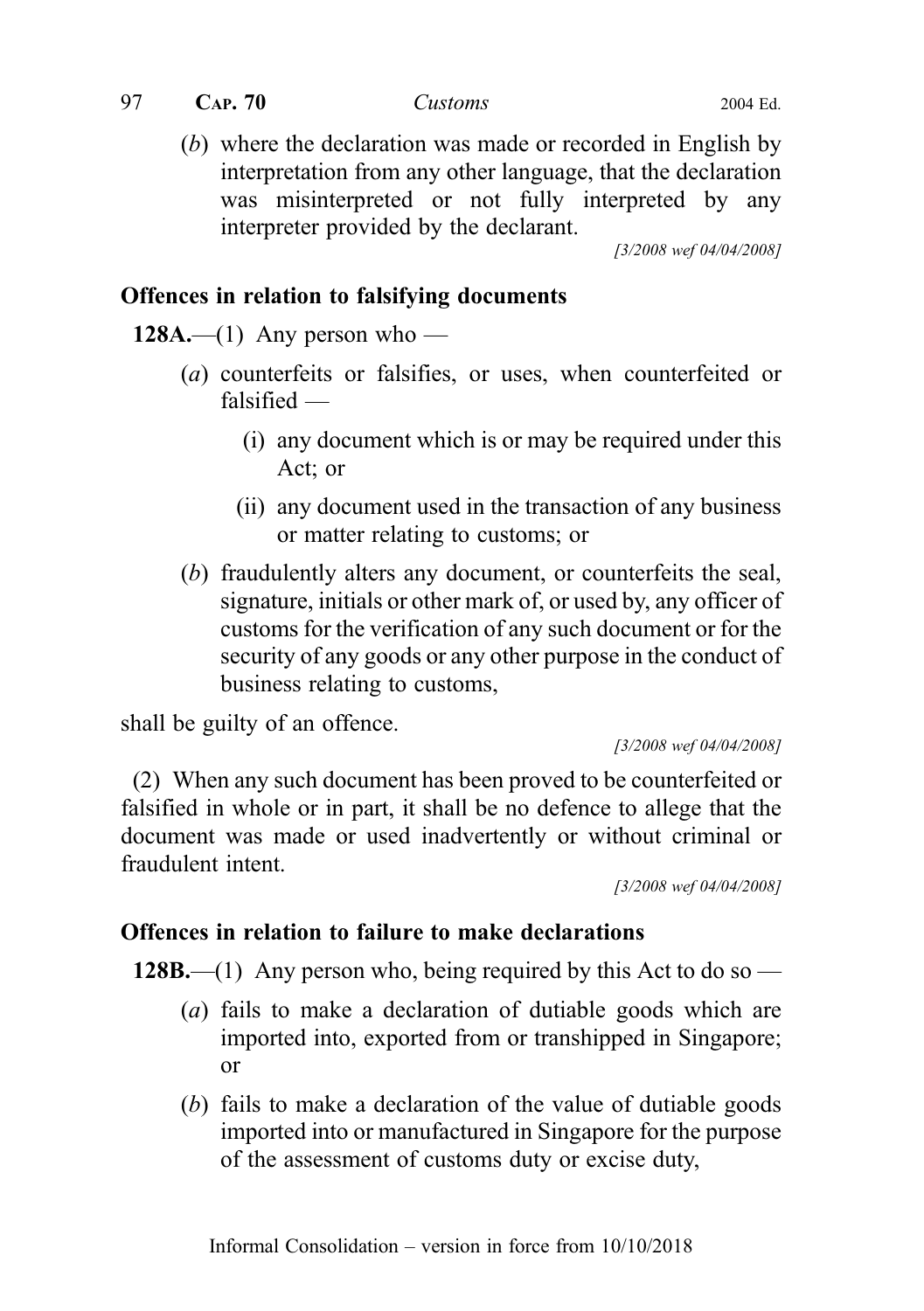shall be guilty of an offence.

[3/2008 wef 04/04/2008]

(2) When a failure to make a declaration has been proved, it shall be no defence to allege that the failure was inadvertent or without criminal or fraudulent intent, or that it was not known that such a declaration is required to be made.

[3/2008 wef 04/04/2008]

# Offences in relation to failure to produce trade documents

128C. Any person who fails or refuses to produce to a proper officer of customs any document required to be produced under section 85 shall be guilty of an offence.

[3/2008 wef 04/04/2008]

## Offences in relation to fraudulent evasion

128D. Any person who is in any way concerned in any fraudulent evasion of, or attempt to fraudulently evade, any customs duty or excise duty shall be guilty of an offence.

[3/2008 wef 04/04/2008]

# Offences in relation to goods found in person's baggage or upon his person, etc.

128E. Any person who after he denies having, is found to have, any dutiable or prohibited goods in his baggage or upon his person or otherwise in his possession shall be guilty of an offence.

[3/2008 wef 04/04/2008]

# Offences in relation to importation of uncustomed or prohibited goods

128F. Any person who is in any way concerned in importing any uncustomed or prohibited goods shall be guilty of an offence.

[3/2008 wef 04/04/2008]

# Offences in relation to exportation of uncustomed or prohibited goods

128G. Any person who is in any way concerned in exporting any uncustomed or prohibited goods shall be guilty of an offence.

[3/2008 wef 04/04/2008]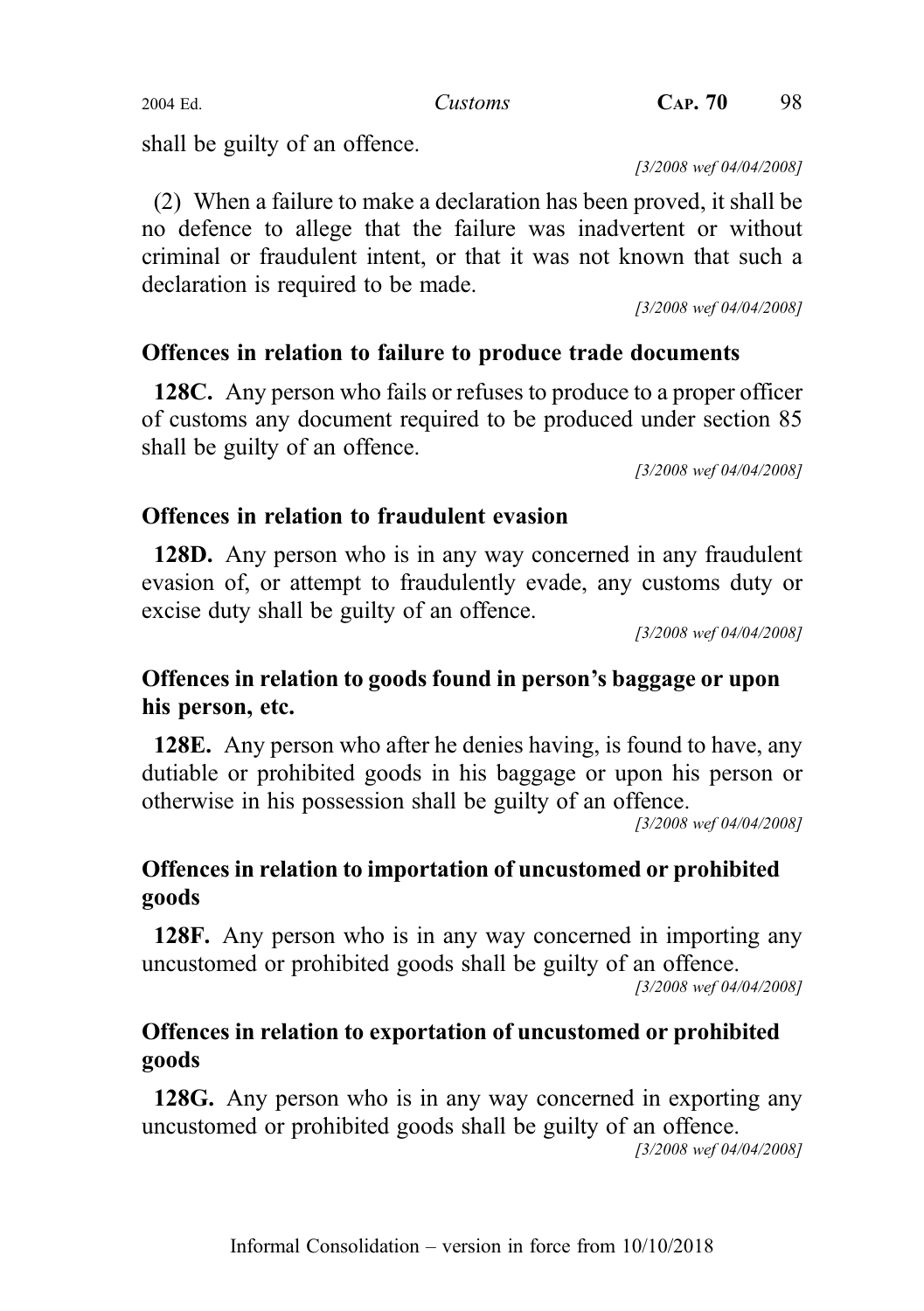$99$  CAP.  $70$  Customs 2004 Ed.

#### Offences in relation to shipping, unshipping, loading, unloading, etc., of uncustomed or prohibited goods

128H. Any person who ships, unships, loads, unloads, lands or delivers, or who assists or is concerned in the shipping, unshipping, loading, unloading, landing or delivery of, any uncustomed or prohibited goods, whether or not the goods are shipped, unshipped, loaded, unloaded, landed or delivered, shall be guilty of an offence. [3/2008 wef 04/04/2008]

## Offences in relation to possession, storage, conveying and harbouring of goods

128I.—(1) Any person who —

- (*a*) stores, keeps or has in his possession any
	- (i) dutiable or prohibited goods, except under customs control; or
	- (ii) uncustomed goods;
- (b) is in any way concerned in conveying, removing, depositing or dealing with any dutiable, uncustomed or prohibited goods with intent to defraud the Government of any customs duty or excise duty thereon, or to evade any of the provisions of this Act; or
- (c) knowingly harbours or conceals, or permits, suffers, causes, or procures to be harboured or concealed, any dutiable, uncustomed or prohibited goods,

shall be guilty of an offence.

[Act 25 of 2011 wef 01/01/2012]

(2) Nothing in paragraph (a) of subsection (1) shall prevent any person from storing, keeping or having in his possession goods referred to in that paragraph if the Director-General has allowed the person to store, keep or have the goods in his possession under section 27(3).

[Act 25 of 2011 wef 01/01/2012]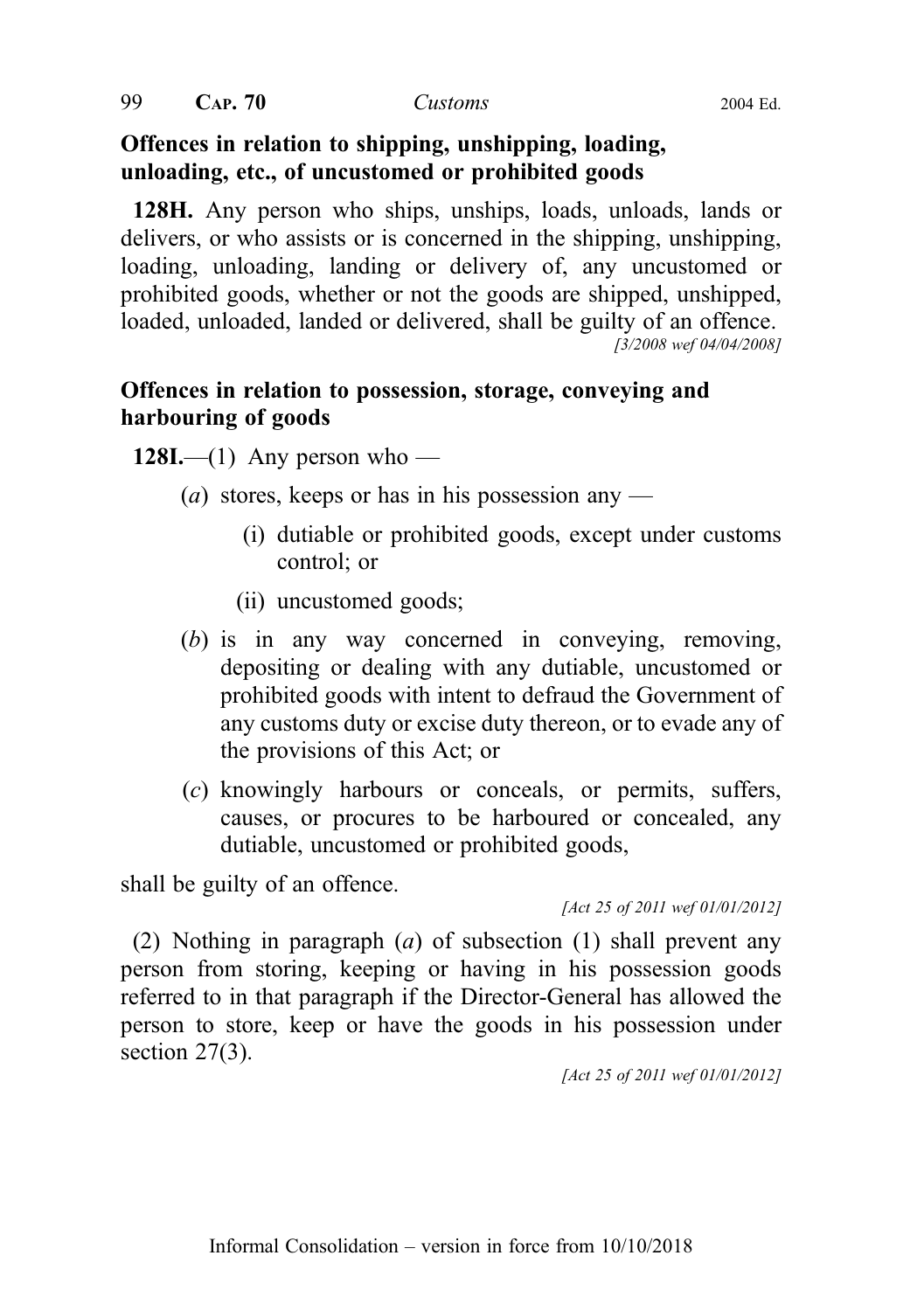## Offences in relation to duty-free allowances

128J. Any person who sells, exchanges or gives away, or offers to sell, exchange or give away, to any person in Singapore goods which are his duty-free allowances in Singapore shall be guilty of an offence. [3/2008 wef 04/04/2008]

# Offences in relation to illegal removal of goods from customs control, etc., and carrying on of certain activities without licence

**128K.** Any person who —

- (a) illegally removes or withdraws, or in any way assists or is concerned in the illegal removal or withdrawal of, any goods from any customs control;
- (b) is in any way concerned in the manufacture of any dutiable or prohibited goods —
	- (i) in contravention of section 63; or
	- (ii) without a licence granted under section 83 for manufacturing dutiable goods; or
- (c) is in any way concerned in bottling, blending, compounding or varying any intoxicating liquors —
	- (i) in contravention of section 66; or
	- (ii) without a licence granted under section 83 for bottling intoxicating liquors imported or manufactured in Singapore, or blending, compounding or varying any intoxicating liquors,

shall be guilty of an offence.

[3/2008 wef 04/04/2008]

# Penalty for various offences

128L.—(1) Any person who is guilty of an offence under section  $128(1)$ ,  $128A(1)$ ,  $128B(1)$  or  $128C$  shall be liable on conviction to a fine not exceeding \$10,000, or the equivalent of the amount of the customs duty, excise duty or tax payable, whichever is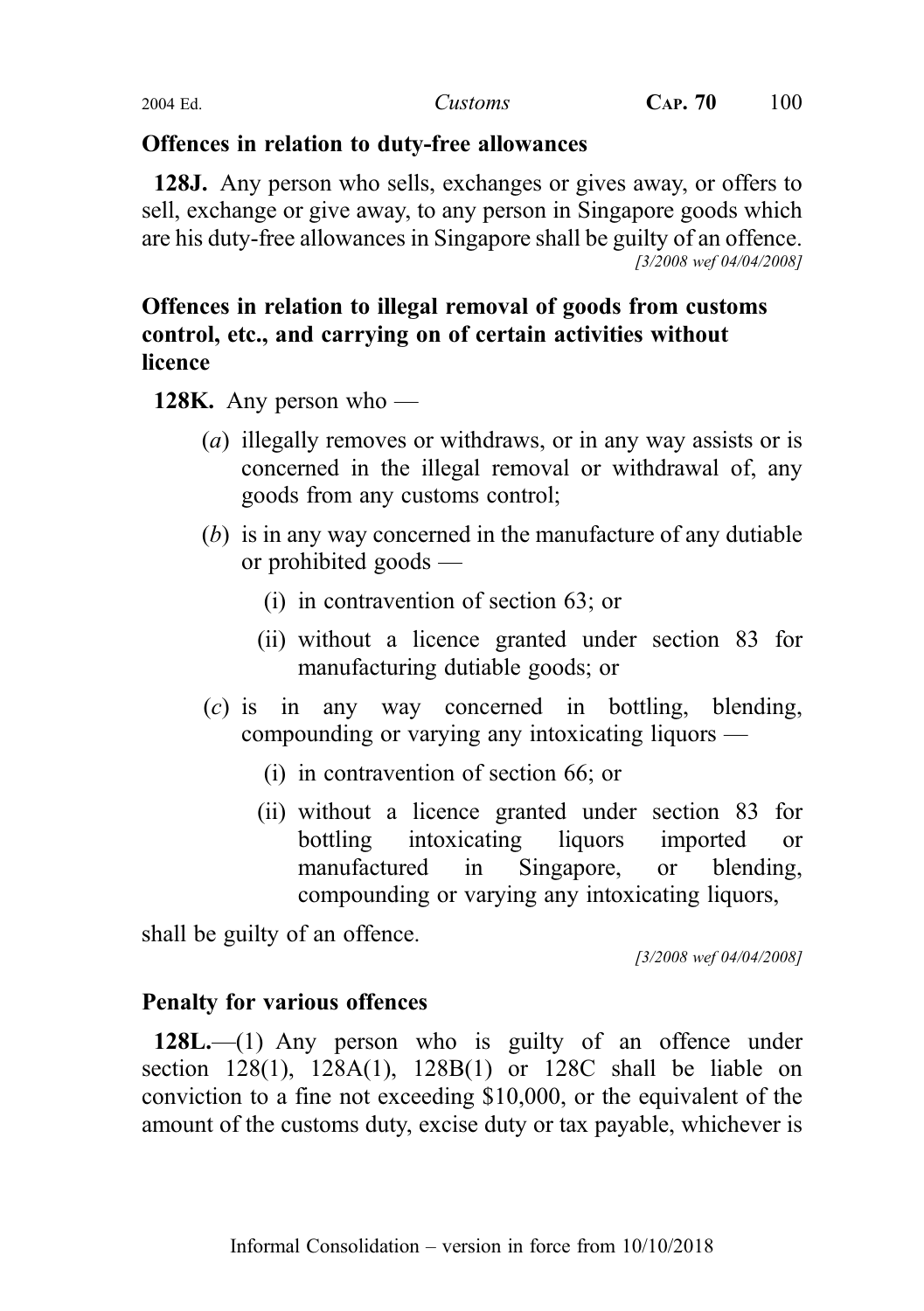the greater amount, or to imprisonment for a term not exceeding 12 months, or to both.

[3/2008 wef 04/04/2008]

(2) Subject to subsection (3), any person who is guilty of a specified offence shall be liable on conviction to a fine of —

(a) not less than 10 times the amount of the customs duty, excise duty or tax the payment of which would have been evaded by the commission of the offence or \$5,000, whichever is the lesser amount, subject to a minimum of \$1,000 where the specified offence involves goods consisting wholly or partly of relevant tobacco products; and

[Act 25 of 2011 wef 01/01/2012]

(b) not more than 20 times the amount of the customs duty, excise duty or tax the payment of which would have been so evaded or \$5,000, whichever is the greater amount,

except that where the amount of customs duty or excise duty cannot be ascertained, the penalty may amount to a fine not exceeding \$5,000, subject to a minimum of \$1,000 where the specified offence involves goods consisting wholly or partly of relevant tobacco products.

[3/2008 wef 04/04/2008]

[Act 25 of 2011 wef 01/01/2012]

(3) Any person who is convicted of any specified offence and who has been convicted on a previous occasion of —

- (a) that or any other specified offence; or
- (b) any offence under the repealed section 130(1) in force immediately before the date of commencement of the Customs (Amendment) Act 2008,

shall be liable on conviction to a fine referred to in subsection (2), or to imprisonment for a term not exceeding 2 years, or to both.

[3/2008 wef 04/04/2008]

(4) Any person who is guilty of any specified offence involving goods consisting wholly or partly of relevant tobacco products shall, if such tobacco products exceed 2 kilogrammes in weight, be liable on conviction —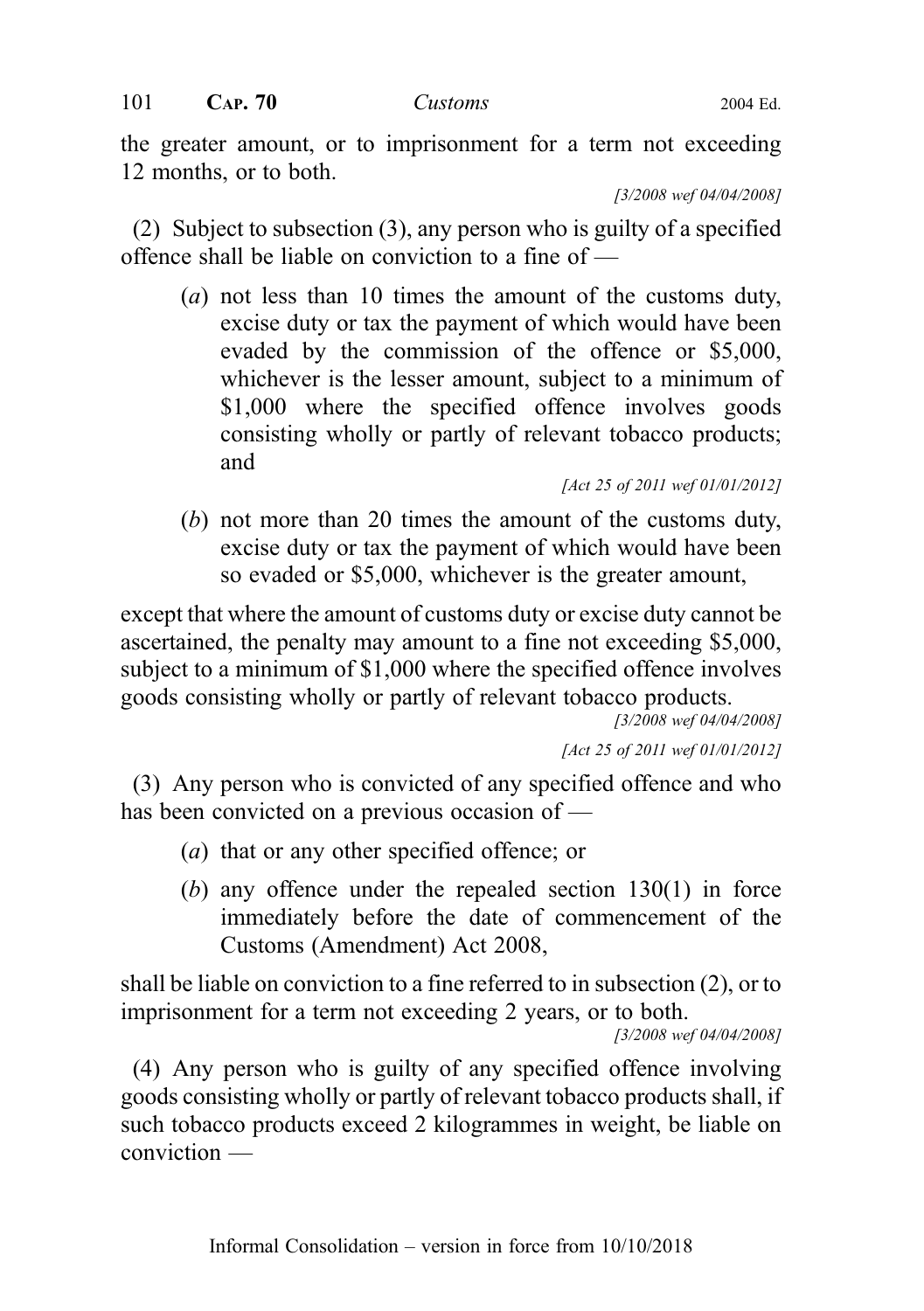- (*a*) to a fine of
	- (i) not less than 15 times the amount of the customs duty, excise duty or tax the payment of which would have been evaded by the commission of the offence, subject to a minimum of \$1,000; and

[Act 25 of 2011 wef 01/01/2012]

(ii) not more than 20 times the amount of the customs duty, excise duty or tax the payment of which would have been so evaded or \$10,000, whichever is the greater amount; or

(b) to imprisonment for a term not exceeding 3 years,

or to both.

[3/2008 wef 04/04/2008]

(5) Where any person is convicted of a specified offence committed by him on or after the date of commencement of section  $17(d)$  of the Customs (Amendment) Act 2011 involving goods consisting wholly or partly of relevant tobacco products and he has been convicted on a previous occasion of —

- (a) that or any other specified offence involving such goods; or
- (b) any offence under the repealed section 130(1) in force immediately before 4th April 2008 involving such goods,

then he shall be liable to —

- $(i)$  a fine of
	- (A) not less than 30 times the amount of the customs duty, excise duty or tax the payment of which would have been evaded by the commission of the firstmentioned specified offence, subject to a minimum of \$2,000; and
	- (B) not more than 40 times the amount of the customs duty, excise duty or tax the payment of which would have been so evaded or \$20,000, whichever is the greater amount; or
- (ii) imprisonment for a term not exceeding 6 years,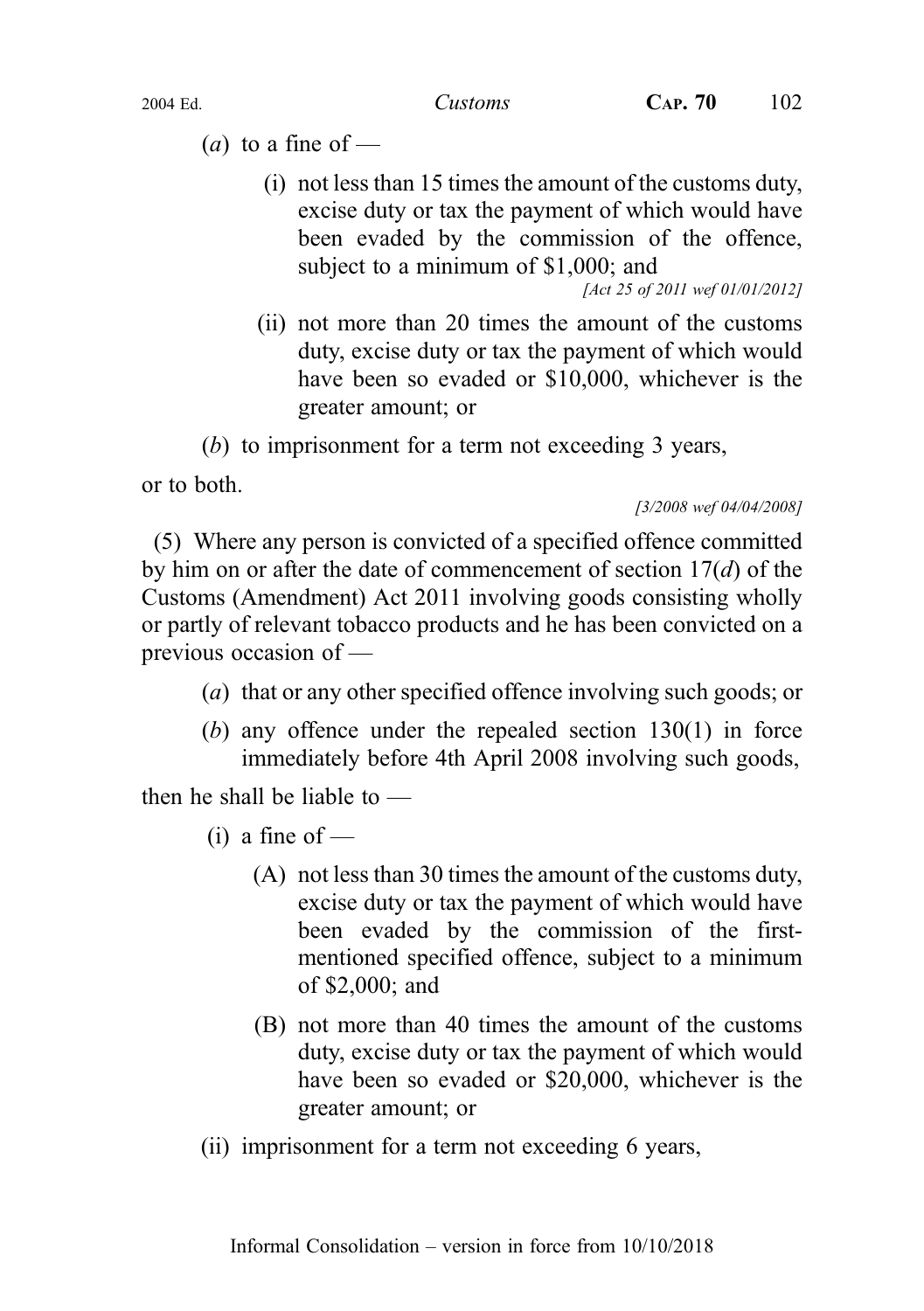or to both.

[Act 25 of 2011 wef 01/01/2012]

(5A) Notwithstanding subsection (5), where any person is convicted of a specified offence committed by him on or after the date of commencement of section  $17(d)$  of the Customs (Amendment) Act 2011 involving goods consisting wholly or partly of relevant tobacco products exceeding 2 kilogrammes in weight and he has been convicted on a previous occasion of —

- (a) that or any other specified offence involving goods consisting wholly or partly of relevant tobacco products exceeding 2 kilogrammes in weight; or
- (b) any offence under the repealed section 130(1) in force immediately before 4th April 2008 involving goods consisting wholly or partly of relevant tobacco products exceeding 2 kilogrammes in weight,

then he shall be punished with —

- $(i)$  a fine of
	- (A) not less than 30 times the amount of the customs duty, excise duty or tax the payment of which would have been evaded by the commission of the firstmentioned specified offence, subject to a minimum of \$2,000; and
	- (B) not more than 40 times the amount of the customs duty, excise duty or tax the payment of which would have been so evaded or \$20,000, whichever is the greater amount; and

(ii) imprisonment for a term not exceeding 6 years.

[Act 25 of 2011 wef 01/01/2012]

(6) In any prosecution against a person for committing, attempting or abetting an offence under sections 128D to 128K, any dutiable, uncustomed or prohibited goods shall be deemed to be dutiable, uncustomed or prohibited goods to the knowledge of the person, unless the contrary is proved by the person.

[3/2008 wef 04/04/2008]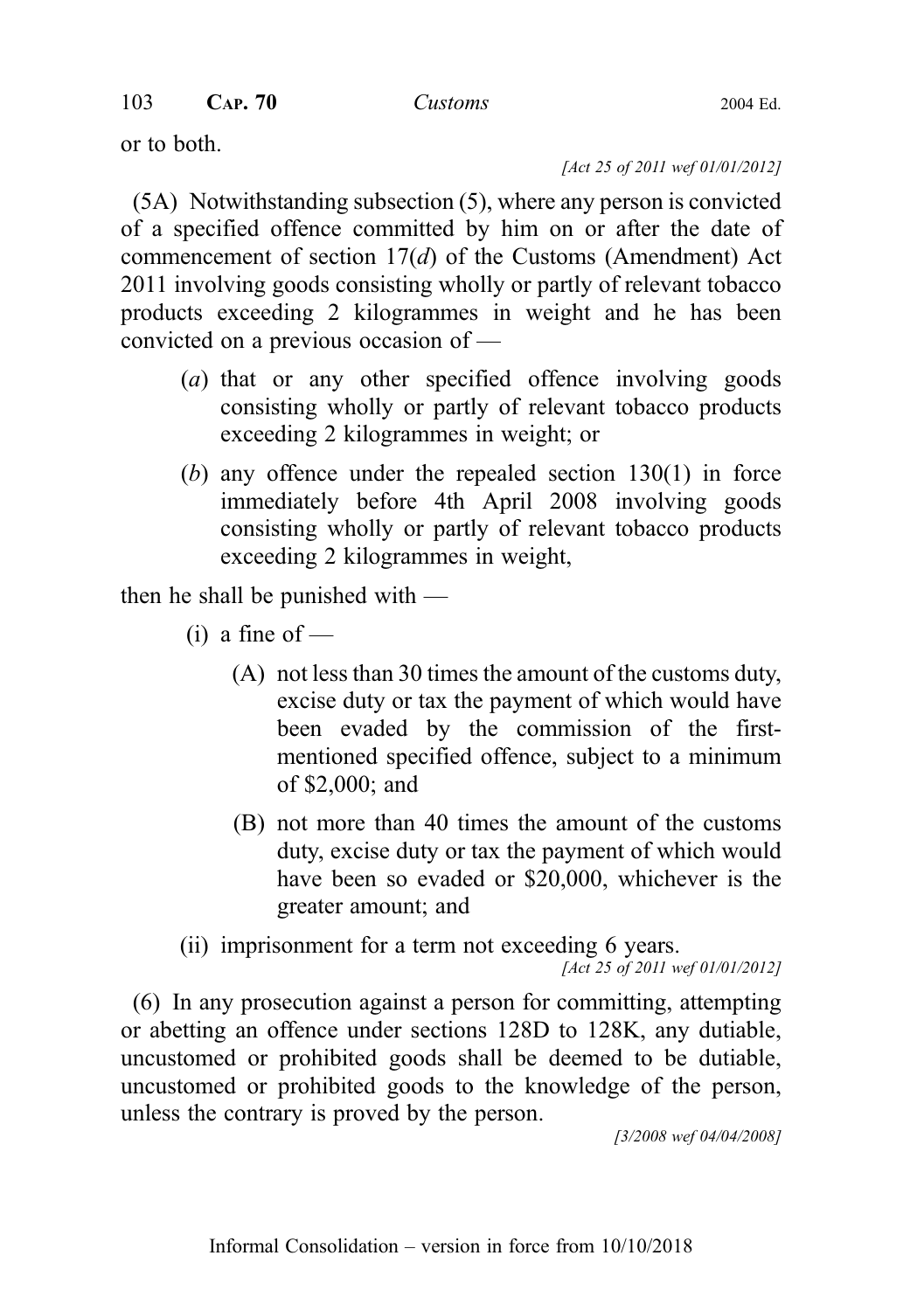$(7)$  In this section —

"relevant tobacco products" means any cigarette, cigar, cheroot or cigarillo or any other form of tobacco including —

- (a) any mixture containing tobacco; and
- (b) any tobacco substitute which is capable of being smoked;

"specified offence" means an offence under section 128D, 128E, 128F, 128G, 128H, 128I, 128J or 128K.

[3/2008 wef 04/04/2008]

## Penalty on refusing to answer questions or on giving false information or false document

129.—(1) Any person who, being required by this Act to answer any question put to him by any proper officer of customs, or to give any information or produce any document which may reasonably be required of him by the officer and which it is in his power to give —

- (a) refuses to answer the question or does not truly answer the question;
- (b) refuses to give such information or produce such document; or
- (c) furnishes as true information or document which he knows or has reason to believe to be false,

shall be guilty of an offence and shall be liable on conviction to a fine not exceeding \$5,000 or to imprisonment for a term not exceeding 12 months or to both.

[23/93; 24/96]

(2) When any such answer or any such information or any such document is proved to be untrue or incorrect in whole or in part, it shall be no defence to allege that such answer or such information or such document or any part thereof was made or furnished or produced inadvertently or without criminal or fraudulent intent, or was misinterpreted or not fully interpreted by an interpreter provided by the informant.

[24/96]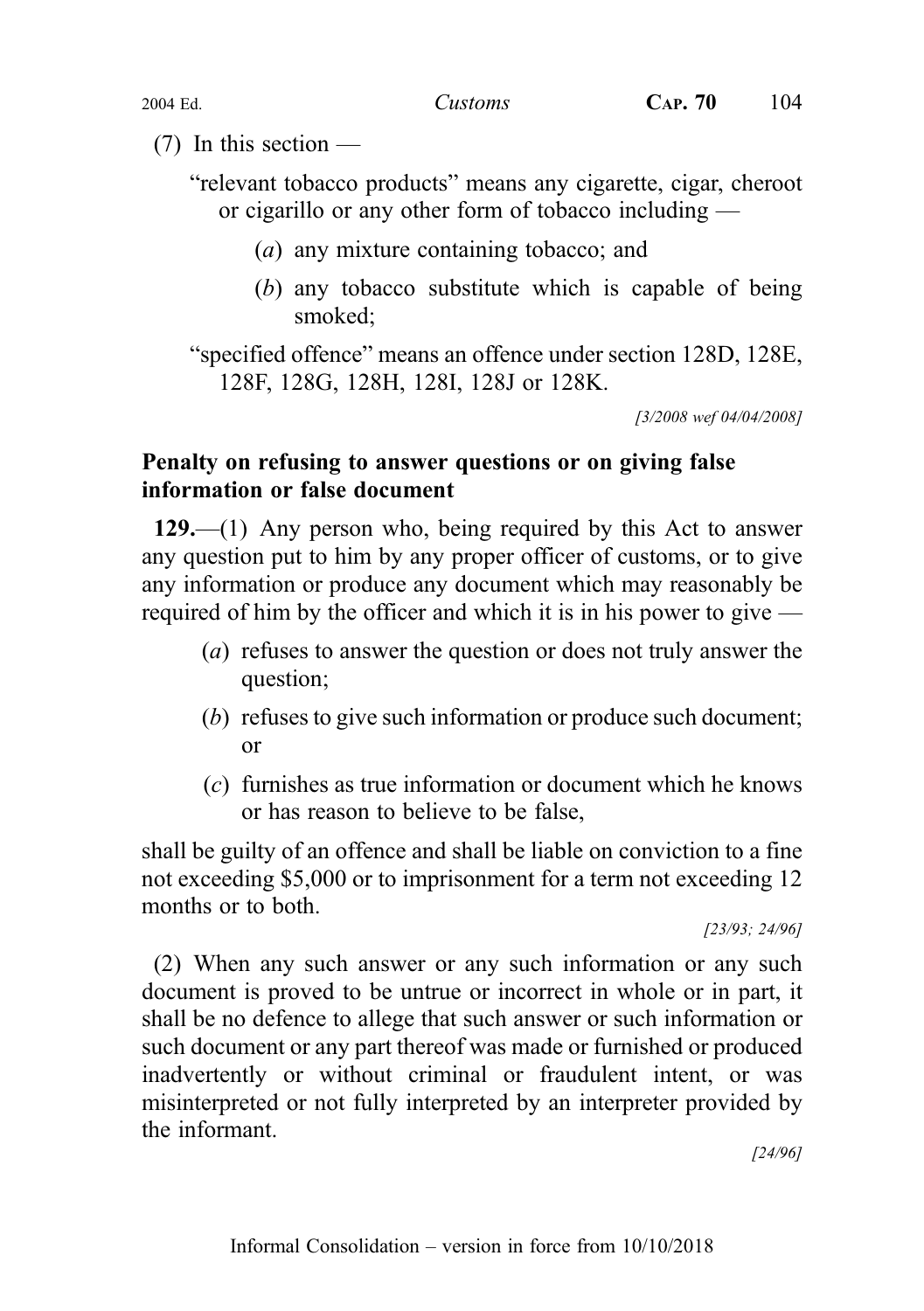(3) Nothing in this section shall oblige a person to answer any question which would have a tendency to expose him to a criminal charge or to a penalty or forfeiture.

130. [Repealed by Act 3/2008 wef 04/04/2008]

# Evading duty by unauthorised modification of computer program or data

131.—(1) Any person who, without the authority of the Director-General —

- (a) destroys, damages, erases or otherwise manipulates data stored in, or used in connection with, a computer;
- (b) introduces into, or records or stores in, a computer by any means data for the purpose of —
	- (i) destroying, damaging, erasing or altering other data stored in that computer; or
	- (ii) interfering with, interrupting or obstructing the lawful use of, that computer or the data stored in that computer; or
- (c) otherwise uses a computer,

the purpose or effect of which is to reduce, avoid or evade any liability to customs duty, excise duty or tax imposed or which would otherwise have been imposed by this Act, or to defeat any provision of this Act, shall be guilty of an offence and shall be liable —

- (i) on the first conviction to a fine of not less than 10 times the amount of the customs duty, excise duty or tax or \$5,000 whichever is the lesser amount, and of not more than 20 times the amount of the customs duty, excise duty or tax or \$5,000 whichever is the greater and where the amount of customs duty or excise duty cannot be ascertained, the penalty shall be a fine not exceeding \$5,000; and
- (ii) on the second or subsequent conviction to the fine mentioned in sub‑paragraph (i) or to imprisonment for a term not exceeding 2 years or to both.

[24/96; 33/2000]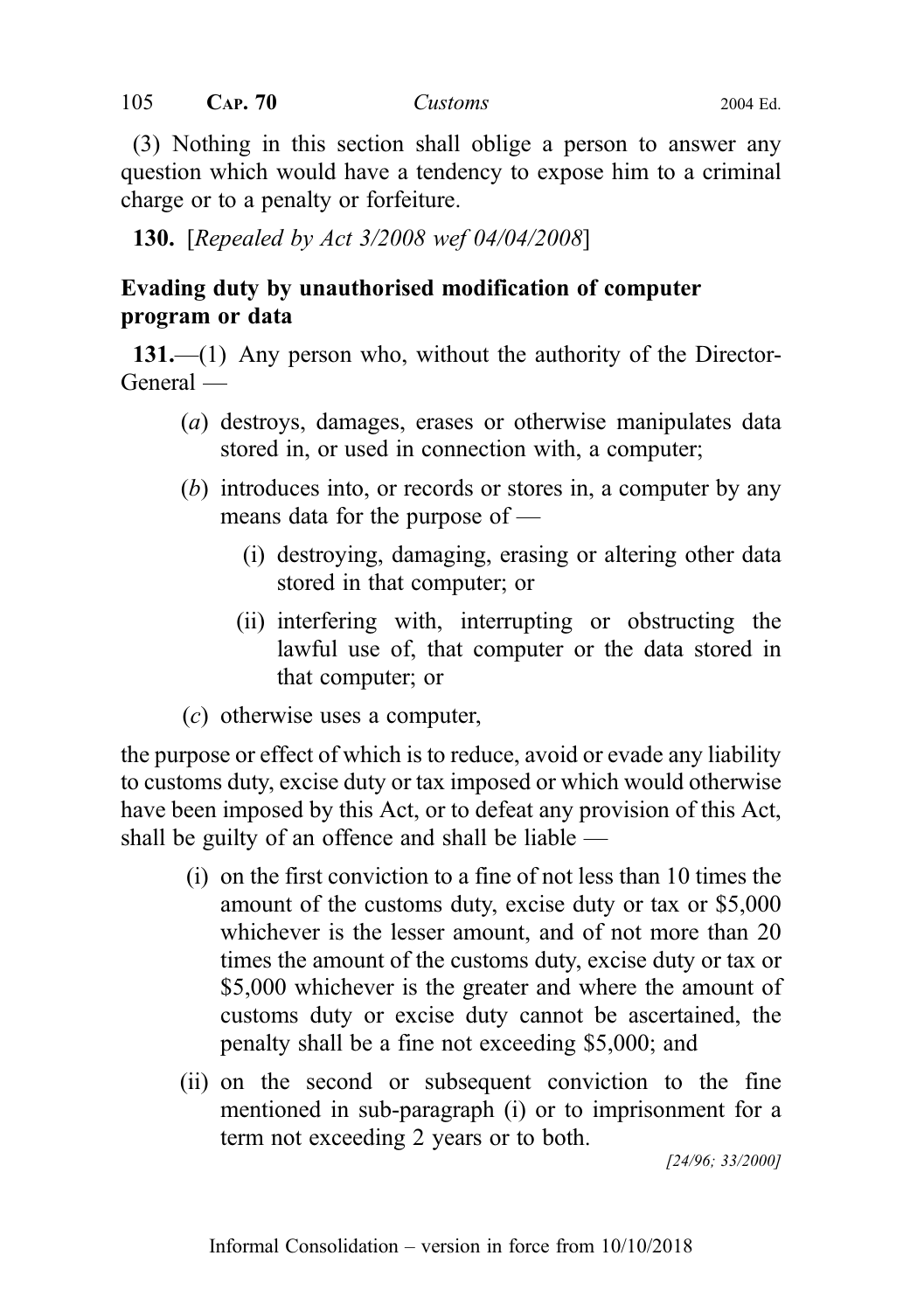(2) In subsection (1), "data" includes any computer program or part of a computer program being a program, whether or not approved by the Director-General, for use in relation to the computer service established under section 86.

> [130A [24/96]

# Knowingly advancing or furnishing money for business comprising sale, purchase, etc., of uncustomed goods

132. Any person who knowingly advances or furnishes money for the purpose of establishing or conducting any business comprising the sale, purchase, hire, receiving, concealment, disposal or dealing of uncustomed goods shall be guilty of an offence and shall be liable on conviction to a fine of not less than \$100,000 and not more than \$1 million and shall also be liable to imprisonment for a term not exceeding 6 years.

> [130B [24/96]

# Penalty for adding deleterious substances to intoxicating liquor, or storing, keeping, etc., such liquor

133.—(1) Any person who —

- (a) is in any way concerned in adding deleterious substances to any intoxicating liquor for consumption or for sale; or
- (b) stores, keeps or has in his possession any intoxicating liquor to which has been added deleterious substances,

shall be guilty of an offence and shall be liable on conviction to a fine not exceeding \$10,000 or to imprisonment for a term not exceeding 2 years or to both.

(2) The owner or occupier of any premises upon which any intoxicating liquor to which has been added deleterious substances is found or which has been used for the sale of such intoxicating liquor shall be deemed, until the contrary is proved, to have knowingly kept, used or permitted the use of the premises for such purposes.

(3) In any prosecution against a person for committing, attempting to commit or abetting an offence under this section, any intoxicating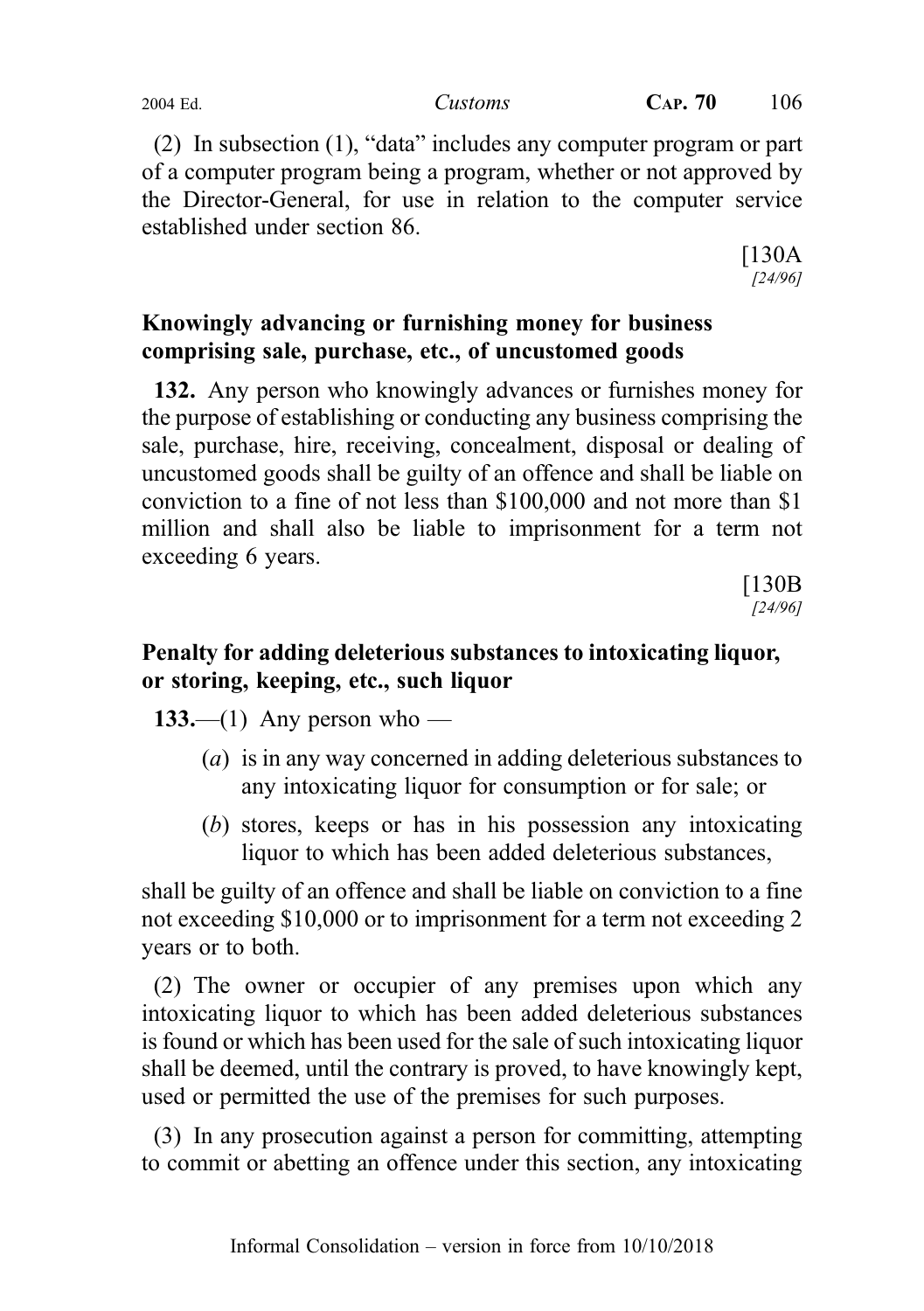107 **CAP. 70** *Customs* 2004 Ed.

liquor to which has been added deleterious substances shall be deemed to have been so added with the knowledge of the person unless the contrary is proved by him.

[131

### Offence in connection with claims for drawback

134. If any person obtains, attempts to obtain or abets in obtaining, or does anything whereby there might be obtained by any person, any amount by way of drawback of any duty in respect of any goods which is not lawfully payable or allowable in respect thereof or which is greater than the amount so payable or allowable, he shall be guilty of an offence and shall be liable on conviction to a fine of 3 times the value of the goods or \$5,000, whichever is the greater.

[132

#### Penalty for possession of a still, etc.

135. Every person other than a person licensed under —

- (a) section 63(1), or section 83(3) for manufacturing dutiable goods, who knowingly keeps or has in his possession any still, utensil, apparatus, equipment or machinery for the manufacture of any dutiable goods; or
- (b) section 66(1), or section 83(3) for bottling intoxicating liquors imported or manufactured in Singapore, or blending, compounding or varying any intoxicating liquors, who knowingly keeps or has in his possession any utensil, apparatus, material or ingredient for bottling, blending, compounding or varying intoxicating liquor,

shall be guilty of an offence and shall be liable on conviction to a fine not exceeding \$5,000 or to imprisonment for a term not exceeding 18 months or to both.

> [133 [4/2003] [3/2008 wef 04/04/2008]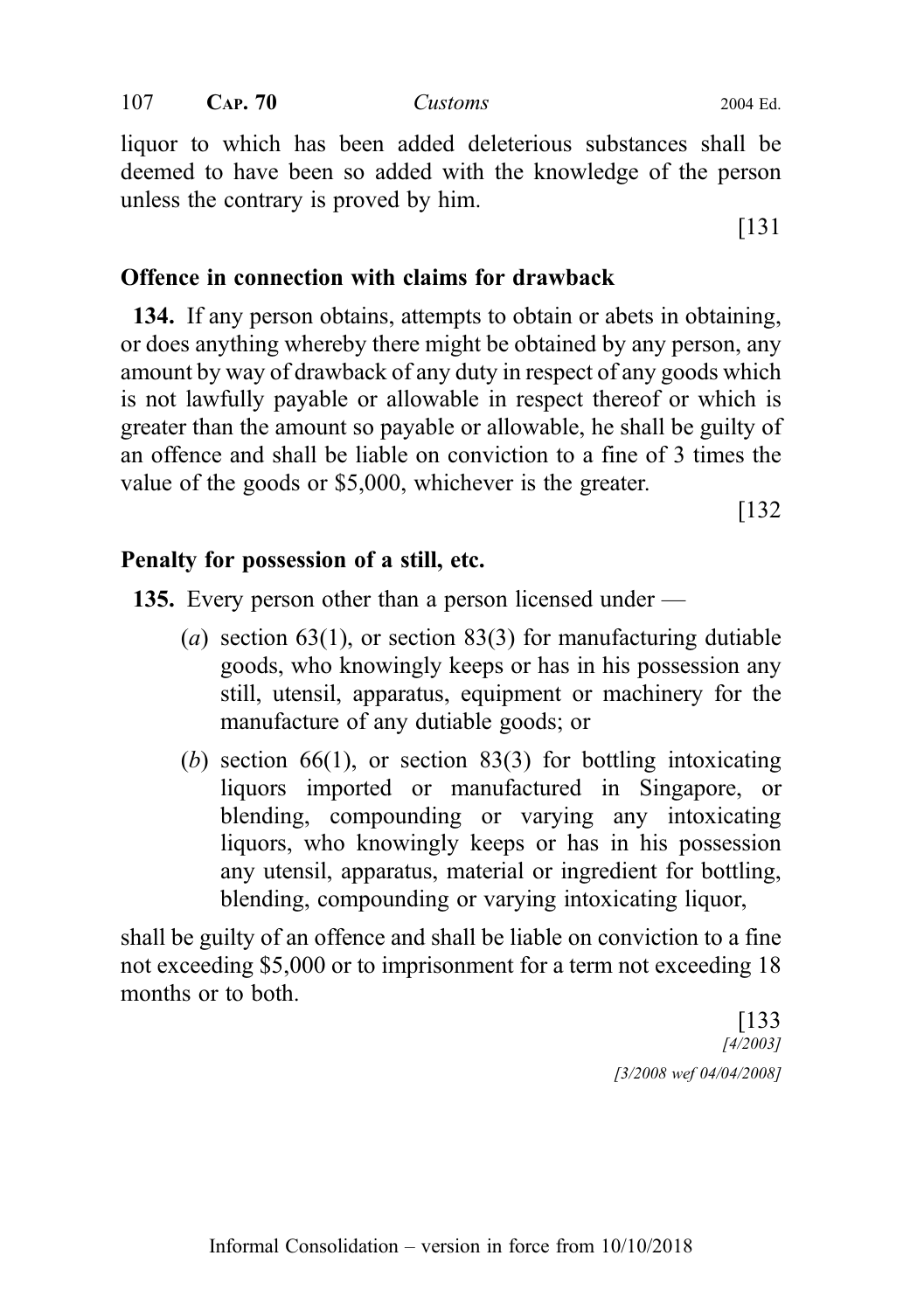## Motor vehicle leaving Singapore without prescribed amount of motor fuel

136.—(1) Except with the written permission of the Director-General, any person, being in charge of a motor vehicle registered under the Road Traffic Act (Cap. 276), who leaves or attempts to leave Singapore in that motor vehicle or with that motor vehicle in a vessel without such minimum amount of motor fuel in such of its fuel supply tanks as the Minister may by order prescribe\* shall be guilty of an offence and shall be liable on conviction to a fine not exceeding \$500. [19/89; 12/91; 23/93]

[Act 25 of 2011 wef 01/01/2012]

- (2) For the purposes of subsection  $(1)$ 
	- (a) where a motor vehicle is driven past the Customs gantry before the departure bay of the Immigration Checkpoint at any prescribed place, the person in charge of that motor vehicle shall be presumed, until the contrary is proved, to have attempted to leave Singapore in that motor vehicle or with that motor vehicle in a vessel, as the case may be;
	- (b) where a motor vehicle is fitted with an instrument or gauge which indicates or measures the amount of motor fuel in any fuel supply tank of the motor vehicle, the indication or measurement on that instrument or gauge shall, until the contrary is proved, be evidence of the amount of motor fuel in that fuel supply tank;

[Act 25 of 2011 wef 01/01/2012]

(c) the proper officer of customs may measure or otherwise ascertain the quantity of motor fuel carried in a fuel supply tank of any motor vehicle registered under the Road Traffic Act.

> [136A [23/93; 4/2003] [Act 25 of 2011 wef 01/01/2012]

<sup>\*</sup>The minimum amount of motor spirit in the fuel supply tank of a motor vehicle referred to in section 136(1) shall be three-quarters of the total capacity of the fuel supply tank. See O 6, Cap. 70 with effect from 4th February 1991.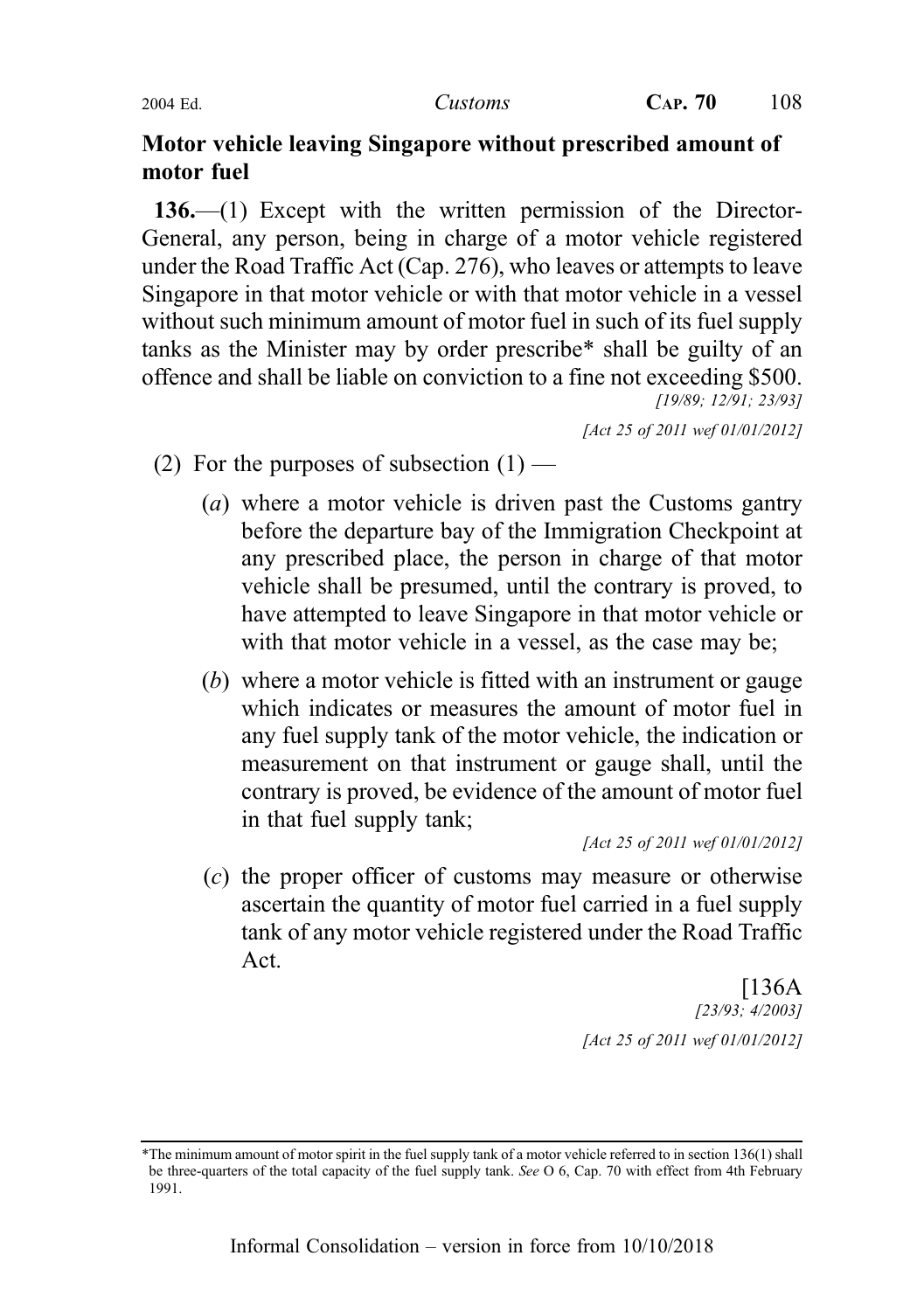## Penalty for assaulting or obstructing officers of customs, rescuing goods, resisting arrest and escaping from custody

## 137. Any person who —

- (a) assaults, abuses or obstructs any officer of customs or other public servant or any person acting in his aid or assistance, or duly employed for the prevention of offences under this Act in the execution of his duty or in the due seizing of any goods liable to seizure under this Act;
- (b) rescues or endeavours to rescue, or causes to be rescued, anything which has been duly seized;
- (c) before or after any seizure, staves, breaks or otherwise destroys any package or goods to prevent the seizure thereof or the securing of the same; or
- (d) intentionally offers any resistance or illegal obstruction to the lawful apprehension of himself or of any other person, or escapes or attempts to escape from any custody in which he is lawfully detained, or rescues or attempts to rescue any other person from any custody in which that person is lawfully detained,

shall be guilty of an offence and shall be liable  $-$ 

- (i) on conviction to a fine not exceeding \$10,000 or to imprisonment for a term not exceeding 18 months or to both; and
- (ii) in the case of a second or subsequent conviction to a fine not exceeding \$20,000 and to imprisonment for a term not exceeding 3 years.

[23/93; 24/96]

## Penalty for offering or receiving bribes

138.—(1) If any officer of customs or other person duly employed by the Singapore Customs —

(a) makes any collusive seizure or delivers up or makes any agreement to deliver up or not to seize any vessel or aircraft or other means of conveyance, or any goods liable to seizure;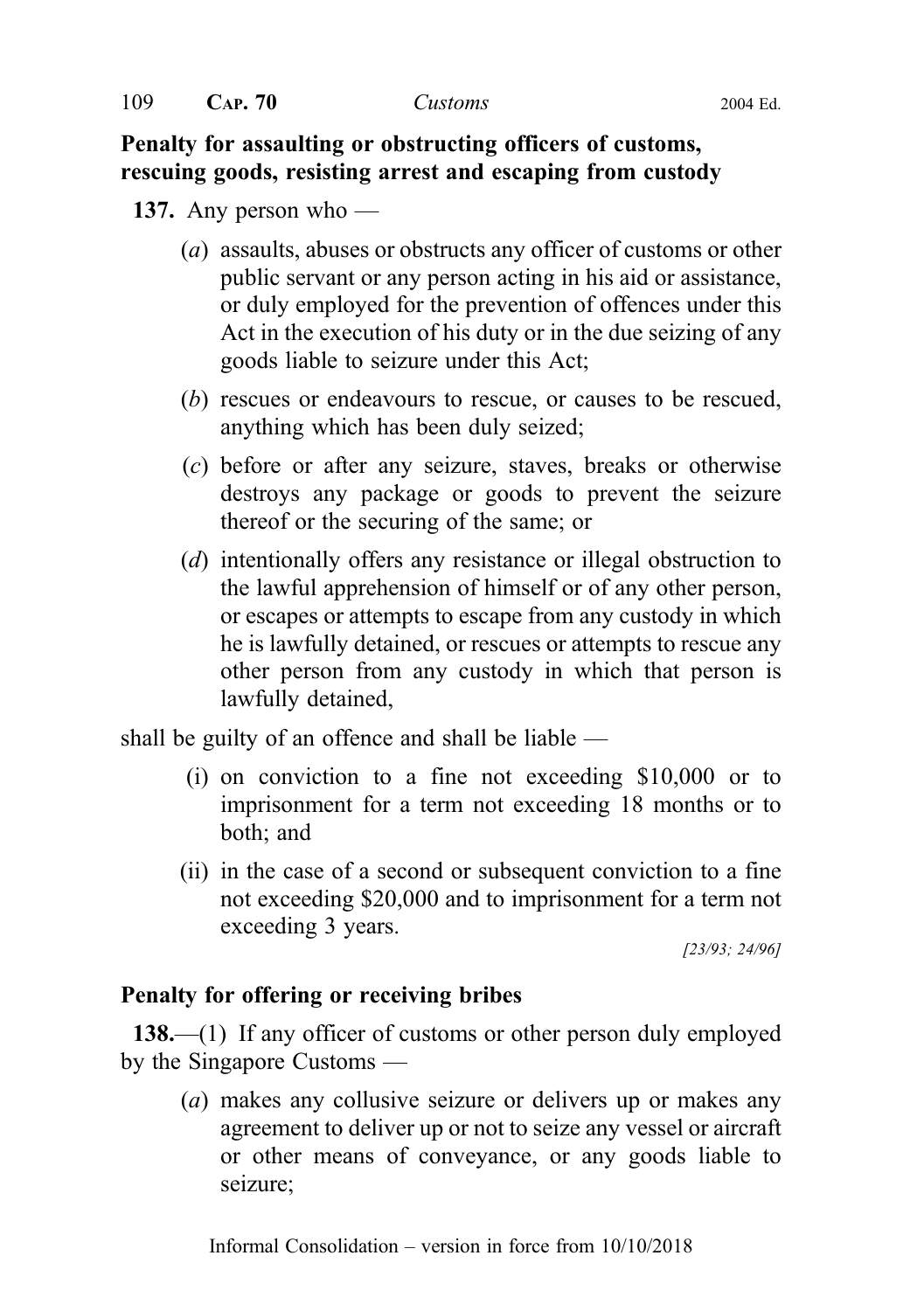- (b) accepts, agrees to accept, or attempts to obtain, any bribe, gratuity, recompense or reward for the neglect or nonperformance of his duty; or
- (c) conspires or connives with any person to import or export or is in any way concerned in the importation or exportation of any dutiable goods for the purpose of seizing any vessel, aircraft or conveyance or any goods and obtaining any reward for such seizure or otherwise,

the officer or person shall be guilty of an offence and shall be liable on conviction to a fine not exceeding \$5,000 or to imprisonment for a term not exceeding 3 years or to both, and shall be interdicted from holding office in the public service of the Government.

[4/2003]

(2) Any person who gives or offers or promises to give or procures to be given any bribe, gratuity, recompense or reward to, or makes any collusive agreement with, any officer of customs or other person duly employed by the Singapore Customs to induce him in any way to neglect his duty or to do, conceal or connive at any act whereby any of the provisions of any other law relating to imports or to exports may be evaded, shall be guilty as an abettor and so punishable under this Act.

(3) Any officer of customs or other person duly employed by the Singapore Customs who is found when on duty to have in his possession any moneys in contravention of any departmental regulations issued in writing shall be presumed, until the contrary is proved, to have received the moneys in contravention of subsection  $(1)(b)$ .

[4/2003]

(4) If any officer of customs has reasonable suspicion that another officer of customs junior in rank to him or any other person duly employed by the Singapore Customs has possession of any money received in contravention of subsection  $(1)(b)$ , he may search that officer or person.

[4/2003]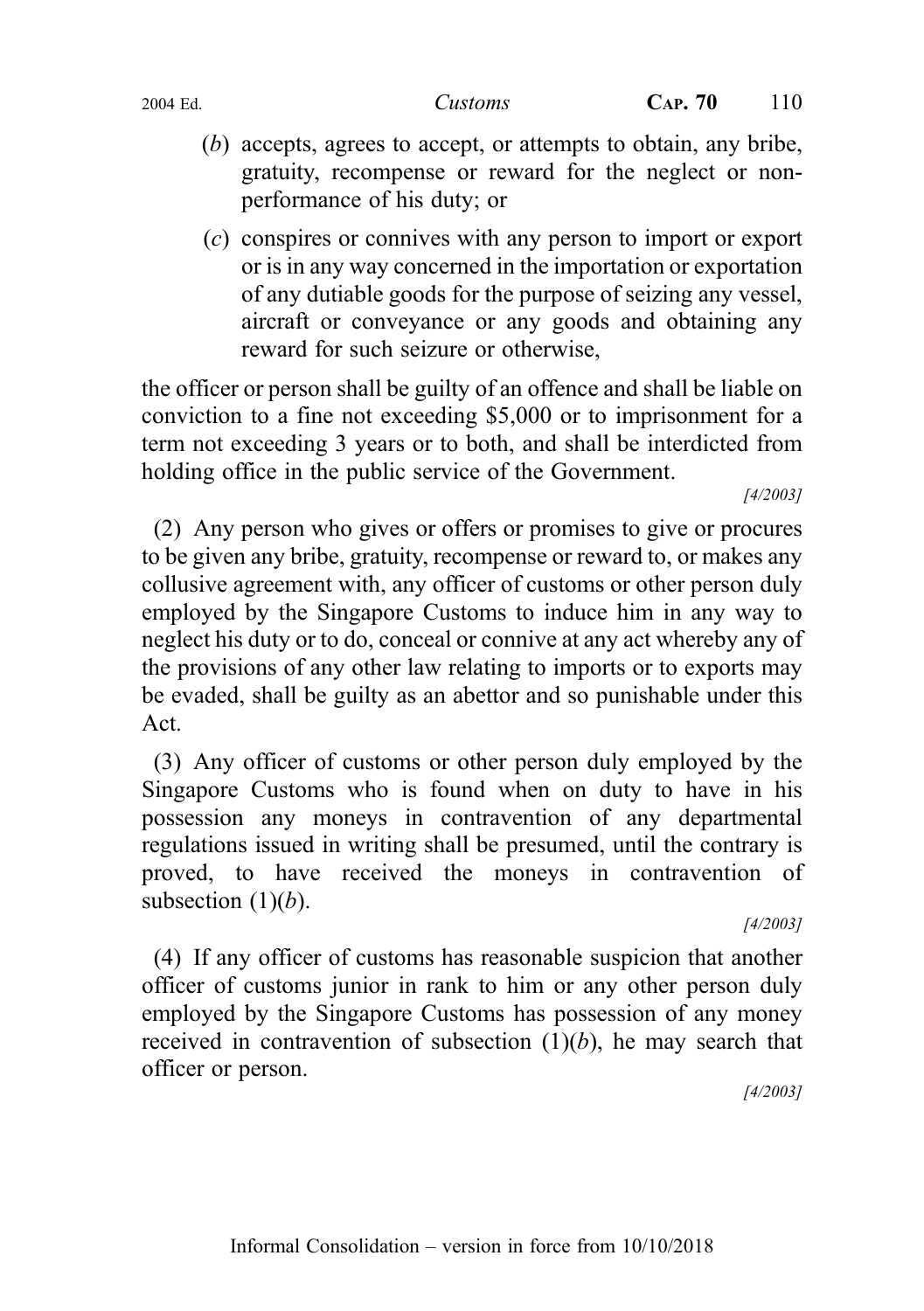# Penalty for offences not otherwise provided for

139. Every omission or neglect to comply with, and every act done or attempted to be done contrary to, the provisions of this Act, or any breach of the conditions and restrictions subject to, or upon which, any licence or permit is granted under this Act, shall be an offence and in respect of any such offence for which no penalty is expressly provided the offender shall be liable to a fine not exceeding \$5,000. [23/93]

## Attempts and abetments

140. Any person who attempts to commit any offence punishable under this Act, or abets the commission of the offence, shall be punished with the punishment provided for the offence.

[23/93; 24/96]

## Offences by bodies of persons and by agents and employees

141.—(1) Where an offence under this Act has been committed by a company, firm, society or other body of persons, any person who at the time of the commission of the offence was a director, manager, secretary or other similar officer or a partner of the company, firm, society or other body of persons or was purporting to act in that capacity shall be deemed to be guilty of that offence unless he proves that —

- (a) the offence was committed without his consent or connivance; and
- (b) he exercised all such diligence to prevent the commission of the offence as he ought to have exercised, having regard to the nature of his functions in that capacity and to all the circumstances.

[23/93; 24/96]

(2) Where any person would be liable under this Act to any punishment, penalty or forfeiture for any act, omission, neglect or default, he shall be liable to the same punishment, penalty or forfeiture for every such act, omission, neglect or default of any agent or employee, or of the employee of the agent if the act, omission, neglect or default was committed —

(a) by the employee in the course of his employment; or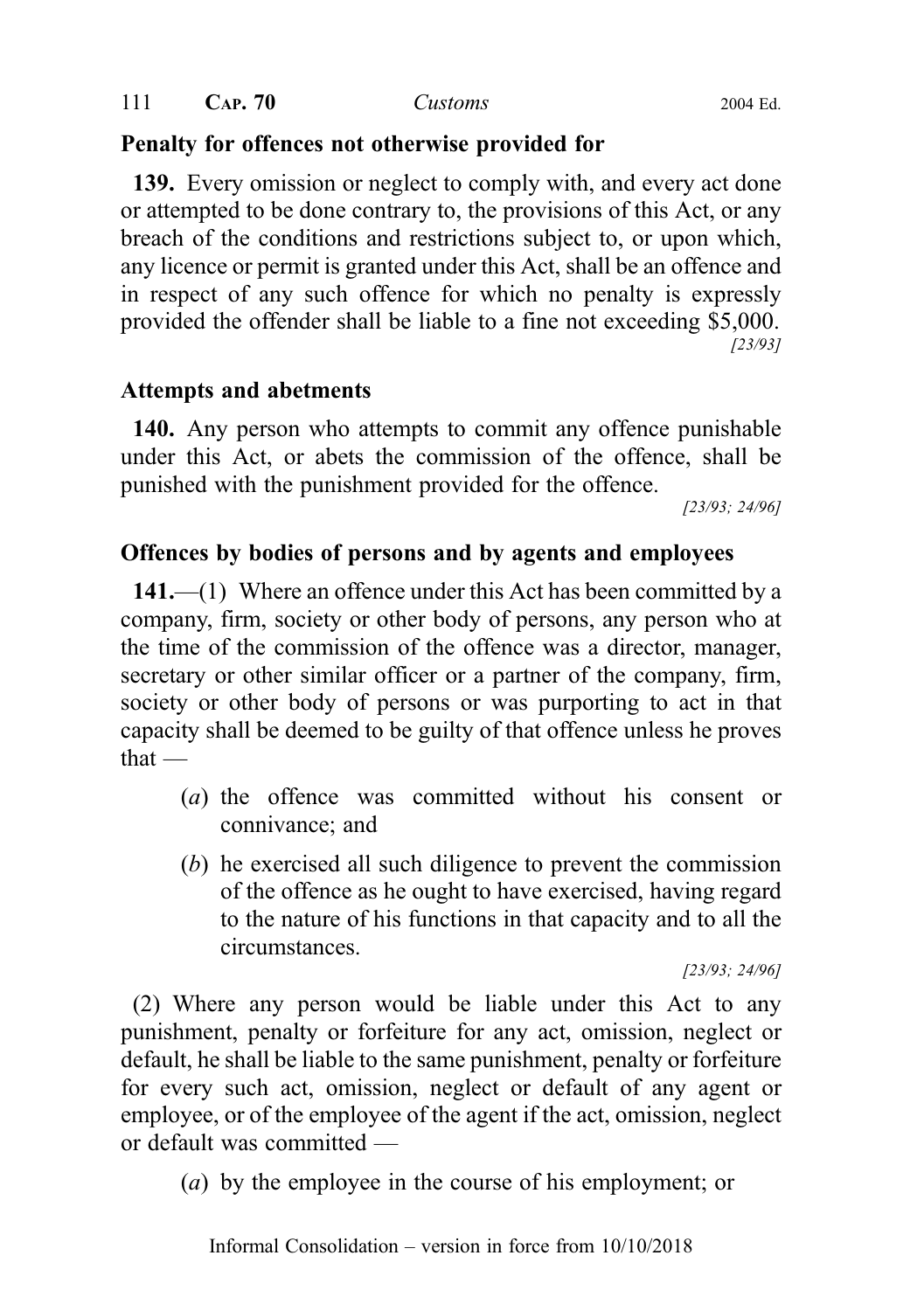(b) by the agent when acting on behalf of the person or by the employee of the agent when acting in the course of his employment in such circumstances that had the act, omission, neglect or default been committed by the agent his principal would have been liable under this section.

[23/93; 24/96]

## Action of officers no offence

142. Nothing done by an officer of the Government in the course of his duties shall be deemed to be an offence under this Act.

## PART XVI

## REGULATIONS

## Power to make regulations

143.—(1) The Minister may make regulations for carrying out the purposes and provisions of this Act and, in particular, may make regulation —

- (a) to regulate the powers and duties to be exercised and performed by officers of customs;
- (b) to provide for the ranks, uniforms, insignias or badges of rank, accoutrements and equipment of officers of customs;
- (c) to regulate the conduct of all matters relating to the collection of duties and taxes under this Act;
- (d) to prescribe customs offices and customs stations, either generally or for the separate and exclusive import, export and transhipment of goods by a particular person or class of persons;

[Act 18 of 2012 wef 19/12/2012]

- (e) to prescribe customs airports for the import, export and transhipment of dutiable goods by air, either generally or for the separate and exclusive import, export and transhipment by a particular person or class of persons; [Act 18 of 2012 wef 19/12/2012]
- (f) to specify the goods dutiable on import in respect of which drawback may be allowed on re-export as part or ingredient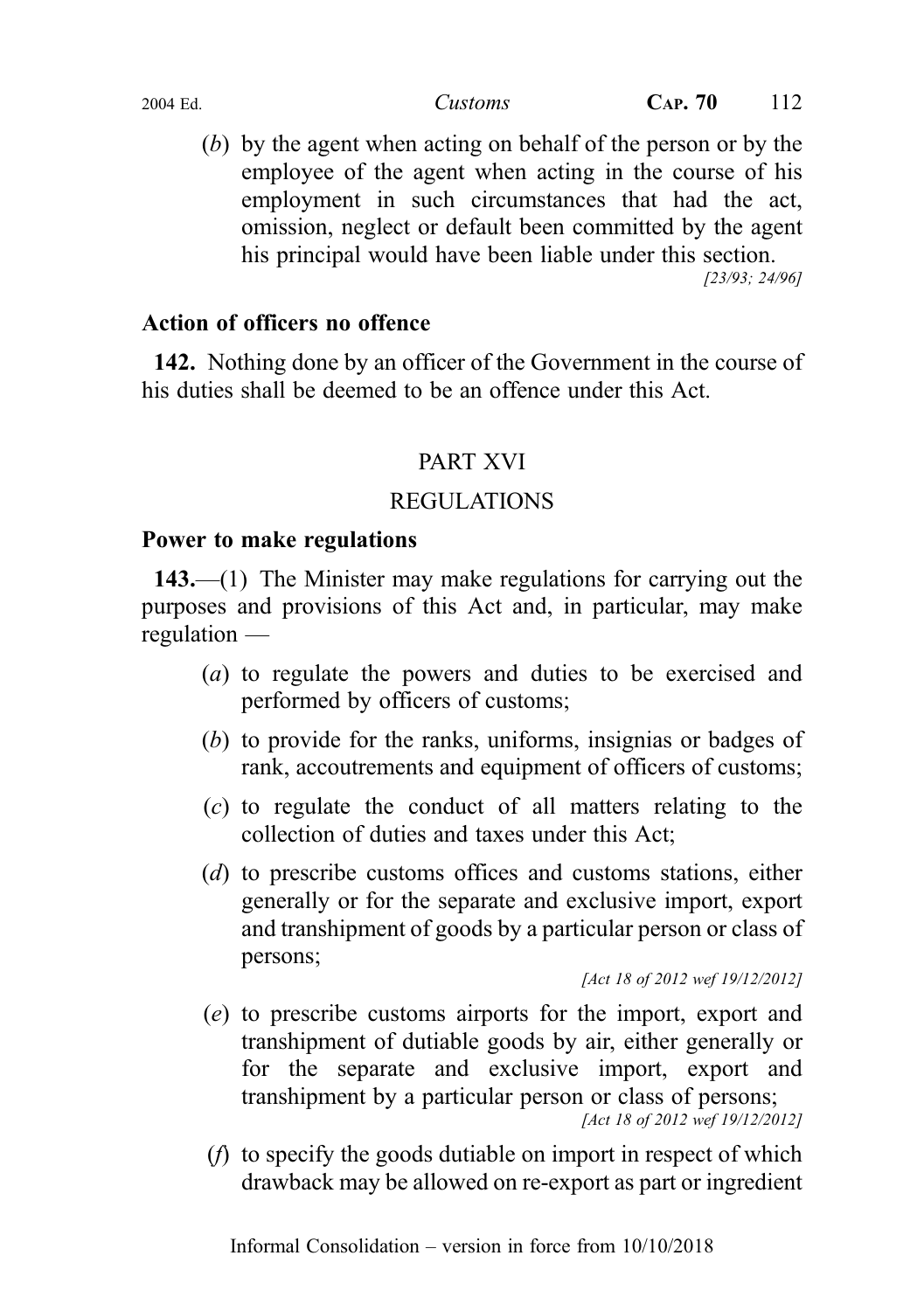of any goods manufactured in Singapore and to fix the rate of drawback thereon and to prohibit the payment of drawback upon the re-export of any specified goods or description of goods;

- (g) to prescribe the method of importing, exporting or removing any dutiable goods;
- (h) to prescribe the manner in which goods of a class dutiable on import may be transhipped;
- (ha) for the registration of any person making a declaration under this Act;

[Act 25 of 2011 wef 01/01/2012]

(hb) to provide for matters relating to the World Customs Organization SAFE Framework of Standards to Facilitate and Secure Global Trade or any other similar framework by any international body;

[Act 25 of 2011 wef 01/01/2012]

- (i) to prescribe the procedure relating to documentation, storage, movement, examination, sealing and security of containers and containerised cargoes;
- $(j)$  to prescribe the manner and method of payment of any duty payable or chargeable under this Act;
- $(k)$  to prescribe the days and times during which any customs office, customs station, Government warehouse, licensed warehouse or bottling warehouse may be open for business; [3/2008 wef 04/04/2008]
- (l) to regulate the deposit, custody and withdrawal of goods in and from Government warehouses, licensed warehouses and bottling warehouses and the management and control of the same;

[3/2008 wef 04/04/2008]

- (m) to prescribe the amount to be paid as warehouse rent on goods deposited in a Government warehouse;
- $(n)$  to prescribe the manner in which intoxicating liquor shall be denatured in a Government warehouse or licensed warehouse;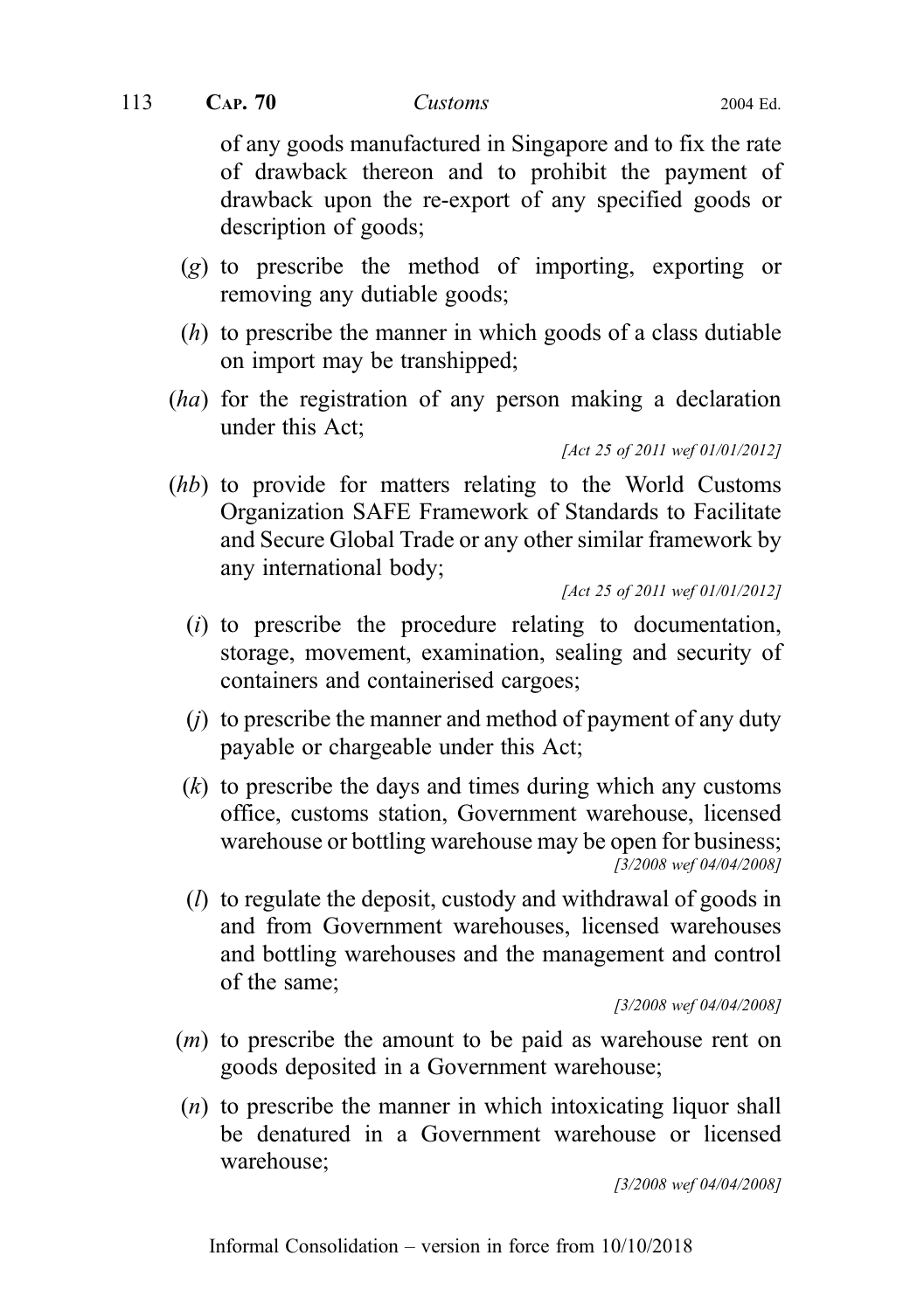- (o) to regulate the erection, inspection, supervision, management and control of distilleries, breweries or tobacco or other factories and the fittings, implements, machinery and apparatus maintained therein;
- $(p)$  to regulate the hours during which manufacture may or may not take place and during which goods may be removed from a distillery, brewery or tobacco or other factory;
- (q) to regulate the blending, compounding, varying and bottling of intoxicating liquors in bottling warehouses and to fix the fees to be paid for bottling dutiable intoxicating liquor;
- (r) to prescribe the books to be kept by licensees; [Act 5 of 2015 wef 01/04/2015]
- (s) to regulate the grant and transfer of licences; [Act 5 of 2015 wef 01/04/2015]
- (sa) to provide that no compensation may be given in the event of a suspension, withdrawal or surrender of a licence; [Act 25 of 2011 wef 01/01/2012]
- (sb) to prescribe the fees to be paid for any declaration, or any application for or grant of any licence, permit, authorisation, approval or registration, or for any other matter or thing done under this Act by officers of customs, and for any service rendered by officers of customs which is not required to be done under this Act, and to provide for the circumstances in which such fees or any part thereof may be refunded;

[Act 18 of 2012 wef 19/12/2012]

- $(t)$  to prescribe the rates of overtime fees to be paid when officers of customs are required to work beyond the ordinary hours prescribed and the conditions under which the overtime shall be permitted;
- (u) [Deleted by Act 5 of 2015 wef 01/04/2015]
- (v) [Deleted by Act 5 of 2015 wef  $01/04/2015$ ]
- (w) [Deleted by Act 18 of 2012 wef 19/12/2012]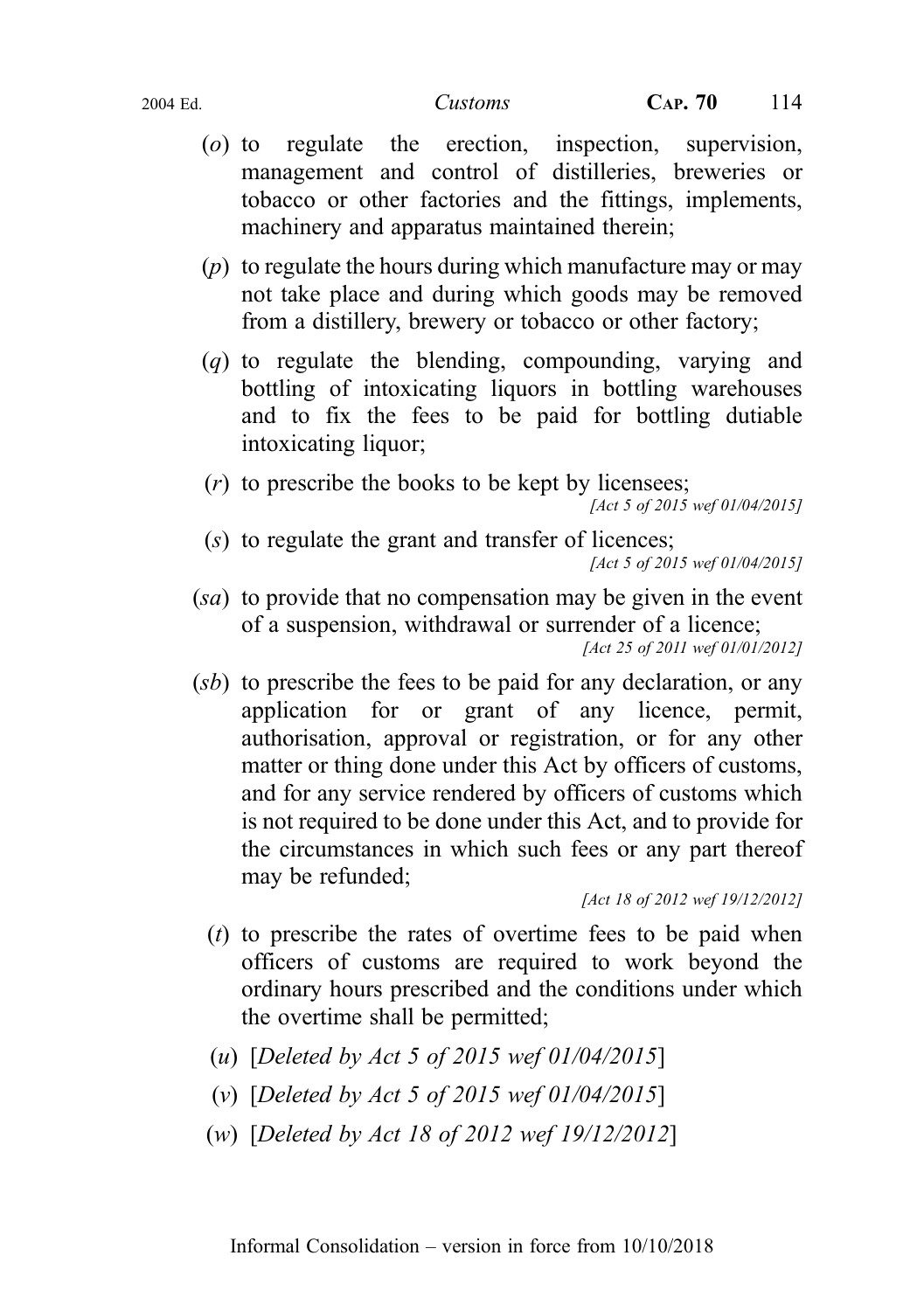| 115 | CAP.70 | Customs | 2004 Ed. |
|-----|--------|---------|----------|
|     |        |         |          |

- $(x)$  to prescribe the offences which may be compounded and the manner in which, and the officers of customs by whom, they may be compounded;
- (y) to prescribe penalties for any contravention or failure to comply with any of the provisions of the regulations made under this section except that no such penalty shall exceed the penalty prescribed under section 139; and
- (z) to prescribe anything which is to be or may be prescribed under the provisions of this Act.

[23/93; 24/96; 4/2003]

(2) All regulations and orders made under this Act shall be presented to Parliament as soon as possible after publication in the Gazette.

[23/93]

## References in written laws and documents

144. Insofar as is necessary for preserving the effect of any written law or document on or after 1st April 2003\* —

- (a) a reference therein to the Director-General of Customs and Excise shall be read as a reference to the Director-General of Customs; and
- (b) a reference therein to the Customs and Excise Department shall be read as a reference to the Singapore Customs.

[4/2003]

## THE SCHEDULE

Section 29

#### CUSTOMS RULINGS

#### Application for customs ruling

 $1.$ —(1) Subject to sub-paragraph (3), any person concerned in the importation of any goods may apply to the Director-General for a ruling on one or more of the following matters:

- (*a*) the classification of the goods;
- (b) the country of origin of the goods;

<sup>\*</sup>Date of commencement of the Customs (Amendment) Act 2003 (Act 4 of 2003).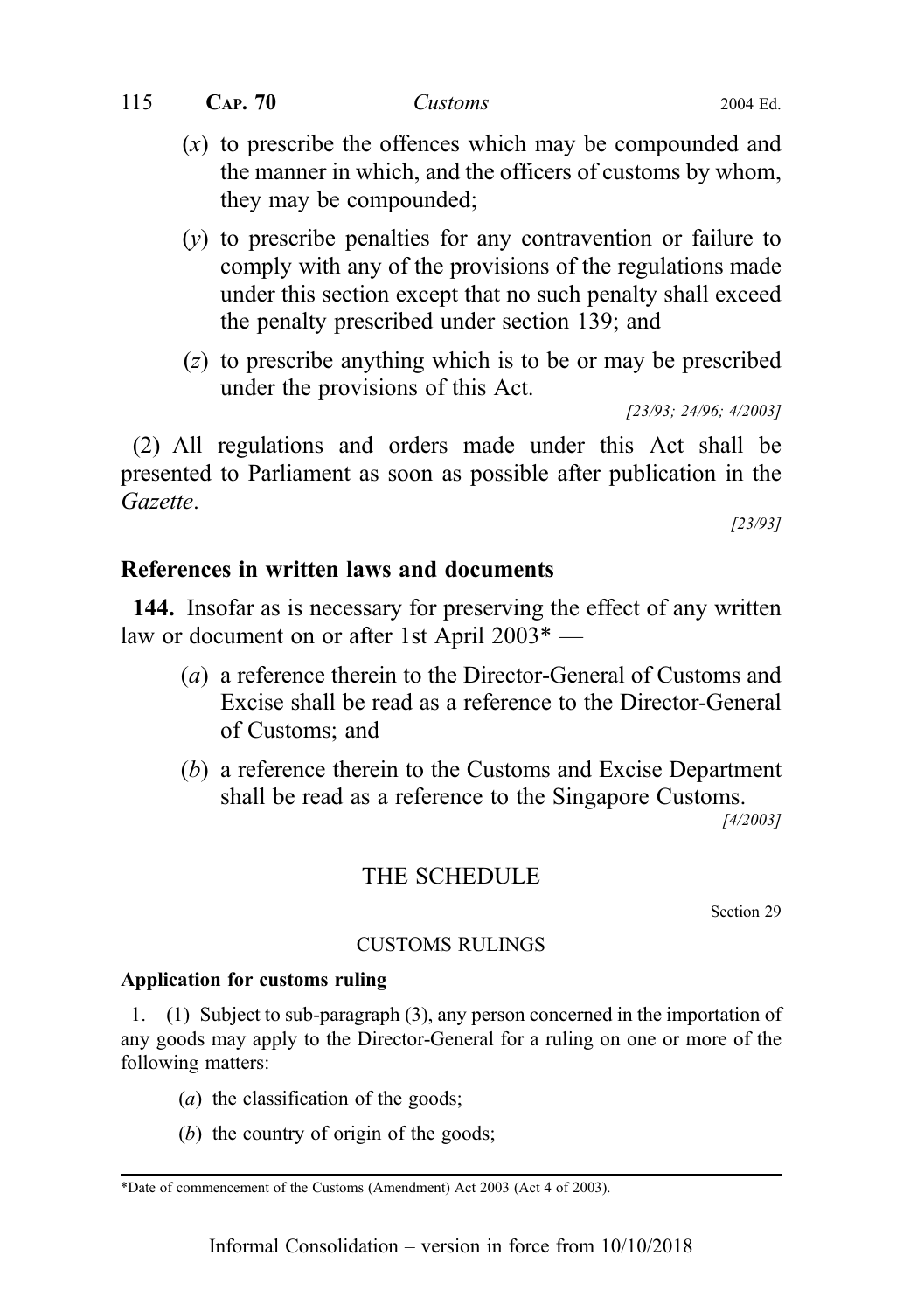(c) the application of a provision of the Customs (Valuation) Regulations (Rg 8) to the goods.

> [S 783/2010 wef 01/01/2011] [3/2008 wef 04/04/2008]

(2) Subject to sub‑paragraph (3), any person concerned in the local manufacture of any goods may apply to the Director-General for a ruling on one or more of the following matters:

- (*a*) the classification of the goods;
- (b) the application of a provision of the Customs (Valuation) Regulations to the goods.

[S 783/2010 wef 01/01/2011] [3/2008 wef 04/04/2008]

(3) Where any goods are the subject of any Free Trade Agreement to which Singapore is a party, and that Free Trade Agreement identifies the person who may apply for a ruling in relation to those goods, only that person may apply under sub-paragraph  $(1)$  or  $(2)$  for a ruling in relation to those goods.

[3/2008 wef 04/04/2008]

(4) An application for a ruling shall —

- (a) be made in such form as the Director-General may determine;
- (b) comply with the disclosure requirements of paragraph 4; and
- (c) be made at such time as the Director-General may determine.

[3/2008 wef 04/04/2008]

#### Director-General may decline to make ruling

 $2-$ (1) The Director-General may decline to make a ruling if  $-$ 

- (a) the application for the ruling would require the Director-General to determine any question of fact;
- (b) the Director-General considers that the correctness of the ruling would depend on the making of assumptions, whether in respect of a future event or any other matter;
- $(c)$  the application is frivolous or vexatious;
- (d) the matter on which the ruling is sought involves the interpretation of any foreign law; or

2004 Ed.  $\qquad \qquad \qquad \qquad \text{Customs} \qquad \qquad \text{CAP. 70} \qquad \qquad \text{116}$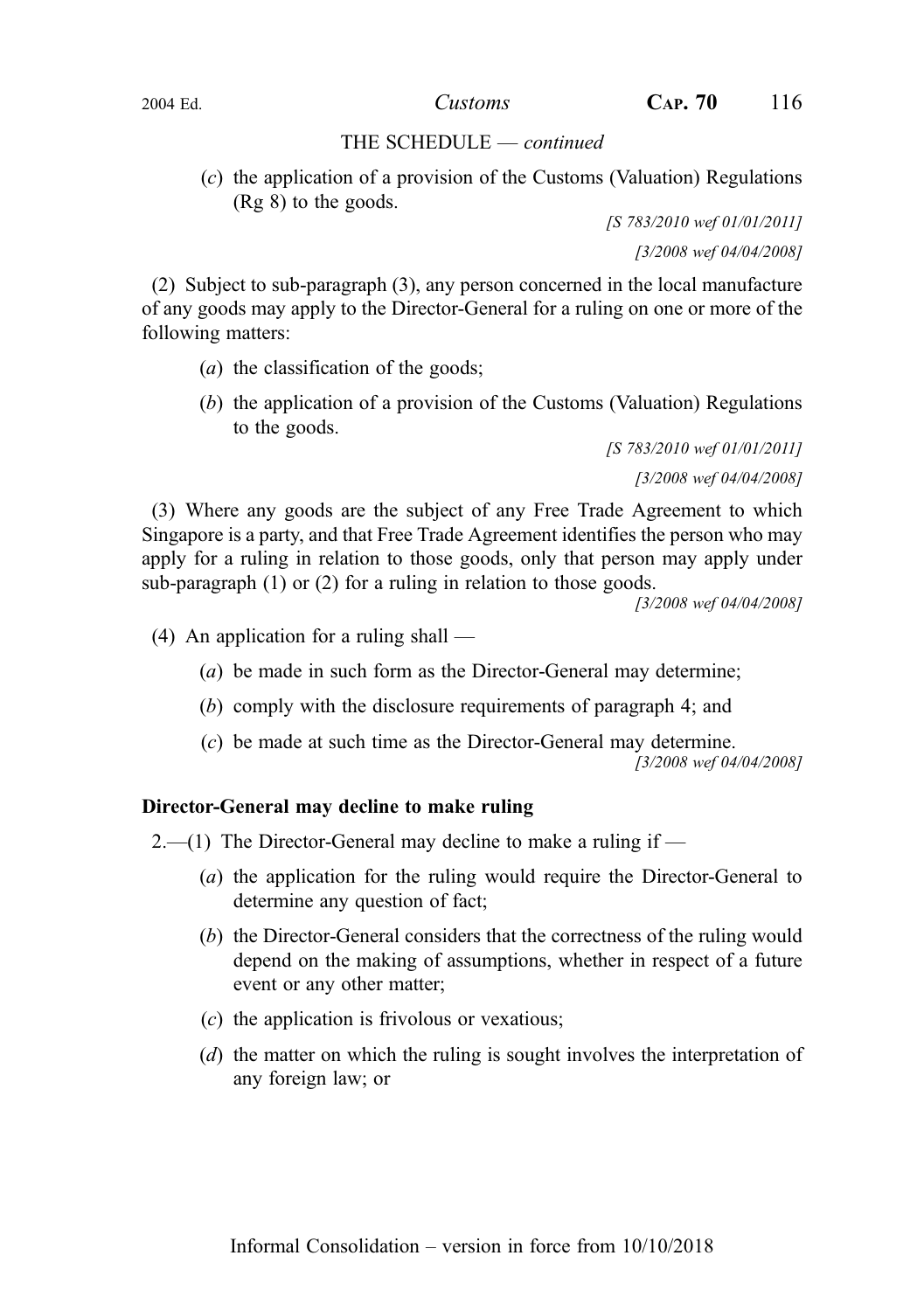(e) after the Director-General has requested further information —

- (i) the applicant fails to provide the information within the time specified by the Director-General for the provision of the information; or
- (ii) in the Director-General's opinion, the applicant has not provided sufficient information in relation to the application. [3/2008 wef 04/04/2008]

(2) The Director-General shall, where he has declined to make a ruling, notify the applicant in writing of his decision and the reasons therefor.

[3/2008 wef 04/04/2008]

#### Duration of ruling

3. A ruling shall apply in relation to a matter only for such period as may be stated in the ruling.

[3/2008 wef 04/04/2008]

#### Information to be provided to Director-General

 $4-$ (1) An application for a ruling shall —

- (a) identify the applicant; and
- (b) disclose all relevant facts and documents relating to the matter in respect of which the ruling is sought.

[3/2008 wef 04/04/2008]

(2) The Director-General may, at any time, request further relevant information from an applicant for the purpose of making a ruling.

[3/2008 wef 04/04/2008]

(3) An applicant for a ruling shall provide the Director-General with the information referred to in sub-paragraph  $(2)$  within such time as the Director-General may determine.

[3/2008 wef 04/04/2008]

#### Director-General may make assumptions

5. If the Director-General considers that the correctness of a ruling would depend on assumptions being made about any future event or other matter, the Director-General may make the assumptions that he considers to be most appropriate.

[3/2008 wef 04/04/2008]

#### Making of ruling

 $6.$ —(1) A ruling made by the Director-General shall state —

(a) that it is a ruling made under section 29;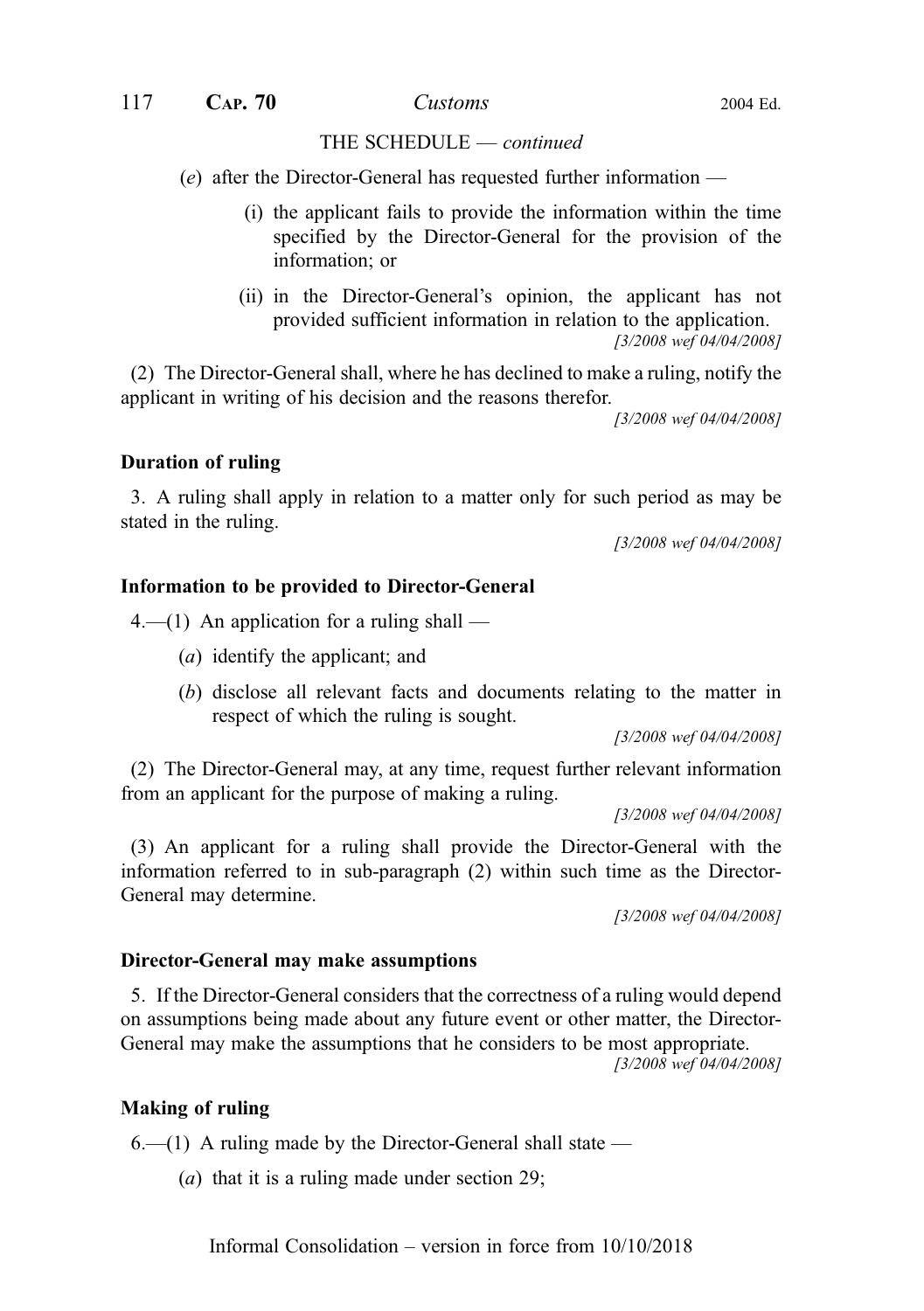- (b) the identity of the person or class of persons to whom, and the particulars of the matter to which, the ruling applies;
- (c) any material assumptions about future events or other matters made by the Director-General; and
- (d) the conditions (if any) applicable to the ruling.

[3/2008 wef 04/04/2008]

(2) The Director-General shall notify the person to whom the ruling applies of the making of the ruling by sending him a copy of the ruling.

[3/2008 wef 04/04/2008]

(3) Where there is any Free Trade Agreement applicable to the matter to which a ruling applies, and the Free Trade Agreement specifies the period within which the ruling shall be made, the Director-General shall make the ruling within that period. [3/2008 wef 04/04/2008]

(4) The Director-General may make a ruling notwithstanding that no application has been made under paragraph 1.

[3/2008 wef 04/04/2008]

## Modification or withdrawal of ruling

7.—(1) The Director-General may, at any time, modify or withdraw a ruling by notifying the person to whom the ruling applies in such manner as the Director-General may determine of the modification or withdrawal and the reasons therefor. [3/2008 wef 04/04/2008]

(2) Subject to sub-paragraphs  $(3)$  and  $(4)$ , a ruling is modified or withdrawn from the date specified in the notice of modification or withdrawal, as the case may be. [3/2008 wef 04/04/2008]

(3) The Director-General may, on the application of a person to whom a ruling applies, postpone the date the ruling is modified or withdrawn to such later date as the Director-General may determine, if that person shows that —

- (a) he had relied in good faith on the ruling; and
- (b) the modification or withdrawal, as the case may be, of the ruling would be detrimental to him.

[3/2008 wef 04/04/2008]

(4) The Director-General may postpone the date the ruling is modified or withdrawn to such later date as he may determine notwithstanding that no application has been made under sub‑paragraph (3).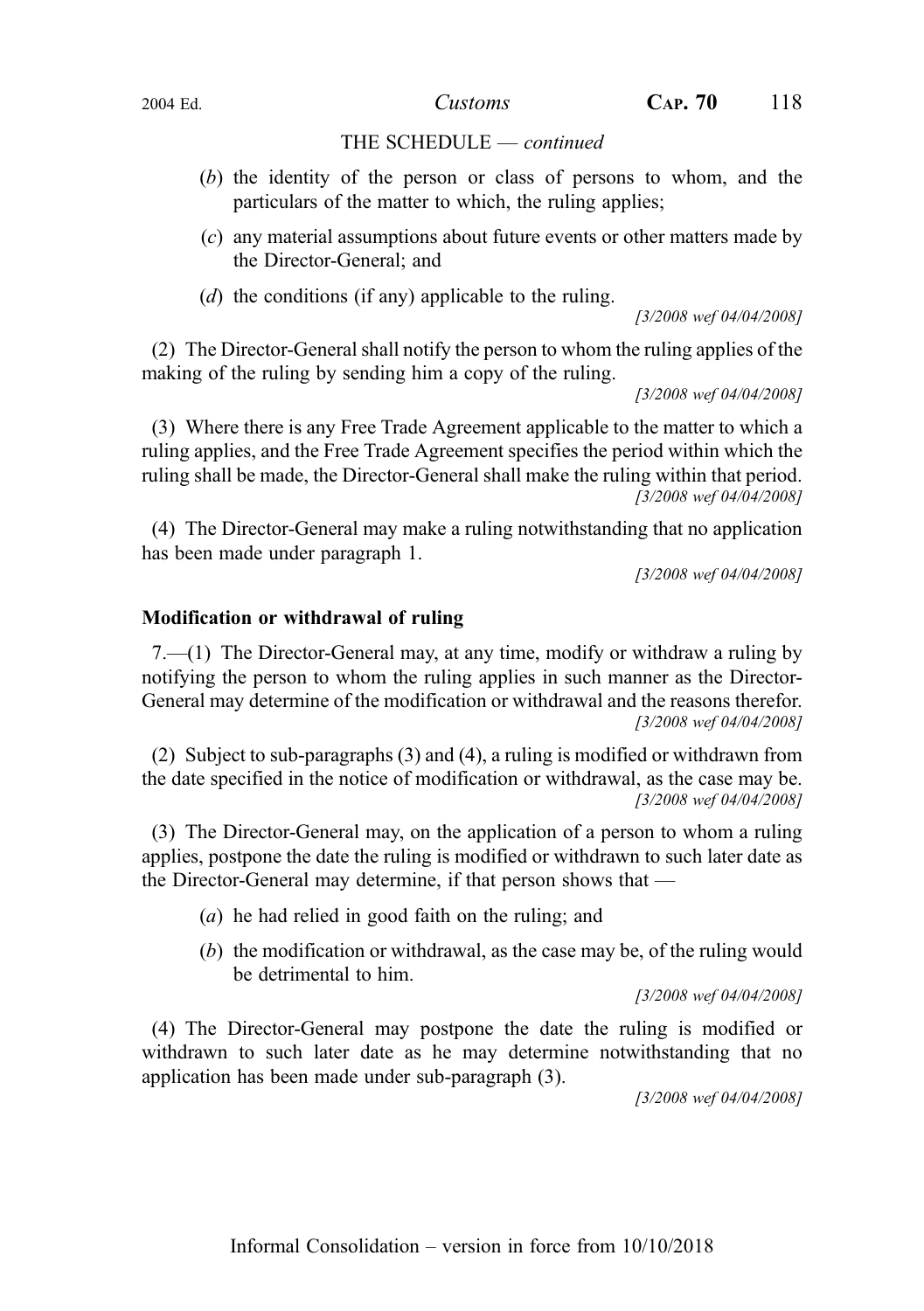(5) If the Director-General withdraws a ruling, the ruling shall not apply in relation to any goods, the subject-matter of the ruling, which are imported or manufactured locally, on or after the date of the withdrawal.

[3/2008 wef 04/04/2008]

 $(6)$  If —

- (a) the Director-General withdraws a ruling made pursuant to an application by a person under paragraph 1; and
- (b) the person to whom the ruling applies has not acted in accordance with any condition applicable to the ruling,

the ruling shall cease to apply to that person in relation to any goods, the subjectmatter of the ruling, which are imported or manufactured locally, before the date of the withdrawal.

[3/2008 wef 04/04/2008]

(7) If the Director-General modifies a ruling, the modified ruling shall apply in relation to any goods, the subject-matter of the modified ruling, which are imported or manufactured locally, on or after the date of the modification.

[3/2008 wef 04/04/2008]

 $(8)$  If —

- (a) the Director-General modifies a ruling made pursuant to an application by a person under paragraph 1; and
- (b) the person to whom the original ruling applies has not acted in accordance with any condition applicable to the original ruling,

the modified ruling shall apply to that person in relation to any goods, the subjectmatter of the modified ruling, which are imported or manufactured locally, before the date of the modification.

- (9) The Director-General may modify or withdraw a ruling if  $-$ 
	- (*a*) the ruling is based on an error of fact;
	- (b) there is a change in the circumstances after the ruling was made;
	- (c) any information provided by the applicant in support of his application for the ruling is false, inaccurate or misleading;
	- (d) there is a change in the basis of the classification of the goods after the ruling was made;
	- (e) there is a change in the circumstances relating to the sale and import or local manufacture of goods after the ruling was made;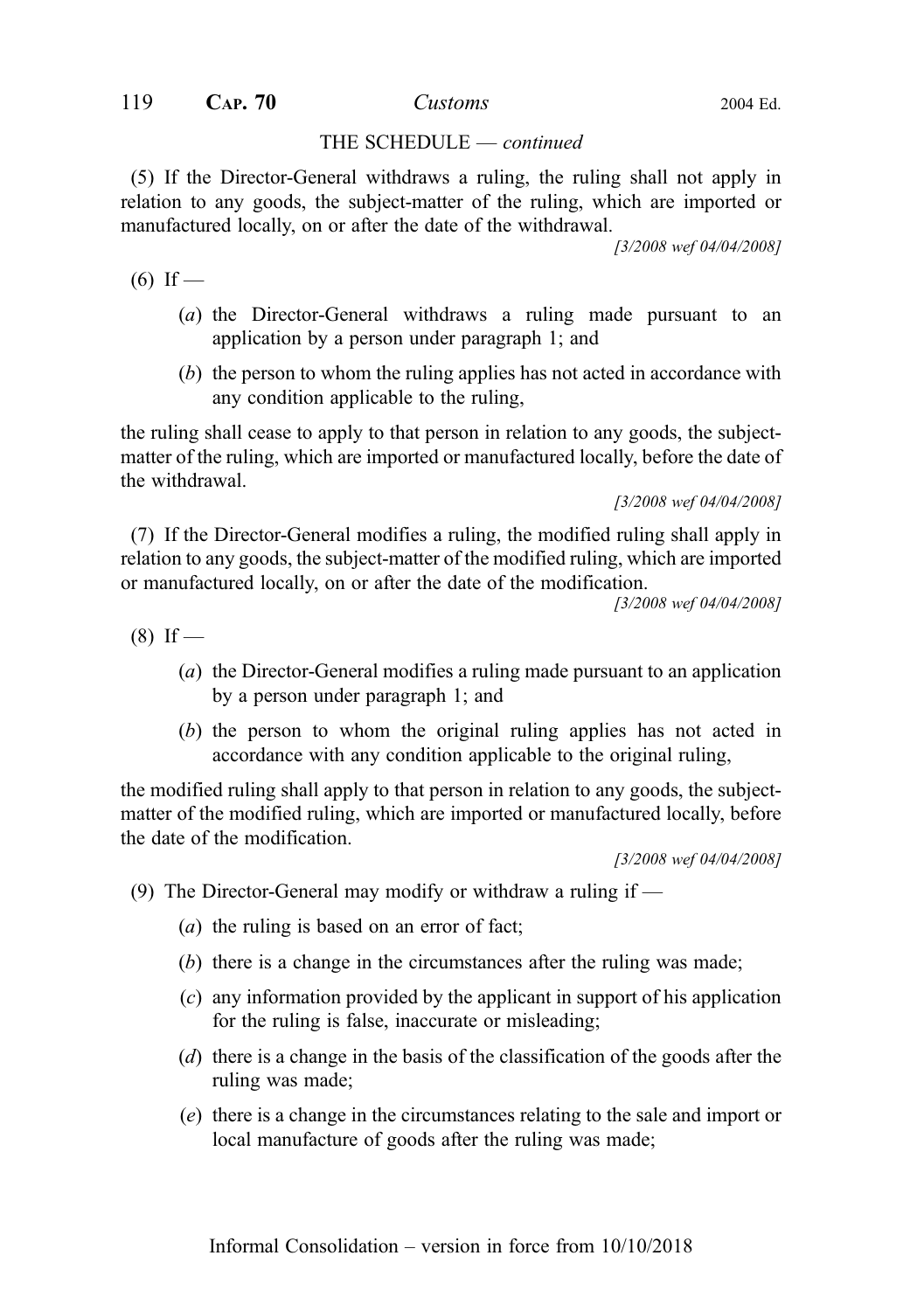- (f) an offence is suspected to have been committed in relation to the goods; or
- (g) it is one of the grounds of modification or withdrawal provided under any Free Trade Agreement applicable to the matter to which the ruling applies.

[3/2008 wef 04/04/2008]

#### Typographical or minor error in ruling

8. The Director-General does not have to withdraw and re-issue a ruling to correct any typographical or minor error, if the correction does not change the meaning of the ruling.

[3/2008 wef 04/04/2008]

#### Amendment of Act

9. A ruling does not apply from the date a provision of this Act is repealed or amended to the extent that the repeal or amendment changes the way the provision applies in the ruling.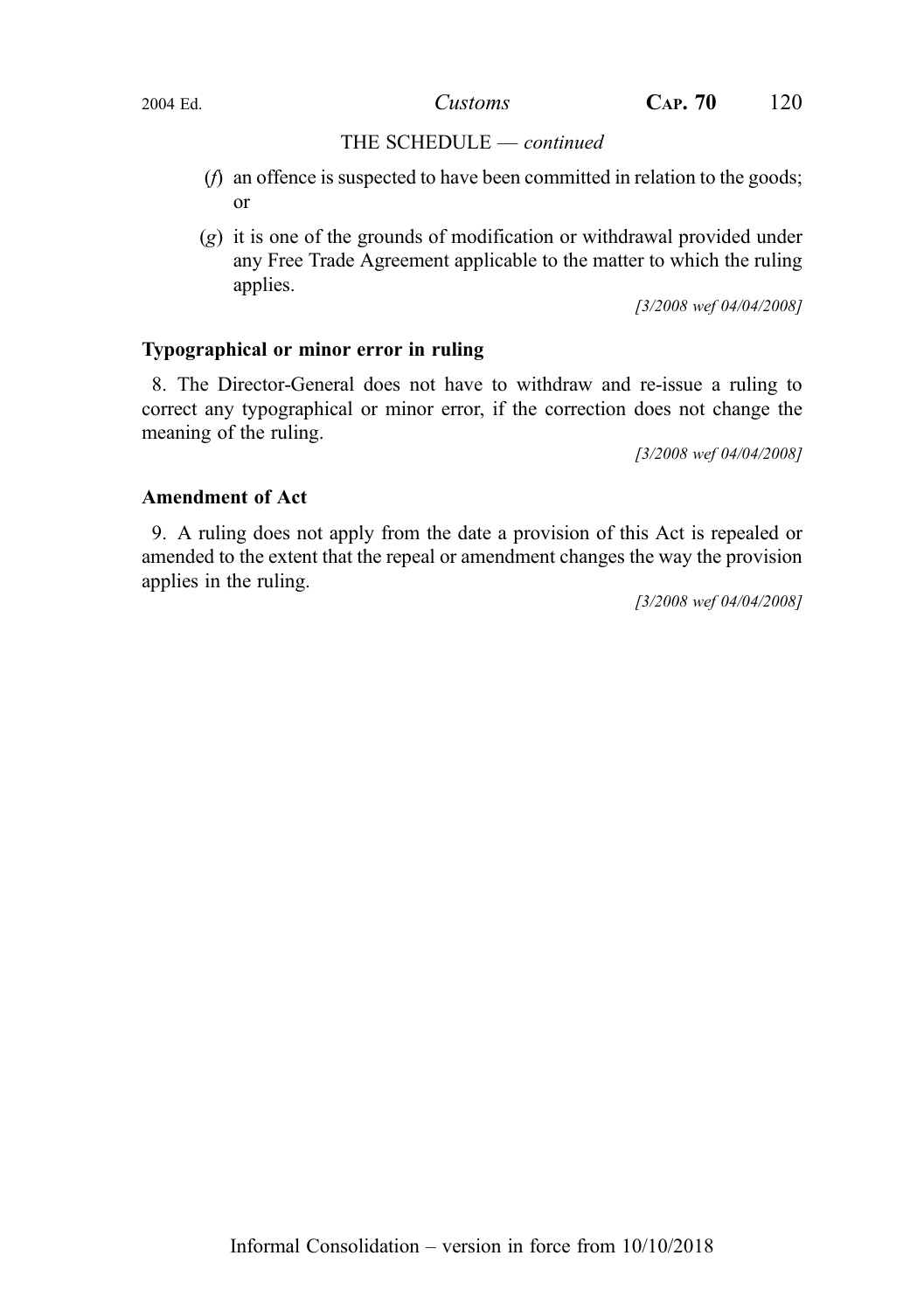# LEGISLATIVE HISTORY CUSTOMS ACT (CHAPTER 70)

This Legislative History is provided for the convenience of users of the Customs Act. It is not part of the Act.

#### 1. Ordinance 44 of 1960 — Customs Ordinance 1960

| Date of First Reading             | $: 21$ September 1960<br>(Bill No. $91/60$ ) |  |
|-----------------------------------|----------------------------------------------|--|
| Date of Second and Third Readings | $: 21$ September 1960                        |  |
| Date of commencement              | $: 26$ September 1960                        |  |

## 2. Ordinance 24 of 1962 — Customs (Amendment) Ordinance 1962

| Date of First Reading             | $\therefore$ 26 March 1962<br>(Bill No. 176/62 published on<br>3 April 1962) |
|-----------------------------------|------------------------------------------------------------------------------|
| Date of Second and Third Readings | : 9 July 1962                                                                |
| Date of commencement              | $: 20$ July 1962                                                             |

## 3. Act 2 of 1966 — Customs (Amendment) Act 1966

| Date of First Reading             | $: 23$ February 1966<br>(Bill No. 16/66)                                                                                                            |
|-----------------------------------|-----------------------------------------------------------------------------------------------------------------------------------------------------|
| Date of Second and Third Readings | $: 23$ February 1966                                                                                                                                |
| Date of commencement              | : 9 August 1965 (sections 5, 6, 7,<br>8, 9, 15, 17, 18, 25, 30 and 43( <i>a</i> )<br>and $(d)$<br>1 March 1966 (remaining<br>provisions of the Act) |

## 4. Act 31 of 1966 — Customs (Amendment No. 2) Act 1966

| Date of First Reading             | $: 17$ August 1966<br>(Bill No. 30/66 published on<br>17 August 1966) |
|-----------------------------------|-----------------------------------------------------------------------|
| Date of Second and Third Readings | $: 26$ August 1966                                                    |
| Date of commencement              | $: 1$ September 1969                                                  |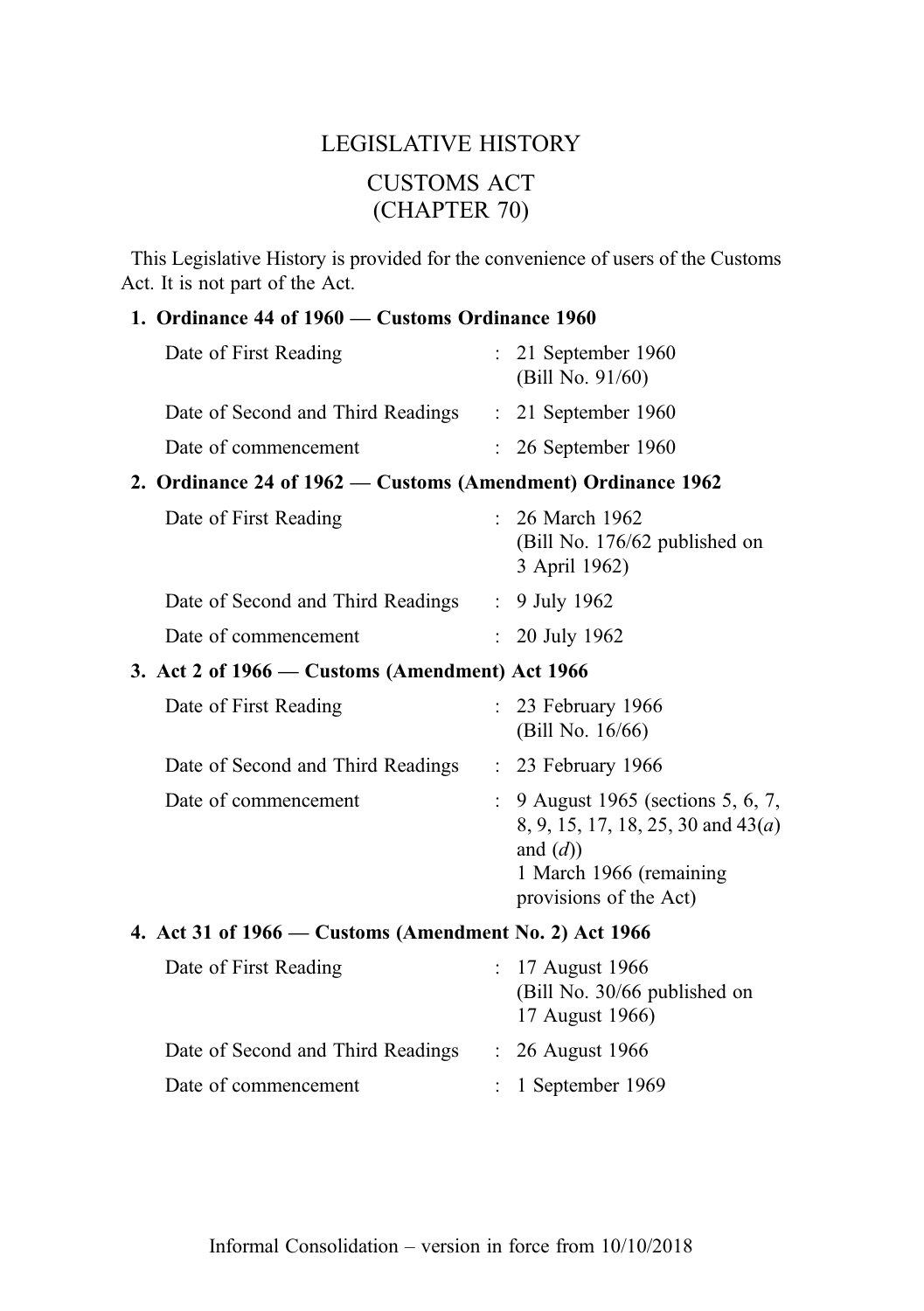| 5. Act 40 of 1968 – Customs (Amendment) Ordinance 1968                                                   |               |                                                                         |
|----------------------------------------------------------------------------------------------------------|---------------|-------------------------------------------------------------------------|
| Date of First Reading                                                                                    |               | : 3 December 1968<br>(Bill No. 38/68 published on<br>23 February 1966)  |
| Date of Second and Third Readings : 23 December 1968                                                     |               |                                                                         |
| Date of commencement                                                                                     |               | : 2 January 1969                                                        |
| 6. 1970 Revised Edition - Customs Act (Cap. 133)                                                         |               |                                                                         |
| Date of operation                                                                                        | $\mathcal{L}$ | 30 April 1971                                                           |
| 7. Act 50 of 1970 - Customs (Amendment) Act 1970                                                         |               |                                                                         |
| Date of First Reading                                                                                    |               | $: 4$ November 1970<br>(Bill No. 50/70 published on<br>9 November 1970) |
| Date of Second and Third Readings : 30 December 1970                                                     |               |                                                                         |
| Date of commencement                                                                                     |               | $: 1$ February 1971                                                     |
| 8. Act 18 of 1971 – Customs (Amendment) Act 1971                                                         |               |                                                                         |
| Date of First Reading                                                                                    |               | $: 2$ December 1971<br>(Bill No. 28/71 published on<br>2 December 1971) |
| Date of Second and Third Readings : 2 December 1971                                                      |               |                                                                         |
| Date of commencement                                                                                     |               | : 3 December 1971                                                       |
| 9. Act 21 of 1973 – Statutes of the Republic of Singapore (Miscellaneous<br><b>Amendments</b> ) Act 1973 |               |                                                                         |
| Date of First Reading                                                                                    |               | : 7 March 1973<br>(Bill No. 16/73 published on<br>9 March 1973)         |
| Date of Second and Third Readings                                                                        |               | : 20 March 1973                                                         |
| Date of commencement                                                                                     |               | 6 April 1973                                                            |
| 10. Act 17 of 1974 - Customs (Amendment) Act 1974                                                        |               |                                                                         |
| Date of First Reading                                                                                    |               | : 28 August 1974<br>(Bill No. 21/74 published on<br>2 September 1974)   |
| Date of Second and Third Readings                                                                        |               | : 23 October 1974                                                       |
| Date of commencement                                                                                     |               | : 15 November 1974                                                      |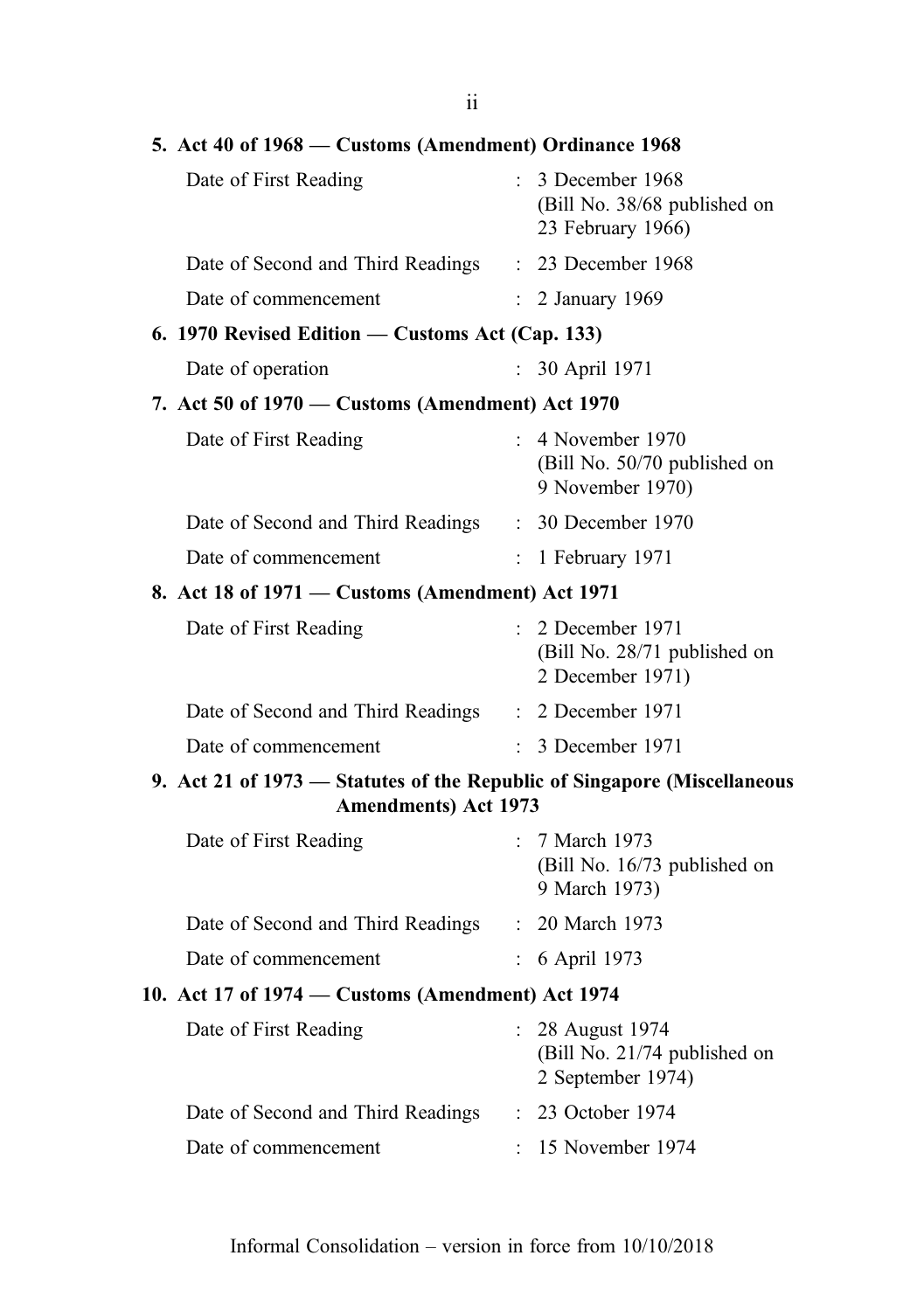iii

| 11. Act 23 of 1978 – Customs (Amendment) Act 1978       |                           |                                                                      |
|---------------------------------------------------------|---------------------------|----------------------------------------------------------------------|
| Date of First Reading                                   |                           | : 7 April 1978<br>(Bill No. 17/78 published on<br>12 April 1978)     |
| Date of Second and Third Readings : 14 June 1978        |                           |                                                                      |
| Date of commencement                                    |                           | $: 1$ August 1978                                                    |
| 12. Act 24 of 1981 – Customs (Amendment) Act 1981       |                           |                                                                      |
| Date of First Reading                                   | ÷.                        | 23 October 1981<br>(Bill No. 24/81 published on<br>30 October 1981)  |
| Date of Second and Third Readings : 22 December 1981    |                           |                                                                      |
| Date of commencement                                    |                           | : 1 October 1982                                                     |
| 13. 1985 Revised Edition — Customs Act                  |                           |                                                                      |
| Date of operation                                       |                           | : 30 March 1987                                                      |
| 14. Act 19 of 1989 – Customs (Amendment) Act 1989       |                           |                                                                      |
| Date of First Reading                                   | t.                        | 13 March 1989<br>(Bill No. 20/89 published on<br>14 March 1989)      |
| Date of Second and Third Readings : 7 April 1989        |                           |                                                                      |
| Date of commencement                                    | $\mathbb{R}^{\mathbb{Z}}$ | 17 April 1989                                                        |
| 15. Act 12 of 1991 – Customs (Amendment) Act 1991       |                           |                                                                      |
| Date of First Reading                                   |                           | : 3 January 1991<br>(Bill No. 5/91 published on<br>5 January 1991)   |
| Date of Second and Third Readings : 15 January 1991     |                           |                                                                      |
| Date of commencement                                    | $\mathbb{R}^{\mathbb{Z}}$ | 4 February 1991                                                      |
| 16. Act 15 of 1991 - Customs (Amendment No. 2) Act 1991 |                           |                                                                      |
| Date of First Reading                                   |                           | 26 February 1991<br>(Bill No. 6/91 published on<br>28 February 1991) |
| Date of Second and Third Readings                       |                           | 22 March 1991                                                        |
| Date of commencement                                    | $\ddot{\cdot}$            | 1 April 1991                                                         |
|                                                         |                           |                                                                      |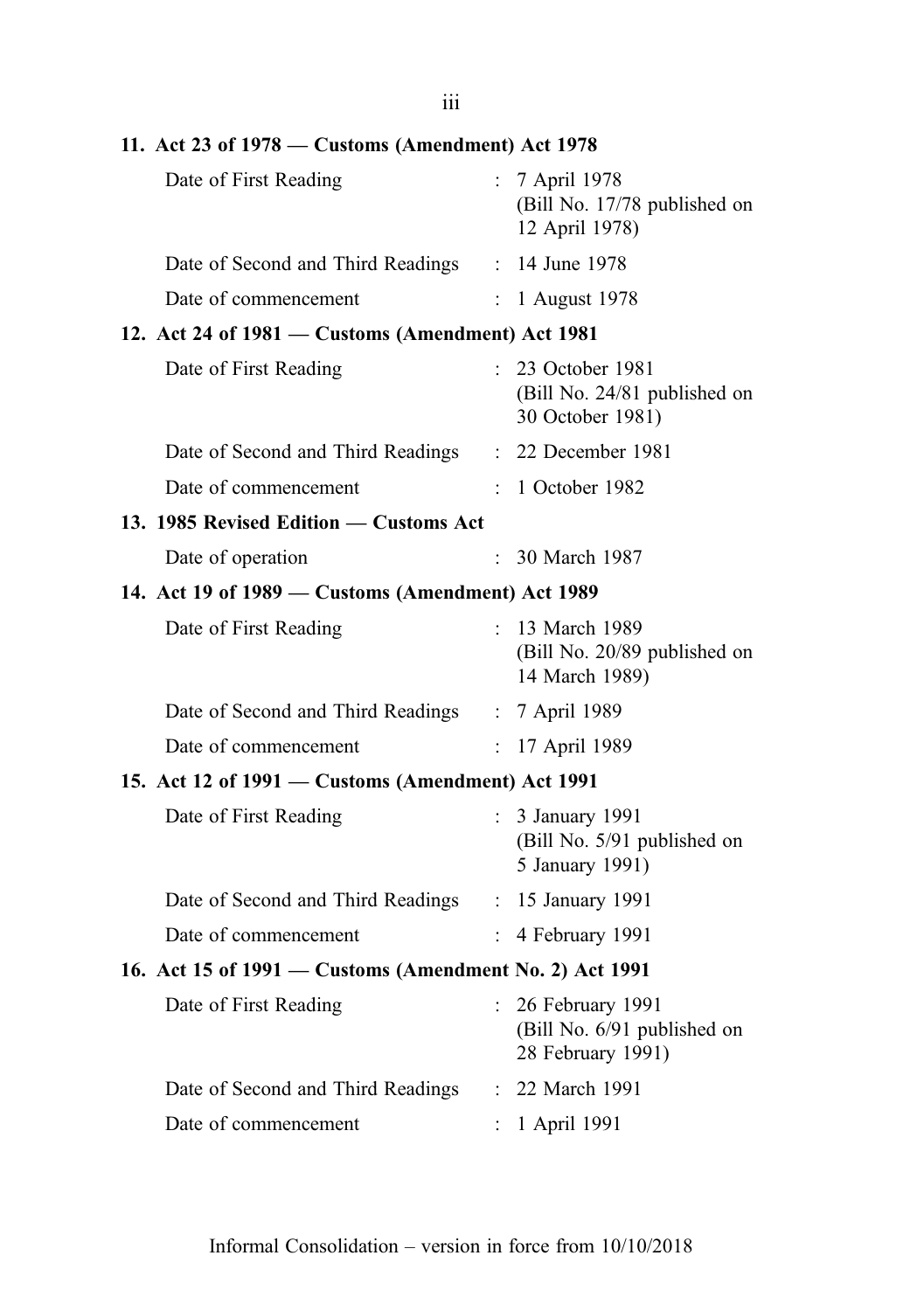17. Act 10 of 1992 — Customs (Amendment) Act 1992 Date of First Reading : 27 February 1992 (Bill No. 10/92 published on 28 February 1992) Date of Second and Third Readings : 19 March 1992 Date of commencement : 1 May 1992 18. Act 23 of 1993 — Customs (Amendment) Act 1993 Date of First Reading : 28 May 1993 (Bill No. 20/93 published on 29 May 1993) Date of Second and Third Readings : 30 July 1993 Date of commencement : 10 August 1993 19. Act 31 of 1993 — Goods and Services Tax Act 1993 (Consequential amendments made by) Date of First Reading : 26 February 1993 (Bill No. 14/93 published on 27 February 1993) Date of Second Reading : 19 March 1993 Referred to Select Committee : Parl 4 of 1993 presented to Parliament on 7 September 1993 Date of Third Reading : 12 October 1993 Date of commencement : 26 November 1993 (except para (3) of Fifth Schedule) 1 April 1994 (para (3) of Fifth Schedule) 20. 1995 Revised Edition — Customs Act Date of operation : 15 March 1995 21. Act 24 of 1996 — Customs (Amendment) Act 1996 Date of First Reading : 21 May 1996 (Bill No. 14/96 published on 22 May 1996) Date of Second and Third Readings : 12 July 1996 Date of commencement : 16 August 1996

iv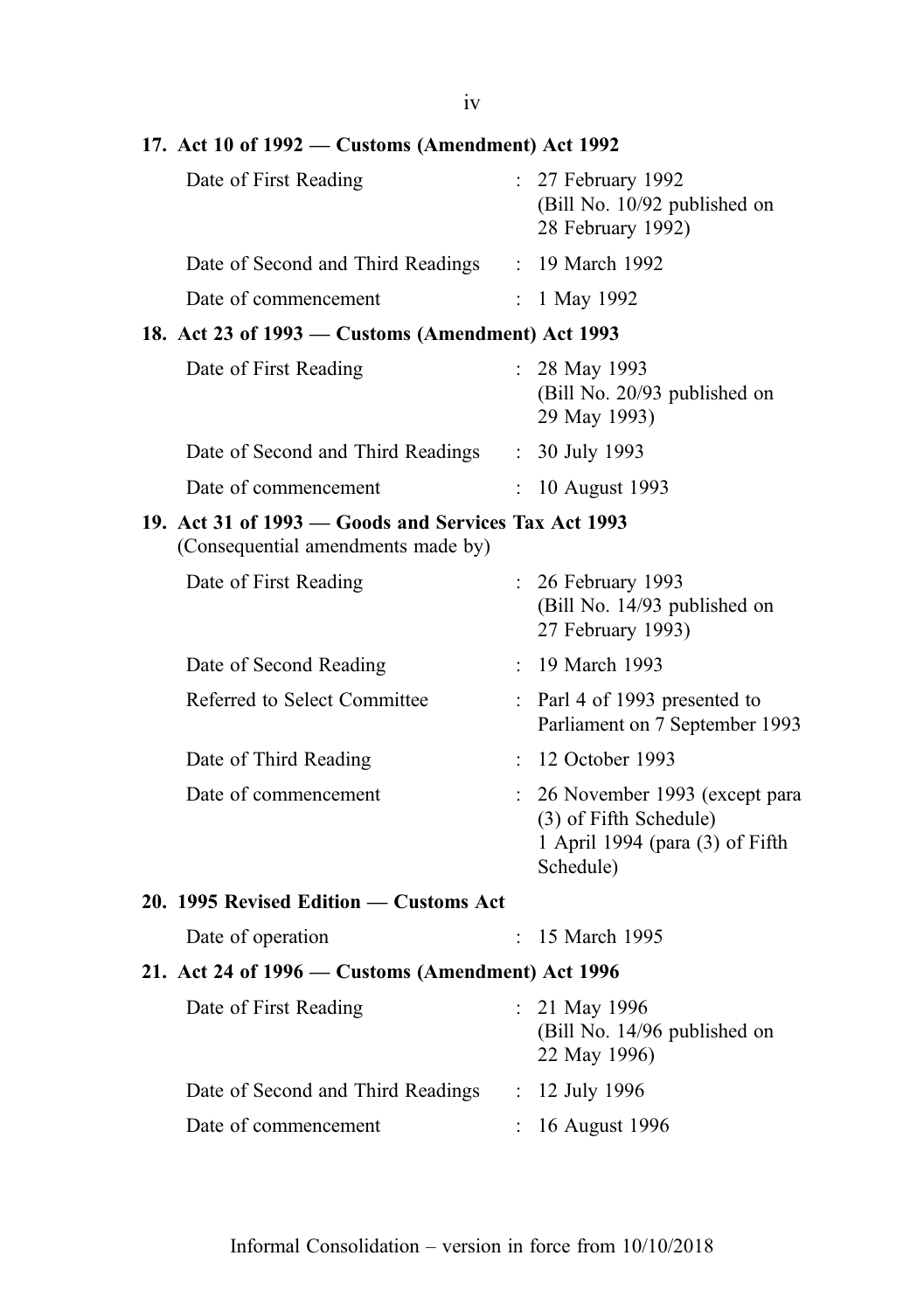v

| Date of First Reading                                                                        |                           | : 25 August 1997<br>(Bill No. 10/97 published on<br>26 August 1997)       |
|----------------------------------------------------------------------------------------------|---------------------------|---------------------------------------------------------------------------|
| Date of Second and Third Readings : 7 October 1997                                           |                           |                                                                           |
| Date of commencement                                                                         |                           | : 17 October 1997                                                         |
| 23. 1997 Revised Edition - Customs Act                                                       |                           |                                                                           |
| Date of operation                                                                            | ÷.                        | 20 December 1997                                                          |
| 24. Act 29 of 1998 - Customs (Amendment) Act 1998                                            |                           |                                                                           |
| Date of First Reading                                                                        |                           | : 1 June 1998<br>(Bill No. 21/98 published on<br>2 June 1998)             |
| Date of Second and Third Readings : 29 June 1998                                             |                           |                                                                           |
| Date of commencement                                                                         |                           | : 1 August 1998                                                           |
| 25. Act 33 of 2000 - Customs (Amendment) Act 2000                                            |                           |                                                                           |
| Date of First Reading                                                                        |                           | : 13 November 2000<br>(Bill No. 33/2000 published on<br>13 November 2000) |
| Date of Second and Third Readings : 22 November 2000                                         |                           |                                                                           |
| Date of commencement                                                                         | $\mathbb{R}^{\mathbb{Z}}$ | 1 January 2001                                                            |
| 26. Act 4 of 2001 – Health Sciences Authority Act 2001<br>(Consequential amendments made by) |                           |                                                                           |
| Date of First Reading                                                                        |                           | : 12 January 2001<br>(Bill No. 3/2001 published on<br>13 January 2001)    |
| Date of Second and Third Readings : 22 February 2001                                         |                           |                                                                           |
| Date of commencement                                                                         |                           | 1 April 2001                                                              |
| 27. 2001 Revised Edition - Customs Act                                                       |                           |                                                                           |
| Date of operation                                                                            | $\ddot{\phantom{0}}$      | 31 July 2001                                                              |
| 28. Act 4 of 2003 – Customs (Amendment) Act 2003                                             |                           |                                                                           |
| Date of First Reading                                                                        | $\bullet$                 | 10 March 2003<br>(Bill No. 6/2003 published on<br>11 March 2003)          |
| Date of Second and Third Readings                                                            |                           | : 21 March 2003                                                           |
|                                                                                              |                           |                                                                           |

## 22. Act 11 of 1997 — Customs (Amendment) Act 1997

Informal Consolidation – version in force from 10/10/2018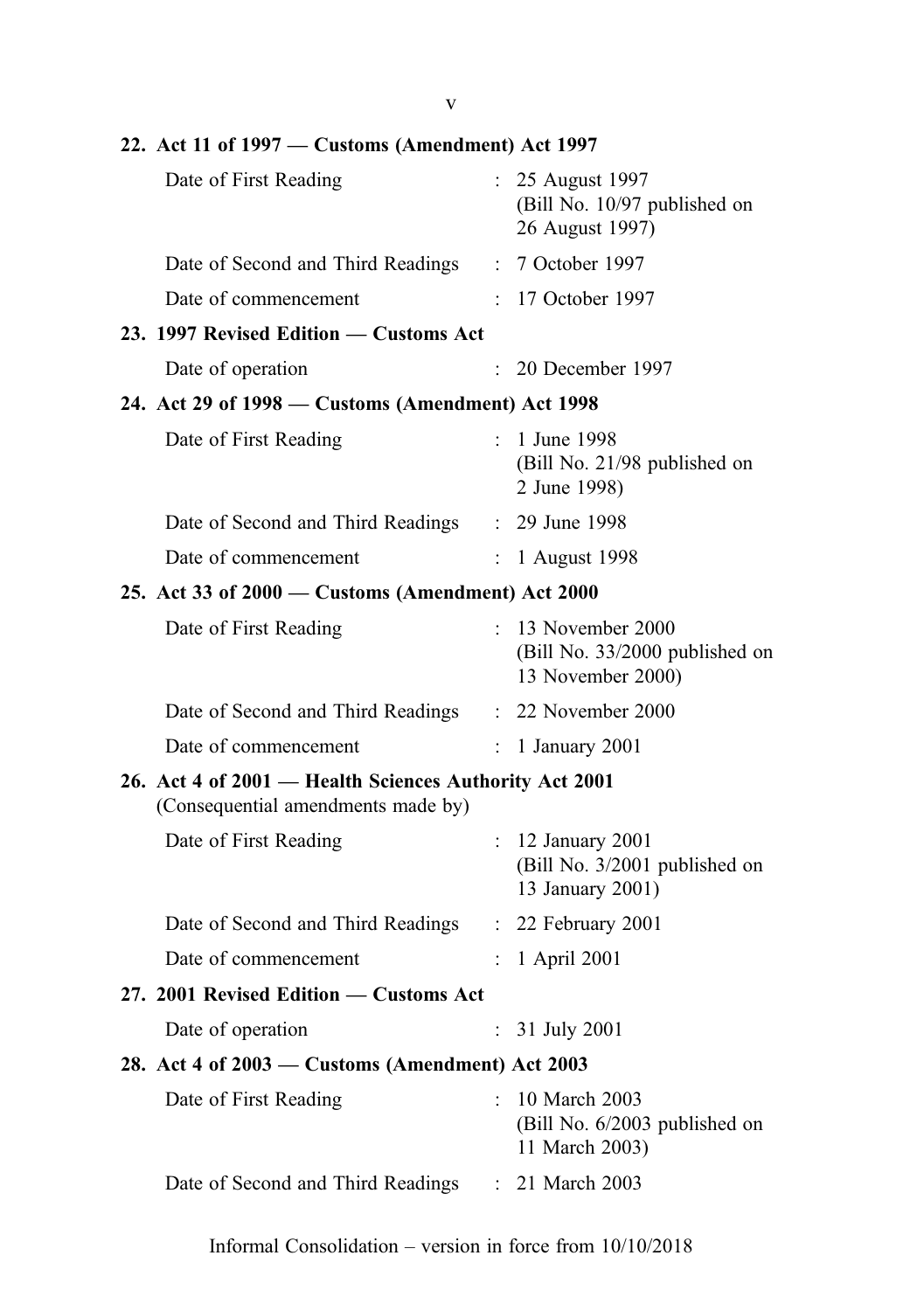|                                                                                                     | Date of commencement                                                                |               | : 1 April 2003                                                            |
|-----------------------------------------------------------------------------------------------------|-------------------------------------------------------------------------------------|---------------|---------------------------------------------------------------------------|
|                                                                                                     | 29. 2004 Revised Edition - Customs Act                                              |               |                                                                           |
|                                                                                                     | Date of operation                                                                   |               | : $31$ July 2004                                                          |
|                                                                                                     | 30. Act 2 of 2007 - Statutes (Miscellaneous Amendments) Act 2007                    |               |                                                                           |
|                                                                                                     | Date of First Reading                                                               |               | : 8 November 2006<br>(Bill No. 14/2006 published on<br>9 November 2006)   |
|                                                                                                     | Date of Second and Third Readings : 22 January 2007                                 |               |                                                                           |
|                                                                                                     | Dates of commencement                                                               |               | $:$ 1st March 2007<br>item (5) in the Schedule)                           |
|                                                                                                     | 31. Act 3 of 2008 – Customs (Amendment) Act 2008                                    |               |                                                                           |
|                                                                                                     | Date of First Reading                                                               |               | : 12 November 2007<br>(Bill No. 48/2007 published on<br>13 November 2007) |
|                                                                                                     | Date of Second and Third Readings : 22 January 2008                                 |               |                                                                           |
|                                                                                                     | Date of commencement                                                                |               | : 4 April 2008                                                            |
| 32. Act 48 of 2007 - Pharmacists Registration Act 2007<br>(Consequential amendments made to Act by) |                                                                                     |               |                                                                           |
|                                                                                                     | Date of First Reading                                                               |               | : 27 August 2007<br>(Bill No. 36/2007 published on<br>28 August 2007)     |
|                                                                                                     | Date of Second and Third Readings                                                   |               | $: 20$ September 2007                                                     |
|                                                                                                     | Date of commencement                                                                | $\mathcal{L}$ | 1 September 2008<br>item (1) in the Second<br>Schedule)                   |
|                                                                                                     | 33. G. N. No. S 783/2010 – Customs Act (Amendment of Schedule)<br><b>Order 2010</b> |               |                                                                           |
|                                                                                                     | Date of commencement                                                                | $\mathcal{L}$ | 1 January 2011                                                            |
|                                                                                                     | 34. Act 15 of 2010 – Criminal Procedure Code 2010                                   |               |                                                                           |
|                                                                                                     | Date of First Reading                                                               |               | $: 26$ April 2010<br>(Bill No. 11/2010 published on<br>26 April 2010)     |
|                                                                                                     | Dates of Second and Third Reading                                                   |               | : 19th May 2010                                                           |
|                                                                                                     | Date of commencement                                                                |               | 2 January 2011<br>(item (31) of the Sixth Schedule)                       |
|                                                                                                     |                                                                                     |               |                                                                           |

vi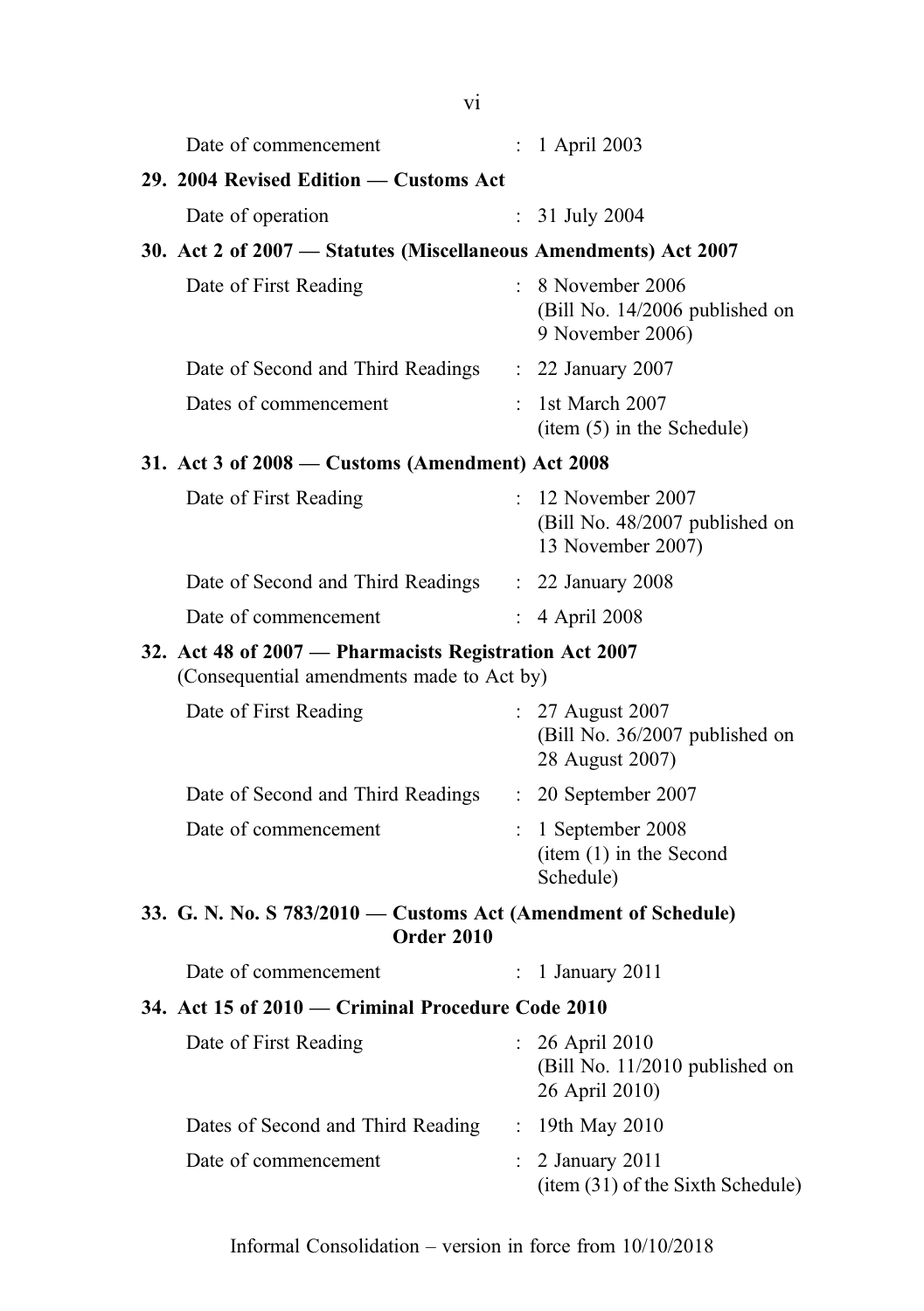vii

#### 35. Act 25 of 2011 — Customs (Amendment) Act 2011

| Date of First Reading             | $: 18$ October 2011 (Bill No.<br>19/2011 published on<br>18 October 2011) |
|-----------------------------------|---------------------------------------------------------------------------|
| Date of Second and Third Readings | $: 22$ November 2011                                                      |
| Date of commencement              | $\therefore$ 1 January 2012<br>(except section 14)                        |

#### 36. Act 18 of 2012 — Immigration (Amendment) Act 2012

| Date of First Reading             | : $9$ July 2012 (Bill No. 16/2012)<br>published on 9 July 2012)                                          |
|-----------------------------------|----------------------------------------------------------------------------------------------------------|
| Date of Second and Third Readings | $\therefore$ 13 August 2012                                                                              |
| Date of commencement              | $: 19$ December 2012<br>$\left(\text{section } 31 - \text{Related}\right)$<br>amendments to Customs Act) |

#### 37. Act 25 of 2011 — Customs (Amendment) Act 2011

| Date of First Reading             | $: 18$ October 2011 (Bill No.<br>19/2011 published on<br>18 October 2011) |
|-----------------------------------|---------------------------------------------------------------------------|
| Date of Second and Third Readings | $\therefore$ 22 November 2011                                             |
| Date of commencement              | $\therefore$ 1 January 2013<br>$\left( \text{section } 14 \right)$        |

#### 38. Act 3 of 2014 — Regulation of Imports and Exports (Amendment) Act 2014

(Consequential amendments made to Act by)

| Date of First Reading                                                | $: 11$ November 2013 (Bill No.<br>$24/2013$ published on<br>11 November 2013)                     |
|----------------------------------------------------------------------|---------------------------------------------------------------------------------------------------|
| Date of Second and Third Readings                                    | $\therefore$ 21 January 2014                                                                      |
| Date of commencement                                                 | $: 1$ April 2014<br>$\left(\text{section } 5 \right)$ consequential<br>amendments to Customs Act) |
| 39. Act 5 of 2015 — Liquor Control (Supply and Consumption) Act 2015 |                                                                                                   |

## Date of First Reading : 19 January 2015 (Bill No. 1/2015 published on 19 January 2015)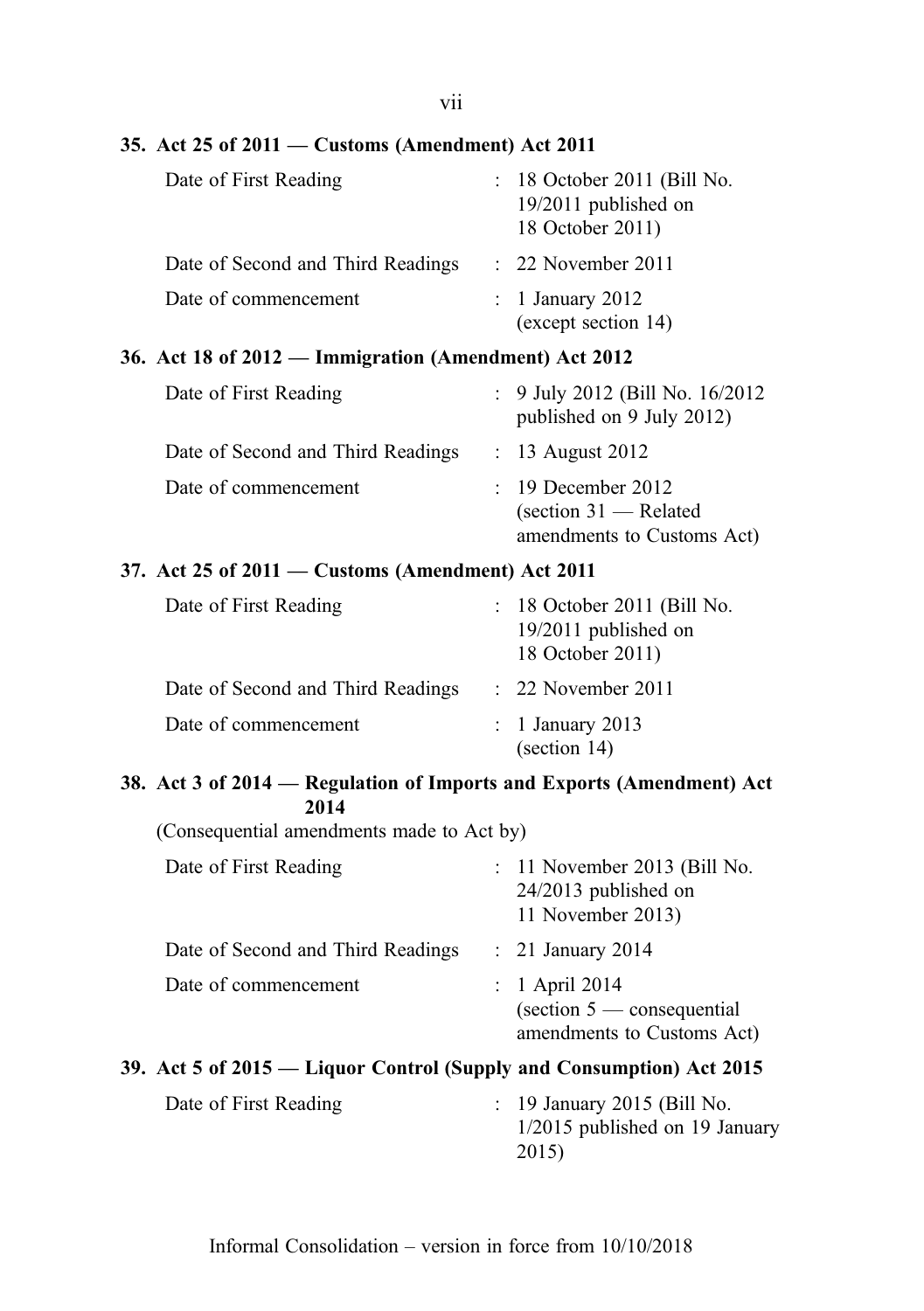| Date of Second and Third Readings | $\therefore$ 30 January 2015 |
|-----------------------------------|------------------------------|
| Date of commencement              | $\therefore$ 1 April 2015    |

## 40. Act 34 of 2018 — Intellectual Property (Border Enforcement) Act 2018

| Date of First Reading             | : 17 May 2018 (Bill No. 24/2018)<br>published on 17 May 2018) |
|-----------------------------------|---------------------------------------------------------------|
| Date of Second and Third Readings | $: 9$ July 2018                                               |
| Date of commencement              | $\therefore$ 10 October 2018                                  |

viii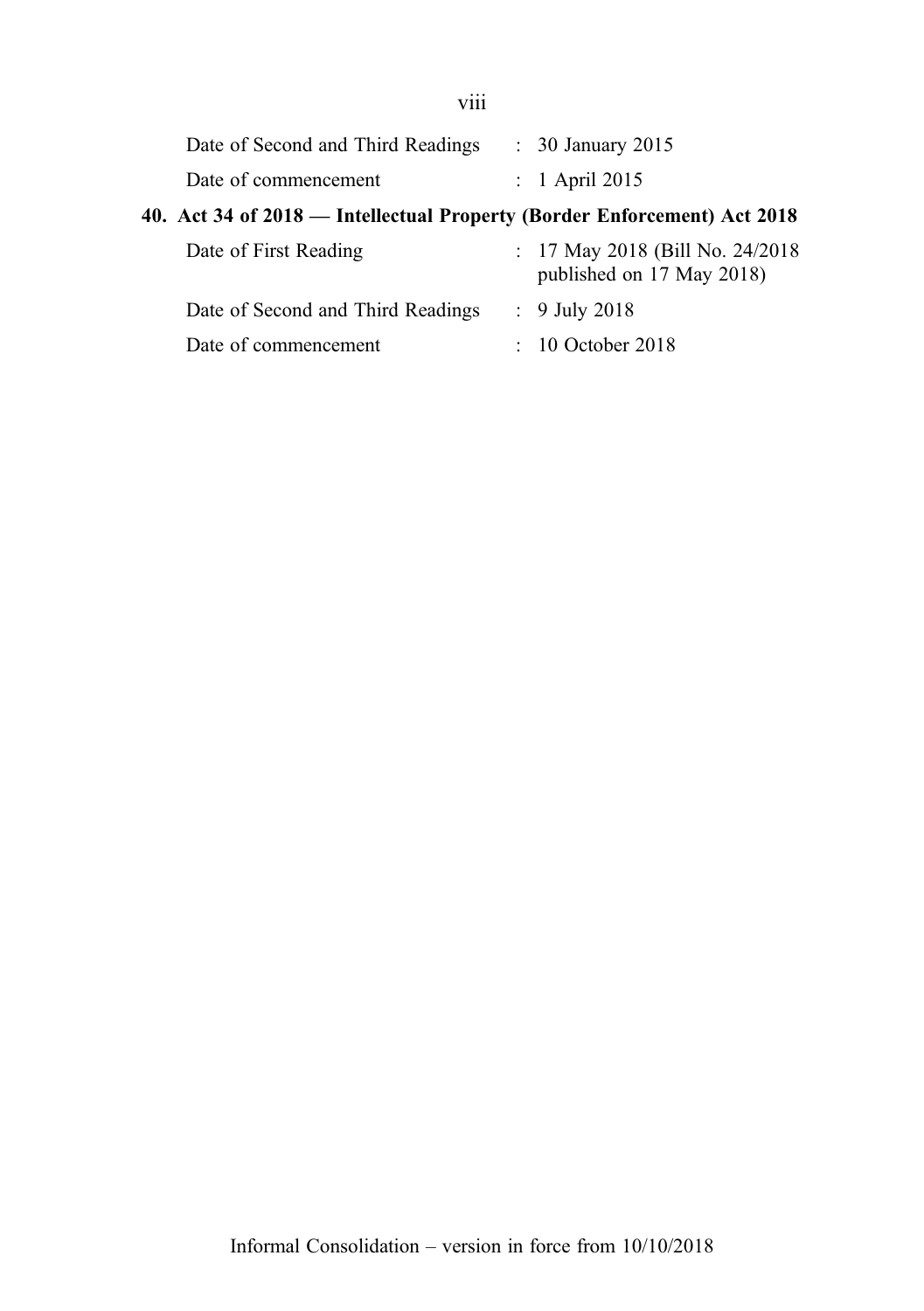# COMPARATIVE TABLE CUSTOMS ACT (CHAPTER 70)

The following provisions in the 2001 Revised Edition of the Customs Act have been renumbered by the Law Revision Commissioners in this 2004 Revised Edition.

This Comparative Table is provided for the convenience of users. It is not part of the Customs Act.

| 2004 Ed.           | 2001 Ed.                                                 |
|--------------------|----------------------------------------------------------|
| $4-(1)$ to (4)     | $4-(1)$ to (4)                                           |
| 5—(1), (2) and (3) | $(5)$ , $(6)$ and $(7)$                                  |
|                    | <b>5</b> (Repealed by Act 4/2003)                        |
|                    | <b>15</b> (Repealed by Act $4/2003$ )                    |
| 15                 | 16                                                       |
| 16                 | <b>16A</b>                                               |
| $20-(1)$ and (2)   | $20-(1)$                                                 |
| (3)                | (2)                                                      |
| 65 [Not in use]    | 65 [Not in use]                                          |
|                    | 83 (Repealed by Act 4/2003)                              |
|                    | <b>84</b> (Repealed by Act 4/2003)                       |
| <b>Omitted</b>     | <b>85</b> to <b>89</b> ( <i>Repealed by Act 4/2003</i> ) |
| 85                 | 90                                                       |
| 86                 | 90A                                                      |
| 87                 | 90 <sub>B</sub>                                          |
| 88                 | 90C                                                      |
| 89                 | 90 <sub>D</sub>                                          |
| 90                 | 90E                                                      |
| $93 -$<br>$- (1)$  | $93-(1)$                                                 |
| $(2)$ and $(3)$    | $(1A)$ and $(1B)$                                        |
| $(4)$ and $(5)$    | $(2)$ and $(3)$                                          |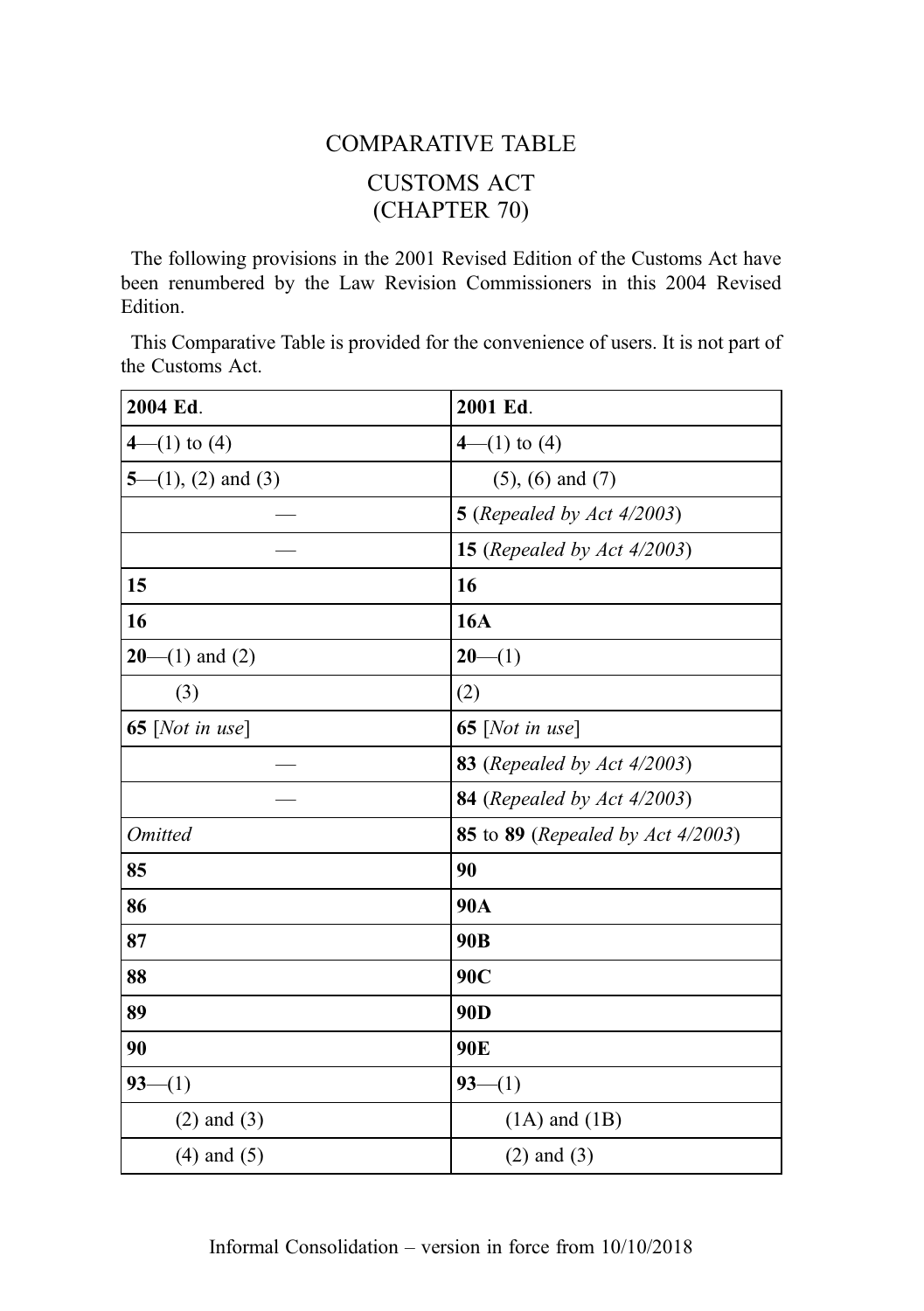| 2004 Ed.       | 2001 Ed.                                                   |
|----------------|------------------------------------------------------------|
| 131            | 130A                                                       |
| 132            | 130B                                                       |
| 133            | 131                                                        |
| 134            | 132                                                        |
| 135            | 133                                                        |
| <b>Omitted</b> | <b>134</b> to <b>136</b> ( <i>Repealed by Act 4/2003</i> ) |
| 136            | 136A                                                       |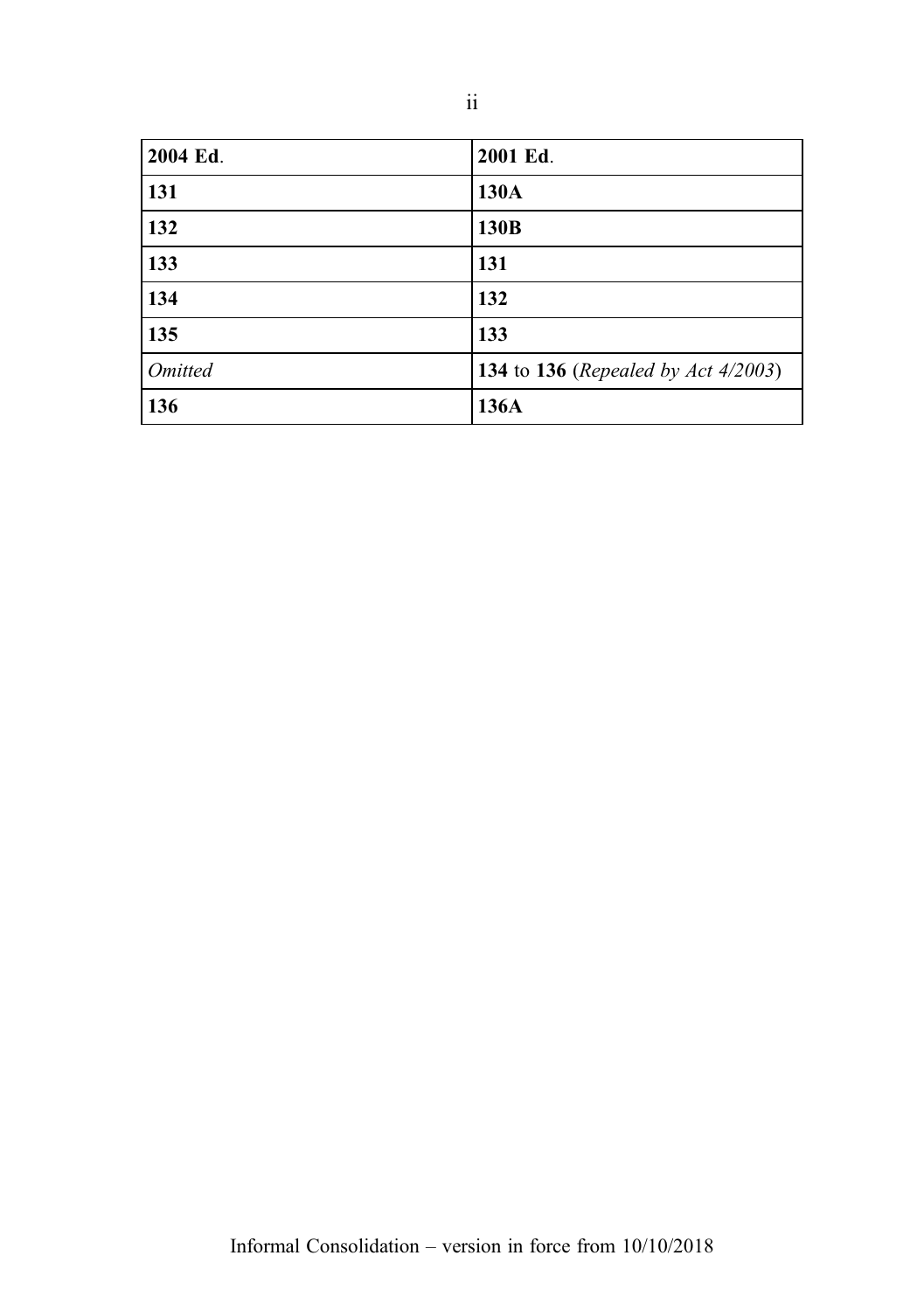# COMPARATIVE TABLE CUSTOMS ACT (CHAPTER 70)

The following provisions in the 1997 Revised Edition of the Customs Act were renumbered by the Law Revision Commissioners in the 2001 Revised Edition

This Comparative Table is provided for the convenience of users. It is not part of the Customs Act.

| 2001 Ed.                 | 1997 Ed.                 |
|--------------------------|--------------------------|
| $10-(2)$                 | $10-(1A)$                |
| (3)                      | (2)                      |
| (4)                      | (3)                      |
| $47 - (2)$               | $47 - (1A)$              |
| (3)                      | (2)                      |
| (4)                      | (2A)                     |
| $(5)$ to $(7)$           | $(3)$ to $(5)$           |
| 51– $(6)$ and $(7)$      | $51-(6)$                 |
| 65 [ <i>Not in use</i> ] | 65 [ <i>Not in use</i> ] |
| $53-(3)$ and (4)         | $53-(3)$                 |
| (5)                      | (4)                      |
| $71-(5)$                 | $71-(3A)$                |
| $74-(3)$                 | $74 - (2A)$              |
| $(4)$ to $(8)$           | $(3)$ to $(8)$           |
| $89-(4)$                 | $89 - (3A)$              |
| $(5)$ to $(9)$           | $(4)$ to $(7)$           |
| 90A— $(4)$ and $(5)$     | $90A-(4)$                |
| $(6)$ to $(11)$          | $(5)$ to $(10)$          |
| (12)                     | (10A)                    |
| (13)                     | (11)                     |
| <b>90B</b> —(1) and (2)  | $90B-(1)$                |
| $(3)$ and $(4)$          | $(2)$ and $(3)$          |